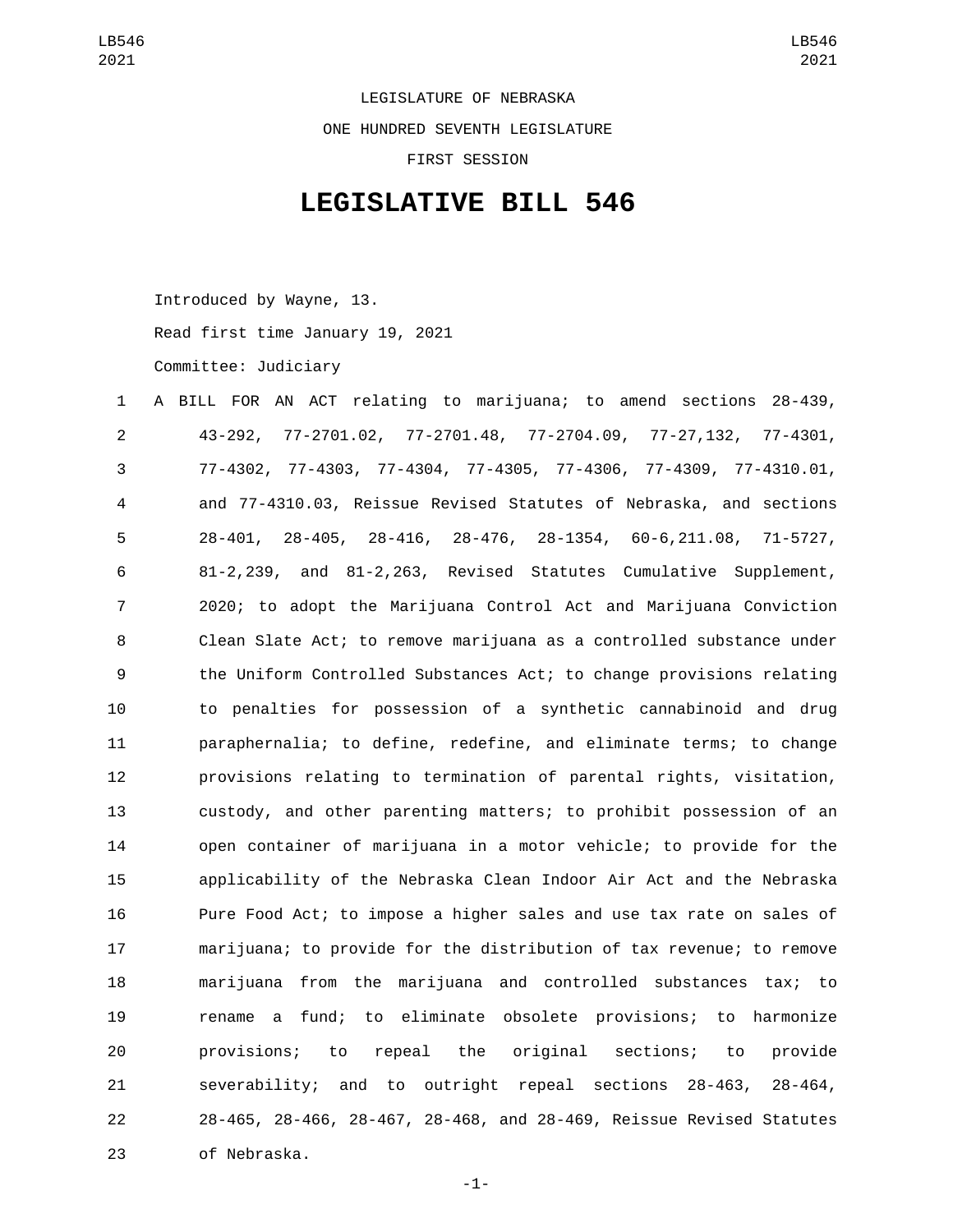1 Be it enacted by the people of the State of Nebraska,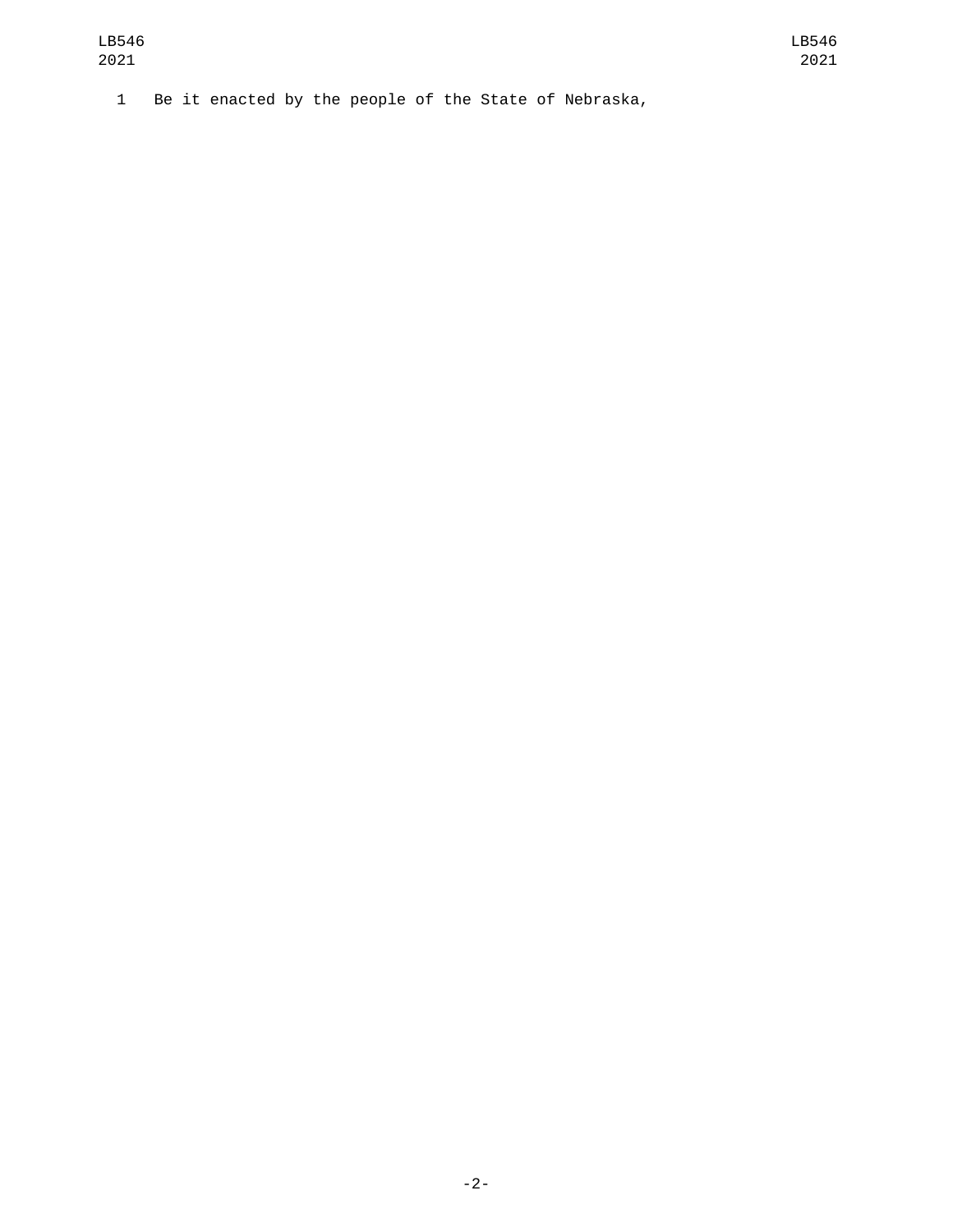| 1              | Section 1. Sections 1 to 174 of this act shall be known and may be          |
|----------------|-----------------------------------------------------------------------------|
| $\overline{c}$ | cited as the Marijuana Control Act.                                         |
| 3              | Sec. 2. For purposes of the Marijuana Control Act, the definitions          |
| 4              | found in sections 3 to 32 of this act apply.                                |
| 5              | Commission means the Nebraska Marijuana Enforcement<br>Sec. 3.              |
| 6              | Commission.                                                                 |
| 7              | <u>(1) Concentrated marijuana means the resin extracted from</u><br>Sec. 4. |
| 8              | any part of the plant of the genus cannabis and every compound,             |
| 9              | manufacture, salt, derivative, mixture, or preparation of that resin.       |
| 10             | This includes inhalable concentrates which may be comprised of marijuana    |
| 11             | and other ingredients inside a device that uses a heating element to        |
| 12             | create a vapor, including, but not limited to, vaporizer cartridges and     |
| 13             | vaporizer pens.                                                             |
| 14             | (2) When resins extracted from hemp are in the possession of a              |
| 15             | person as authorized under the Nebraska Hemp Farming Act, they are not      |
| 16             | considered concentrated marijuana for purposes of the Marijuana Control     |
| 17             | Act.                                                                        |
| 18             | Sec. 5. Cultivator means a person licensed by the commission to             |
| 19             | cultivate marijuana pursuant to the Marijuana Control Act for sale to       |
| 20             | marijuana stores, to products manufacturers, and to other cultivators,      |
| 21             | but not to consumers.                                                       |
| 22             | Disproportionately impacted area means an area within the<br>Sec. 6.        |
| 23             | State of Nebraska that satisfies the following criteria, as determined by   |
| 24             | the commission, in consultation with the Department of Economic             |
| 25             | Development:                                                                |
| 26             | (1) The area meets at least one of the following criteria:                  |
| 27             | (a) The average poverty rate in the area is twenty percent or more          |
| 28             | for the total federal census tract or tracts or federal census block        |
| 29             | group or block groups in the area;                                          |
| 30             | (b) Seventy-five percent or more of the children in the area qualify        |
| 31             | free or reduced-price lunches under United States Department of<br>for      |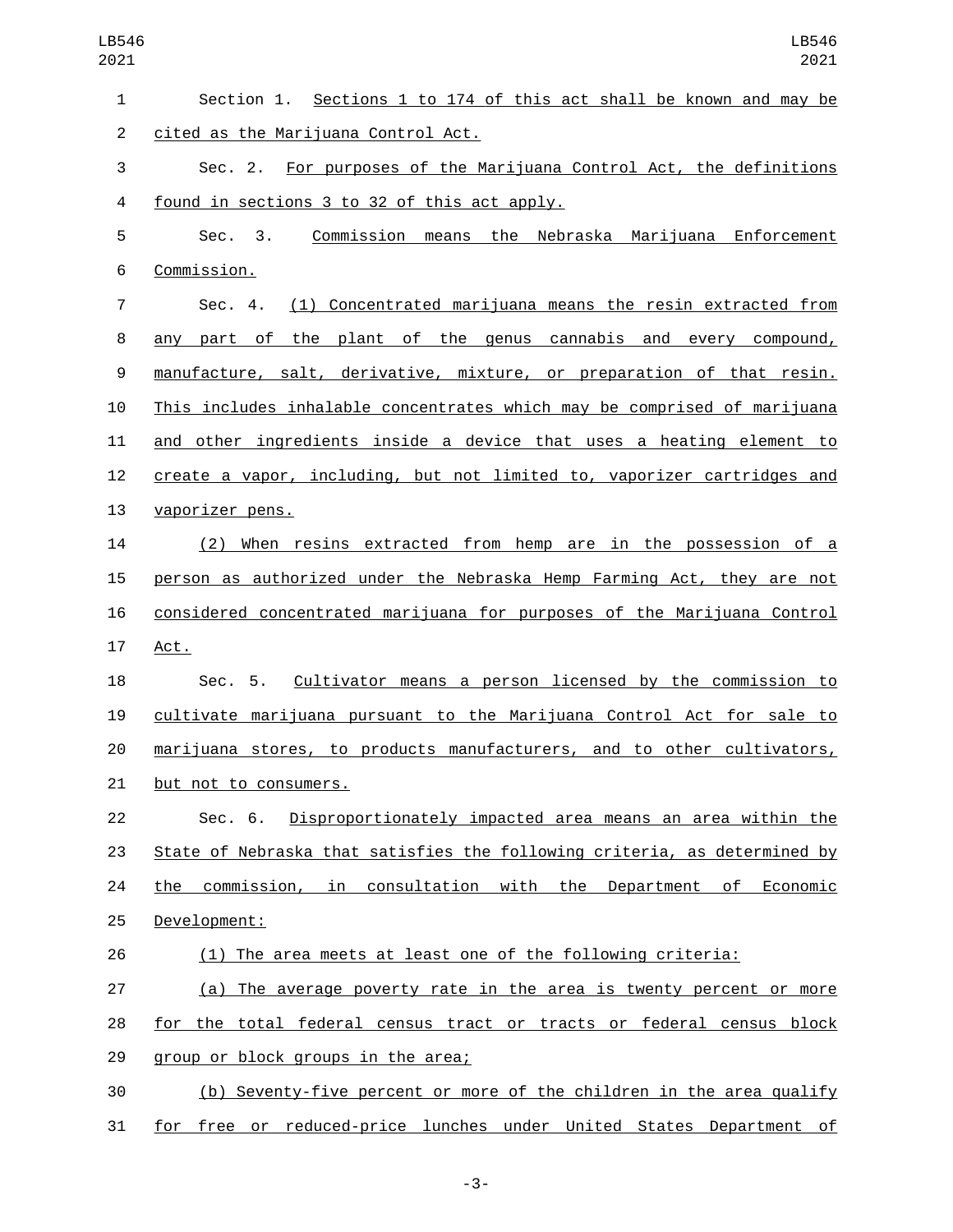| 1              | Agriculture child nutrition programs;                                                        |
|----------------|----------------------------------------------------------------------------------------------|
| $\overline{c}$ | (c) At least twenty percent of the households in the area receive                            |
| 3              | assistance under the federal Supplemental Nutrition Assistance Program;                      |
| 4              | $or$                                                                                         |
| 5              | (d) The average rate of unemployment in the area during the period                           |
| 6              | covered by the most recent federal decennial census or American Community                    |
| 7              | Survey 5-Year Estimate by the United States Bureau of the Census is at                       |
| 8              | least one hundred fifty percent of the average rate of unemployment in                       |
| 9              | the state during the same period; and                                                        |
| 10             | (2) The area has high rates of arrest, conviction, and incarceration                         |
| 11             | related to the sale, possession, use, cultivation, manufacture, or                           |
| 12             | transport of marijuana.                                                                      |
| 13             | Sec. 7. (1) Disqualifying offense means a felony, of which a person                          |
| 14             | was convicted in the preceding ten years, that is:                                           |
| 15             | (a) A violent offense;                                                                       |
| 16             | (b) A violation of the Marijuana Control Act; or                                             |
| 17             | (c) A violation of subdivision $(4)(a)(i)$ or subsection (5) of                              |
| 18             | section 28-416.                                                                              |
| 19             | (2) An offense is not a disqualifying offense if it has been                                 |
| 20             | pardoned, expunged, or set aside.                                                            |
| 21             | (3) For purposes of this section:                                                            |
| 22             | (a) Serious bodily injury has the same meaning as in section 28-109;                         |
| 23             | (b) Sexual contact and sexual penetration have the same meanings as                          |
| 24             | in section 28-318; and                                                                       |
| 25             | (c) Violent offense means:                                                                   |
| 26             | (i) A violation of any of the following sections: 28-303, 28-304,                            |
| 27             | 28-305, 28-306, 28-308, 28-309, 28-310.01, 28-311, 28-311.01, 28-311.03,                     |
| 28             | $28-311.08$ , $28-313$ , $28-314$ , $28-316.01$ , $28-319$ , $28-319.01$ , $28-320$ ,        |
| 29             | $28-320.01$ , $28-320.02$ , $28-322.02$ , $28-322.03$ , $28-322.04$ , $28-322.05$ , $28-323$ |
| 30             | <u>28-324, 28-386, 28-391, 28-392, 28-393, 28-394, 28-397, 28-398, 28-502,</u>               |
| 31             | $28-503$ , 28-507, 28-703, 28-707, 28-813.01, 28-831, 28-833, 28-904,                        |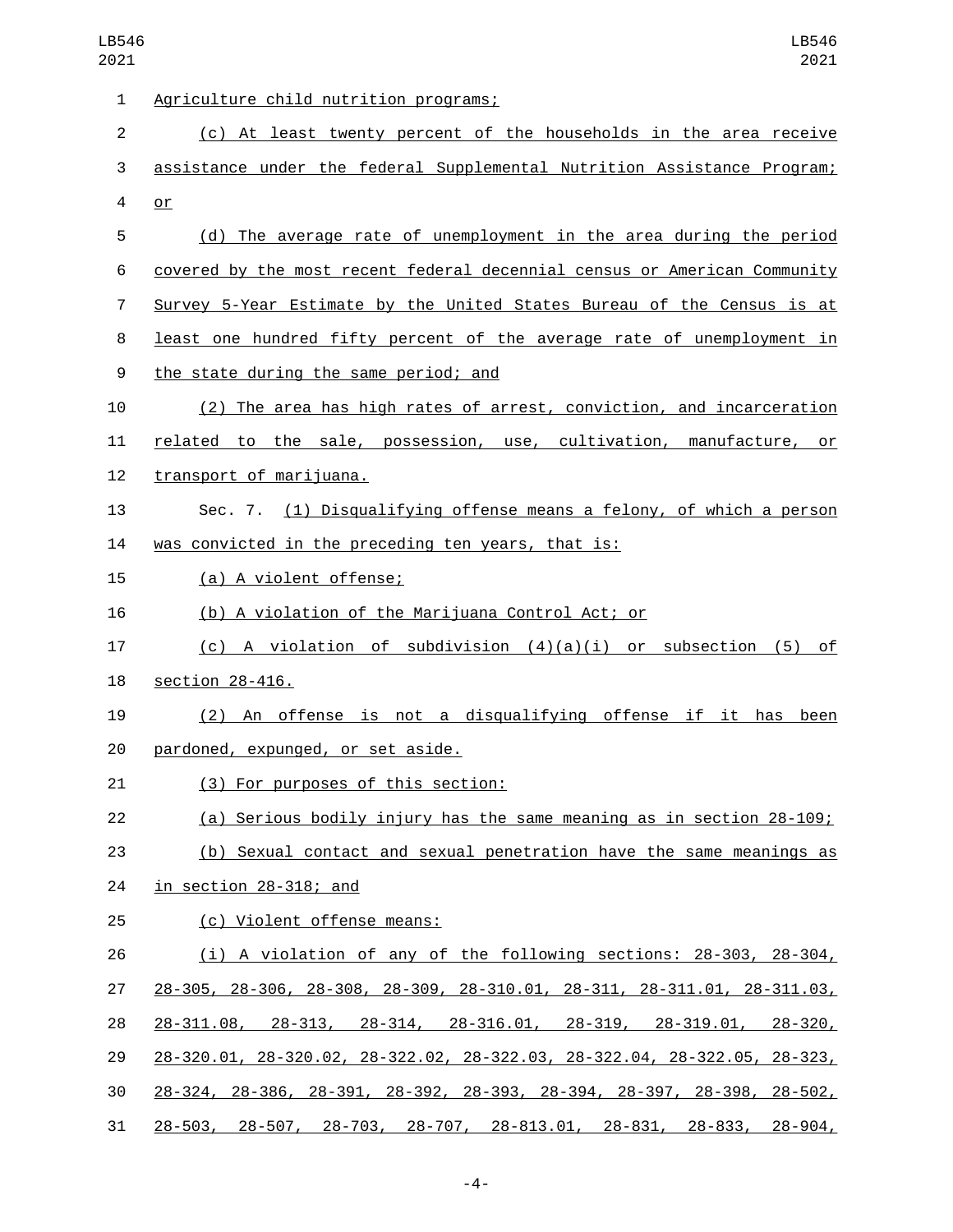| 1  | $28-905$ , $28-912$ , $28-929$ , $28-930$ , $28-931$ , $28-931.01$ , $28-932$ , $28-933$ , |
|----|--------------------------------------------------------------------------------------------|
| 2  | $28-934$ , $28-1005$ , $28-1009$ , $28-1105.01$ , $28-1205$ , $28-1212.02$ , $28-1212.04$  |
| 3  | 28-1221, 28-1222, 28-1223, 28-1224, 28-1351, 28-1463.03, or 28-1463.05,                    |
| 4  | or $42 - 924$ ;                                                                            |
| 5  | <u>(ii) An offense that has as an element:</u>                                             |
| 6  | (A) Sexual contact or sexual penetration; or                                               |
| 7  | (B) The threat to inflict serious bodily injury or death on another                        |
| 8  | person, the infliction of serious bodily injury on another person, or                      |
| 9  | causing the death of another person; or                                                    |
| 10 | (iii) Attempt, solicitation, aiding or abetting, being an accessory,                       |
| 11 | or conspiracy to commit an offense listed in subdivision $(3)(c)(i)$ or                    |
| 12 | (ii) of this section.                                                                      |
| 13 | Sec. 8. Employment authorization means authorization granted by the                        |
| 14 | commission for an individual to work for a licensee as provided in                         |
| 15 | sections 160 to 164 of this act.                                                           |
| 16 | Sec. 9. Hemp has the same meaning as in section 2-503.                                     |
| 17 | Sec. 10. Immature plant means a nonflowering marijuana plant that                          |
| 18 | is:                                                                                        |
| 19 | (1) No taller than eight inches;                                                           |
| 20 | (2) No wider than eight inches;                                                            |
| 21 | (3) Produced from a cutting, clipping, or seedling; and                                    |
| 22 | (4) In a cultivating container.                                                            |
| 23 | Implementation date means a date selected<br>the<br>11.<br>by<br>Sec.                      |
| 24 | commission that is:                                                                        |
| 25 | (a) After the commission has adopted rules and regulations necessary                       |
| 26 | to carry out the Marijuana Control Act; and                                                |
| 27 | $(b)$ On or before January 1, 2023.                                                        |
| 28 | Sec. 12. License means a license issued by the commission pursuant                         |
| 29 | to the Marijuana Control Act. License does not include an employment                       |
| 30 | authorization or any other permit or certification issued by the                           |
| 31 | commission.                                                                                |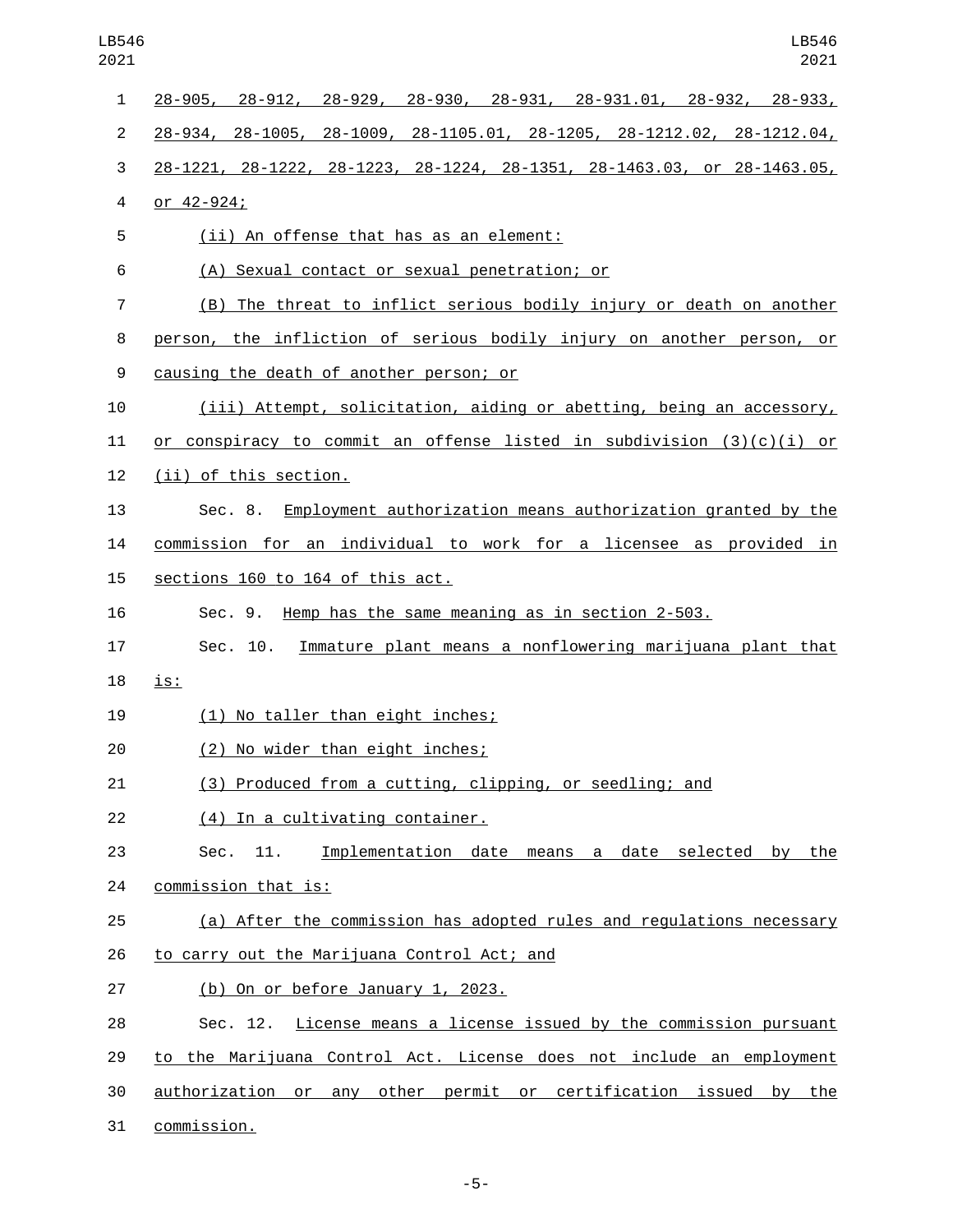| $\mathbf{1}$   | Sec. 13.<br>Licensed premises means the premises specified in an          |
|----------------|---------------------------------------------------------------------------|
| $\overline{2}$ | application for a license under the Marijuana Control Act, which are      |
| 3              | owned by or in the possession of the licensee and within which the        |
| 4              | licensee is authorized to cultivate, manufacture, distribute, sell, or    |
| 5              | test marijuana in accordance with the Marijuana Control Act.              |
| 6              | Licensee means a person licensed by the commission<br>Sec. 14.            |
| 7              | pursuant to the Marijuana Control Act.                                    |
| 8              | Sec. 15. Local governing body means (1) the city council or village       |
| 9              | board of trustees of a city or village within which the licensed premises |
| 10             | are located or (2) if the licensed premises are not within the corporate  |
| 11             | limits of a city or village, the county board of the county within which  |
| 12             | <u>the licensed premises are located.</u>                                 |
| 13             | Sec. 16. Location means a particular parcel of land that may be           |
| 14             | identified by an address or other descriptive means.                      |
| 15             | Sec. 17. (1) Marijuana means all parts of the plant of the genus          |
| 16             | cannabis, whether growing or not, the seeds thereof, and every compound,  |
| 17             | manufacture, salt, derivative, mixture, extract, or preparation of such   |
| 18             | plant or its seeds.                                                       |
| 19             | (2) Marijuana includes marijuana in all forms, including, but not         |
| 20             | limited to, marijuana products and concentrated marijuana.                |
| 21             | (3) Marijuana does not include the mature stalks of such plant,           |
| 22             | fiber produced from such stalks, oil or cake made from the seeds of such  |
| 23             | plant, any other compound, manufacture, salt, derivative, mixture, or     |
| 24             | preparation of such mature stalks, the sterilized seed of such plant      |
| 25             | which is incapable of germination, or cannabidiol contained in a drug     |
| 26             | product approved by the federal Food and Drug Administration or obtained  |
| 27             | pursuant to sections 28-463 to 28-468.                                    |
| 28             | <u>(4) Marijuana does not include hemp.</u>                               |
| 29             | (5) When the weight of marijuana is referred to in the Marijuana          |
| 30             | Control Act:                                                              |
| 31             | (a) It means its weight at or about the time it is seized or              |

-6-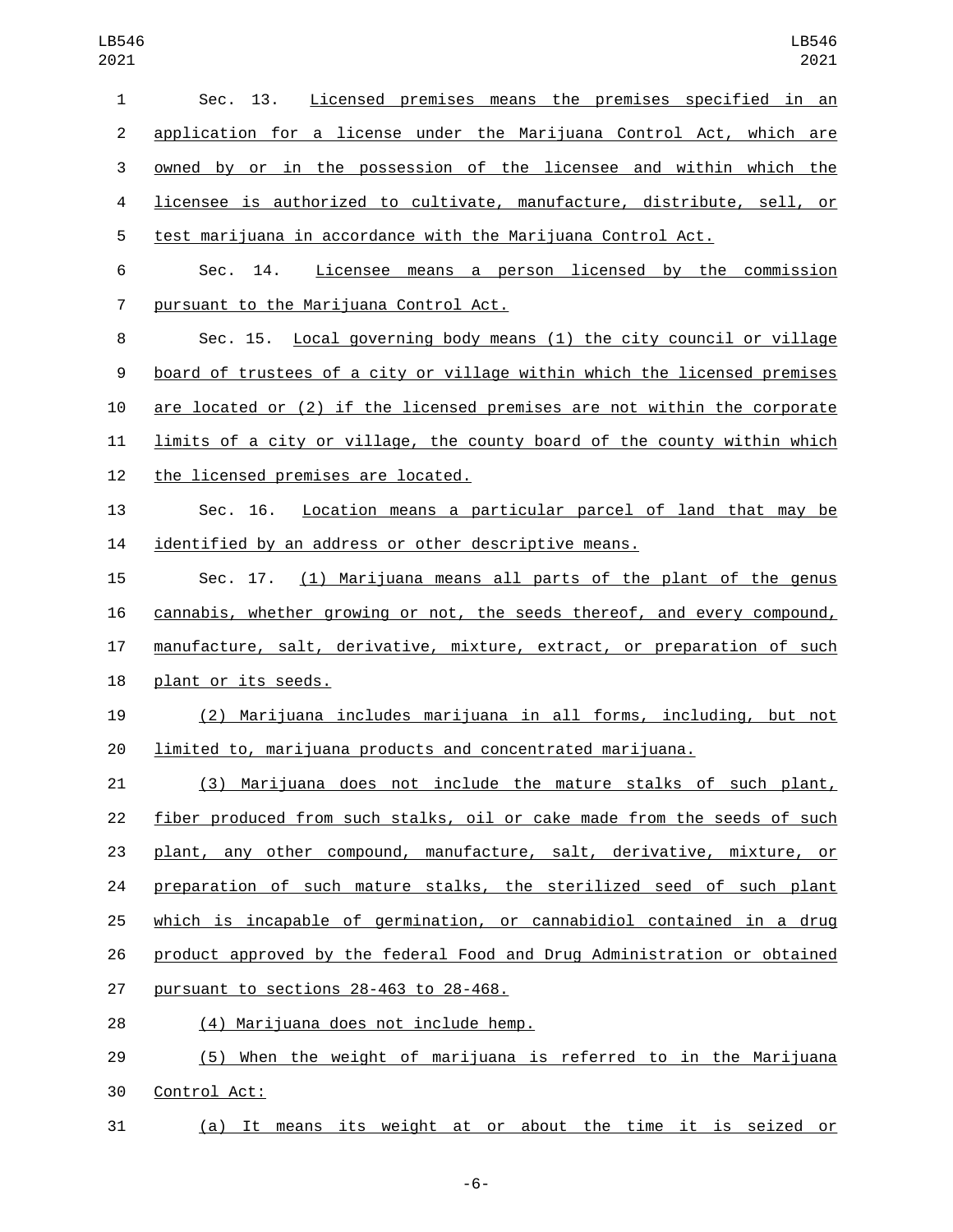| $\mathbf{1}$   | otherwise comes into the possession of law enforcement authorities,       |
|----------------|---------------------------------------------------------------------------|
| $\overline{2}$ | whether cured or uncured at that time; and                                |
| 3              | (b) It does not include the weight of any other ingredient combined       |
| 4              | with marijuana to prepare topical or oral administrations, food, drink,   |
| 5              | or some other marijuana product.                                          |
| 6              | Marijuana accessories means any equipment, products, or<br>Sec. 18.       |
| $\overline{7}$ | materials of any kind which are used, intended for use, or designed for   |
| 8              | use in:                                                                   |
| 9              | Planting, propagating, cultivating, growing, harvesting,<br>(1)           |
| 10             | manufacturing, compounding, converting, producing, processing, preparing, |
| 11             | testing, analyzing, packaging, repackaging, storing, consuming, smoking,  |
| 12             | vaporizing, or containing marijuana; or                                   |
| 13             | (2) Ingesting, inhaling, or otherwise introducing marijuana into the      |
| 14             | human body.                                                               |
| 15             | Marijuana product means a product comprised of marijuana<br>Sec. 19.      |
| 16             | and other ingredients and that is intended for use by consumption, other  |
| 17             | than by smoking. Marijuana product includes, but is not limited to,       |
| 18             | edible products, concentrated marijuana, ointments, and tinctures.        |
| 19             | Sec. 20. Marijuana store means a person licensed by the commission        |
| 20             | <u>to:</u>                                                                |
| 21             | <u>(1) Purchase marijuana from cultivators;</u>                           |
| 22             | (2) Purchase marijuana products from products manufacturers and           |
| 23             | other marijuana stores; and                                               |
| 24             | (3) Sell marijuana and marijuana products to consumers twenty-one         |
| 25             | years of age and older and to other marijuana stores.                     |
| 26             | Sec. 21. Ordinance means any ordinance, regulation, resolution, or        |
| 27             | other law duly enacted by a local governing body.                         |
| 28             | Sec. 22. Premises means a distinctly identified and definite              |
| 29             | location, as required by the commission, and may include a building, a    |
| 30             | part of a building, a room, or any other definite contiguous area.        |
| 31             | Private residence means a house, an apartment unit, a<br>Sec. 23.         |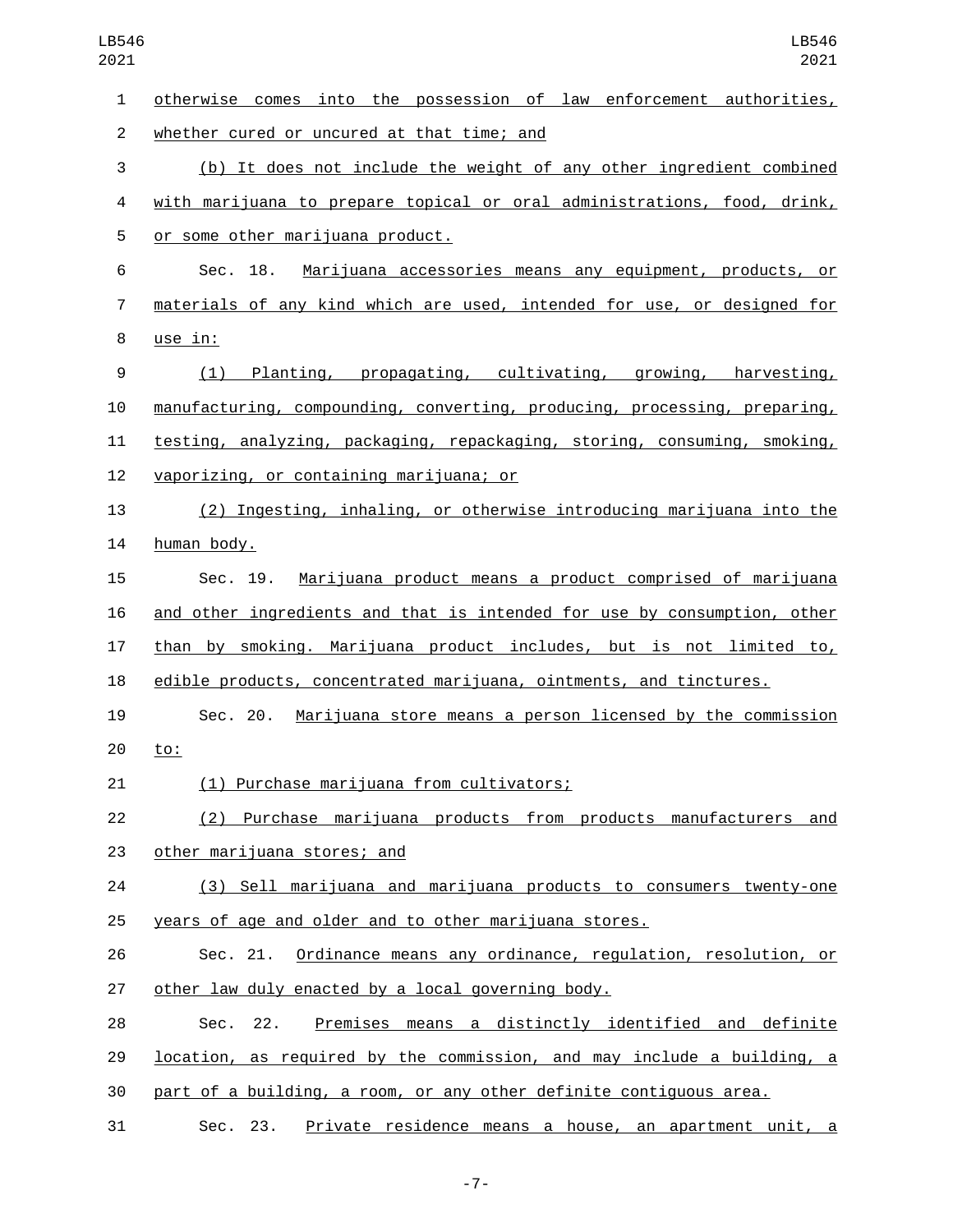| 1              | mobile home, or other similar dwelling.                                  |
|----------------|--------------------------------------------------------------------------|
| $\overline{c}$ | Sec. 24. Process or processing means to harvest, dry, cure, trim,        |
| 3              | and separate parts of the marijuana plant by manual or mechanical means. |
| 4              | Sec. 25.<br><u>Products manufacturer means a person licensed by the</u>  |
| 5              | commission to manufacture marijuana products pursuant to the Marijuana   |
| 6              | Control Act for sale and distribution to marijuana stores and other      |
| $\overline{7}$ | products manufacturers, but not to consumers.                            |
| 8              | School means a public, private, denominational, or<br>Sec. 26.           |
| 9              | parochial preschool, elementary, vocational, or secondary school, a      |
| 10             | private postsecondary career school as defined in section 85-1603, a     |
| 11             | community college, a public or private college, a junior college, or a   |
| 12             | university.                                                              |
| 13             | Sec. 27. Social equity applicant means an applicant for a license        |
| 14             | that meets one of the following criteria:                                |
| 15             | (1) At least fifty-one percent of ownership and control of the           |
| 16             | applicant is by individuals who have resided for at least five of the    |
| 17             | preceding ten years in a disproportionately impacted area;               |
| 18             | (2) At least fifty-one percent of ownership and control of the           |
| 19             | applicant is by individuals who:                                         |
| 20             | (a) Have been arrested for, convicted of, or adjudicated for any         |
| 21             | offense that is eligible for clean slate relief under the Marijuana      |
| 22             | Conviction Clean Slate Act;                                              |
| 23             | (b) Is a parent, legal guardian, child, spouse, or dependent of an       |
| 24             | $individual$ described in subdivision $(2)(a)$ of this section; or       |
| 25             | (3) If the applicant will have at least ten full-time employees, at      |
| 26             | least fifty-one percent of such employees:                               |
| 27             | (a) Reside in a disproportionately impacted area; or                     |
| 28             | (b) Have been arrested for, convicted of, or adjudicated for any         |
| 29             | offense that is eligible for clean slate relief under the Marijuana      |
| 30             | Conviction Clean Slate Act; or                                           |
| 31             | (c) Are a parent, legal guardian, child, spouse, or dependent of an      |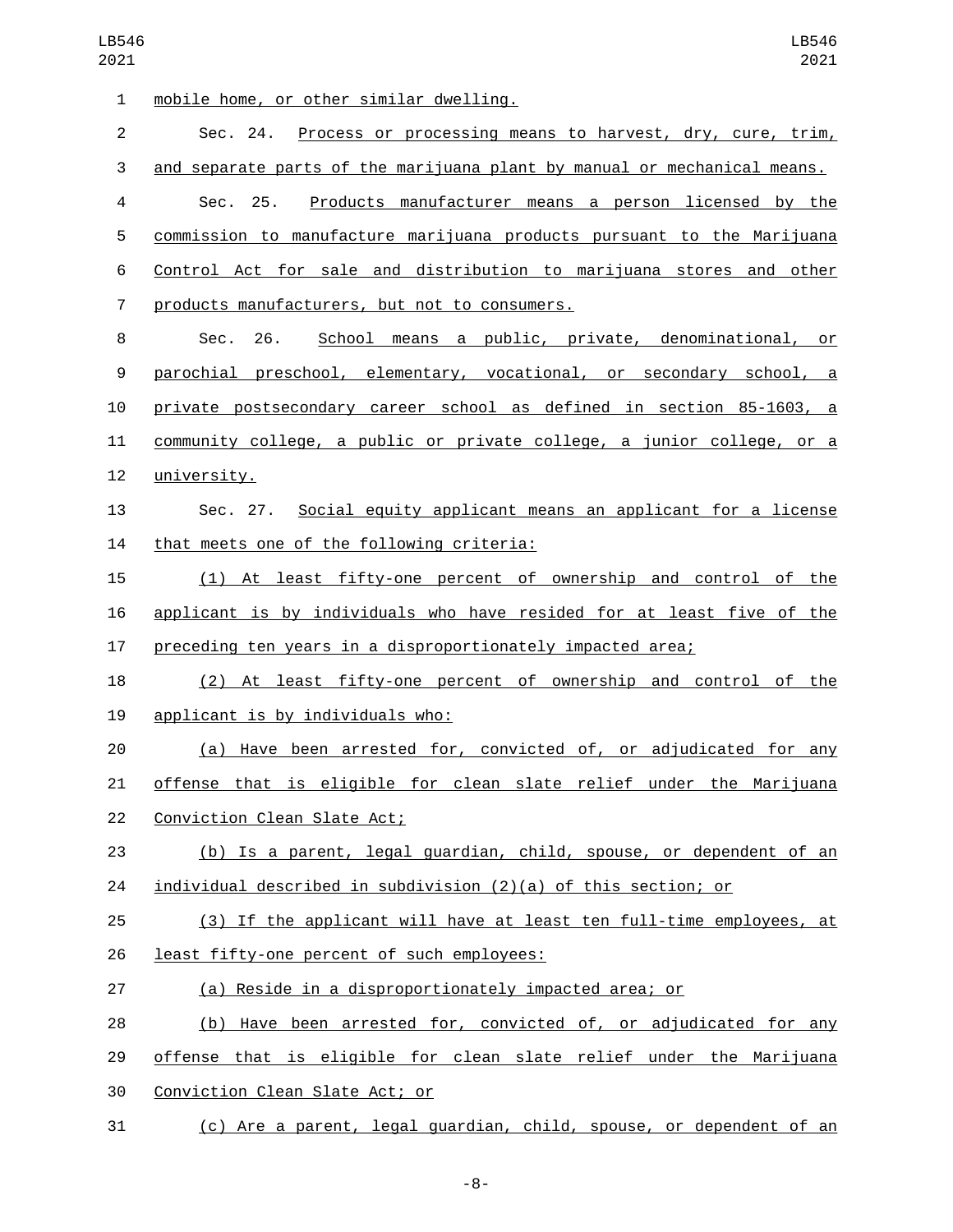individual described in subdivision (3)(b) of this section. Sec. 28. Testing facility means a person licensed under the Marijuana Control Act to analyze, test, and certify marijuana, including 4 for potency and the presence of contaminants. 5 Sec. 29. THC means tetrahydrocannabinol. Sec. 30. Transfer means to grant, convey, hand over, assign, sell, exchange, or barter, in any manner or by any means, with or without consideration.8 Sec. 31. Transporter means an entity or person that is licensed to transport marijuana from one licensee to another and to temporarily store the transported marijuana at its licensed premises, but which is not authorized to sell marijuana under any circumstances. Sec. 32. Unreasonably impracticable means that the measures necessary to comply with the rules and regulations adopted and promulgated pursuant to the Marijuana Control Act or the ordinances enacted by a local governing body pursuant to the act would subject a licensee to unreasonable risk or require such a high investment of risk, money, time, or any other resource or asset that a reasonably prudent 19 businessperson would not operate as a licensee. Sec. 33. The Marijuana Control Act sets forth the exclusive means by which a person in Nebraska may engage in the cultivation, manufacture, sale, distribution, transfer, dispensing, testing, possession, and use of 23 marijuana. Sec. 34. Nothing in the act permits the transfer of marijuana to a person under the age of twenty-one years or allows a person under the age of twenty-one years to purchase, possess, use, transport, cultivate, or 27 consume marijuana. Sec. 35. The following conduct relating to marijuana shall be lawful under state and local law when conducted in accordance with the Marijuana Control Act. An individual twenty-one years of age or older may: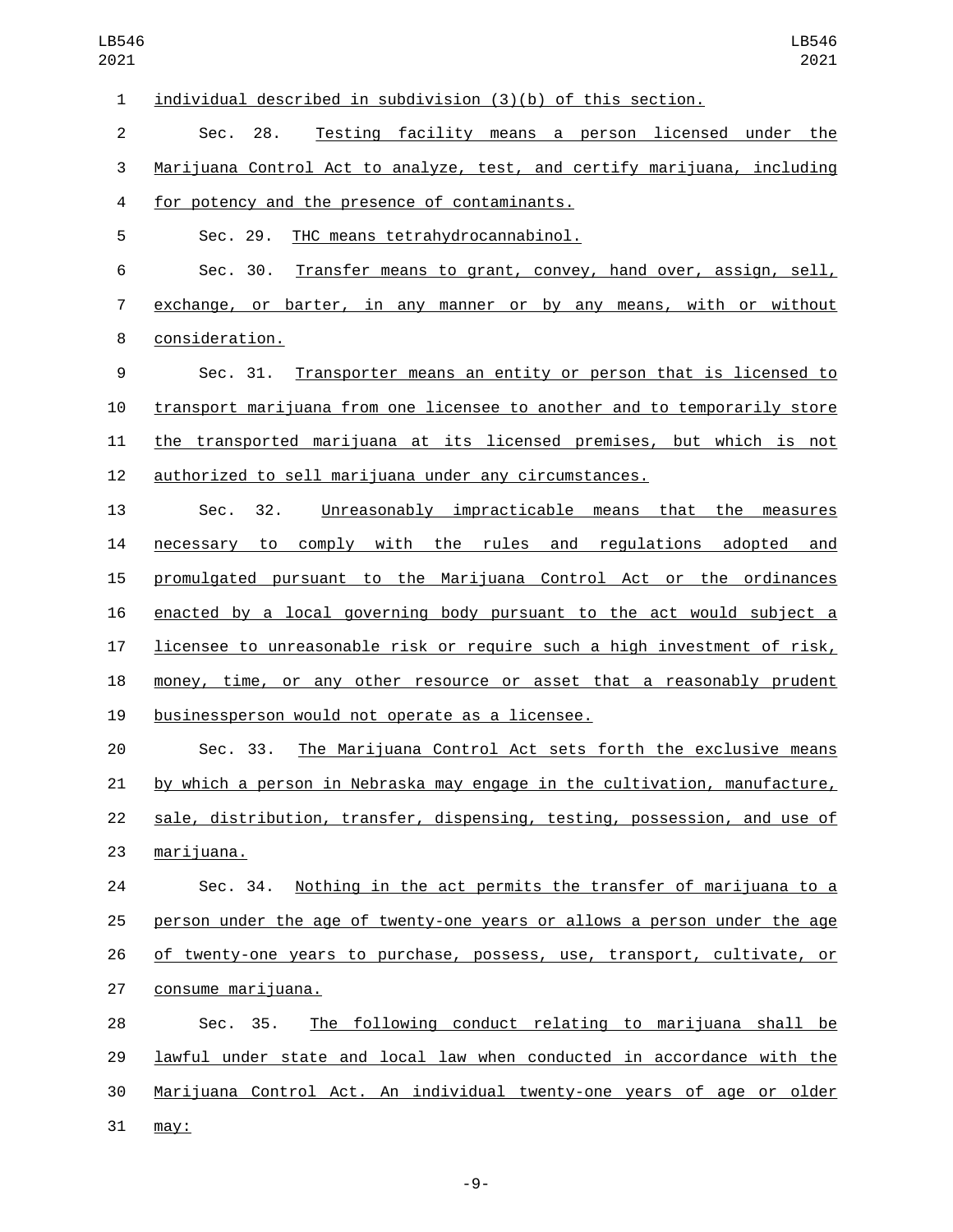| $\mathbf{1}$   | (1) Possess, process, transport, purchase, obtain, or give away to          |
|----------------|-----------------------------------------------------------------------------|
| $\overline{2}$ | persons twenty-one years of age or older without any compensation           |
| 3              | whatsoever, not more than one ounce of marijuana in any form;               |
| 4              | (2) Possess, grow, plant, cultivate, harvest, dry, or process               |
| 5              | marijuana plants as provided in section 36 of this act;                     |
| 6              | (3) Smoke, ingest, or otherwise consume marijuana; and                      |
| 7              | (4) Possess, transport, purchase, obtain, use, manufacture, or give         |
| 8              | away marijuana accessories to persons twenty-one years of age or older      |
| 9              | without any compensation whatsoever.                                        |
| 10             | Sec. 36. (1) An individual who is twenty-one years of age or older          |
| 11             | may cultivate not more than six living marijuana plants and possess the     |
| 12             | marijuana produced by such plants, subject to the following restrictions:   |
| 13             | (a) At least three of the marijuana plants being cultivated at any          |
| 14             | time shall be immature marijuana plants;                                    |
| 15             | (b) The individual shall keep the living plants and any marijuana           |
| 16             | produced by the plants in excess of one ounce:                              |
| 17             | (i) Within the person's private residence in such a manner that such        |
| 18             | plants and marijuana are not visible from a public place with normal,       |
| 19             | unaided vision;                                                             |
| 20             | (ii) Within a structure on the grounds of the person's private              |
| 21             | <u>residence that is fully enclosed and kept locked and such plants and</u> |
| 22             | marijuana are not visible from a public place with normal, unaided          |
| 23             | <u>vision; or</u>                                                           |
| 24             | (iii) Unless prohibited by an ordinance of a local governing body as        |
| 25             | provided in subsection (3) of section 37 of this act, on the grounds of     |
| 26             | the person's private residence in an area that is kept locked and such      |
| 27             | plants and marijuana are not visible from a public place with normal,       |
| 28             | unaided vision; and                                                         |
| 29             | (c) The person plants, cultivates, harvests, dries, processes, and          |
| 30             | possesses such plants and marijuana in accordance with any ordinances of    |

a local governing body adopted under section 37 of this act.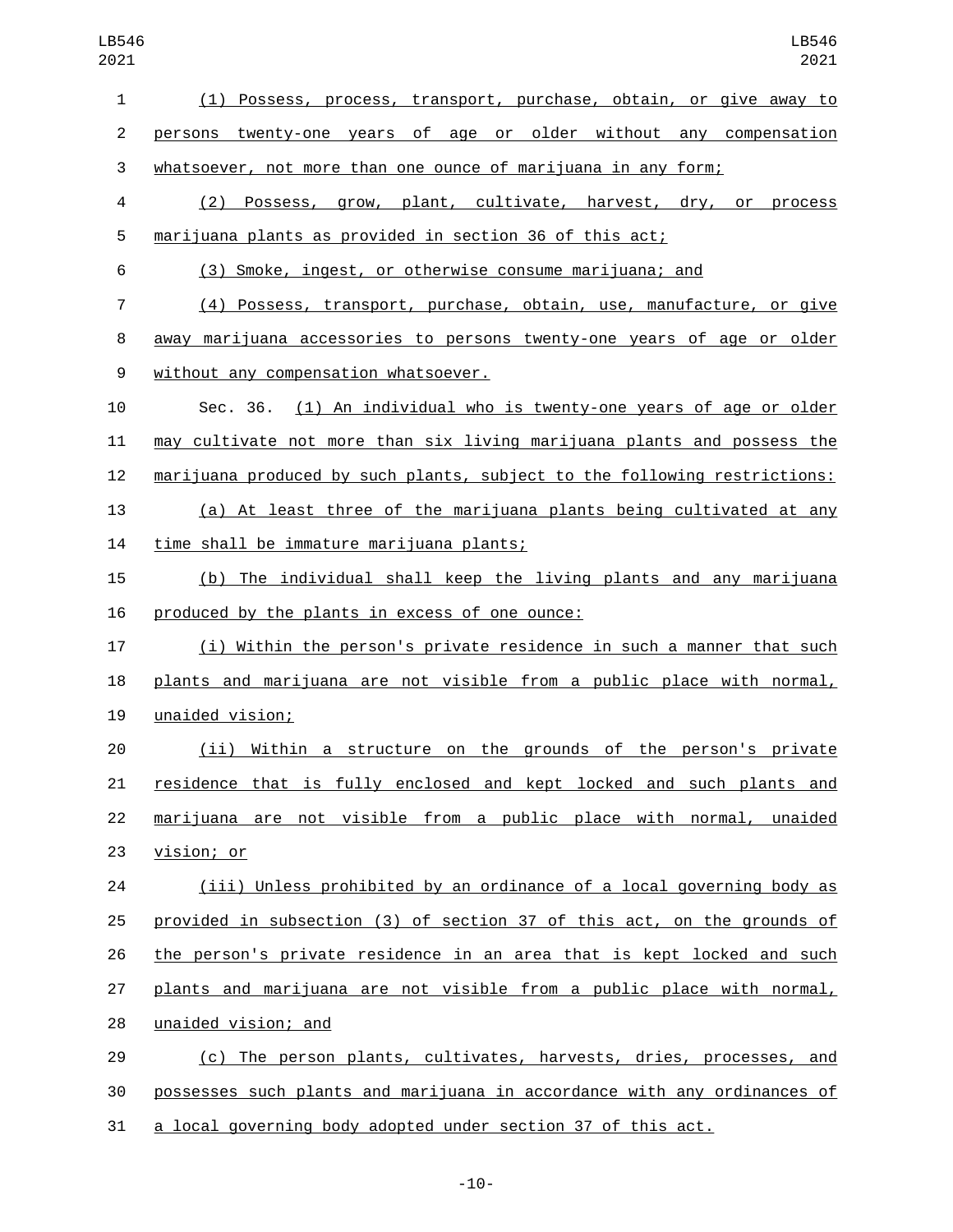| 1              | (2) Marijuana plants and marijuana produced from such plants in                                  |
|----------------|--------------------------------------------------------------------------------------------------|
| $\overline{c}$ | compliance with this section does not count toward the limit stated in                           |
| 3              | subdivision (1) of section 36 of this act or in section 43 of this act.                          |
| 4              | (3) A violation of this section involving:                                                       |
| 5              | (a) Less than twelve plants is:                                                                  |
| 6              | (i) For a first offense, a Class V misdemeanor;                                                  |
| 7              | (ii) For a second offense, a Class IV misdemeanor;                                               |
| 8              | (iii) For a third offense, a Class III misdemeanor; and                                          |
| 9              | (iv) For a fourth offense or subsequent violation, a Class IV                                    |
| 10             | felony;                                                                                          |
| 11             | (b) Twelve plants but less than twenty-four plants is a Class IIIA                               |
| 12             | felony; and                                                                                      |
| 13             | (c) Twenty-four plants or more is a Class IIA felony.                                            |
| 14             | (4) This section does not apply to a licensee acting within the                                  |
| 15             | scope of activities permitted under its license.                                                 |
| 16             | Sec. 37. (1) Except as provided in subsection (2) of this section,                               |
| 17             | a local governing body may enact and enforce ordinances to reasonably                            |
| 18             | regulate the activities permitted by section 36 of this act.                                     |
| 19             | (2) A local governing body shall not completely prohibit an                                      |
| 20             | individual from engaging in conduct protected by section 36 of this act                          |
| 21             | if the individual is keeping and cultivating the marijuana plants and                            |
| 22             | $\frac{matrix}{10}(1)$ marijuana produced by such plants in accordance with subdivision $(1)(b)$ |
| 23             | (i) or (ii) or section 36 of this act.                                                           |
| 24             | (3) A local governing body may completely prohibit persons from                                  |
| 25             | engaging in conduct under subdivision $(1)(b)(iii)$ of section 36 of this                        |
| 26             | act.                                                                                             |
| 27             | (1) A person shall not smoke or otherwise consume<br>Sec. 38.                                    |
| 28             | marijuana or marijuana products in any public place, in or upon the                              |
| 29             | licensed premises of any licensee, or in a motor vehicle.                                        |
| 30             | (2) A person who violates this section shall be guilty of an                                     |
| 31             | infraction, receive a citation, and be fined not more than three hundred                         |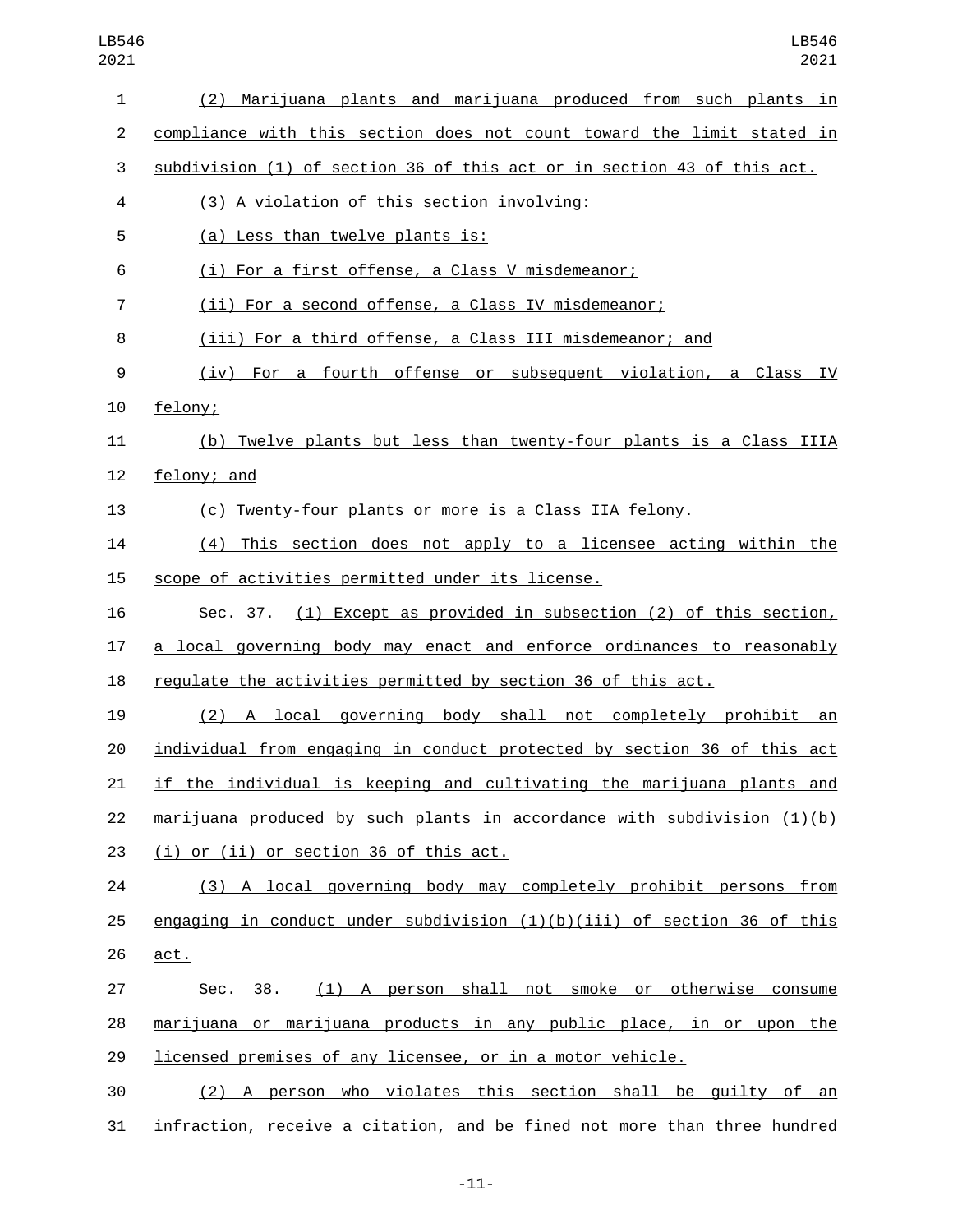| $\mathbf{1}$   | dollars.                                                                  |
|----------------|---------------------------------------------------------------------------|
| $\overline{2}$ | (1) Except as provided in section 153 of this act, no<br>Sec. 39.         |
| 3              | person under the age of twenty-one years shall possess marijuana.         |
| 4              | (2) No person under the age of twenty-one years shall consume             |
| 5              | marijuana.                                                                |
| 6              | (3) A violation of this section is a Class III misdemeanor.               |
| $\overline{7}$ | (1) Except as provided in section 153 of this act, no<br>Sec. 40.         |
| 8              | person under the age of twenty-one years shall falsely represent that     |
| 9              | such person is twenty-one years of age in order to obtain marijuana or    |
| 10             | marijuana products.                                                       |
| 11             | (2) A violation of this section is a Class III misdemeanor.               |
| 12             | (1) A person shall not knowingly give marijuana to any<br>Sec. 41.        |
| 13             | person under twenty-one years of age or knowingly leave or deposit        |
| 14             | marijuana in any place with the intent that it will come into the         |
| 15             | possession of a person under twenty-one years of age. A violation of this |
| 16             | subsection is a Class II misdemeanor.                                     |
| 17             | (2) A person shall not knowingly give marijuana to any person under       |
| 18             | eighteen years of age or knowingly leave or deposit marijuana in any      |
| 19             | place with the intent that it will come into the possession of a person   |
| 20             | under eighteen years of age. A violation of this subsection is a Class I  |
| 21             | misdemeanor.                                                              |
| 22             | Sec. 42. (1) Except as provided in subsection (2) of this section,        |
| 23             | a person who intentionally makes a materially false statement to a law    |
| 24             | enforcement official or employee of the commission about any fact or      |
| 25             | circumstance relating to the use of marijuana to avoid arrest,            |
| 26             | prosecution, or imposition of any civil sanction or penalty is quilty of  |
| 27             | a Class III misdemeanor.                                                  |
| 28             | (2) A licensee or applicant for licensure under the Marijuana             |
| 29             | Control Act who knowingly makes a materially false statement to the       |
| 30             | commission or the Department of Revenue is guilty of a Class IV felony.   |
| 31             | Sec. 43. (1) Except as provided in section 36 of this act and             |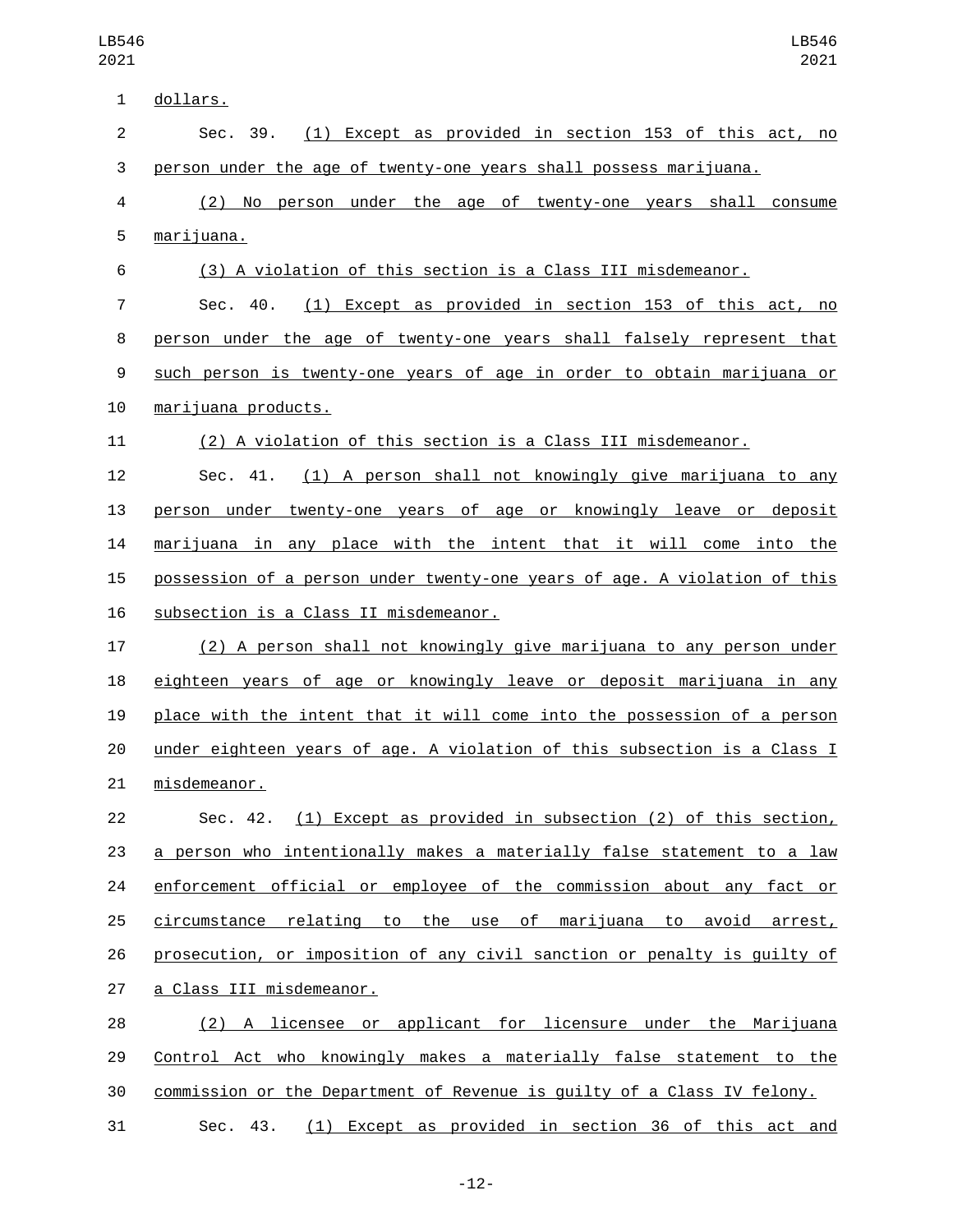| 1              | subsection (4) of this section, a person commits an offense if such       |
|----------------|---------------------------------------------------------------------------|
| $\overline{2}$ | person possesses more than one ounce of marijuana in any form.            |
| 3              | (2) The following penalties shall apply to a violation of this            |
| 4              | section involving marijuana, other than concentrated marijuana:           |
| 5              | (a) Possession of more than one ounce but not more than two ounces        |
| 6              | <u>is an infraction;</u>                                                  |
| 7              | (b) Possession of more than two ounces but not more than six ounces       |
| 8              | is a Class I misdemeanor;                                                 |
| 9              | (c) Possession of more than six ounces but not more than twelve           |
| 10             | ounces of marijuana is a Class IV felony; and                             |
| 11             | (d) Possession of more than twelve ounces of is a Class IIIA felony.      |
| 12             | (3) The following penalties shall apply to a violation of this            |
| 13             | section involving concentrated marijuana:                                 |
| 14             | (a) Possession of more than one ounce but not more than two ounces        |
| 15             | is an infraction;                                                         |
| 16             | (b) Possession of more than two ounces but not more than three            |
| 17             | ounces is a Class I misdemeanor;                                          |
| 18             | (c) Possession of more than three ounces but not more than twelve         |
| 19             | ounces is a Class IV felony; and                                          |
| 20             | (d) Possession of more than twelve ounces is a Class IIIA felony.         |
| 21             | (4) This section does not apply to a licensee acting within the           |
| 22             | scope of activities permitted under its license.                          |
| 23             | Sec. 44. A person other than a licensee who transfers more than one       |
| 24             | ounce of marijuana to another person without consideration is guilty of   |
| 25             | an infraction.                                                            |
| 26             | Sec. 45. (1) A person other than a marijuana store, cultivator, or        |
| 27             | products manufacturer shall not sell marijuana to another person.         |
| 28             | (2) A violation of this section involving:                                |
| 29             | (a) Four ounces or less of marijuana or two ounces or less of             |
| 30             | concentrated marijuana is a Class I misdemeanor for a first offense and a |
| 31             | Class IV felony for a second or subsequent offense;                       |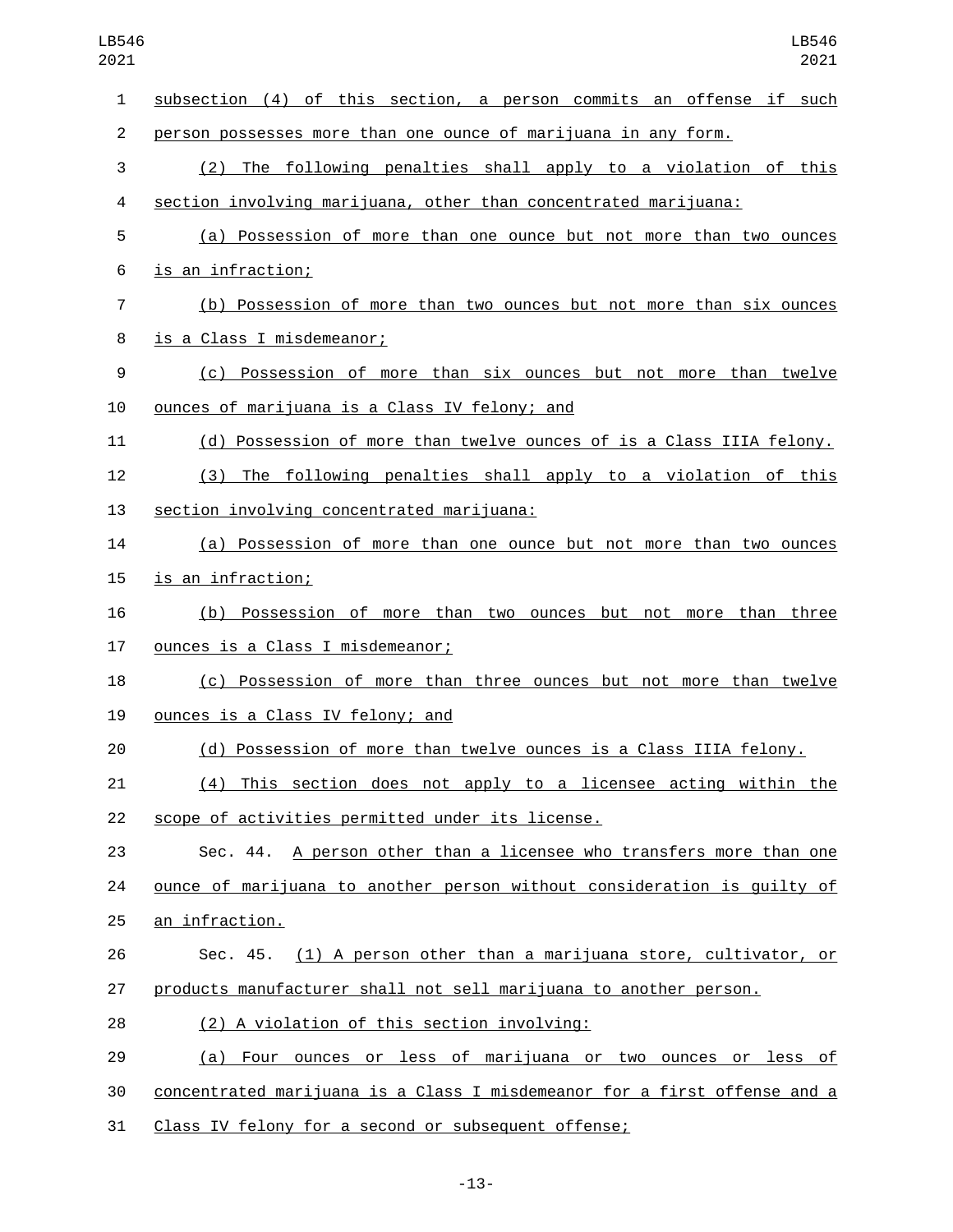| 1              | (b)<br>More than four ounces but not more than twelve ounces of               |
|----------------|-------------------------------------------------------------------------------|
| $\overline{2}$ | <u>marijuana or more than two ounces but not more than six ounces of</u>      |
| 3              | concentrated marijuana is a Class IIIA felony;                                |
| 4              | (c) More than twelve ounces but not more than five pounds of                  |
| 5              | marijuana or more than six ounces but not more than two and one-half          |
| 6              | pounds of concentrated marijuana is a Class III felony;                       |
| 7              | (d) More than five pounds but not more than fifty pounds of                   |
| 8              | marijuana or more than two and one-half pounds but not more than twenty-      |
| 9              | five pounds of concentrated marijuana is a Class IIA felony; and              |
| 10             | (e) More than fifty pounds of marijuana or more than twenty-five              |
| 11             | pounds of concentrated marijuana is a Class II felony.                        |
| 12             | (2) For purposes of this section, sell means to exchange or barter            |
| 13             | in any manner or by any means whatsoever for consideration.                   |
| 14             | (1) A person who knowingly allows another person to<br>Sec.<br>46.            |
| 15             | cultivate marijuana on such person's property in violation of section 36      |
| 16             | of this act is guilty of an offense.                                          |
| 17             | (2) A violation of this section involving:                                    |
| 18             | (a) Less than twelve plants shall be a Class III misdemeanor for a            |
| 19             | first offense and a Class IV felony for a second or subsequent offense;       |
| 20             | (b) Twelve plants or more but less than twenty-four plants is a               |
| 21             | Class IV felony; and                                                          |
| 22             | (c) Twenty-four plants or more is a Class III felony.                         |
| 23             | Sec. 47. A person shall not manufacture marijuana or marijuana                |
| 24             | products by chemical extraction or chemical synthesis unless done             |
| 25             | pursuant to a products manufacturer license issued under the Marijuana        |
| 26             | Control Act or as otherwise authorized by such act. A violation of this       |
| 27             | section is a Class IV felony.                                                 |
| 28             | <u>Nothing in the Marijuana Control Act permits any person to</u><br>Sec. 48. |
| 29             | engage in or prevents the imposition of any civil, criminal, or other         |
| 30             | penalties for:                                                                |
| 31             | (1) Undertaking any task that would constitute negligence or                  |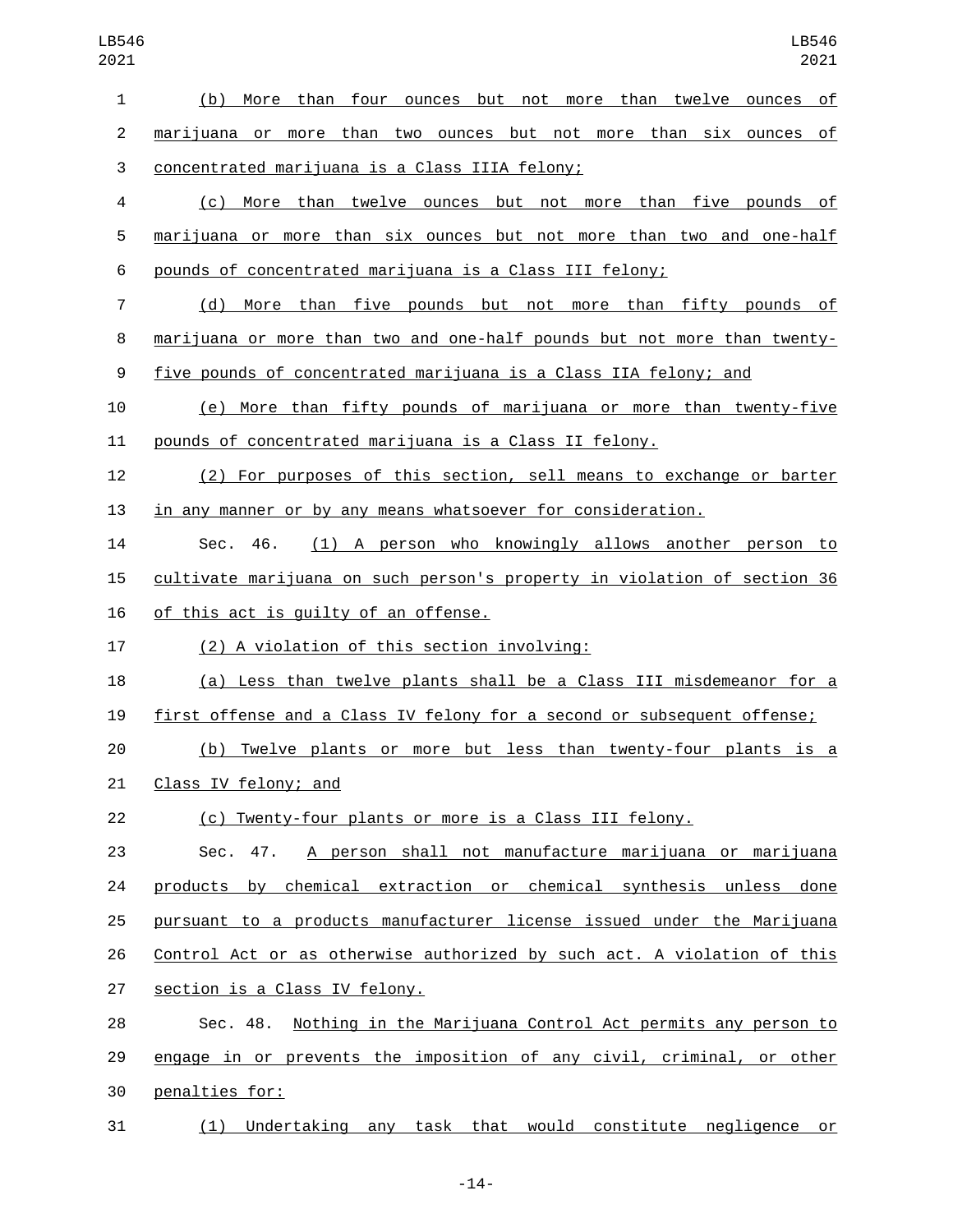professional malpractice due to the use of marijuana or being under the 2 influence of marijuana; (2) Operating, navigating, or being in actual physical control of any motor vehicle, aircraft, train, or motorboat or working on transportation property, equipment, or facilities, while using or being under the influence of marijuana; or6 (3) Using marijuana in violation of the Nebraska Clean Indoor Air 8 Act. Sec. 49. Nothing in the Marijuana Control Act: (1) Requires an employer to permit or accommodate the use, consumption, possession, transfer, display, transportation, sale, or 12 cultivation of marijuana in the workplace; or (2) Affects the ability of an employer to have a policy restricting 14 the use of marijuana by employees. Sec. 50. Nothing in the Marijuana Control Act prohibits a person, employer, school, hospital, detention facility, corporation, or any other entity, whether public or private, who occupies, owns, or controls a property from prohibiting or otherwise regulating the possession, consumption, use, display, transfer, distribution, sale, transportation, or cultivation of marijuana on or in that property. Sec. 51. Except as otherwise provided in the Marijuana Control Act, a person shall not be arrested, prosecuted, penalized, sanctioned, or otherwise denied any benefit and shall not be subject to seizure or forfeiture of assets for possessing, using, purchasing, cultivating, processing, or manufacturing marijuana in accordance with the Marijuana 26 Control Act. Sec. 52. Except as otherwise provided in the Marijuana Control Act, a person shall not be arrested, prosecuted, penalized, sanctioned, or otherwise denied any benefit and shall not be subject to seizure or

 forfeiture of assets for allowing property the person owns, occupies, or manages to be used for any of the activities conducted lawfully under the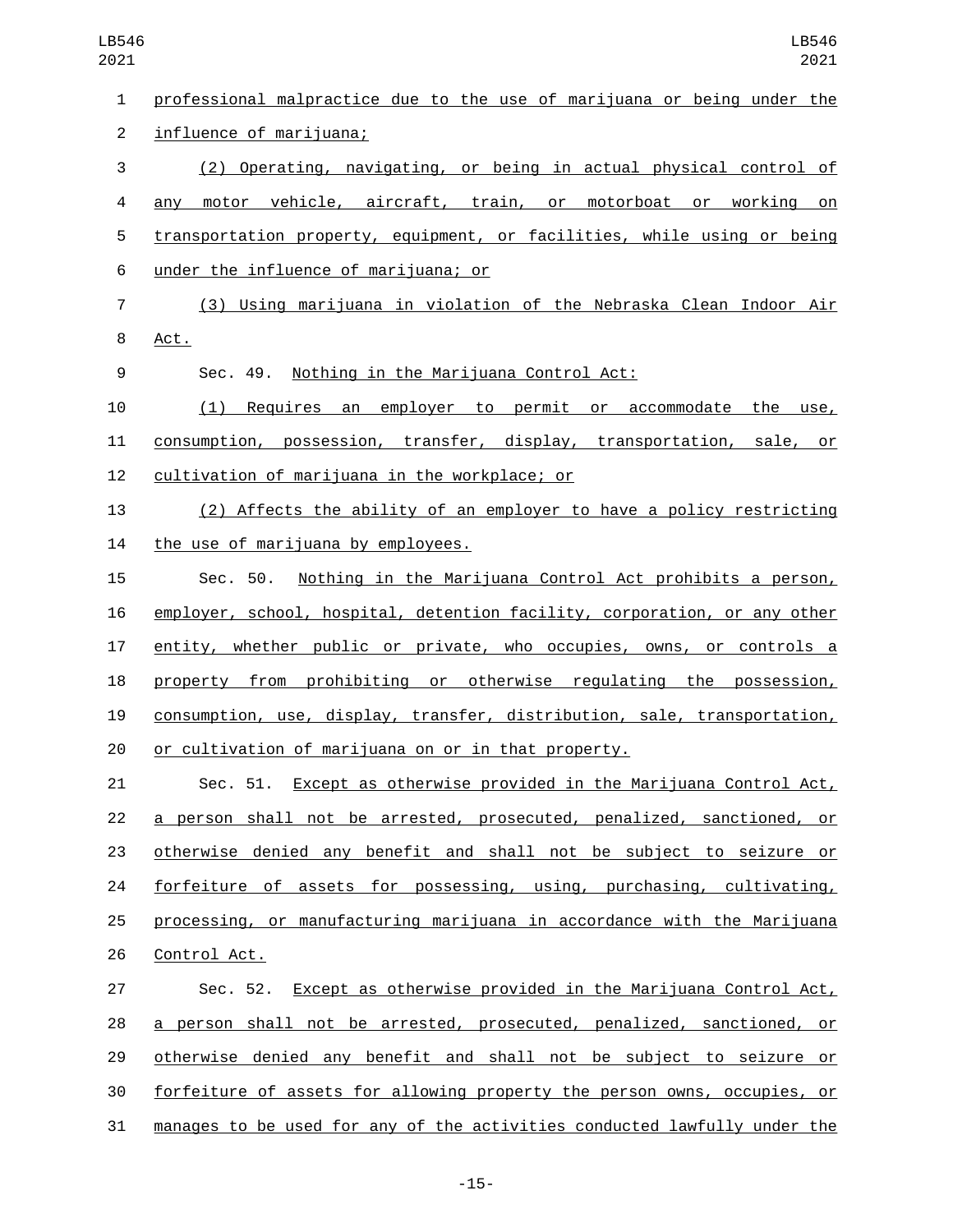| $\mathbf{1}$   | Marijuana Control Act or for enrolling or employing a person who engages  |
|----------------|---------------------------------------------------------------------------|
| $\overline{2}$ | in marijuana-related activities lawfully under the Marijuana Control Act. |
| 3              | (1) A landlord shall not prohibit the possession of<br>Sec. 53.           |
| 4              | marijuana or consumption of marijuana, by means other than smoking,       |
| 5              | within a single-family dwelling or a mobile home, by a person authorized  |
| 6              | to do so under the Marijuana Control Act, unless:                         |
| $\overline{7}$ | (a) The residence is incidental to detention or the provision of          |
| 8              | medical, geriatric, educational, counseling, religious, or similar        |
| 9              | service;                                                                  |
| 10             | (b) The residence is a transitional housing facility; or                  |
| 11             | (c) Failing to prohibit marijuana possession or consumption would         |
| 12             | violate federal law or regulations or cause the landlord to lose a        |
| 13             | monetary or licensing-related benefit under federal law or regulations.   |
| 14             | (2) For purposes of this section:                                         |
| 15             | (a) Landlord includes a landlord as defined in sections 76-1410 and       |
| 16             | $76 - 1462;$                                                              |
| 17             | (b) Mobile home has the same meaning as in section 76-1463; and           |
| 18             | (c) Single-family dwelling has the same meaning as single-family          |
| 19             | residence in section 76-1410.                                             |
| 20             | (1) Marijuana and marijuana accessories obtained,<br>Sec. 54.             |
| 21             | manufactured, and distributed pursuant to the Marijuana Control Act and   |
| 22             | associated property are not subject to forfeiture under section 28-431.   |
| 23             | (2) Marijuana and marijuana accessories obtained, manufactured, and       |
| 24             | distributed pursuant to the Marijuana Control Act are not contraband, nor |
| 25             | subject to seizure, and no conduct made lawful in the Marijuana Control   |
| 26             | Act shall constitute a basis for detention, search, or arrest.            |
| 27             | (1) The use of marijuana shall not disqualify a person<br>Sec. 55.        |
| 28             | from any needed medical procedure or treatment, including an organ or a   |
| 29             | tissue transplant.                                                        |
| 30             | (2) The use of marijuana shall not constitute the use of an illicit       |
|                |                                                                           |

substance for medical purposes or otherwise disqualify a person from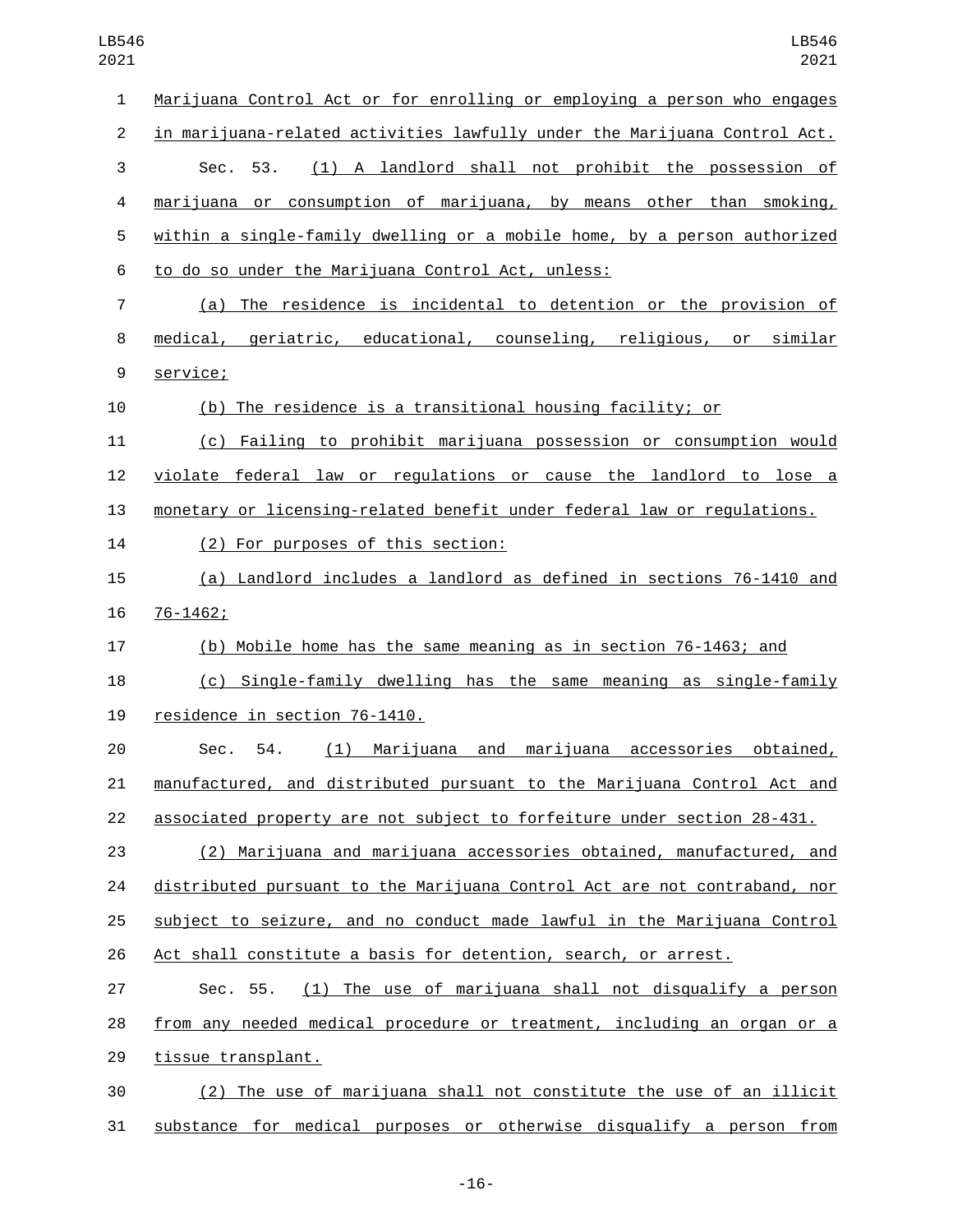| $\mathbf 1$    | needed medical care.                                                       |
|----------------|----------------------------------------------------------------------------|
| $\overline{c}$ | Sec. 56. An attorney shall not be subject to disciplinary action           |
| 3              | for providing legal assistance to a prospective licensee, licensee, or     |
| 4              | another person or entity who is engaged in activities that are no longer   |
| 5              | subject to criminal penalties under state law pursuant to the Marijuana    |
| 6              | Control Act.                                                               |
| $\overline{7}$ | Sec. 57. A contract entered into by a licensee or its employees or         |
| 8              | agents, or by those who allow their property to be used by a licensee or   |
| 9              | its employees or agents, shall not be unenforceable on the basis that      |
| 10             | cultivating, obtaining, manufacturing, distributing, dispensing,           |
| 11             | transporting, selling, possessing, or using marijuana is prohibited by     |
| 12             | federal law. It is the public policy of the State of Nebraska that such    |
| 13             | contracts shall be enforceable to the same extent as other contracts.      |
| 14             | (1) A financial institution may loan money to, accept<br>Sec. 58.          |
| 15             | deposits from, and otherwise do business with any licensee to the same     |
| 16             | extent as other persons, subject to any restrictions of the Marijuana      |
| 17             | Control Act.                                                               |
| 18             | (2) For purposes of this section, financial institution means a            |
| 19             | <u>bank, savings bank, credit card bank, savings and loan association,</u> |
| 20             | building and loan association, trust company, or credit union organized    |
| 21             | under the laws of any state or organized under the laws of the United      |
| 22             | States.                                                                    |
| 23             | Sec. 59. (1) The state or any local government shall not restrict,         |
| 24             | revoke, suspend, or otherwise infringe upon a person's right to own or     |
| 25             | possess a firearm or ammunition based on the person engaging in conduct    |
| 26             | permitted under the Marijuana Control Act.                                 |
| 27             | (2) The state or any local government shall not restrict, revoke,          |
| 28             | suspend, or otherwise infringe upon a person's right receive any firearm   |
| 29             | certification, including, but not limited to, a certification under        |
| 30             | sections 69-2401 to 69-2425 or a permit under the Concealed Handgun        |
| 31             | Permit Act based on the person engaging in conduct protected by the        |

-17-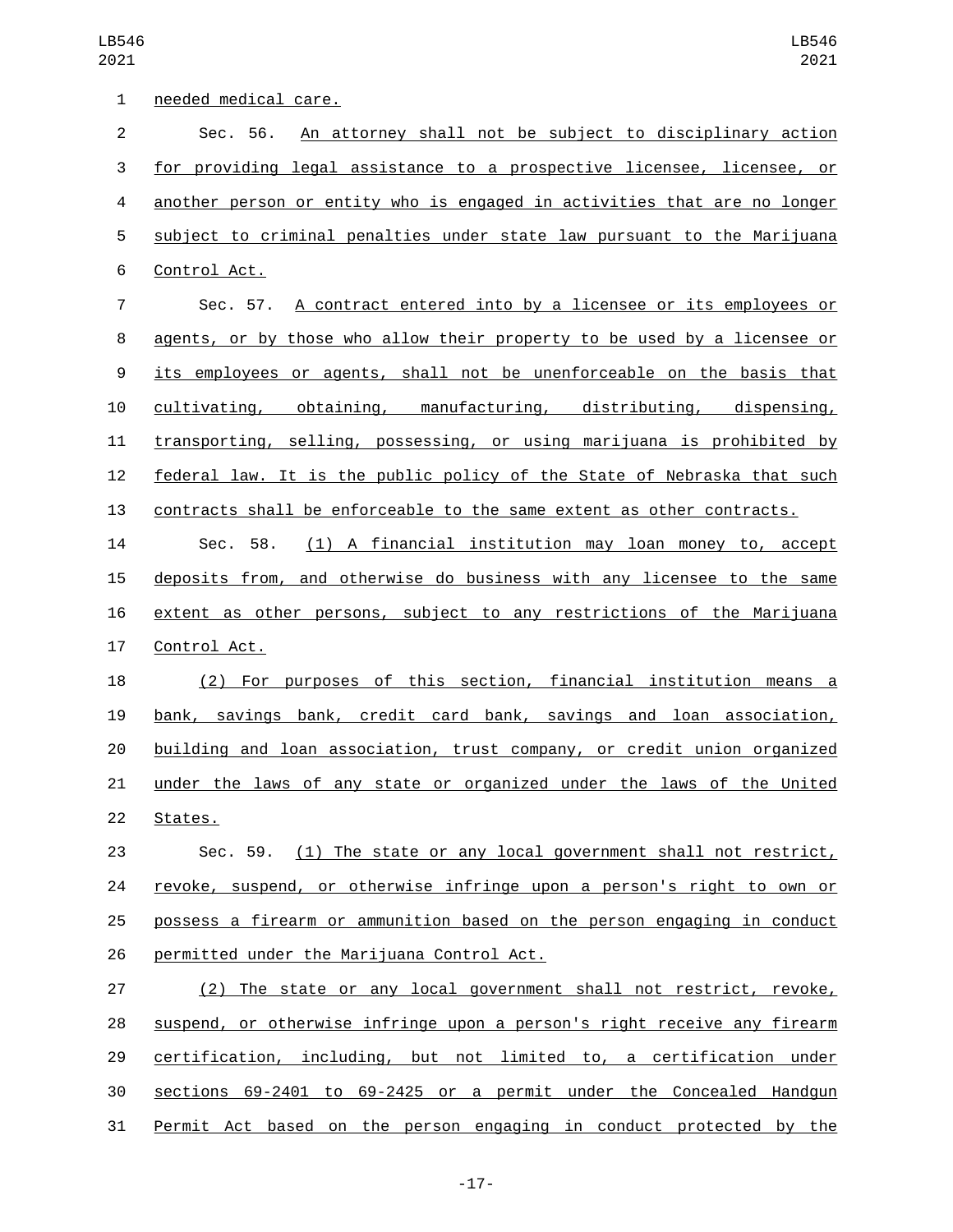| $\mathbf{1}$   | Marijuana Control Act.                                                    |
|----------------|---------------------------------------------------------------------------|
| $\overline{c}$ | (3) The state or any local government shall not provide any               |
| $\sqrt{3}$     | assistance, including information, to federal authorities who may use the |
| 4              | information to restrict, revoke, suspend, or otherwise infringe upon a    |
| 5              | person's right to own or possess a firearm or ammunition based on the     |
| 6              | person engaging in conduct protected by the Marijuana Control Act.        |
| $\overline{7}$ | (4) The state or any local government shall not provide any               |
| 8              | assistance, including information, to federal authorities who may use the |
| 9              | information to restrict a person's benefits or rights under federal law   |
| 10             | based on the person engaging in conduct protected by the Marijuana        |
| 11             | Control Act.                                                              |
| 12             | The state or any local government shall not employ or use<br>Sec. 60.     |
| 13             | the results of any test of marijuana conducted by a laboratory unless     |
| 14             | such laboratory is a testing facility or otherwise accredited for the     |
| 15             | particular field of testing in accordance with the rules and regulations  |
| 16             | of the commission.                                                        |
| 17             | (1) For the purpose of regulating and controlling the<br>Sec. 61.         |
| 18             | licensing of the cultivation, manufacture, distribution, and sale of      |
| 19             | marijuana in this state, the Nebraska Marijuana Enforcement Commission is |
| 20             | created.                                                                  |
| 21             | (2) The power to regulate all phases of the control of the                |
| 22             | cultivation, manufacture, distribution, processing, sale, and traffic of  |
| 23             | marijuana, except as specifically delegated in the Marijuana Control Act, |
| 24             | is vested exclusively in the commission.                                  |
| 25             | Sec. 62. (1) The commission shall consist of three commissioners to       |
| 26             | be appointed by the Tax Commissioner. No more than two commissioners      |
| 27             | shall be members of the same political party, and no two commissioners    |
| 28             | shall be residents of the same congressional district. On or before       |
| 29             | November 1, 2021, the Tax Commissioner shall appoint the commissioners.   |
| 30             | The terms of the commissioners shall be four years, except that the terms |
| 31             | of the initial commissioners shall be staggered so that one member is     |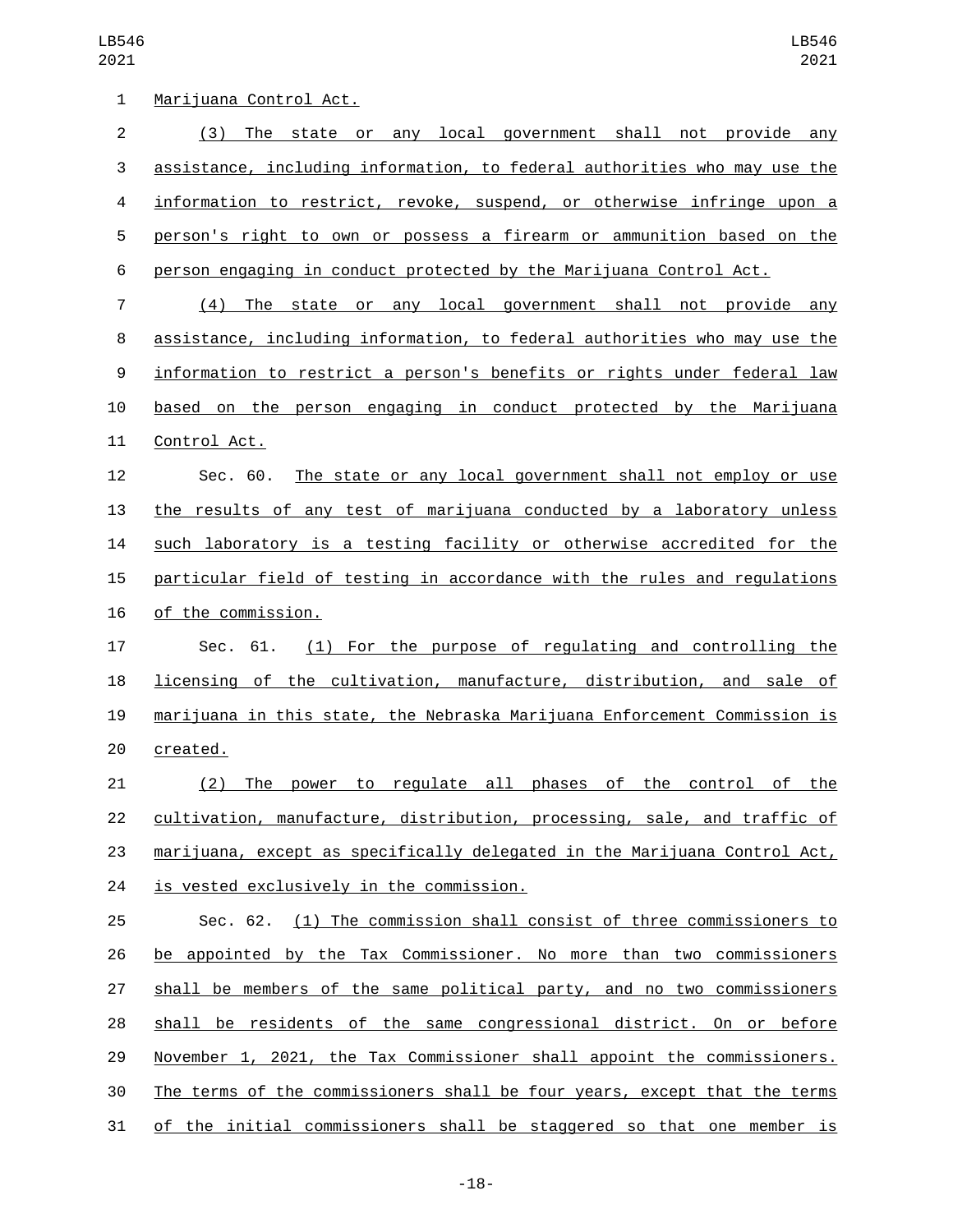appointed for a term of one year, one for a term of two years, and one for a term of three years, as determined by the Tax Commissioner. (2) The Tax Commissioner shall appoint commissioners based on their experience or expertise in public health, law enforcement, social justice, the regulation of businesses or consumer commodities, and matters related to marijuana.6 (3) The commissioners shall appoint one of their members as chairperson. The chairperson shall preside over all official activities 9 of the commission. (4) Any commissioner may be removed by the Tax Commissioner, after an opportunity to be heard, for malfeasance, misfeasance, or neglect in office. No person shall be appointed to the commission, or continue to hold that office after appointment, while holding any other office or position under the laws of this state, any other state, or of the United 15 States. (5) Any vacancy occurring for any reason other than the expiration of a term shall be filled for the unexpired term in the same manner as 18 the original appointment. Sec. 63. The commission shall have an executive director, to be appointed by the commission subject to the approval of the Tax Commissioner. The executive director shall keep a record of all 22 proceedings, transactions, communications, and official acts of the commission. The executive director shall be the custodian of all records and perform such other duties as the commission may prescribe. Sec. 64. No person shall be appointed as a commissioner or the executive director of the commission who is not a citizen of the United States and who has not resided within the State of Nebraska successively for two years next preceding the date of appointment. Sec. 65. (1) A majority of the commission shall constitute a quorum to transact business, but no vacancy shall impair the right of the

remaining commissioners to exercise all of the powers of the commission.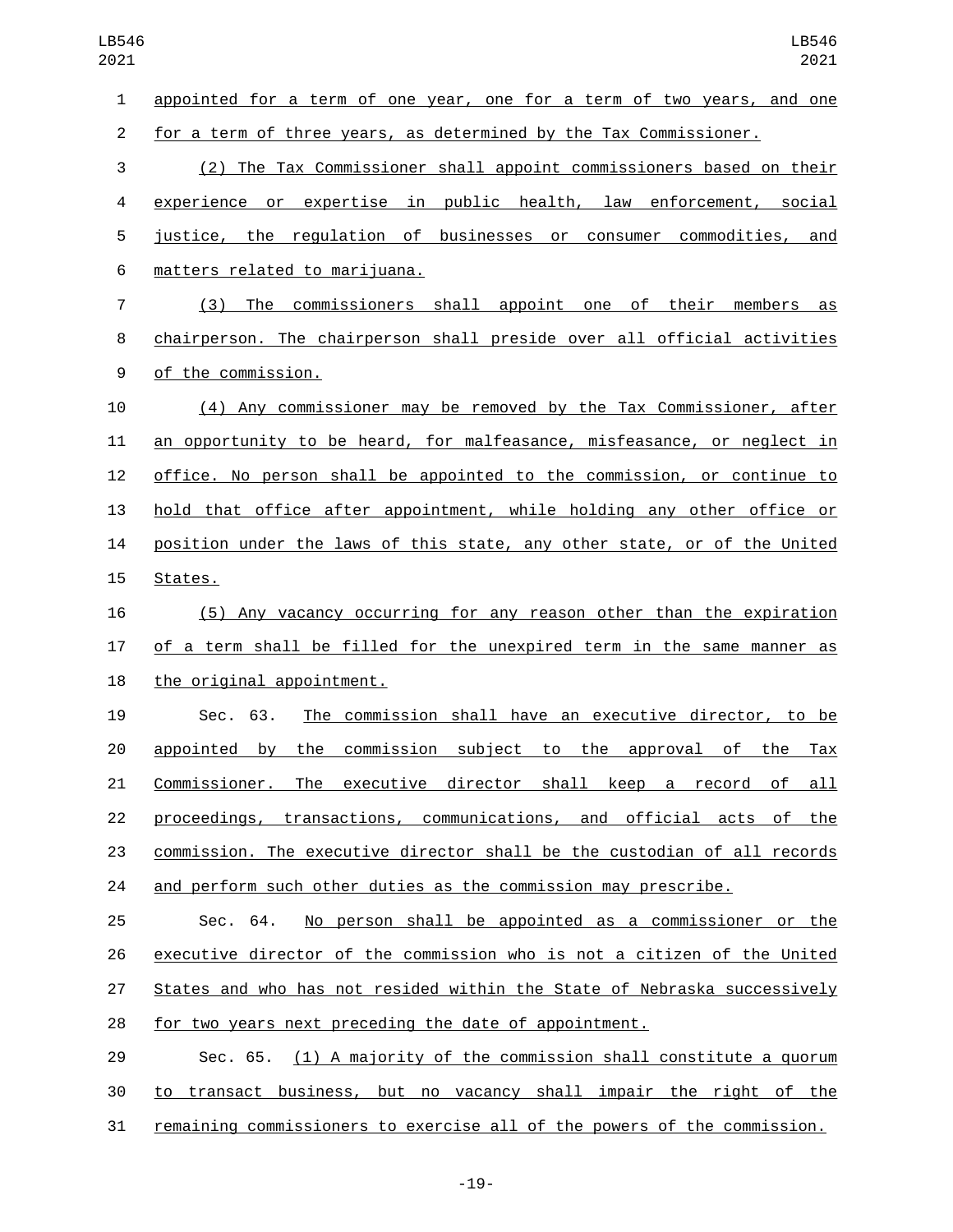| $\mathbf{1}$   | (2) Every act of a majority of the members of the commission shall          |
|----------------|-----------------------------------------------------------------------------|
| $\overline{2}$ | be deemed to be the act of the commission.                                  |
| 3              | Sec. 66. (1) The commission may expend for such investigators and           |
| 4              | clerical and other assistants as may be necessary for the performance of    |
| 5              | its duties.                                                                 |
| 6              | (2) The commission may, with the advice and approval of the Tax             |
| $\overline{7}$ | Commissioner, employ a chief investigator and other investigators to aid    |
| 8              | in enforcement of the Marijuana Control Act and to make all necessary and   |
| 9              | appropriate investigations for that enforcement.                            |
| 10             | Before entering upon the duties of office, each<br>Sec. 67.                 |
| 11             | commissioner and the executive director shall be bonded or insured as       |
| 12             | required by section 11-201. Employees of the commission who are             |
| 13             | accountable for public funds shall be bonded or insured as required by      |
| 14             | section 11-201 to secure the safety of such funds. The premium shall be     |
| 15             | paid by the State of Nebraska out of the General Fund.                      |
| 16             | Sec. 68. (1) Except as otherwise provided in subsection (2) of this         |
| 17             | section, a commissioner, the executive director, or any employee of the     |
| 18             | commission shall not:                                                       |
| 19             | Directly or indirectly, individually, as a member of a<br>(a)               |
| 20             | partnership, as a member of a limited liability company, or as a            |
| 21             | shareholder of a corporation, have any interest whatsoever in the           |
| 22             | cultivation, manufacture, processing, distribution, or sale of marijuana    |
| 23             | or hemp; or                                                                 |
| 24             | (b) Receive any compensation or profit from an activity described in        |
| 25             | $subdivision (1)(a)$ of this section or have any interest whatsoever in the |
| 26             | purchases or sales made by the persons authorized by the Marijuana          |
| 27             | Control Act to purchase or sell marijuana.                                  |
| 28             | (2) With the written approval of the executive director, an employee        |
| 29             | of the commission, other than the executive director or a division          |
| 30             | manager, may accept part-time or seasonal employment with a licensee.       |
|                |                                                                             |

(3) This section shall not prevent any commissioner, the executive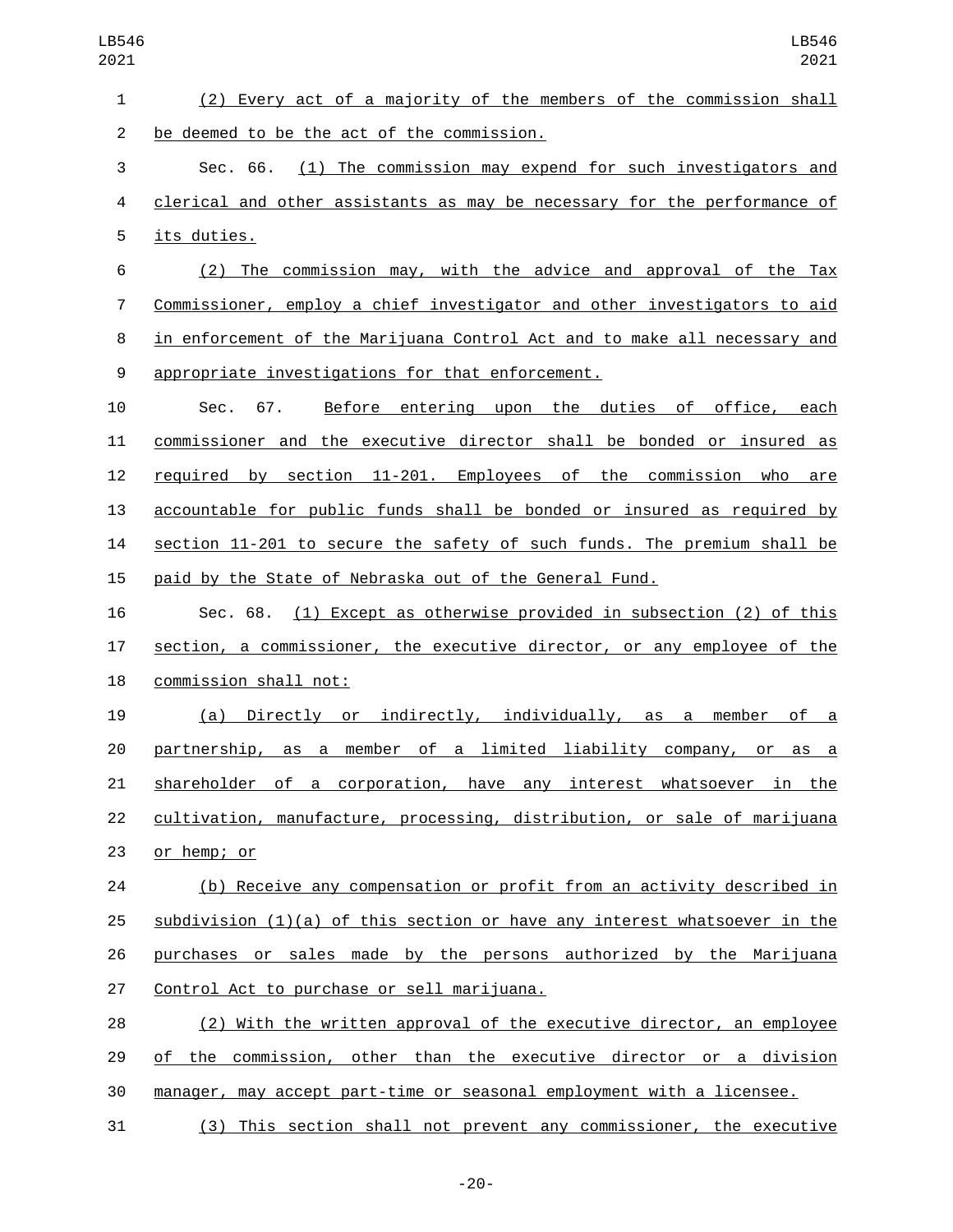director, or any employee from purchasing and keeping in their possession for the use of themselves or members of their family or guests any marijuana which may be purchased or kept by any person pursuant to the 4 Marijuana Control Act. Sec. 69. (1) Except as provided in subsection (2) of section 68 of this act, a commissioner, the executive director, or any person employed 7 by the commission shall not: (a) Solicit or accept any gift, gratuity, emolument, or employment from any person subject to the Marijuana Control Act or from any officer, 10 agent, or employee of such person; or (b) Solicit, request from, or recommend, directly or indirectly, to any person subject to the Marijuana Control Act or to any officer, agent, or employee of such person the appointment of any person to any place or 14 position. (2) Except as provided in subsection (2) of section 68 of this act, any person subject to the Marijuana Control Act and every officer, agent, or employee of such person shall not offer to any commissioner, the executive director, or any person employed by the commission any gift, 19 qratuity, emolument, or employment. (3) If a commissioner, the executive director, or any person employed by the commission violates this section, such person shall be 22 removed from such office or employment. (4) A violation of this section is a Class II misdemeanor. Sec. 70. (1) A commissioner, the executive director, or a commission employee with regulatory oversight responsibilities for licensees shall not work for, represent, or provide consulting services to or otherwise derive pecuniary gain from a licensee or other business entity established for the primary purpose of providing services to the marijuana industry for a period of six months following such person's 30 last day of employment with the commission. (2) A violation of this section is a Class II misdemeanor.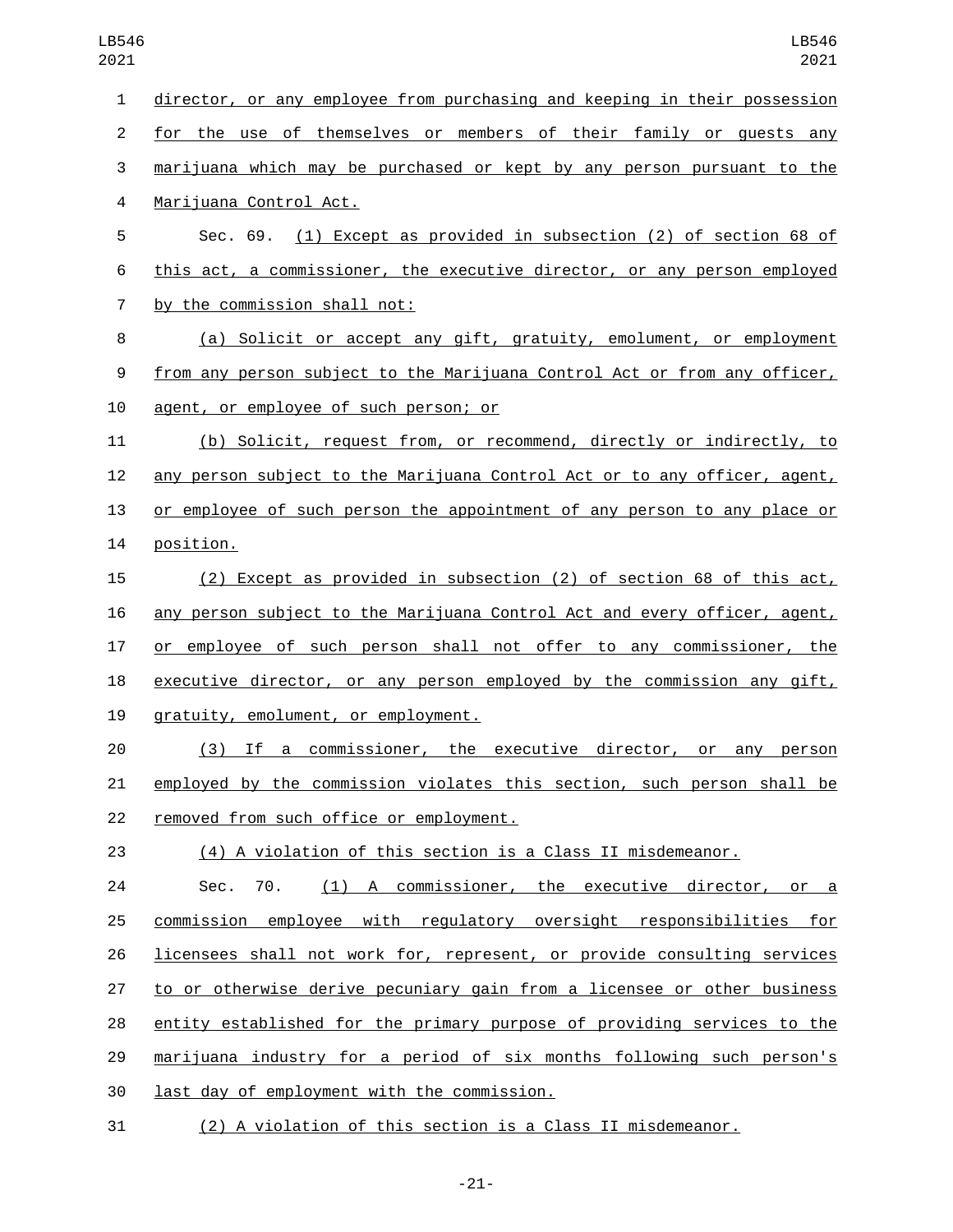| $\mathbf{1}$   | Sec. 71. (1) Each commissioner shall receive an annual salary of          |
|----------------|---------------------------------------------------------------------------|
| $\overline{2}$ | not to exceed twelve thousand five hundred dollars, to be fixed by the    |
| 3              | Tax Commissioner, payable monthly, and in addition actual and necessary   |
| 4              | expenses incurred on behalf of the commission as provided in this         |
| 5              | section. The salary of the executive director shall be fixed by the       |
| 6              | commission, payable monthly.                                              |
| 7              | (2) The commissioners, the executive director of the commission, and      |
| 8              | all employees of the commission shall be reimbursed for expenses incurred |
| 9              | in the discharge of their official duties as provided in sections 81-1174 |
| 10             | to 81-1177. The commission may also incur necessary expenses for office   |
| 11             | furniture and other incidental expenses. No commissioner, executive       |
| 12             | director, or employee of the commission shall request or be allowed       |
| 13             | mileage or other traveling expenses unless such sections are strictly     |
| 14             | complied with.                                                            |
| 15             | The office of the commission shall be in Lincoln, but the<br>Sec. 72.     |
| 16             | commission may, with the approval of the Tax Commissioner, establish and  |
| 17             | <u>maintain branch offices at other places.</u>                           |
| 18             | The commission shall hold regular meetings at least once a<br>Sec. 73.    |
| 19             | month and may hold such special meetings as it deems necessary at any     |
| 20             | time and at any place within the state.                                   |
| 21             | Sec. 74. (1) The commission may, for authentication of its records,       |
| 22             | process, and proceedings, adopt, keep, and use a common seal, of which    |
| 23             | seal judicial notice shall be taken in all of the courts of the state.    |
| 24             | (2) Any process, notice, or other paper which the commission is           |
| 25             | authorized by law to issue shall be deemed sufficient if signed by the    |
| 26             | chairperson and executive director and authenticated by such seal.        |
| 27             | (3) All acts, orders, proceedings, rules, regulations, entries,           |
| 28             | minutes, and other records of the commission and all reports and          |
| 29             | documents filed with the commission may be proved in any court of this    |
| 30             | state by copy thereof certified to by the executive director attached.    |
| 31             | Sec. 75. The Attorney General shall designate an assistant attorney       |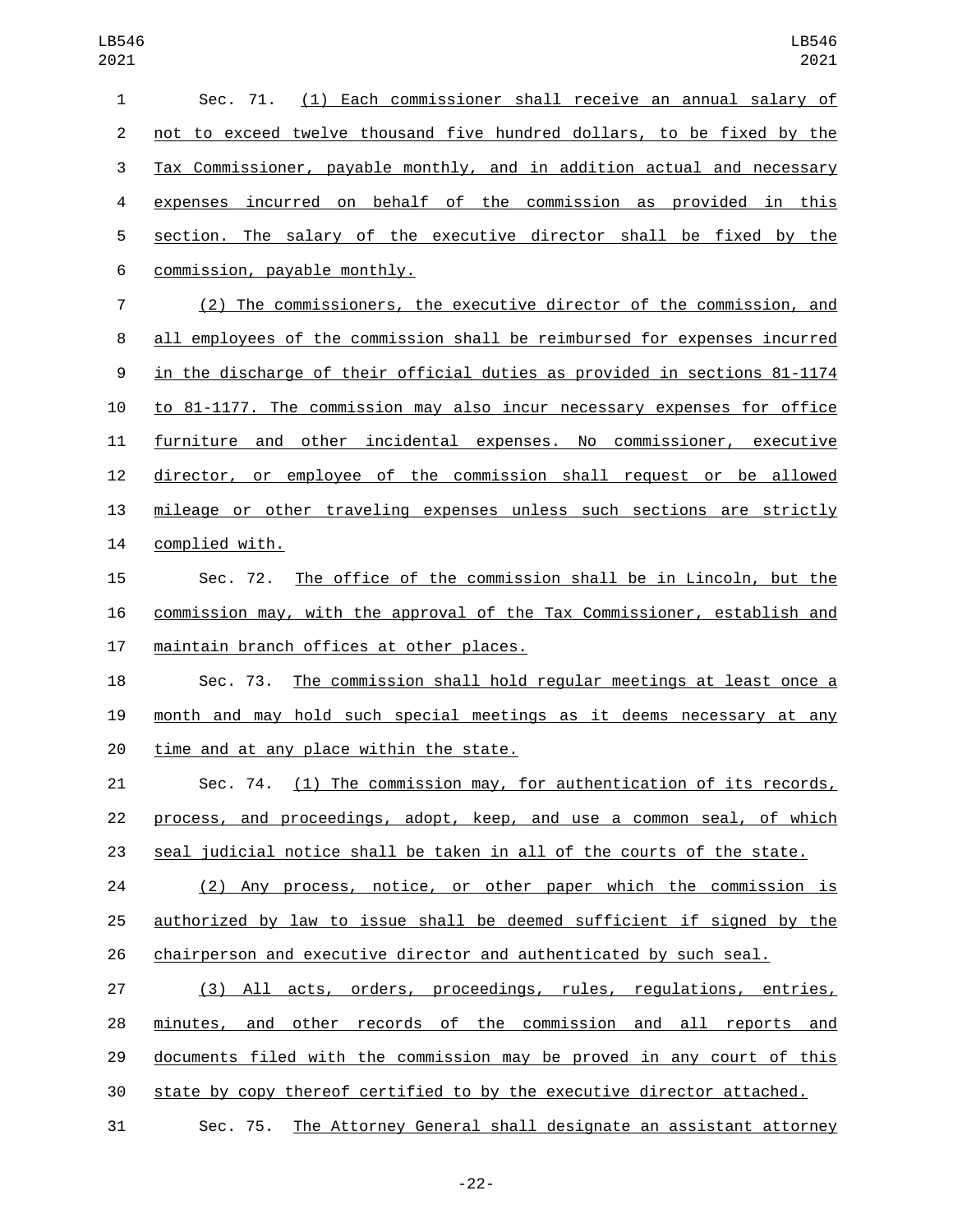general or assistant attorneys general, when requested by the commission and directed by the Tax Commissioner, and the services of such assistant attorney general or assistant attorneys general shall be available to the commission whenever demanded. The compensation of such assistant attorney general or assistant attorneys general as are assigned to the commission shall be paid by the office of the Attorney General. Sec. 76. The commission shall hold a public hearing before the adoption, amendment, or repeal of any rule or regulation. Sec. 77. On or before January 1, 2024, and annually thereafter, the commission shall annually publish a full report of its actions during the preceding year, including a comprehensive description of its activities and including the number of licensees of each class issued; enforcement actions in which fines, suspension, revocations, or other disciplinary sanctions were issued; and a statement of revenue and expenses of the 15 commission. Sec. 78. The commission shall study marijuana commerce and may make recommendations to the Legislature regarding changes in the laws of the state that further the intent of the Marijuana Control Act. Sec. 79. The commission and the Department of Agriculture, Department of Revenue, and Department of Health and Human Services shall work collaboratively in furtherance of the intent of the Marijuana Control Act and to ensure that the cultivation, manufacture, distribution, and sale of marijuana in this state is conducted in 24 accordance with the act. Sec. 80. (1) On or before September 1, 2022, the commission shall adopt and promulgate rules and regulations necessary for the proper regulation and control of the cultivation, manufacture, distribution, sale, and testing of marijuana and for the enforcement of the Marijuana Control Act. Such rules and regulations shall include, but shall not be

30 limited to:

(a) Procedures and requirements for the issuance and renewal of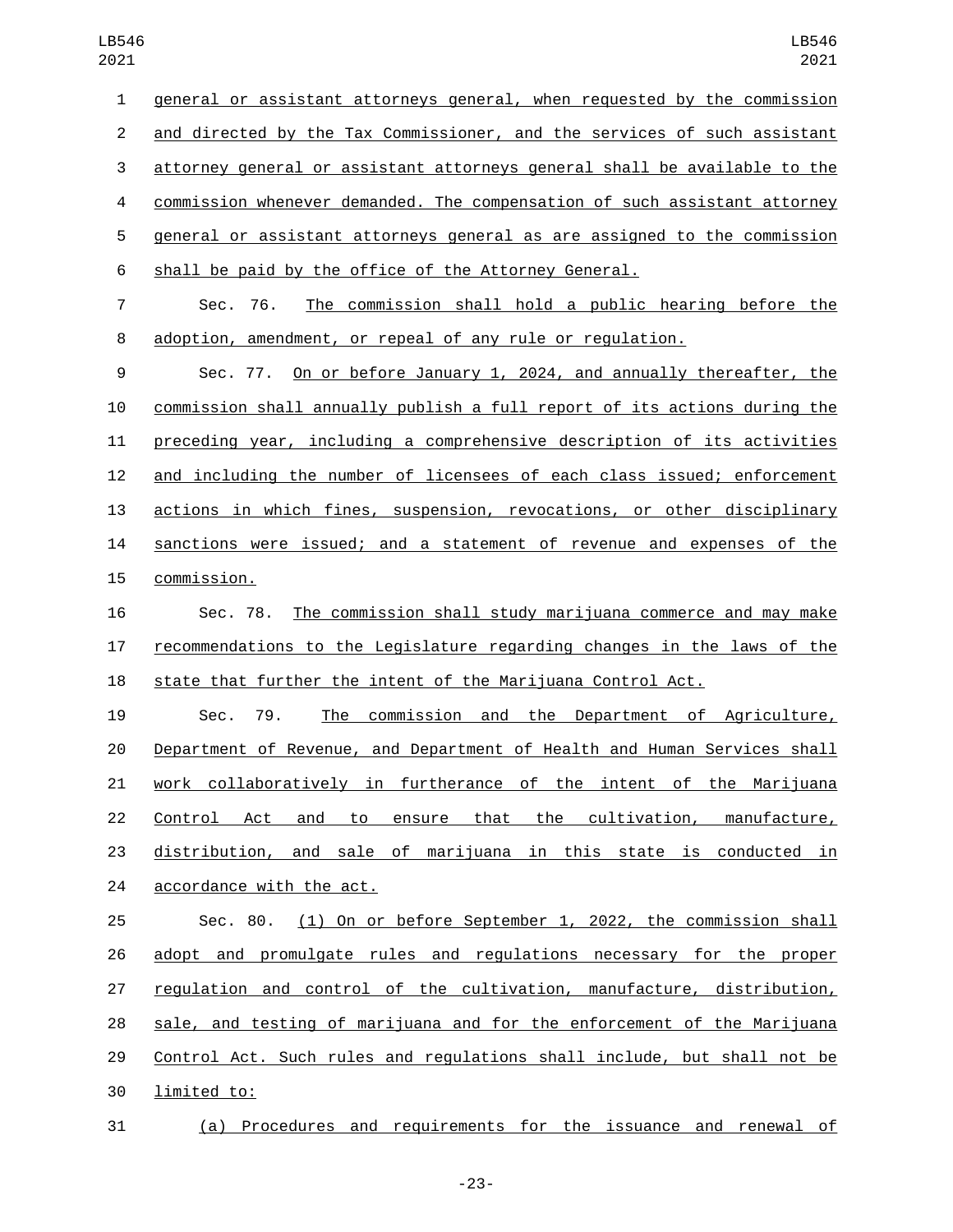| $\mathbf{1}$   | licenses, permits, certificates, and employment authorizations, payment   |
|----------------|---------------------------------------------------------------------------|
| $\overline{c}$ | of fees, investigating and deciding disciplinary proceedings, and         |
| 3              | imposing sanctions for violations of the Marijuana Control Act or rules   |
| 4              | and regulations adopted and promulgated thereunder;                       |
| 5              | (b) Qualifications and procedures for licensure under the Marijuana       |
| 6              | Control Act;                                                              |
| $\overline{7}$ | (c) Requirements and procedures for testing marijuana for potency,        |
| 8              | the presence of contaminants, and to otherwise ensure the safety of       |
| 9              | consumers;                                                                |
| 10             | (d) Rules relating to acceptable testing and research practices,          |
| 11             | including, but not limited to, research methods, standards, quality       |
| 12             | control analysis, equipment certification and calibration, and chemical   |
| 13             | identification;                                                           |
| 14             | (e) Rules and regulations regarding social equity applicants and the      |
| 15             | duties imposed by section 95 of this act and other procedures and         |
| 16             | policies to promote and encourage full participation in the regulation of |
| 17             | the marijuana industry by people from communities that have previously    |
| 18             | been disproportionately harmed by marijuana prohibition and to positively |
| 19             | impact those communities;                                                 |
| 20             | (f) Specifications of duties of officers and employees of the             |
| 21             | <u>commission;</u>                                                        |
| 22             | (g) Instructions for local governing bodies and law enforcement           |
| 23             | officers;                                                                 |
| 24             | Requirements for inspections, investigations, searches,<br>(h)            |
| 25             | seizures, forfeitures, and such additional enforcement activities as may  |
| 26             | become necessary from time to time;                                       |
| 27             | Documentation for identifying licensees and their owners,<br>(i)          |
| 28             | officers, managers, and employees;                                        |
| 29             | (j) A schedule of penalties for violations and procedures for             |
| 30             | issuing and appealing citations for violations of statutes and rules and  |
| 31             | issuing administrative citations;                                         |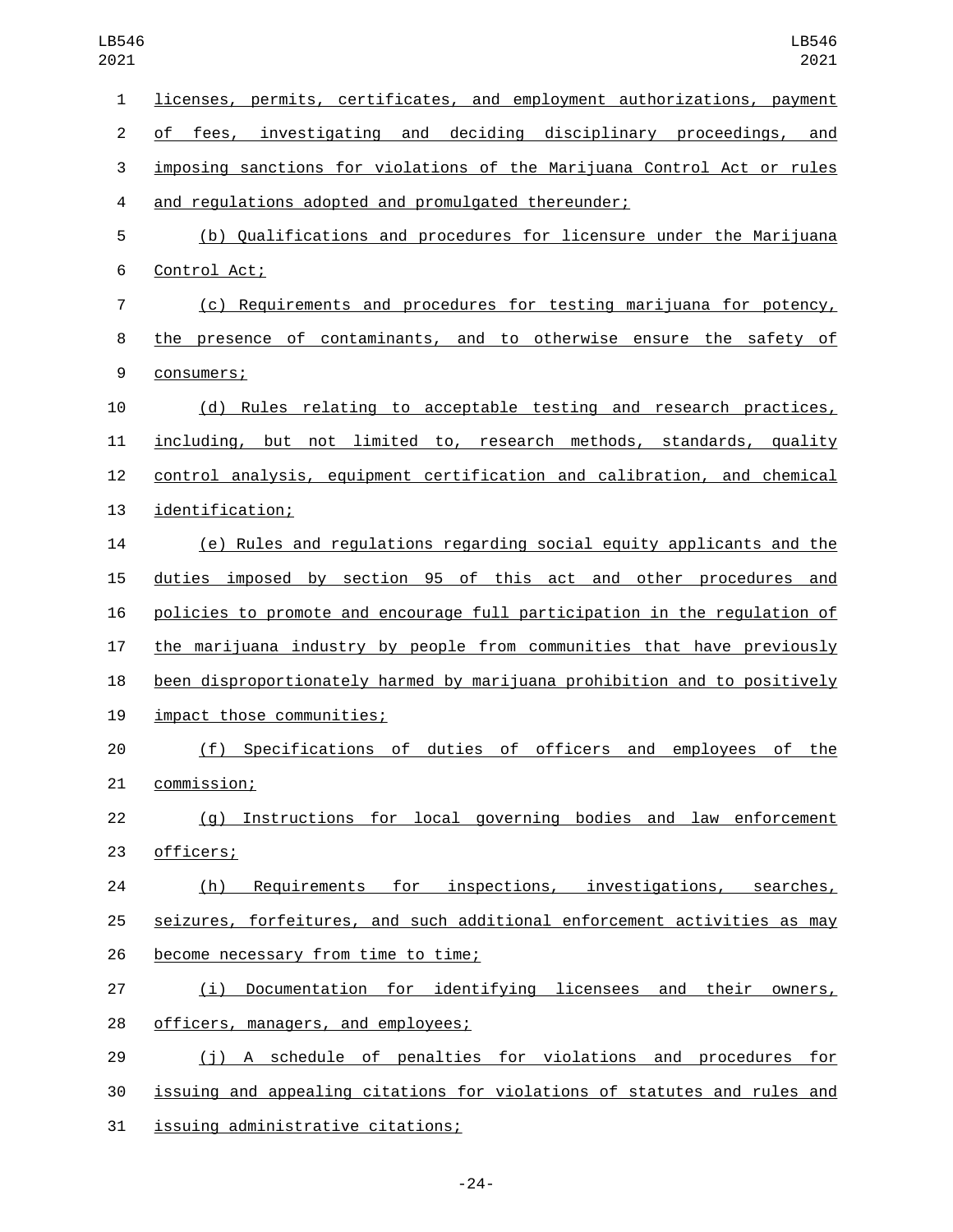| LB546<br>2021  | LB546<br>2021                                                             |
|----------------|---------------------------------------------------------------------------|
| 1              | Rules and regulations concerning signage, marketing,<br>(k)<br>and        |
| $\overline{c}$ | advertising of marijuana, including, but not limited to:                  |
| 3              | (i) A prohibition on mass-marketing campaigns that have a high            |
| 4              | likelihood of reaching persons under twenty-one years of age;             |
| 5              | (ii) Rules on marijuana accessory packaging and branding;                 |
| 6              | (iii) A prohibition on unsolicited pop-up advertising<br>the<br>on        |
| $\overline{7}$ | Internet;                                                                 |
| 8              | (iv) A prohibition on banner ads on mass-market web sites;                |
| 9              | (v) A prohibition on opt-in marketing that does not permit an easy        |
| 10             | and permanent opt-out feature; and                                        |
| 11             | A prohibition on marketing directed towards location-based<br>(vi)        |
| 12             | devices, including, but not limited to, cellular phones, unless the       |
| 13             | marketing is a mobile device application installed on the device by the   |
| 14             | owner of the device who is twenty-one years of age or older and includes  |
| 15             | a permanent and easy opt-out feature;                                     |
| 16             | (1) Requirements for the security of licensed premises, including,        |
| 17             | at a minimum, lighting, physical security, video, and alarm requirements, |
| 18             | and other minimum procedures for internal control as deemed necessary by  |
| 19             | the commission to properly administer and enforce the provisions of the   |
| 20             | Marijuana Control Act, including reporting requirements for changes,      |
| 21             | alterations, or modifications to the licensed premises. Such requirements |
| 22             | shall not prohibit the cultivation of marijuana outdoors in greenhouses;  |
| 23             | Regulations on the storage of, warehouses for, and<br>(m)                 |
| 24             | transportation of marijuana;                                              |
| 25             | (n) A seed-to-sale tracking system for tracking marijuana from            |
| 26             | either seed or immature plant stage until sold in a marijuana store or    |
| 27             | otherwise disposed of in accordance with the act and the rules and        |
| 28             | regulations of the commission;                                            |
| 29             | (o) Rules regarding the records to be kept by licensees to ensure         |
| 30             | that licensees keep complete and accurate electronic records for all      |

transactions involving marijuana, including, but not limited to, rules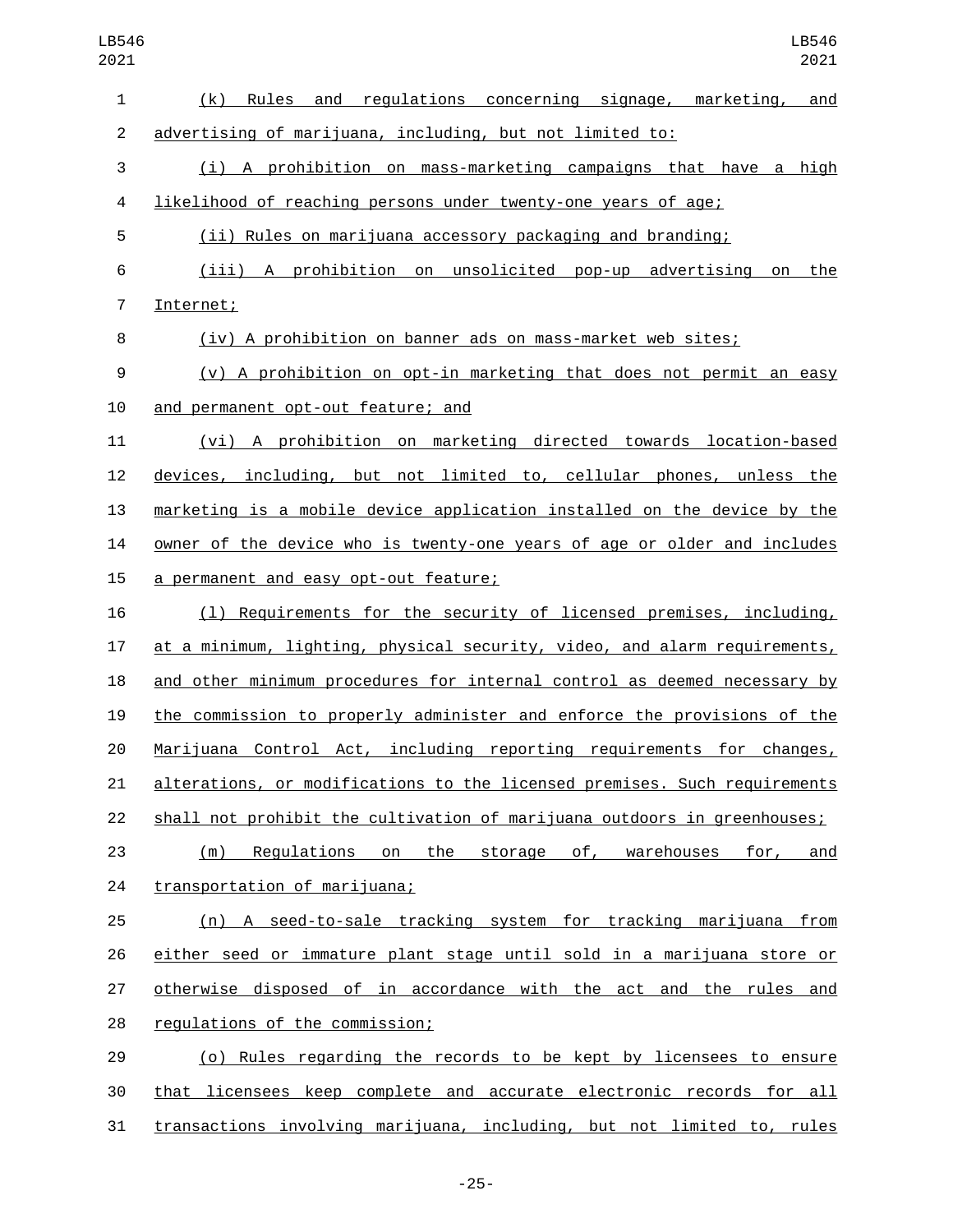| $\mathbf{1}$   | regarding the types of records each licensee shall maintain, retention      |
|----------------|-----------------------------------------------------------------------------|
| $\overline{2}$ | schedules, the required availability of the records, and inspection         |
| 3              | procedures;                                                                 |
| 4              | $(p)$ Rules concerning disposal of marijuana by licensees, consumers,       |
| 5              | and others as deemed necessary or appropriate by the commission;            |
| 6              | (q) Rules concerning limited access areas as defined in section 121         |
| 7              | of this act;                                                                |
| 8              | (r) Health and safety regulations and standards for the manufacture         |
| 9              | of marijuana products and cultivation of marijuana;                         |
| 10             | (s) Sanitary requirements for marijuana stores;                             |
| 11             | (t) Limitations on the display of marijuana in marijuana stores;            |
| 12             | Specification of acceptable forms of government-issued<br>(u)               |
| 13             | identification documents for proof of age that a marijuana store may        |
| 14             | accept when verifying a transfer or sale;                                   |
| 15             | (v) Rules for transport licensees, and drivers and other employees          |
| 16             | of such licensees, including, but not limited to, insurance requirements;   |
| 17             | acceptable time frames for transport, storage, and delivery; requirements   |
| 18             | for transport vehicles; and requirements for licensed premises; and         |
| 19             | (w) Such other matters as are necessary for the fair, impartial,            |
| 20             | stringent, and comprehensive administration of the Marijuana Control Act.   |
| 21             | <u>(2) After September 1, 2022, the commission may adopt and promulgate</u> |
| 22             | rules and regulations necessary to carry out the Marijuana Control Act.     |
| 23             | The commission may develop such forms, applications, and<br>Sec. 81.        |
| 24             | other documentation as are necessary or convenient in the discretion of     |
| 25             | the commission for the administration of the Marijuana Control Act or any   |
| 26             | rules and regulations adopted and promulgated thereunder.                   |
| 27             | Sec. 82. (1) On or before September 1, 2022, the commission shall           |
| 28             | adopt and promulgate rules and regulations establishing:                    |
| 29             | (a) The equivalence of one ounce of marijuana flower to various             |
| 30             | marijuana products, including concentrated marijuana;                       |
| 31             | (b) A standardized marijuana serving size amount for edible                 |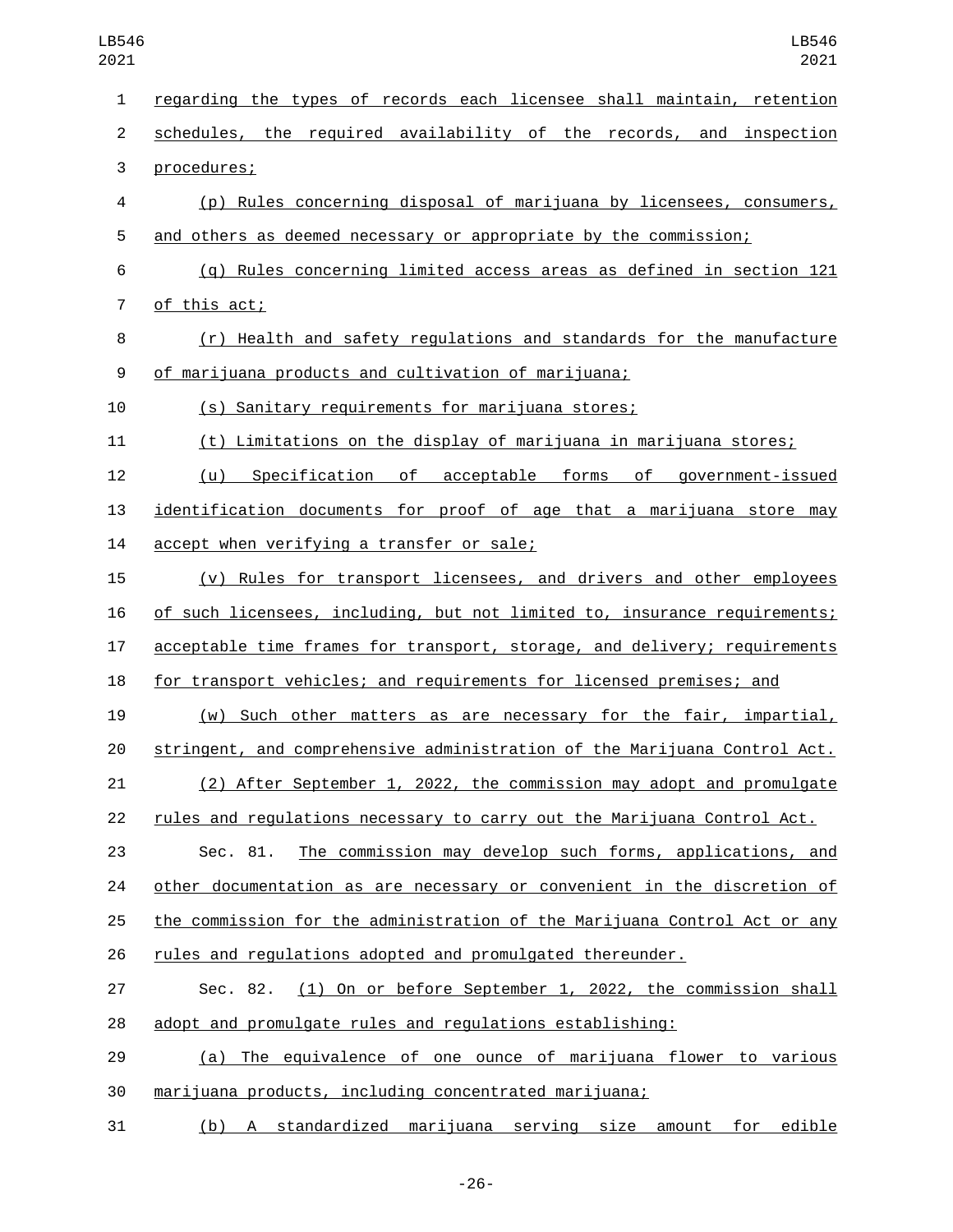| $\mathbf{1}$   | marijuana products that does not contain more than ten milligrams of      |
|----------------|---------------------------------------------------------------------------|
| $\overline{2}$ | active THC. Such serving size is designed only to provide consumers with  |
| 3              | information about the total number of servings of active THC in a         |
| 4              | particular marijuana product, not as a limitation on the total amount of  |
| 5              | THC in any particular item; and                                           |
| 6              | (c) Labeling requirements regarding servings for edible marijuana         |
| 7              | products and regarding the total content of THC per unit of weight.       |
| 8              | (2) In carrying out this section the commission may contract for a        |
| 9              | scientific study if necessary.                                            |
| 10             | (3) For purposes of this section, marijuana flower means the raw          |
| 11             | flower, kief, leaves, and buds of a plant of the genus Cannabis that have |
| 12             | been harvested, dried, and cured for consumption by means of inhalation,  |
| 13             | but prior to any processing whereby the plant material is transformed     |
| 14             | into a concentrate, including, but not limited to, concentrated           |
| 15             | marijuana, or an edible or topical product containing marijuana or        |
| 16             | concentrated marijuana and other ingredients. Marijuana flower does not   |
| 17             | include the stem of the plant or leaves not containing a significant      |
| 18             | quantity of THC-containing trichomes.                                     |
| 19             | (1) On or before September 1, 2022, the commission shall<br>Sec. 83.      |
| 20             | adopt and promulgate rules and regulations regarding conditions under     |
| 21             | which holders of appropriate licenses are authorized to transfer fibrous  |
| 22             | waste to a person other than a licensee for the purpose of producing only |
| 23             | industrial fiber products. The conditions must include contract           |
| 24             | requirements that stipulate that fibrous waste will only be used to       |
| 25             | produce industrial fiber products; recordkeeping requirements; security   |
| 26             | measures related to the transport and transfer of fibrous waste;          |
| 27             | requirements on handling contaminated fibrous waste; and processes        |
| 28             | associated with handling fibrous waste. The rules shall not require       |
| 29             | licensees to alter fibrous waste from its natural state prior to          |
| 30             | transfer.                                                                 |
|                |                                                                           |

31 (2) For purposes of this section: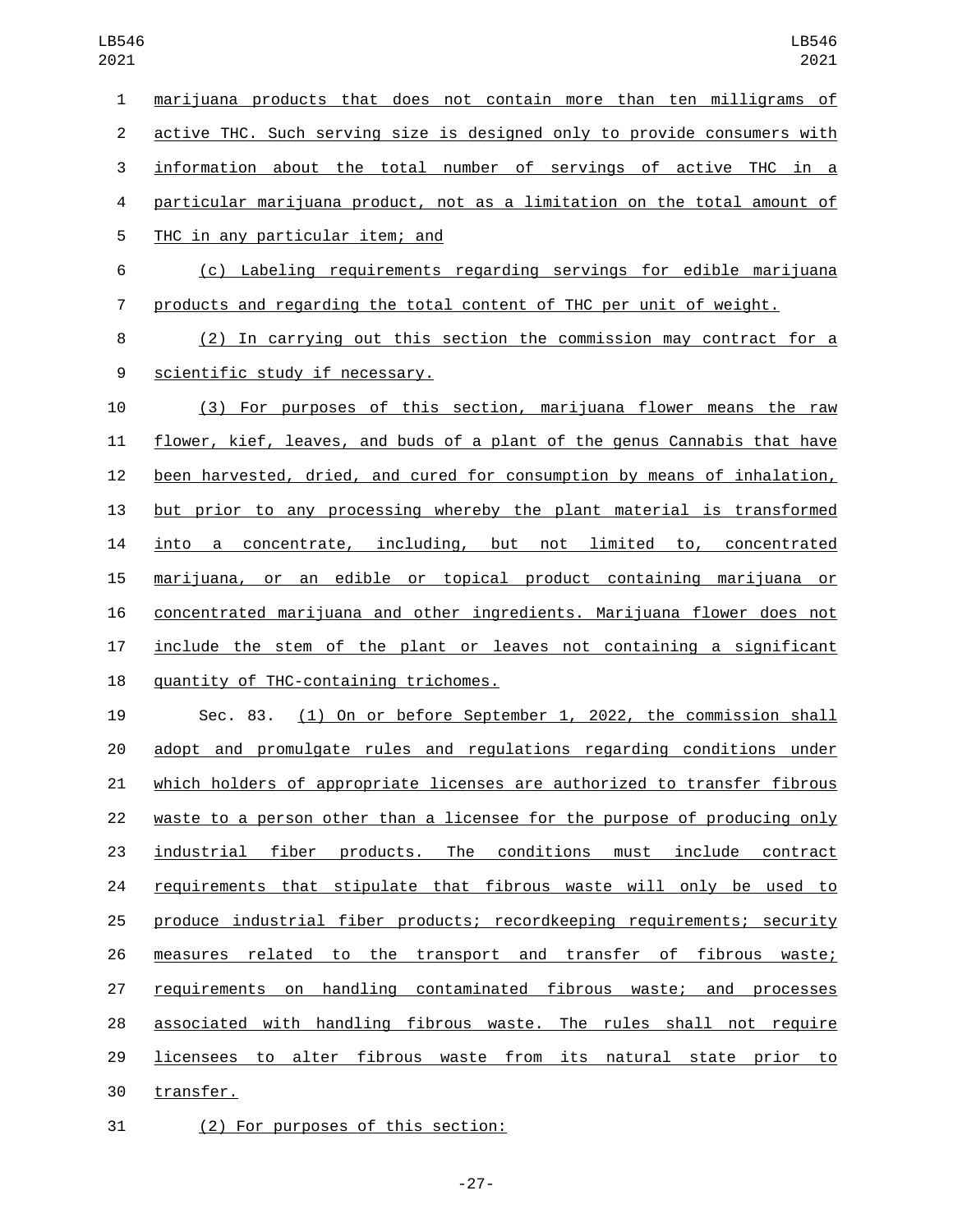| 1              | (a) Fibrous waste means any roots, stalks, or stems from a marijuana         |
|----------------|------------------------------------------------------------------------------|
| $\overline{c}$ | plant; and                                                                   |
| 3              | Industrial fiber products means intermediate or finished<br>(b)              |
| 4              | products made from fibrous waste that are not intended for human or          |
| 5              | animal consumption and are not usable or recognizable as marijuana.          |
| 6              | Industrial fiber products include, but are not limited to, cordage,          |
| $\overline{7}$ | paper, fuel, textiles, bedding, insulation, construction materials,          |
| 8              | compost materials, and industrial materials.                                 |
| 9              | (1) On or before December 1, 2021, the commission shall<br>Sec. 84.          |
| 10             | convene a group to make recommendations for rules and regulations on how     |
| 11             | edible marijuana products can be clearly identifiable, when practicable,     |
| 12             | to indicate that such products contain marijuana and are not for             |
| 13             | consumption by children.                                                     |
| 14             | The group shall include, but need<br>(2)<br>not be limited to,               |
| 15             | the Department of Health and Human Services,<br>representatives of           |
| 16             | representatives of the marijuana industry, child abuse prevention            |
| 17             | experts, and advocates for children's health.                                |
| 18             | Nothing in the Marijuana Control Act shall be construed as<br>Sec. 85.       |
| 19             | delegating to the commission the power to fix prices for marijuana.          |
| 20             | <u>Rules and regulations adopted and promulgated pursuant to</u><br>Sec. 86. |
| 21             | the Marijuana Control Act and any ordinance enacted by a local governing     |
| 22             | body shall not:                                                              |
| 23             | (1) Make it unreasonably impracticable to operate as a licensee;             |
| 24             | (2) Require testing of marijuana before the commission has licensed          |
| 25             | marijuana testing facilities or, if such facilities have been<br>any         |
| 26             | licensed, before such facilities are capable of performing any required      |
| 27             | tests in a timely manner;                                                    |
| 28             | (3) Require a customer to provide a marijuana store with identifying         |
| 29             | information other than identification to determine the customer's age;       |
| 30             | (4)<br>Require a marijuana store to acquire or record personal               |
| 31             | information about customers other than information typically required in     |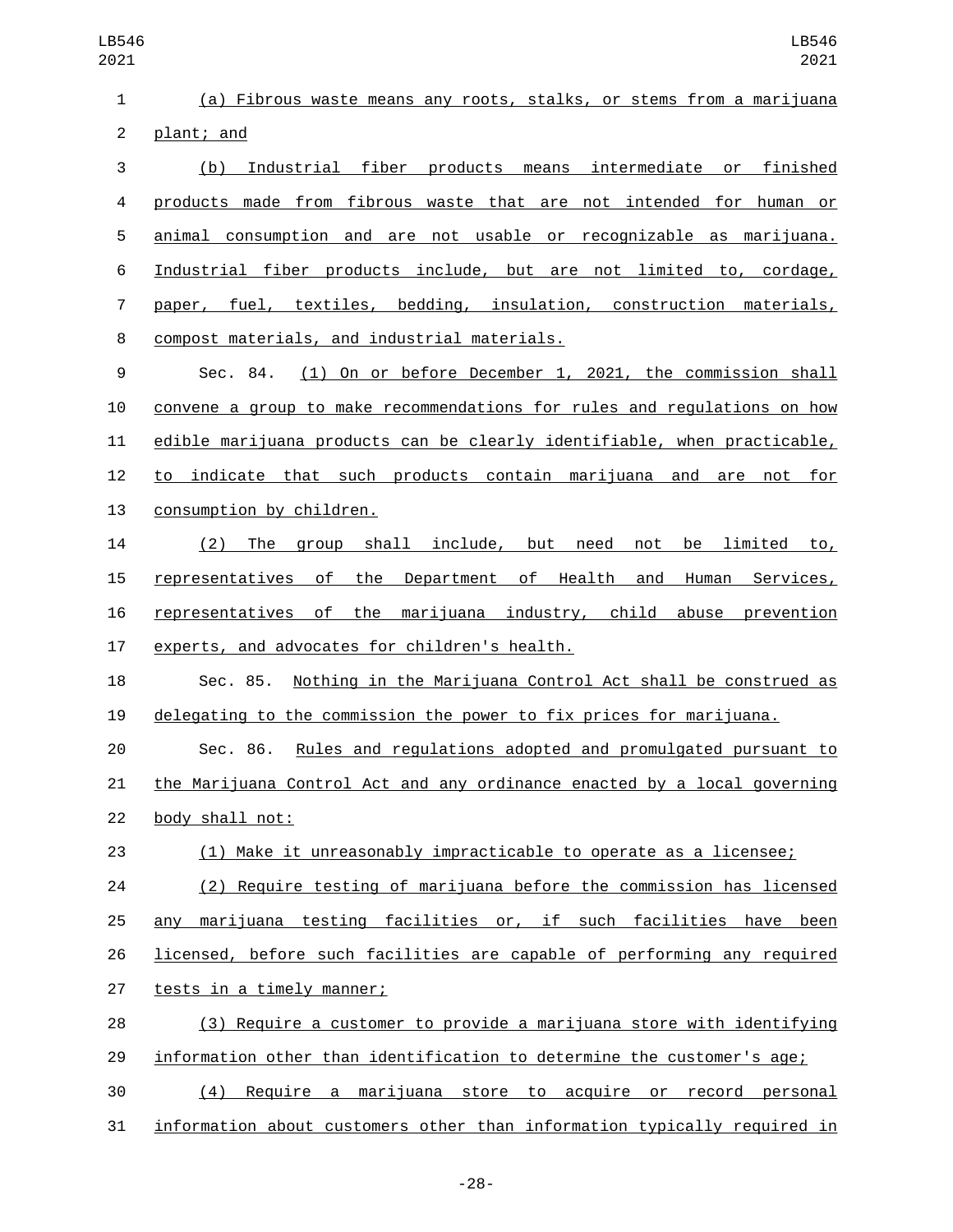| 1              | <u>a retail transaction; or</u>                                           |
|----------------|---------------------------------------------------------------------------|
| $\overline{2}$ | (5) Prohibit cultivation of marijuana using inorganic cultivation         |
| 3              | methods.                                                                  |
| 4              | (1) The commission shall provide without charge to any<br>Sec. 87.        |
| 5              | licensee a copy of the Marijuana Control Act, any rules and regulations   |
| 6              | adopted and promulgated thereunder, and any other information which the   |
| 7              | commission deems important in the area of marijuana control in the State  |
| 8              | of Nebraska.                                                              |
| 9              | (2) The information may be printed in a booklet, a pamphlet, or any       |
| 10             | other form the commission may determine to be appropriate.                |
| 11             | (3) The commission may update such material as often as it deems          |
| 12             | necessary.                                                                |
| 13             | (4) The commission may provide such material to any other person          |
| 14             | upon request and may charge a fee for the material. The fee shall be      |
| 15             | reasonable and shall not exceed any reasonable or necessary costs of      |
| 16             | producing the material for distribution.                                  |
| 17             | <u>The commission may:</u><br>Sec. 88.                                    |
| 18             | (1)<br>Call upon other departments of the state, political                |
| 19             | subdivisions, law enforcement agencies, and prosecutors for such          |
| 20             | information and assistance as the commission deems necessary in<br>the    |
| 21             | performance of its duties; and                                            |
| 22             | (2) Recommend ordinances to local governing bodies not inconsistent       |
| 23             | with the Marijuana Control Act.                                           |
| 24             | The commission may request the State Fire Marshal to<br>Sec. 89.          |
| 25             | inspect any licensed premises or premises for which a licensee is sought  |
| 26             | for fire safety pursuant to section 81-502. The State Fire Marshal shall  |
| 27             | assess a fee for such inspection pursuant to section 81-505.01 payable by |
| 28             | such licensee or applicant. The State Fire Marshal may delegate the       |
| 29             | authority to make such inspections to qualified local fire prevention     |
| 30             | personnel pursuant to section 81-502.                                     |
| 31             | Sec. 90. (1) The commission shall maintain the confidentiality of         |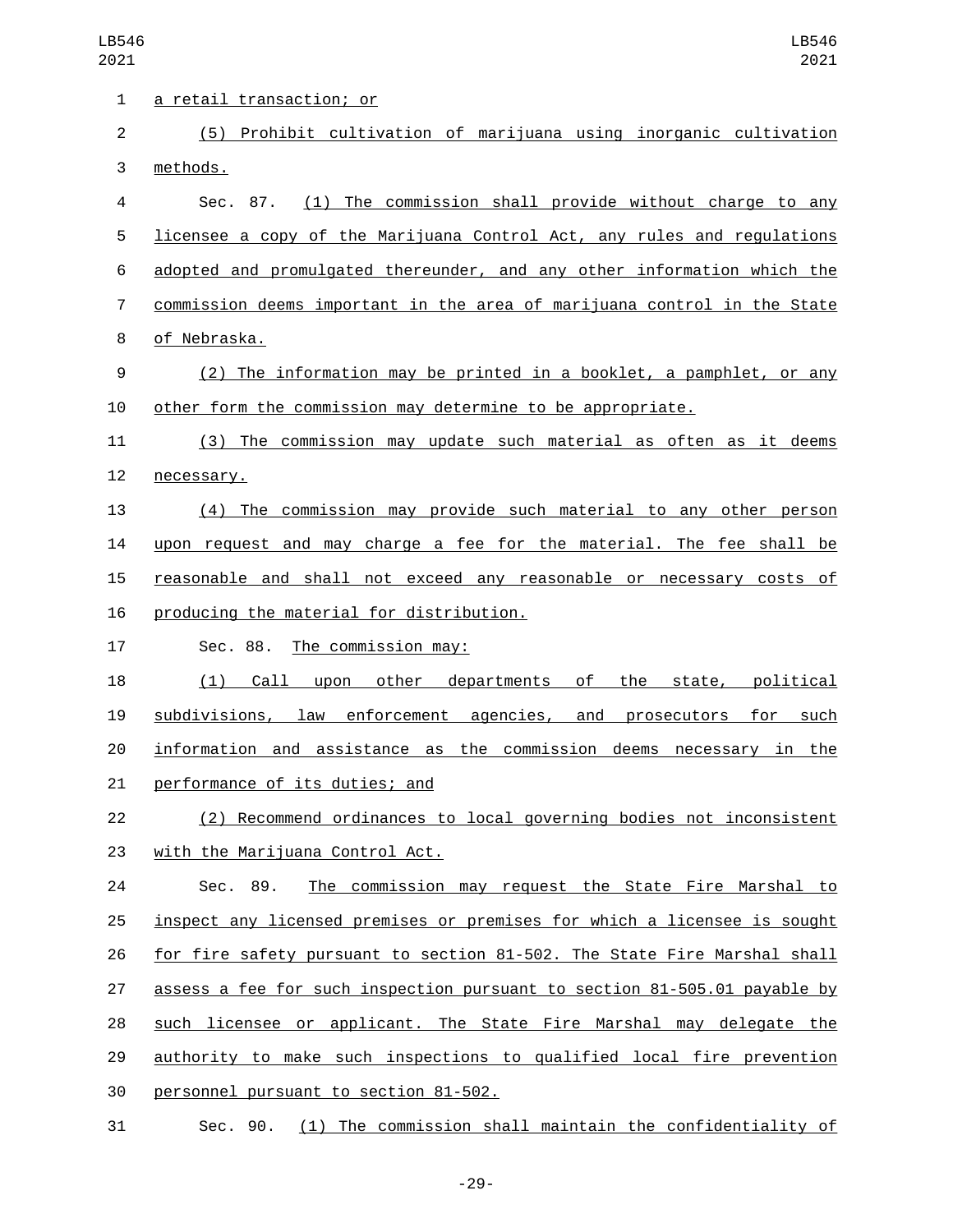| $\mathbf{1}$   | reports or other information obtained from a licensee:                    |
|----------------|---------------------------------------------------------------------------|
| $\overline{2}$ | (a) Containing any individualized data, information, or records           |
| 3              | related to the licensee or its operation, including sales information,    |
| 4              | financial records, tax returns, credit reports, cultivation information,  |
| 5              | testing results, or security information and plans;                       |
| 6              | (b) Which reveals any customer information; or                            |
| 7              | (c) Which are otherwise made confidential or exempt from public           |
| 8              | disclosure pursuant to state or federal law.                              |
| 9              | (2) Confidential information and reports shall only be used for           |
| 10             | purposes authorized by the Marijuana Control Act or for any other state   |
| 11             | or local law enforcement purpose. Any customer information may be used    |
| 12             | only for a purpose authorized by the Marijuana Control Act.               |
| 13             | (3) A person who discloses confidential records or information in         |
| 14             | violation of the Marijuana Control Act shall be guilty of a Class II      |
| 15             | misdemeanor.                                                              |
| 16             | (1) Beginning on the implementation date, a person may<br>Sec. 91.        |
| 17             | apply for a license under the Marijuana Control Act. An application for   |
| 18             | issuance or renewal of a license shall be in the form and manner required |
| 19             | by the commission, shall be accompanied by the fee required by section 92 |
| 20             | of this act, and shall be verified by oath or affirmation of the persons  |
| 21             | prescribed by the commission.                                             |
| 22             | (2) An application for issuance or renewal of a license shall             |
| 23             | include:                                                                  |
| 24             | (a) The name and address of the applicant and how long the applicant      |
| 25             | has resided in Nebraska;                                                  |
| 26             | (b) The names and addresses of the applicant's officers, directors,       |
| 27             | or managers;                                                              |
| 28             | The particular premises for which a license is desired<br>(c)             |
| 29             | designating the premises by street and number, if practicable, or by such |
| 30             | other description as definitely locates the premises;                     |
| 31             | (d) The name of the owner of the premises upon which the business         |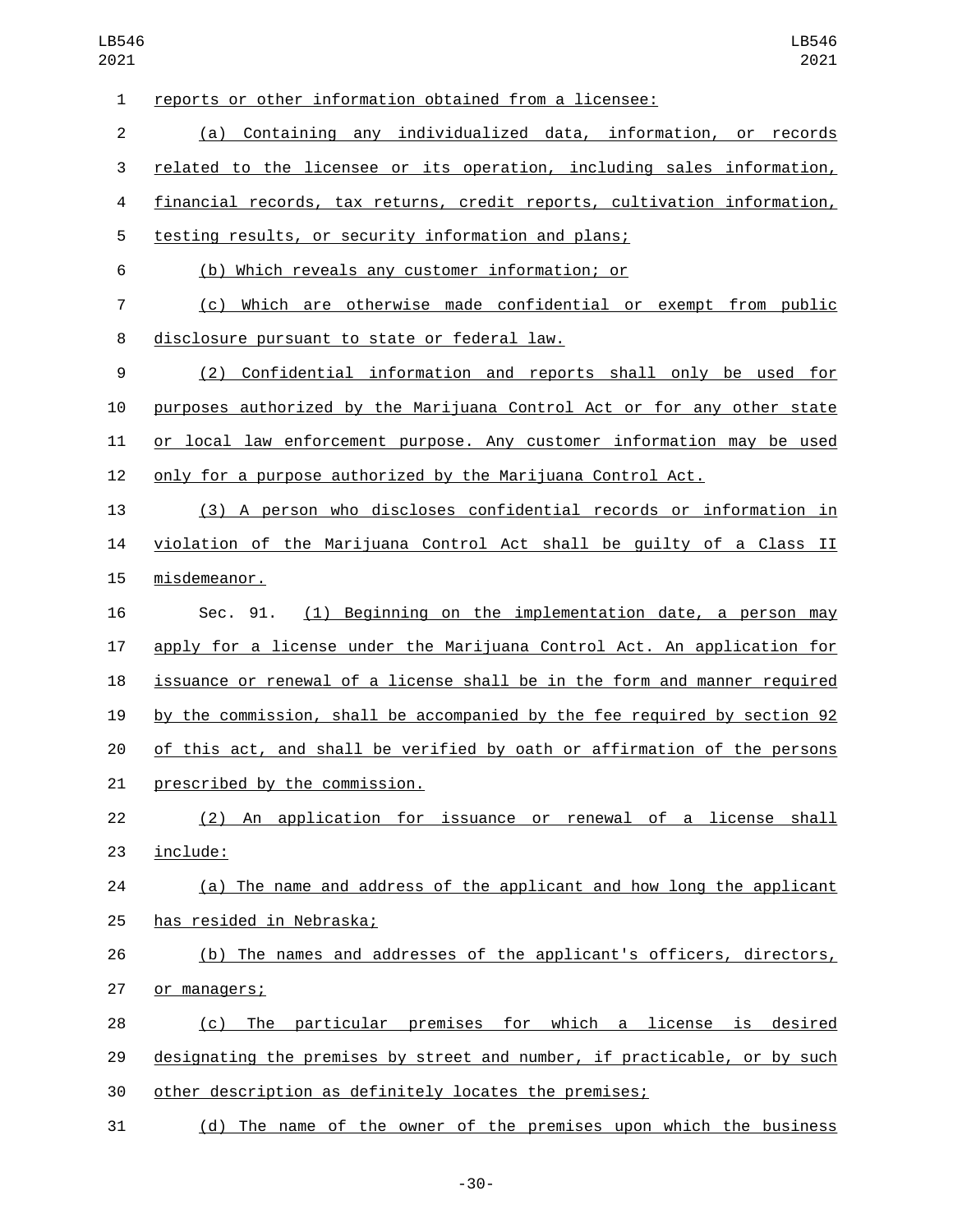1 licensed is to be carried on; (e) A statement that the applicant is a resident of Nebraska and legally able to work in Nebraska, that the applicant and the spouse of the applicant are not less than twenty-one years of age, and that such applicant has never been convicted of or pleaded guilty or nolo contendere to a disqualifying offense;6 7 (f) A statement that the applicant intends to carry on the business authorized by the license on the applicant's own behalf and not as the agent of any other person and that if licensed the applicant will carry on such business on the applicant's own behalf and not as the agent for 11 any other person; (g) A statement that the applicant intends to superintend in person the management of the business licensed and that if so licensed the applicant will superintend in person the management of the business; (h) If the applicant is a social equity applicant, information to establish eligibility as such as determined by the commission; and (i) Such other information as the commission may from time to time 18 direct. (3)(a) An applicant for initial issuance shall also submit two legible sets of fingerprints to be furnished to the Federal Bureau of Investigation through the Nebraska State Patrol for a national criminal 22 history record check and the fee for such record check payable to the patrol. The applicant shall authorize release of the national criminal 24 history record check to the commission. 25 (b) The commission may require an applicant for renewal to comply with subdivision (3)(a) of this section when there is a demonstrated 27 investigative need. (4)(a) An application for issuance of a license shall be accompanied by plans and specifications for the interior of any building on the licensed premises, if the building to be occupied is in existence at the time of the application. If such building is yet to be constructed, the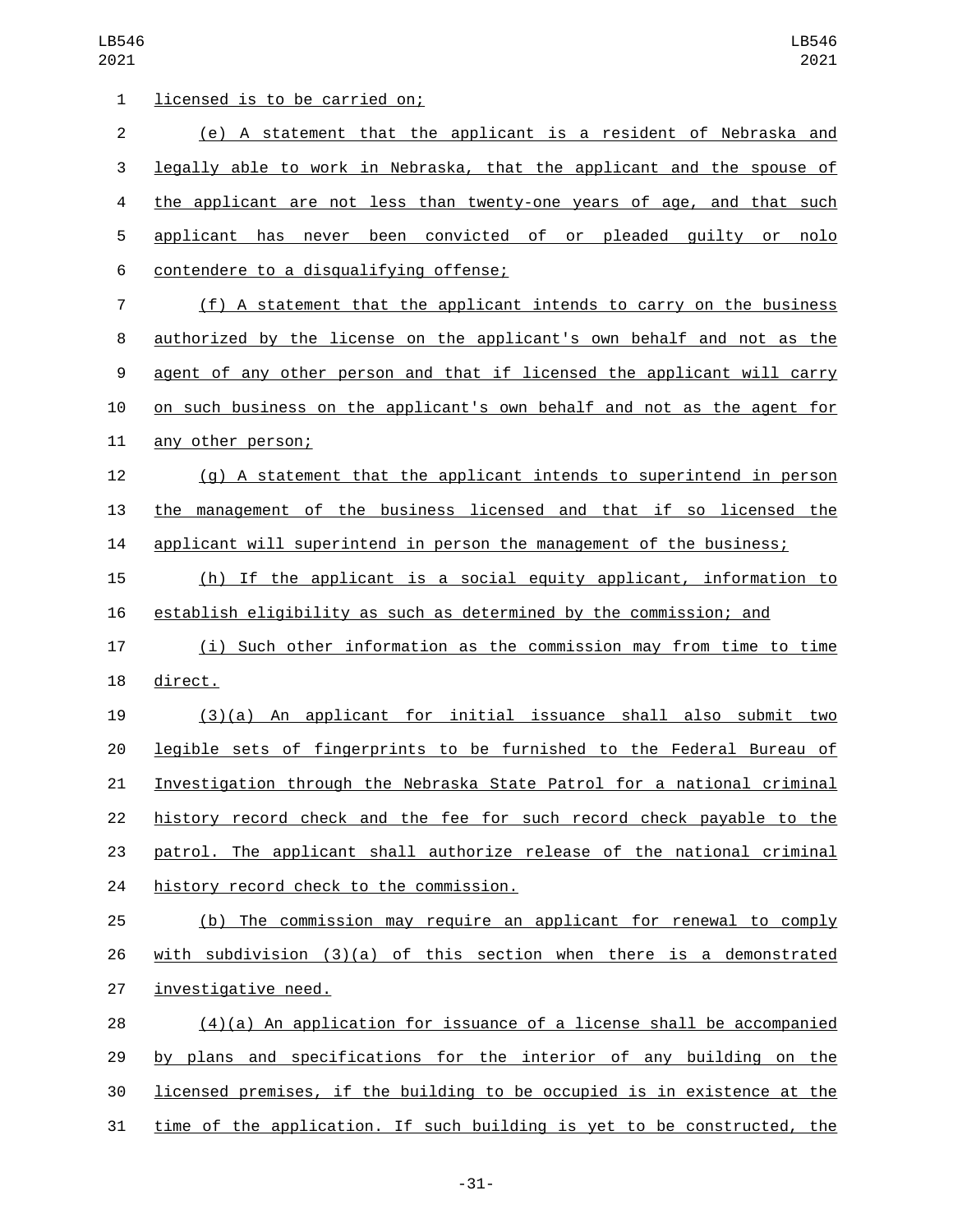| 1              |                                      |                                         | applicant shall file a plot plan and a detailed sketch for the interior   |              |
|----------------|--------------------------------------|-----------------------------------------|---------------------------------------------------------------------------|--------------|
| 2              |                                      |                                         | and submit an architect's drawing of the building to be constructed.      |              |
| 3              |                                      |                                         | (b) The commission shall not issue or renew a license until it is         |              |
| 4              |                                      |                                         | established that the applicant is, or will be, entitled to possession of  |              |
| 5              |                                      |                                         | the premises for which application is made under a lease, rental          |              |
| 6              |                                      |                                         | agreement, or other arrangement for possession of the premises or by      |              |
| $\overline{7}$ | virtue of ownership of the premises. |                                         |                                                                           |              |
| 8              |                                      |                                         | (5) If any false statement is made in any part of an application,         |              |
| 9              |                                      |                                         | the applicant shall be deemed guilty of perjury, and upon conviction      |              |
| 10             |                                      |                                         | thereof the license shall be revoked and the applicant subjected to the   |              |
| 11             |                                      | penalties set forth in section 28-915.  |                                                                           |              |
| 12             |                                      |                                         | Sec. 92. (1) An application for initial issuance of a license shall       |              |
| 13             |                                      |                                         | be accompanied by a nonrefundable application fee and a refundable        |              |
| 14             |                                      |                                         | initial issuance fee. If issuance of the license is denied, or if after   |              |
| 15             |                                      |                                         | application and with the commission's permission, the applicant withdraws |              |
| 16             |                                      |                                         | an application, the initial issuance fee shall be refunded. Except as     |              |
| 17             |                                      |                                         | provided in subsections (3), (4), (5), and (6) of this section, the fees  |              |
| 18             |                                      |                                         | for application for initial issuance of a license shall be:               |              |
| 19             |                                      | <u>Type of License Application Fee,</u> | <u>Initial Issuance</u>                                                   | Total Due at |
| 20             |                                      | <u>in Dollars</u>                       | Fee, in Dollars                                                           | Application, |
| 21             |                                      |                                         |                                                                           | in Dollars   |
| 22             | Marijuana Store                      | 5,000                                   | 2,000                                                                     | 7,000        |
| 23             | Cultivator                           | 5,000                                   | 1,500                                                                     | 6,500        |
| 24             | Products                             |                                         |                                                                           |              |
| 25             | Manufacturer                         | 5,000                                   | 1,500                                                                     | 6,500        |
| 26             | Testing Facility                     | 1,000                                   | 1,500                                                                     | 2,500        |
| 27             | Transporter                          | 1,000                                   | 4,400                                                                     | 5,400        |
|                |                                      |                                         |                                                                           |              |

 (2) An application for renewal of a license shall be accompanied by 29 a nonrefundable application fee and a refundable renewal fee. If renewal of the license is denied, or if after application and with the commission's permission, the applicant withdraws an application, the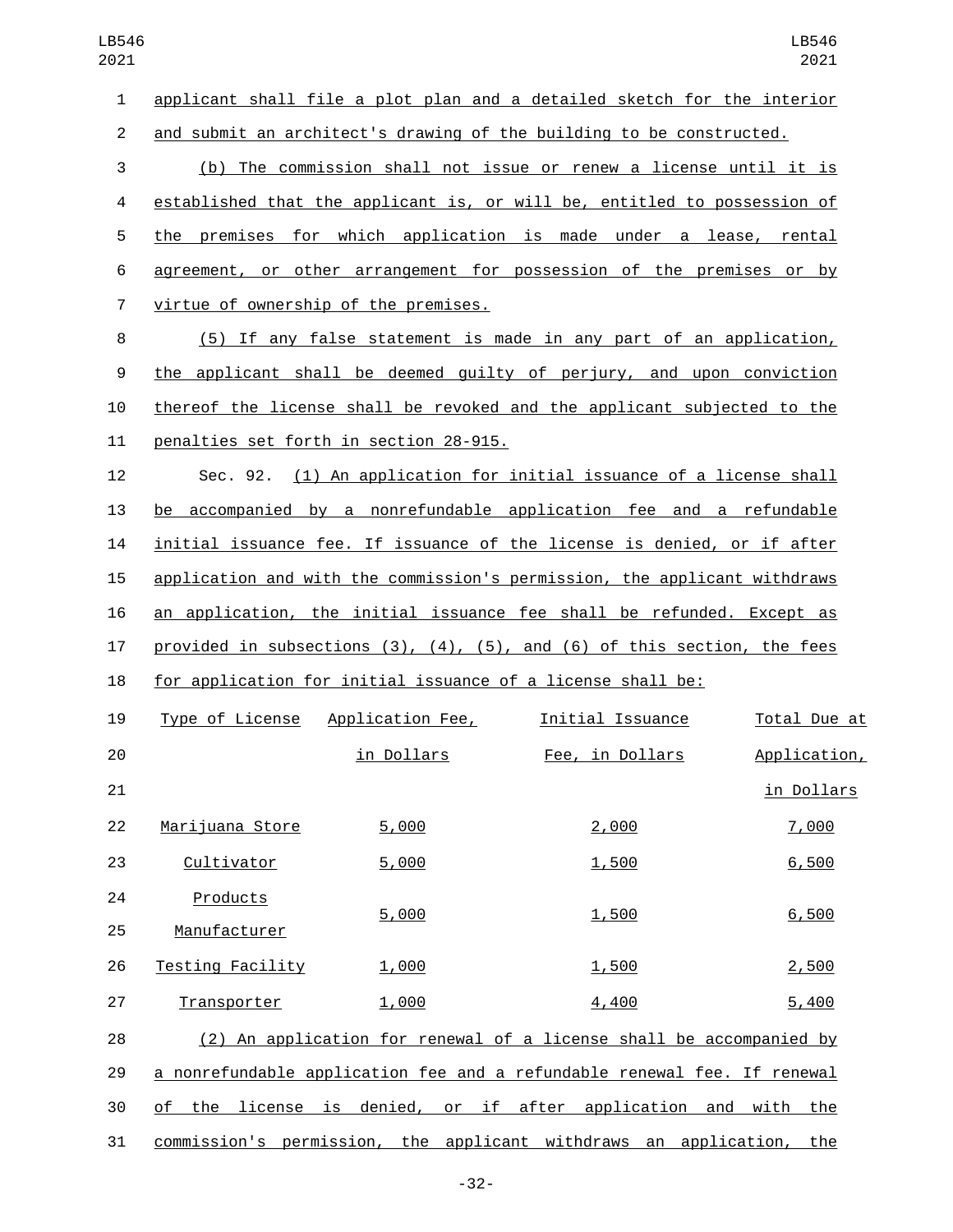| 1              | renewal fee shall be refunded. Except as provided in subsections (3),     |            |                                                                     |              |
|----------------|---------------------------------------------------------------------------|------------|---------------------------------------------------------------------|--------------|
| $\overline{2}$ | (5), and (6) of this section, the fees for application for renewal of a   |            |                                                                     |              |
| 3              | license shall be:                                                         |            |                                                                     |              |
| 4              | Type of License                                                           |            | <u> Application Fee,  Initial Issuance</u>                          | Total Due at |
| 5              |                                                                           | in Dollars | Fee, in Dollars                                                     | Application, |
| 6              |                                                                           |            |                                                                     | in Dollars   |
| 7              | Marijuana Store                                                           | 300        | 1,500                                                               | 1,800        |
| 8              | Cultivator                                                                | 300        | 1,500                                                               | 1,800        |
| 9              | Products                                                                  | 300        | 1,500                                                               | 1,800        |
| 10             | Manufacturer                                                              |            |                                                                     |              |
| 11             | <b>Testing Facility</b>                                                   | 300        | 1,500                                                               | 1,800        |
| 12             | Transporter                                                               | 300        | 4,400                                                               | 4,700        |
| 13             |                                                                           |            | (3) Beginning January 1, 2025, and on each fifth occurrence of      |              |
| 14             | January 1 thereafter, the commission shall adjust the upper fee limit of  |            |                                                                     |              |
| 15             | any fee set forth in this section to reflect the percentage change for    |            |                                                                     |              |
| 16             | such five-year period in the Consumer Price Index for All Urban Consumers |            |                                                                     |              |
| 17             | published by the United States Department of Labor, Bureau of Labor       |            |                                                                     |              |
| 18             | Statistics. If the amount so adjusted is not a multiple of one hundred    |            |                                                                     |              |
| 19             | dollars, the amount shall be rounded to the nearest multiple of one       |            |                                                                     |              |
| 20             | hundred dollars.                                                          |            |                                                                     |              |
| 21             |                                                                           |            | (4) Until January 1, 2024, the commission may raise the application |              |

 fee for applications for initial issuance of a license, for a specific type or types of licenses or for all license types, if the commission determines that a greater fee is necessary to carry out the commission's responsibilities under the Marijuana Control Act. Such increase shall 26 remain in effect beyond January 1, 2024, unless reduced by the 27 commission.

 (5) The commission may, by rule and regulation, create tiers of cultivator licenses based upon the size of the licensee's operation and may provide for greater or lesser application or licensing fees based 31 upon such tier, subject to the other limits on fees in this section. The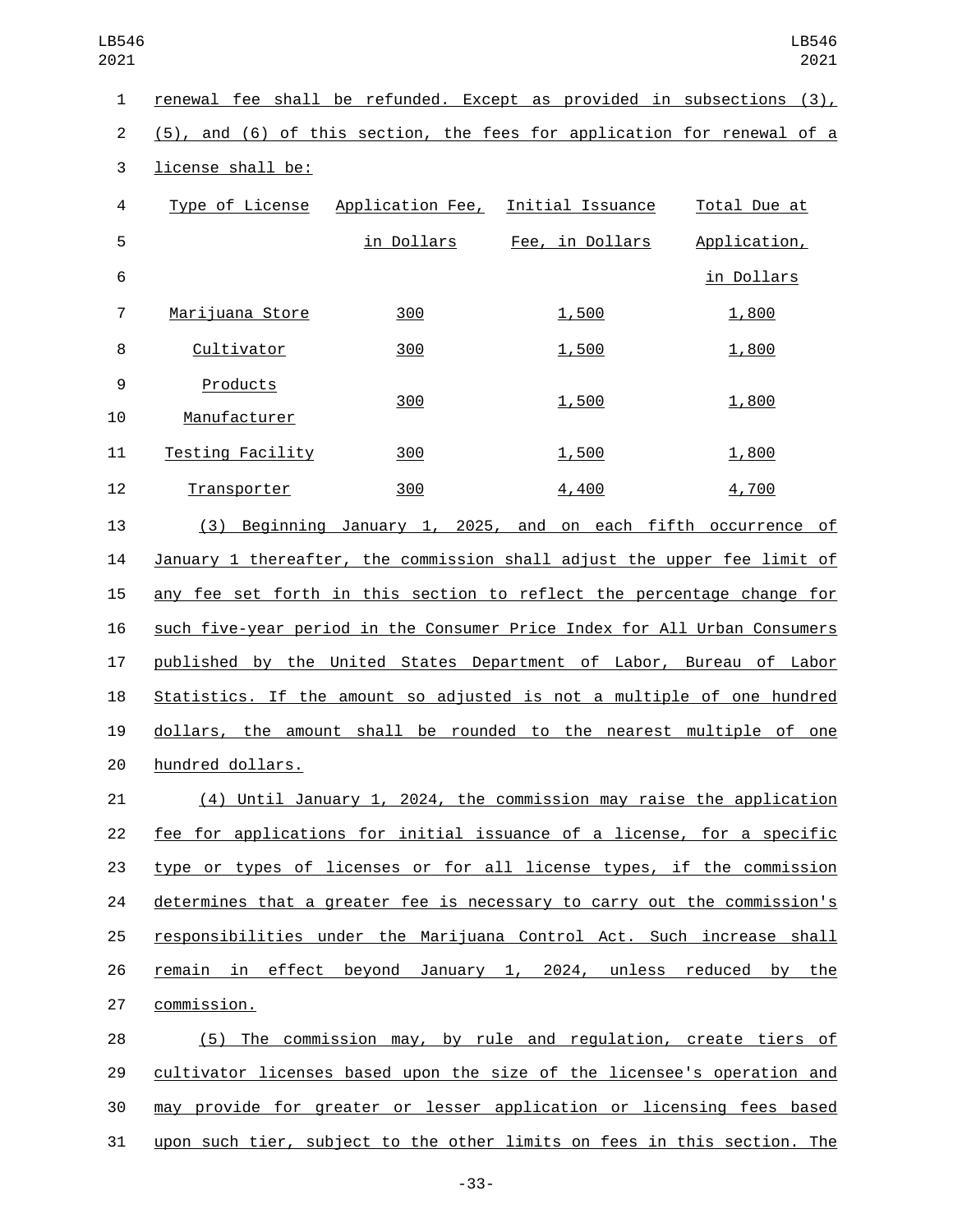classification may be based upon square footage of the facility; lights,

lumens, or wattage; lit canopy; the number of cultivating plants; a

combination of the foregoing; or other reasonable metrics.

 (6)(a) The commission shall waive fifty percent of all fees under subsection (1) or (2) of this section for a social equity applicant if the applicant, any person with an ownership interest of ten percent or more in the applicant, or any parent company, subsidiary, or affiliate of 8 the applicant:

 (i) Has less than a total of seven hundred fifty thousand dollars in 10 income in the previous calendar year; and

11 (ii) Has no more than two other licenses.

 (b) An applicant seeking a fee waiver under this subsection shall attest that the applicant meets the requirements of this subsection and provide evidence of income and other eligibility requirements to the commission in a form and manner prescribed by the commission.

 (c) If the commission determines that an applicant who sought a fee waiver under this subsection is not eligible for the waiver, the applicant shall have an additional ten days to provide additional evidence of eligibility, to pay the remainder of the waived fee, or to 20 withdraw the application.

 (d) If a licensee who has been granted a fee waiver under this section transfers ownership of the license, within five years after its initial issuance, to a person who does not apply and qualify for a fee waiver in a manner prescribed by the commission, the commission shall not approve the transfer of the license unless the transferee pays to the 26 commission the balance of any waived fees.

 (7) Application and licensing fees paid to the commission shall be remitted to the State Treasurer for credit as follows:

(a) Fifty percent to the Marijuana Control Fund; and

 (b) Fifty percent shall be transferred to the local governing body 31 with jurisdiction over the licensee.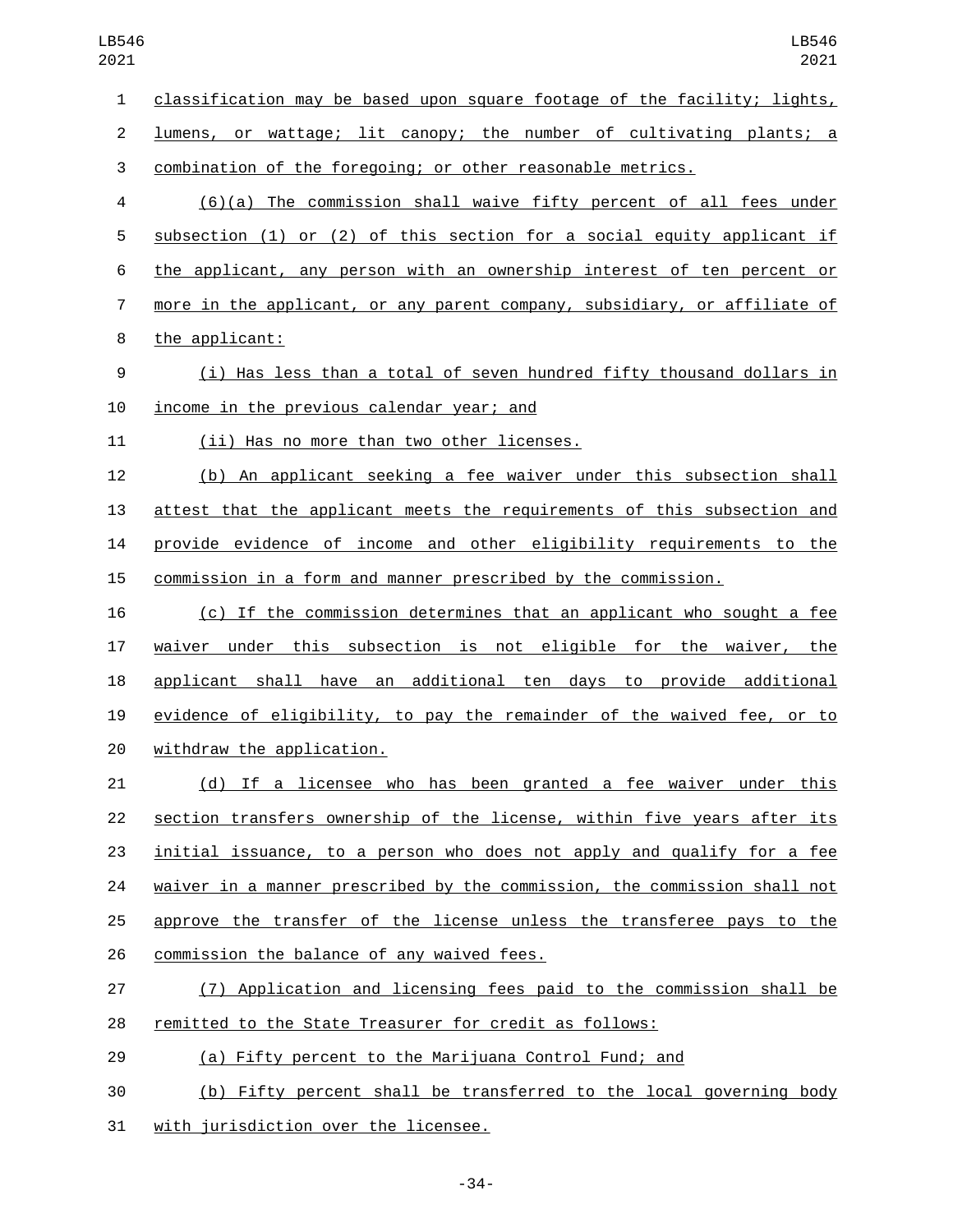| 1              | (8) On or before September 1, 2022, the commission shall adopt and         |
|----------------|----------------------------------------------------------------------------|
| $\overline{c}$ | promulgate rules and regulations as necessary to carry out this section.   |
| 3              | Sec. 93. Upon receipt of an application for issuance or renewal of         |
| 4              | a license, the commission shall notify the city clerk, village clerk, or   |
| 5              | county clerk of the local governing body in whose jurisdiction the         |
| 6              | license is sought and shall include one copy of the application with the   |
| 7              | notice. No such license shall be issued or denied by the commission until  |
| 8              | the expiration of the time allowed for the receipt of a recommendation of  |
| 9              | denial or an objection requiring a hearing under subdivision $(1)(a)$ or   |
| 10             | (b) of section 96 of this act. During the period of forty-five days after  |
| 11             | the date of receipt by mail or electronic delivery of such application     |
| 12             | from the commission, the local governing body may submit recommendations   |
| 13             | to the commission regarding issuance or renewal of such license.           |
| 14             | Sec. 94. $(1)$ If no hearing is required pursuant to subdivision $(1)$     |
| 15             | (a) or (b) of section 96 of this act and the commission has no objections  |
| 16             | pursuant to subdivision $(1)(c)$ of such section, the commission may waive |
| 17             | the forty-five-day objection period and, if not otherwise prohibited by    |
| 18             | law, issue or renew a license as a matter of course.                       |
| 19             | (2) A license may be issued if the commission finds that:                  |
| 20             | The applicant is fit, willing, and able to properly provide the<br>(a)     |
| 21             | service proposed within the city, village, or county where the premises    |
| 22             | described in the application are located;                                  |
| 23             | (b) The applicant can conform to all provisions and requirements of        |
| 24             | and rules and regulations adopted pursuant to the Marijuana Control Act;   |
| 25             | (c) The applicant has demonstrated that the type of management and         |
| 26             | control to be exercised over the premises described in the application     |
| 27             | will be sufficient to ensure that the licensed business can conform to     |
| 28             | all provisions and requirements of and rules and regulations adopted       |
| 29             | pursuant to the act; and                                                   |
| 30             | (d) The issuance of the license is or will be required by the              |
| 31             | present or future public convenience and necessity.                        |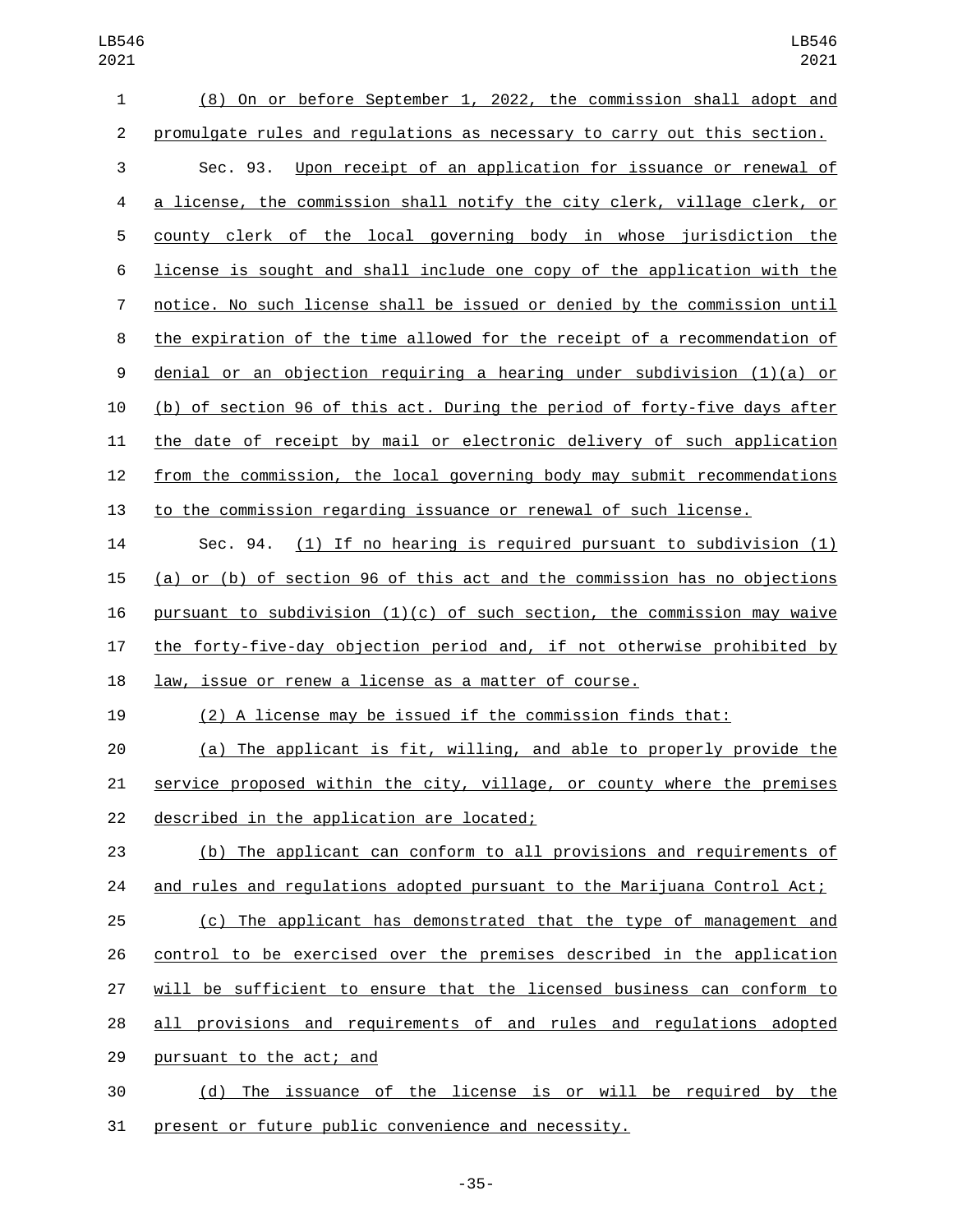| LB546<br>2021  | LB546<br>2021                                                             |  |  |
|----------------|---------------------------------------------------------------------------|--|--|
| 1              | (3) In making its determination pursuant to subsection (2) of this        |  |  |
| $\overline{2}$ | section the commission shall consider:                                    |  |  |
| 3              | (a) The recommendation of the local governing body;                       |  |  |
| 4              | (b) The existence of a citizens' protest made in accordance with          |  |  |
| 5              | section 96 of this act;                                                   |  |  |
| 6              | (c) The existing population of the city, village, or county and its       |  |  |
| $\overline{7}$ | projected growth;                                                         |  |  |
| 8              | (d) The nature of the neighborhood or community of the location of        |  |  |
| 9              | the proposed licensed premises;                                           |  |  |
| 10             | (e) The existence or absence of other licensees with similar              |  |  |
| 11             | privileges within the neighborhood or community of the location of the    |  |  |
| 12             | proposed licensed premises and whether, as evidenced by substantive,      |  |  |
| 13             | corroborative documentation, the issuance of such license would result in |  |  |
| 14             | or add to an undue concentration of licenses with similar privileges and, |  |  |
| 15             | as a result, require the use of additional law enforcement resources;     |  |  |
| 16             | (f) The existing motor vehicle and pedestrian traffic flow in the         |  |  |
| 17             | vicinity of the proposed licensed premises;                               |  |  |
| 18             | (g) The adequacy of existing law enforcement;                             |  |  |
| 19             | (h) Zoning restrictions;                                                  |  |  |
| 20             | (i) The sanitation or sanitary conditions on or about the proposed        |  |  |
| 21             | licensed premises;                                                        |  |  |
| 22             | (j) Whether the type of business or activity proposed to be operated      |  |  |
| 23             | in conjunction with the proposed license is and will be consistent with   |  |  |
| 24             | the public interest;                                                      |  |  |
| 25             | (k) The long-term financial stability of the applicant;                   |  |  |
| 26             | (1) The ability of the applicant to provide appropriate security          |  |  |
| 27             | measures; and                                                             |  |  |
| 28             | (m) When relevant, the technical expertise of the applicant.              |  |  |
| 29             | (4) Licenses issued or renewed by the commission shall be mailed or       |  |  |
| 30             | delivered to the clerk of the city, village, or county who shall deliver  |  |  |
| 31             | the license to the licensee upon receipt from the licensee of proof of    |  |  |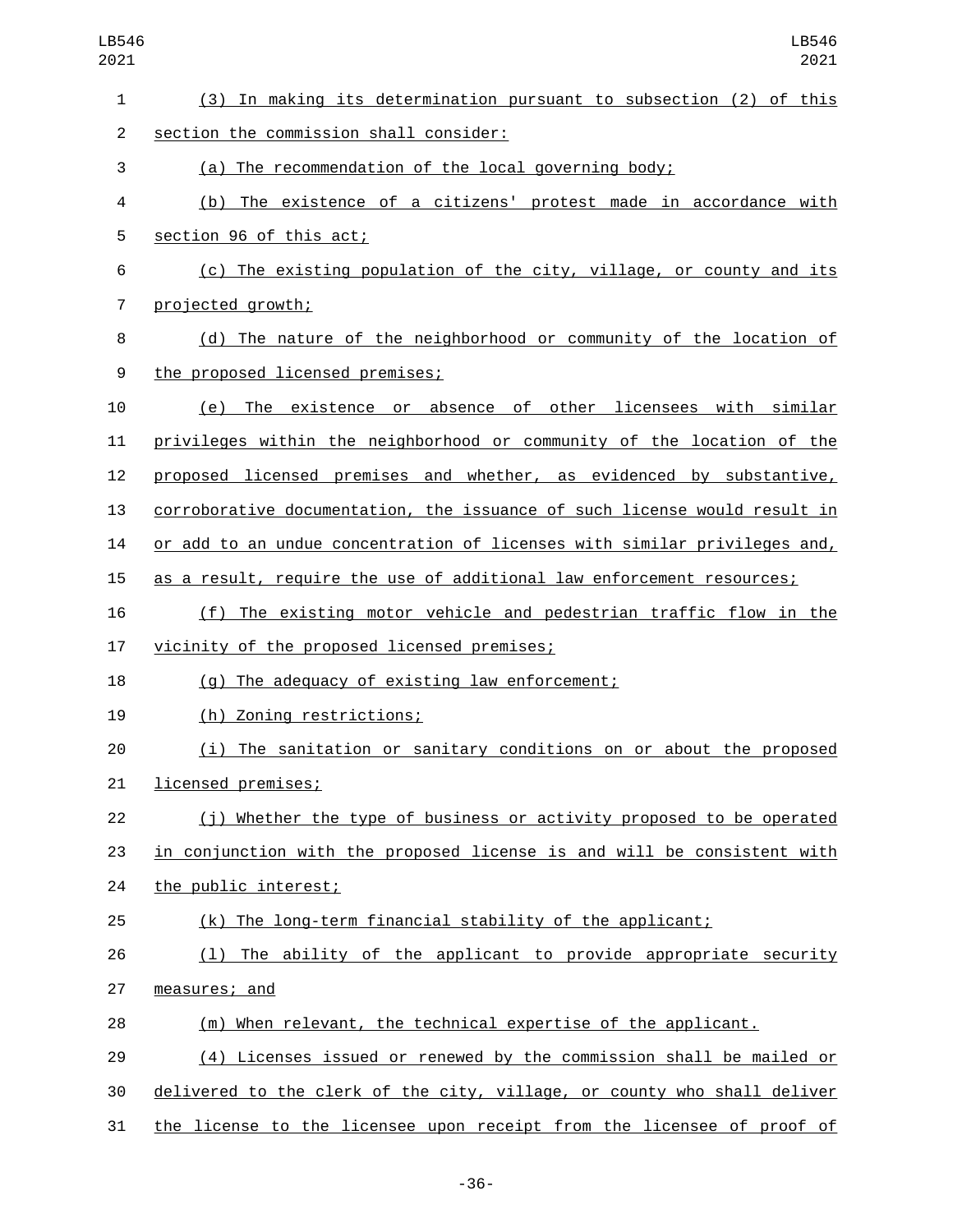| $\mathbf 1$    | payment of:                                                            |
|----------------|------------------------------------------------------------------------|
| $\overline{c}$ | (a) Any fee for publication of notice of hearing before the local      |
| 3              | governing body upon the application for the license; and               |
| 4              | Occupation or other taxes, if any, imposed by such city,<br>(b)        |
| 5              | village, or county.                                                    |
| 6              | (1) Twenty percent of all licenses granted by the<br>Sec. 95.          |
| $\overline{7}$ | commission shall be to social equity applicants.                       |
| 8              | (2) Licensees who are social equity applicants shall annually report   |
| 9              | to the commission, in a form and manner prescribed by the commission,  |
| 10             | information that will allow the commission to assess the extent of     |
| 11             | diversity in various aspects of the marijuana industry and to identify |
| 12             | methods for reducing and eliminating barriers to entry.                |
| 13             | (3) The commission, in consultation with the Department of Economic    |
| 14             | Development, shall provide technical assistance and support to persons |
| 15             | wishing to apply as social equity applicants in preparing applications |
| 16             | and obtaining licensure.                                               |
| 17             | (4) On or before January 1, 2024, and annually thereafter, the         |
| 18             | commission shall electronically submit a report to the Legislature     |
| 19             | regarding social equity in the marijuana industry. The report shall    |
| 20             | include data regarding the numbers of licensees who are social equity  |
| 21             | applicants, the numbers of applications by social equity applicants    |
| 22             | granted and denied, and recommendations on increasing diversity in the |
| 23             | marijuana industry and reducing or eliminating barriers to entry.      |
| 24             | Sec. 96.<br>(1) The commission shall set for hearing before it any     |
| 25             | application for issuance or renewal of a license, relative to which it |
| 26             | has received:                                                          |
| 27             | (a) Within forty-five days after the date of receipt of such           |
| 28             | application by the city, village, or county clerk, a recommendation of |
| 29             | denial from the city, village, or county;                              |
| 30             | (b) Within ten days after the receipt of a recommendation from the     |
| 31             | city, village, or county, or, if no recommendation is received, within |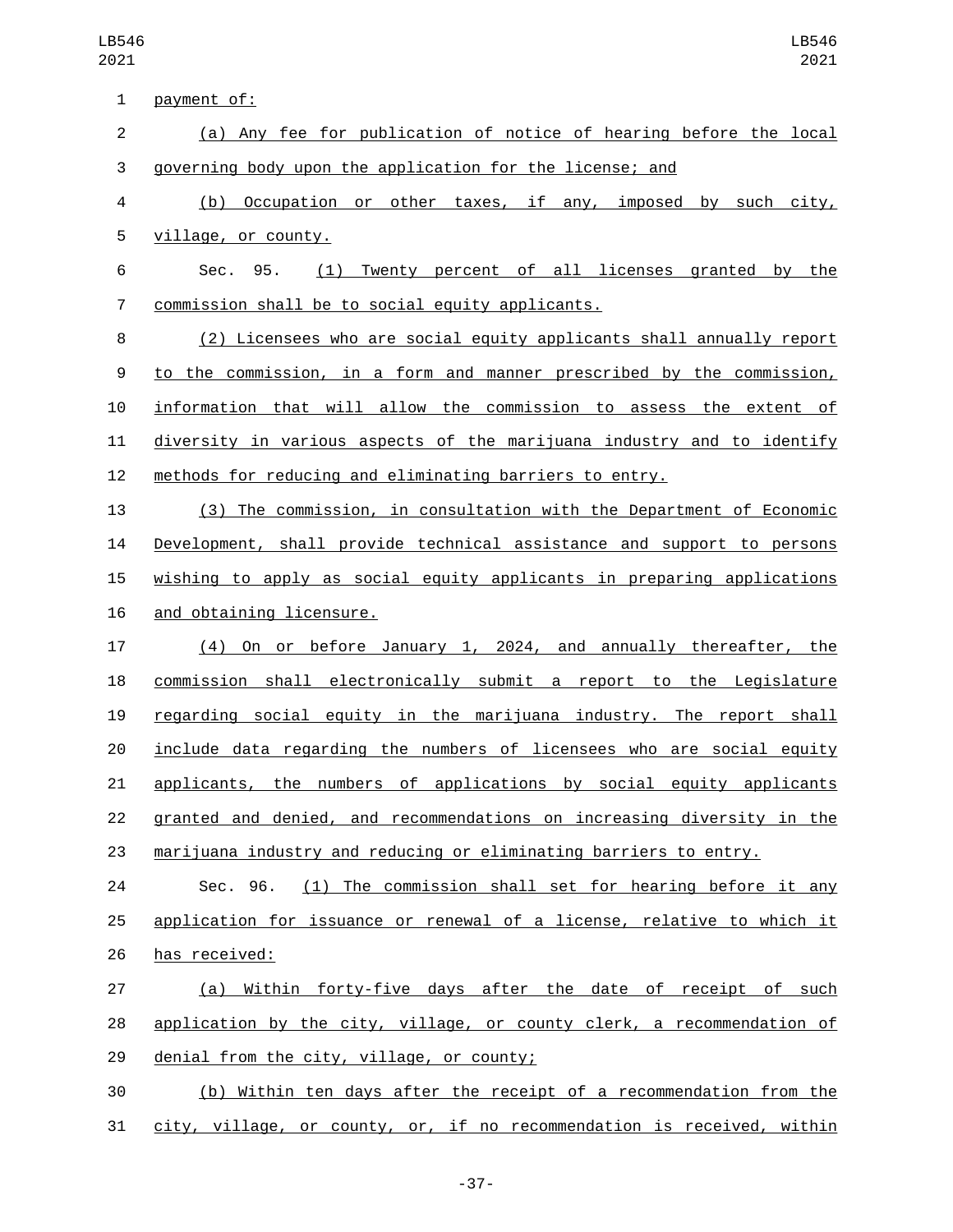| 1              | forty-five days after the date of receipt of such application by the     |
|----------------|--------------------------------------------------------------------------|
| $2^{\circ}$    | city, village, or county clerk, objections in writing by not less than   |
| 3              | three persons residing within such city, village, or county, protesting  |
| $\overline{4}$ | the issuance of the license. Withdrawal of the protest does not prohibit |
| 5              | the commission from conducting a hearing based upon the protest as       |
| 6              | originally filed and making an independent finding as to whether the     |
| $7^{\circ}$    | license should or should not be issued; or                               |
| 8              | (c) Within forty-five days after the date of receipt of such             |
| 9              | application by the city, village, or county clerk, objections by the     |

commission or any duly appointed employee of the commission, protesting

11 the issuance of the license;

 (2) Hearings upon such applications shall be in the following manner: Notice indicating the time and place of such hearing shall be mailed or electronically delivered to the applicant, the local governing body, and each individual protesting a license pursuant to subdivision  $(1)(b)$  of this section at least fifteen days prior to such hearing. The notice shall state that the commission will receive evidence for the purpose of determining whether to approve or deny the application. Mailing or electronic delivery to the attorney of record of a party shall be deemed to fulfill the purposes of this section. The commission may receive evidence, including testimony and documentary evidence, and may hear and question witnesses concerning the application. The commission shall not use electronic delivery with respect to an applicant or a 24 protestor under this section without the consent of the recipient to 25 electronic delivery.

 (3) In conducting a hearing under this section, the commission may administer oaths and issue subpoenas to require the presence of persons and the production of papers, books, and records necessary to the 29 determination of any hearing.

 Sec. 97. (1) In addition to the factors set forth in section 94 of 31 this act, the commission may deny issuance or renewal of a license for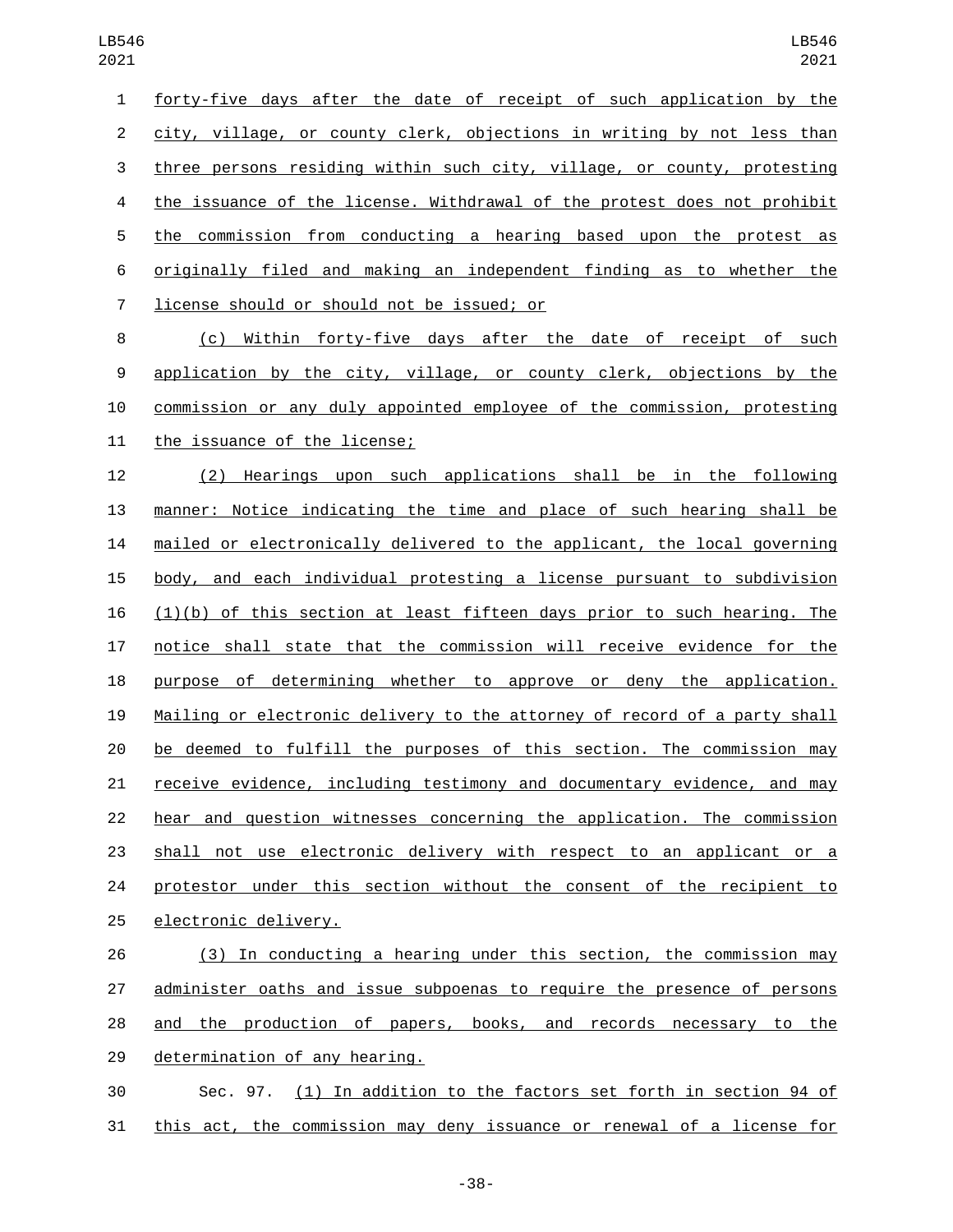| 1              | good cause.                                                              |
|----------------|--------------------------------------------------------------------------|
| $\overline{2}$ | (2) For purposes of this section, good cause means:                      |
| 3              | (a) The licensee or applicant has violated, does not meet, or has        |
| 4              | failed to comply with any of the terms, conditions, or provisions of the |
| 5              | Marijuana Control Act, any rules and regulations adopted and promulgated |
| 6              | thereunder, or any local ordinance;                                      |
| 7              | (b) The licensee or applicant has made a materially false statement      |
| 8              | to the commission;                                                       |
| 9              | (c) The licensee or applicant has failed to comply with any special      |
| 10             | terms or conditions that were placed on its license pursuant to an order |
| 11             | of the commission; or                                                    |
| 12             | (d) The licensed premises have been operated in a manner that            |
| 13             | adversely affects the public health or the safety of the immediate       |
| 14             | neighborhood in which the establishment is located.                      |
| 15             | Sec. 98. A license provided by the Marijuana Control Act shall not       |
| 16             | be issued to or held by:                                                 |
| 17             | (1) Any person who has been convicted of or pleaded guilty or nolo       |
| 18             | contendere to a disqualifying offense;                                   |
| 19             | (2) A person or entity if any of its officers, directors,                |
| 20             | stockholders, or owners have been convicted of or pleaded quilty or nolo |
| 21             | contendere to a disqualifying offense;                                   |
| 22             | (3) A person financed in whole or in part by any other person who        |
| 23             | been convicted of or pleaded quilty or nolo contendere to a<br>has       |
| 24             | disqualifying offense;                                                   |
| 25             | (4) A person under twenty-one years of age;                              |
| 26             | (5) A licensee or former licensee who, during a period of licensure,     |
| 27             | or who, at the time of application, has failed to:                       |
| 28             | (a) File any tax return related to a licensee; or                        |
| 29             | (b) Pay any taxes, interest, or penalties due, as determined by          |
| 30             | final agency action, relating to a licensee;                             |
| 31             | (6) Any state, county, municipality, or other political unit, any        |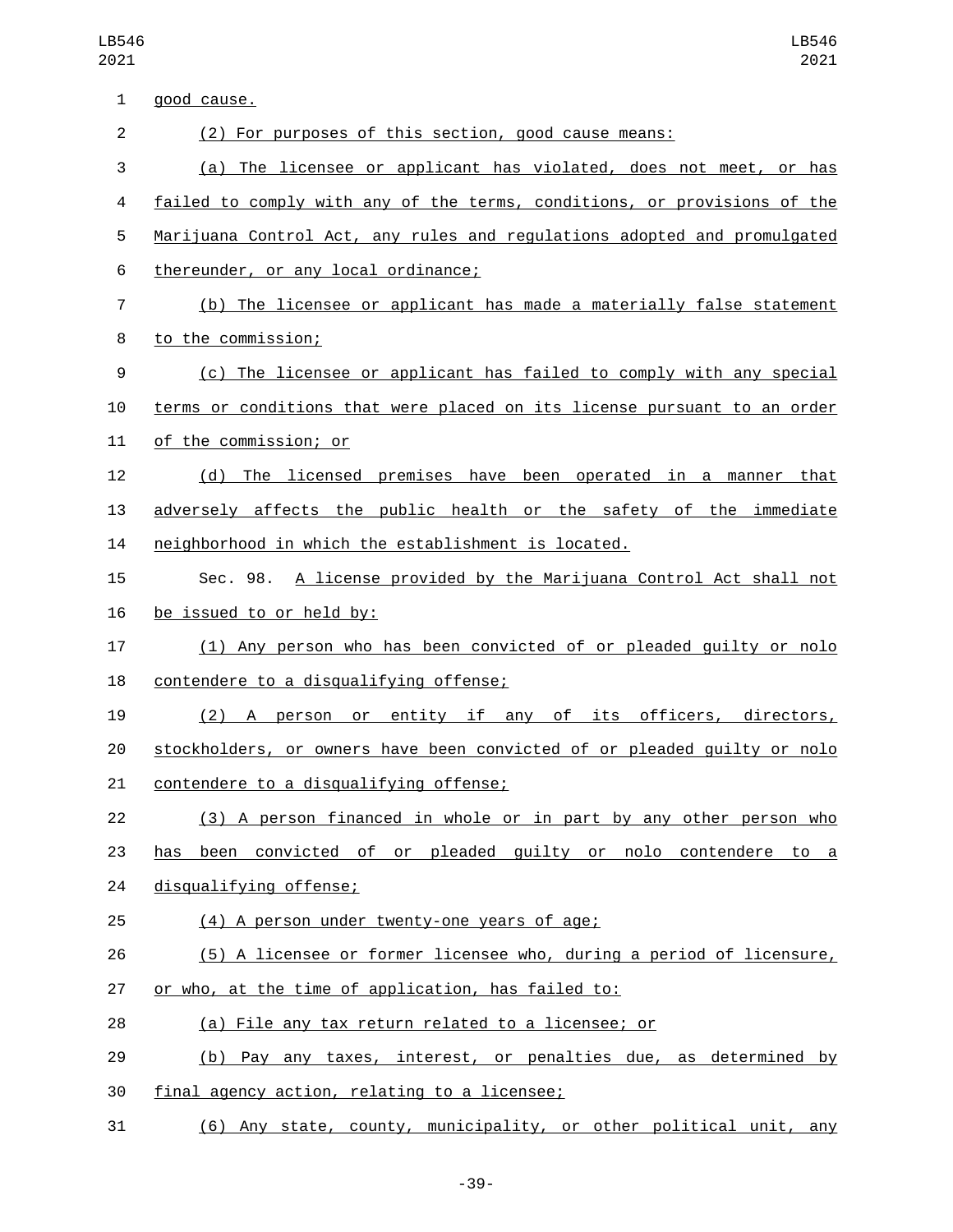| 1  | <u>branch, department, agency, or subdivision of any of the foregoing, and </u> |
|----|---------------------------------------------------------------------------------|
| 2  | any corporation or other entity established by law to carry out any             |
| 3  | governmental function;                                                          |
| 4  | (7) A peace officer, employee of a jail or the Department of                    |
| 5  | Corrections, or an official or employee of a local governing body;              |
| 6  | (8) A person who is not a resident of Nebraska or not legally able              |
| 7  | to work in Nebraska; or                                                         |
| 8  | (9) A publicly traded company.                                                  |
| 9  | Sec. 99. A license is valid for a period of one year after the date             |
| 10 | of issuance unless revoked or suspended pursuant to the Marijuana Control       |
| 11 | Act or the rules and regulations adopted and promulgated thereunder.            |
| 12 | 100.<br>Each license issued under the Marijuana Control Act<br>Sec.             |
| 13 | shall:                                                                          |
| 14 | (1) Specify the date of issuance, the type of license, the period of            |
| 15 | licensure, the name of the licensee, and the premises licensed; and             |
| 16 | (2) Be signed by the chairperson of the commission and attested by              |
| 17 | the executive director over the seal of the commission.                         |
| 18 | Sec. 101. (1) At all times, a licensee shall possess and maintain               |
| 19 | possession of the premises for which the license is issued by ownership,        |
| 20 | lease, rental, or other arrangement for possession of the premises.             |
| 21 | (2) At all times, a licensee shall maintain a copy of the license in            |
| 22 | a conspicuous place on the licensed premises.                                   |
| 23 | Sec. 102. (1) Each licensee shall personally manage the licensed                |
| 24 | premises or employ a separate and distinct manager on the licensed              |
| 25 | premises and shall report the name of the manager to the commission.            |
| 26 | (2) The licensee shall report any change in manager to the                      |
| 27 | commission within seven days after the change.                                  |
| 28 | (1) Ninety days prior to the expiration date of an<br>Sec. 103.                 |
| 29 | existing license, the commission shall notify the licensee of the               |
| 30 | expiration date by first-class mail at the licensee's address of record         |
| 31 | with the commission.                                                            |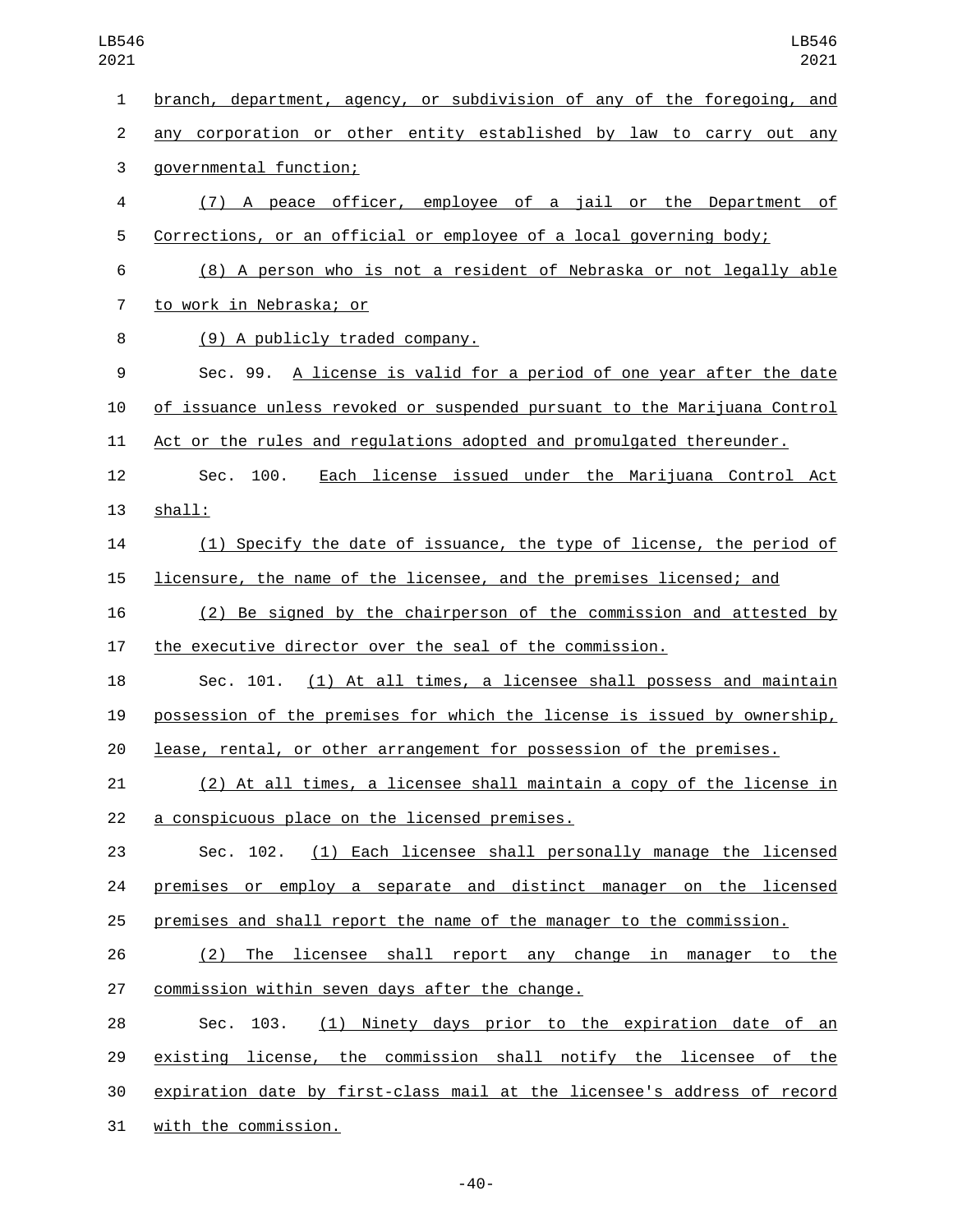| $\mathbf{1}$   | (2) A licensee may apply for the renewal of an existing license to        |
|----------------|---------------------------------------------------------------------------|
| $\overline{2}$ | the commission not earlier than thirty days prior to the date of          |
| 3              | expiration. The commission, in its discretion, subject to the             |
| 4              | requirements of this section and based upon reasonable grounds, may waive |
| 5              | this requirement.                                                         |
| 6              | (3)(a) A licensee whose license has been expired for not more than        |
| 7              | ninety days may file a late renewal application upon the payment to the   |
| 8              | commission of an additional nonrefundable late application fee of five    |
| 9              | hundred dollars.                                                          |
| 10             | (b) A licensee who files a late renewal application and pays the          |
| 11             | requisite fees may continue to operate until the commission takes final   |
| 12             | action to approve or deny the licensee's late renewal application unless  |
| 13             | the commission summarily suspends the license.                            |
| 14             | (1) A license is not transferable without approval of the<br>Sec. 104.    |
| 15             | commission as provided in this section. An application for transfer of    |
| 16             | ownership of a license shall be in the form and manner required by the    |
| 17             | commission, shall be accompanied by a nonrefundable fee of one thousand   |
| 18             | dollars, and shall be verified by oath or affirmation of the persons      |
| 19             | prescribed by the commission.                                             |
| 20             | (2) An application for transfer of ownership shall include:               |
| 21             | (a) The name and address of each party and how long the transferee        |
| 22             | has resided in Nebraska;                                                  |
| 23             | (b) The names and addresses of the transferee's officers, directors,      |
| 24             | or managers;                                                              |
| 25             | (c) The particular premises of the licensed premises, designating         |
| 26             | the premises by street and number if practicable or, if not, by such      |
| 27             | other description as definitely locates the premises;                     |
| 28             | (d) The name of the owner of the premises upon which the business         |
| 29             | licensed is to be carried on;                                             |
| 30             | (e) A statement that each party is a resident of Nebraska and             |
| 31             | legally able to work in Nebraska, that each party and the spouse of each  |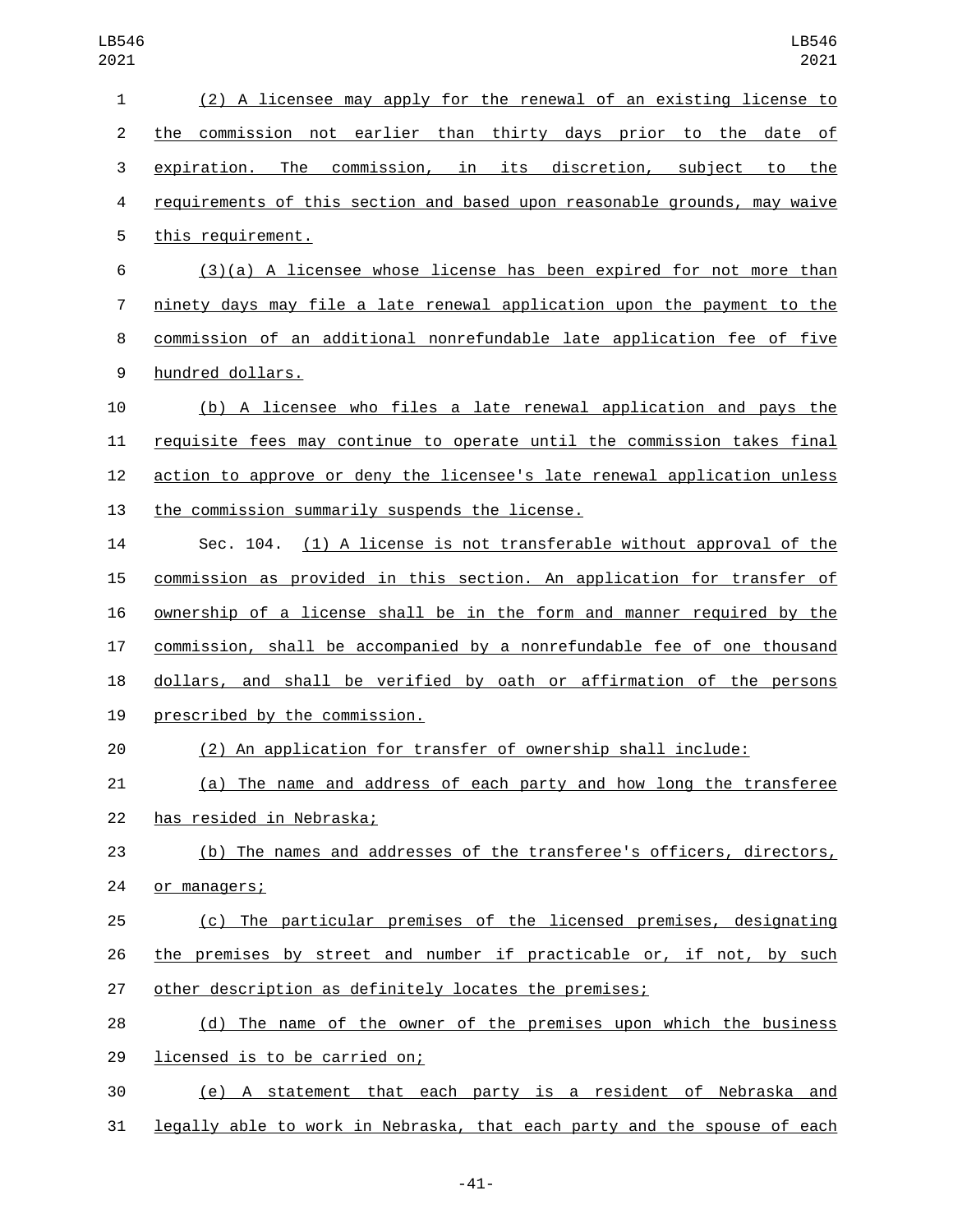party are not less than twenty-one years of age, and that neither party has been convicted of or pleaded guilty or nolo contendere to a 3 disqualifying offense;

 (f) A statement that the transferee intends to carry on the business authorized by the license on its own behalf and not as the agent of any other persons and that if licensed, the transferee will carry on such business on its own behalf and not as the agent for any other person;

 (g) A statement that the transferee intends to superintend in person the management of the business licensed and that if licensed the transferee will superintend in person the management of the business; and (h) Such other information as the commission may direct.

 (3) If any false statement is made in any part of an application, the applicant shall be deemed guilty of perjury, and upon conviction thereof the license shall be revoked and the applicant subjected to the 15 penalties set forth in section 28-915.

 (4) Upon receipt of an application, the transfer shall be considered in the same manner as provided for applications for issuance or renewal of a license as set forth in sections 92 to 97 of this act, except that the commission may by rule or regulation modify or streamline the procedures or requirements, or the factors to be considered in granting transfer of ownership in light of the fact that the licensed premises is 22 already in operation.

 Sec. 105. (1) A licensee shall not relocate the licensed premises from the place specified in the license without approval of the commission as provided in this section. An application for relocation of a licensed premises shall be in the form and manner required by the commission, shall be accompanied by a nonrefundable fee of one thousand dollars, and shall be verified by oath or affirmation of the persons 29 prescribed by the commission.

 (2) An application for relocation of a licensed premises shall 31 include: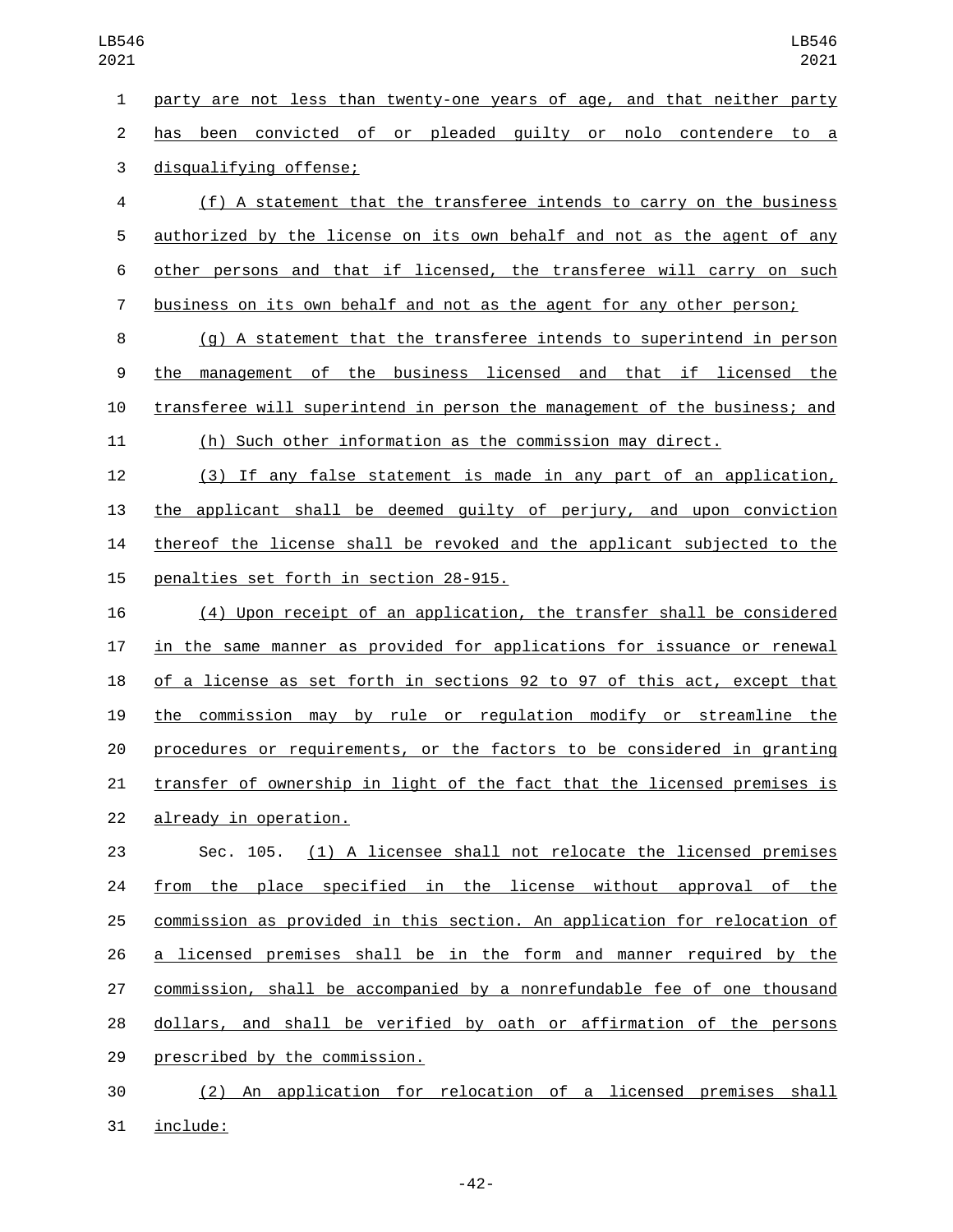| 1  | (a) The name and address of the applicant;                                |
|----|---------------------------------------------------------------------------|
| 2  | (b) The names and addresses of the applicant's officers, directors,       |
| 3  | or managers;                                                              |
| 4  | (c) The current location of the licensed premises, designating the        |
| 5  | same by street and number if practicable or, if not, by such other        |
| 6  | description as definitely locates the licensed premises;                  |
| 7  | The location to which the licensed premises is sought to be<br>(d)        |
| 8  | relocated, designating the licensed premises by street and number if      |
| 9  | practicable or, if not, by such other description as definitely locates   |
| 10 | the new location;                                                         |
| 11 | (e) The name of the owner of the premises to which the licensed           |
| 12 | premises is sought to be relocated; and                                   |
| 13 | (f) Such other information as the commission may direct.                  |
| 14 | (3) If any false statement is made in any part of an application,         |
| 15 | the applicant shall be deemed guilty of perjury, and upon conviction      |
| 16 | thereof the license shall be revoked and the applicant subjected to the   |
| 17 | penalties set forth in section 28-915.                                    |
| 18 | Upon receipt of an application, the relocation shall<br>(4)<br>be         |
| 19 | considered in the same manner as provided for applications for issuance   |
| 20 | or renewal of a license as set forth in sections 92 to 97 of this act.    |
| 21 | The commission, in its discretion, may revoke or elect<br>Sec. 106.       |
| 22 | not to renew any license if it determines that the licensed premises have |
| 23 | been inactive, without good cause, for at least one year.                 |
| 24 | Sec. 107. A local governing body shall have the following powers,         |
| 25 | functions, and duties with respect to licenses:                           |
| 26 | (1) To revoke for cause a license, issued to persons for premises         |
| 27 | within its jurisdiction, subject to the right of appeal to the            |
| 28 | commission;                                                               |
| 29 | (2) To enter or to authorize any peace officer to enter at any time       |
| 30 | upon any licensed premises to determine whether any provision of the      |
| 31 | Marijuana Control Act, any rule or regulation adopted and promulgated     |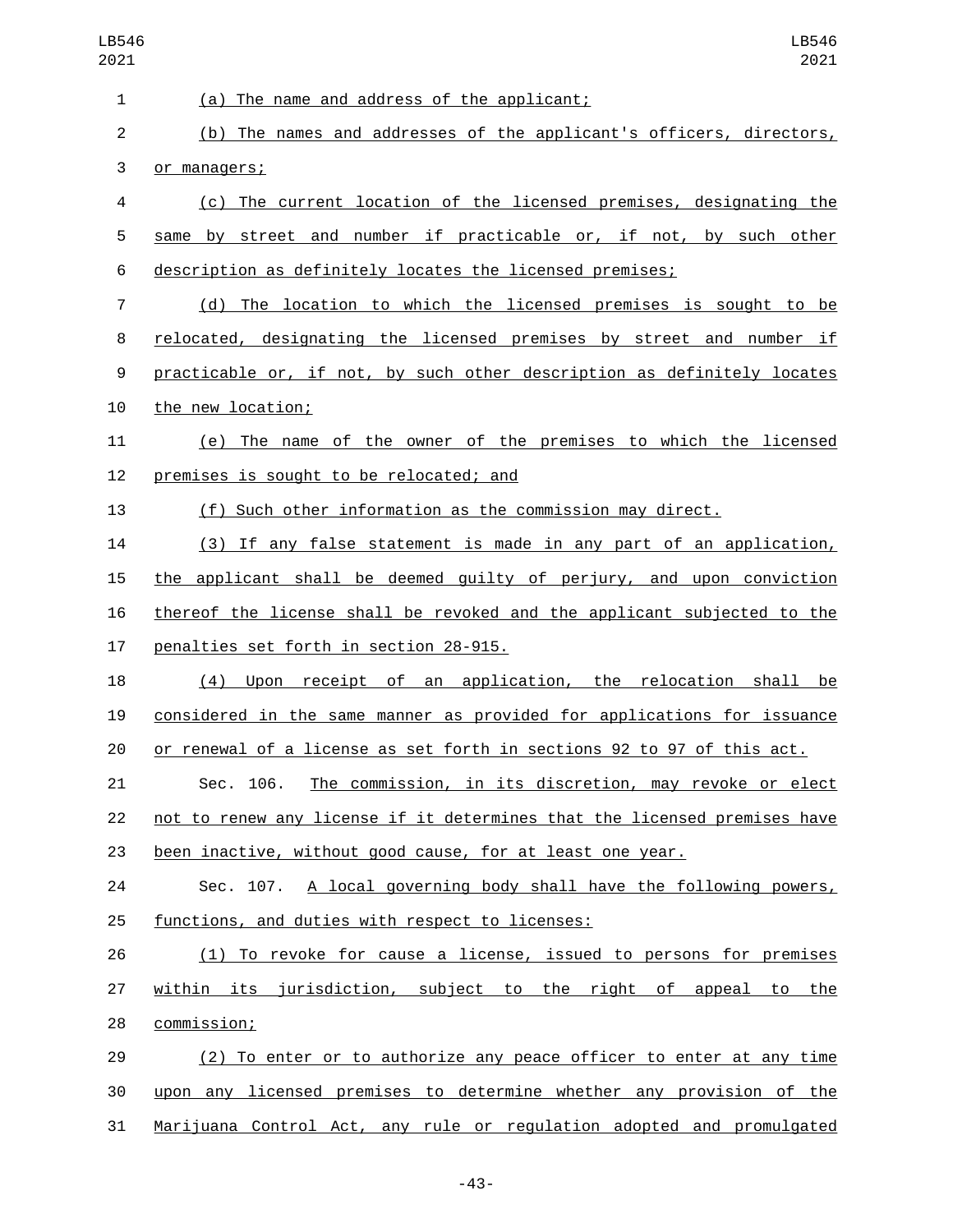thereunder, or any ordinance has been or is being violated and at such time examine the licensed premises in connection with such determination. Any peace officer who determines that the act, any rule or regulation adopted and promulgated thereunder, or any ordinance has been or is being violated shall report such violation in writing to the executive director (a) within thirty days after determining that such violation has occurred, (b) within thirty days after the conclusion of an ongoing police investigation, or (c) within thirty days after the verdict in a prosecution related to such an ongoing police investigation if the prosecuting attorney determines that reporting such violation prior to the verdict would jeopardize such prosecution, whichever is later;

 (3) To receive a signed complaint from any citizen within its jurisdiction that any provision of the act, any rule or regulation adopted and promulgated thereunder, or any ordinance relating to marijuana has been or is being violated and to act upon such complaints 16 in the manner provided in the act;

 (4) To examine or cause to be examined any applicant or any licensee upon whom notice of revocation or other sanction has been served as provided in the act, to examine or cause to be examined the books and records of any applicant or licensee, and to hear testimony and to take proof for its information in the performance of its duties. For purposes of obtaining any of the information desired, the local governing body may authorize its agent or attorney to act on its behalf;

 (5) To revoke or impose sanctions on its own motion any license if, upon the same notice and hearing as provided in section 109 of this act, it determines that the licensee has violated the act, any rule or regulation adopted and promulgated thereunder, or any ordinance relating to marijuana. Such order of revocation or sanction may be appealed to the commission within thirty days after the date of the order by filing a notice of appeal with the commission. The commission shall handle the appeal in the manner provided for hearing on an application in section 96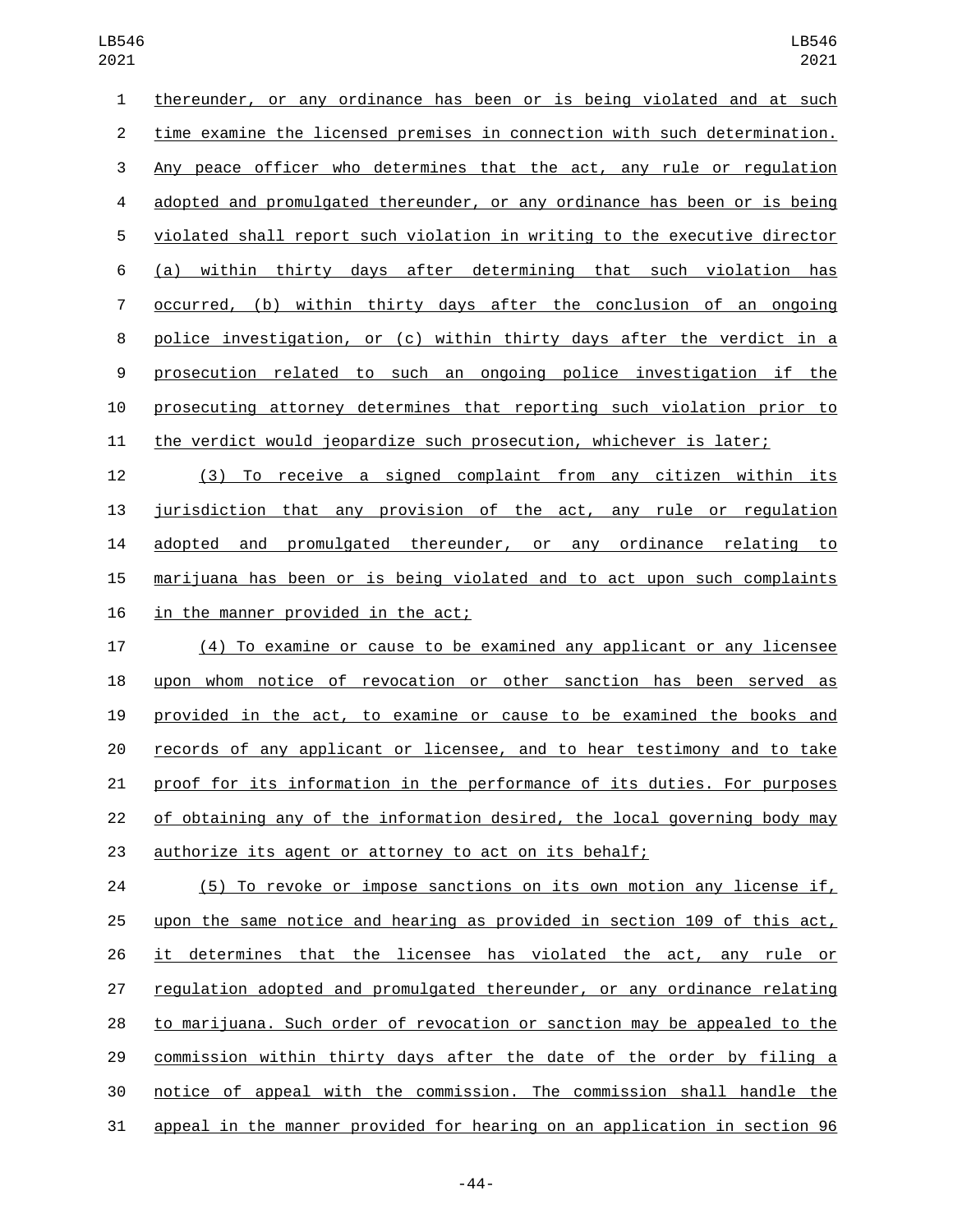LB546 

|  | of this act; and |  |
|--|------------------|--|
|  |                  |  |

| $\overline{2}$ | (6) Upon receipt from the commission of the notice and copy of            |
|----------------|---------------------------------------------------------------------------|
| 3              | application as provided in section 93 of this act, to fix a time and      |
| 4              | place for a hearing at which the local governing body shall receive       |
| 5              | evidence, either orally or by affidavit from the applicant and any other  |
| 6              | person, bearing upon the propriety of the issuance or renewal of a        |
| 7              | license. Notice of the time and place of such hearing shall be published  |
| 8              | in a legal newspaper in or of general circulation in such city, village,  |
| 9              | or county one time not less than seven and not more than fourteen days    |
| 10             | before the time of the hearing. Such notice shall include, but not be     |
| 11             | limited to, a statement that all persons desiring to give evidence before |
| 12             | the local governing body in support of or in protest against the issuance |
| 13             | or renewal of such license may do so at the time of the hearing. Such     |
| 14             | hearing shall be held not more than forty-five days after the date of     |
| 15             | receipt of the notice from the commission, and after such hearing the     |
| 16             | local governing body shall cause to be recorded in the minute record of   |
| 17             | their proceedings a resolution recommending either issuance or refusal of |
| 18             | such license. The clerk of such city, village, or county shall mail to    |
| 19             | the commission by first-class mail, postage prepaid, a copy of the        |
| 20             | resolution which shall state the cost of the published notice, except     |
| 21             | that failure to comply with this provision shall not void any license     |
| 22             | issued by the commission. If the commission refuses to issue or renew     |
| 23             | such a license, the cost of publication of notice shall be paid by the    |
| 24             | commission from the security for costs.                                   |

 Sec. 108. Any five residents of jurisdiction of the local governing body in which a licensed premises is located shall have the right to file 27 a complaint with the local governing body stating that any licensee 28 subject to the jurisdiction of such local governing body has been or is violating the Marijuana Control Act, any rule or regulation adopted and promulgated thereunder, or any ordinance regulating marijuana. Such 31 complaint shall be in writing in the form prescribed by the local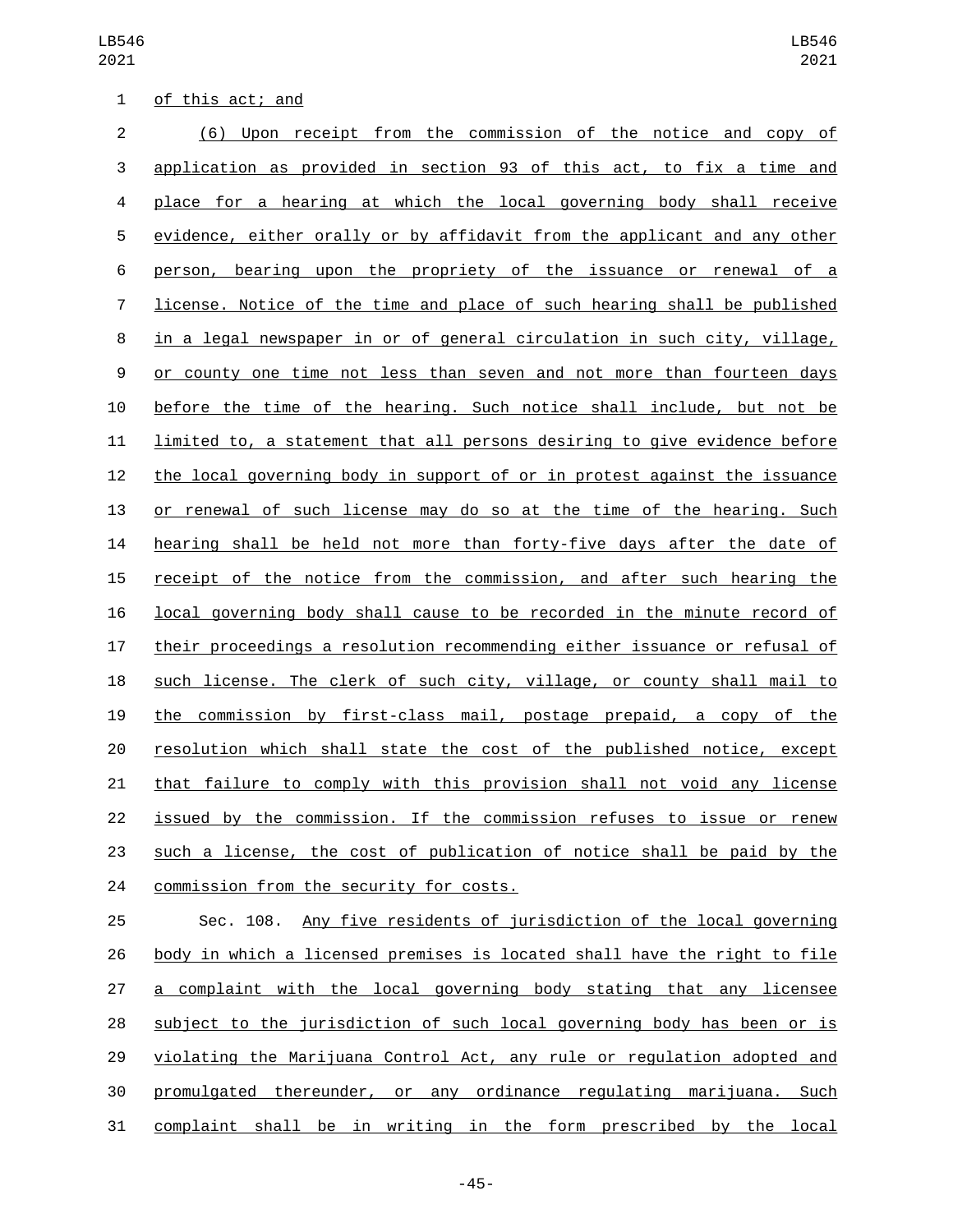| 1              | body<br>shall be signed<br>sworn to by the parties<br>qoverning<br>and<br>and |
|----------------|-------------------------------------------------------------------------------|
| $\overline{2}$ | complaining. The complaint shall state the particular statute, rule or        |
| 3              | regulation, or ordinance believed to have been violated and the facts in      |
| 4              | detail upon which belief is based. If the local governing body is             |
| 5              | satisfied that the complaint substantially charges a violation and that       |
| 6              | from the facts alleged there is reasonable cause for such belief, it          |
| $\overline{7}$ | shall set the matter for hearing within ten days from the date of the         |
| 8              | filing of the complaint and shall serve notice upon the licensee of the       |
| 9              | time and place of such hearing and of the particular charge in the            |
| 10             | complaint. The complaint shall in all cases be disposed of by the local       |
| 11             | governing body within thirty days from the date the complaint was filed       |
| 12             | by resolution thereof, which resolution shall be deemed the final order       |
| 13             | for purposes of appeal to the commission as provided in section 115 of        |
| 14             | this act.                                                                     |
| 15             | (1) The commission may, on its own motion or<br>Sec.<br>109.<br>on            |
| 16             | complaint, after investigation and opportunity for a public hearing at        |
| 17             | which the licensee must be afforded an opportunity to be heard, sanction      |
| 18             | a licensee for a violation by the licensee or by its agents or employees      |
| 19             | of the Marijuana Control Act, any rules and regulations adopted and           |
| 20             | promulgated thereunder, any ordinance regulating marijuana, or of any of      |
| 21             | the terms, conditions, or provisions of the license.                          |
| 22             | (2) The commission shall provide written notice of the hearing, by            |
| 23             | mailing the notice to the licensee at the address contained in the            |
| 24             | license and, if different, at the last address furnished<br>the<br>to         |
| 25             | commission by the licensee.                                                   |
| 26             | (3) All proceedings for the suspension or revocation of a license or          |
| 27             | imposition of other sanction against a licensee shall be before the           |
| 28             | commission, and the proceedings shall be in accordance with rules and         |

 regulations adopted and promulgated by the commission not inconsistent 30 with law.

(4) No licensee shall be subject to sanctions except after a hearing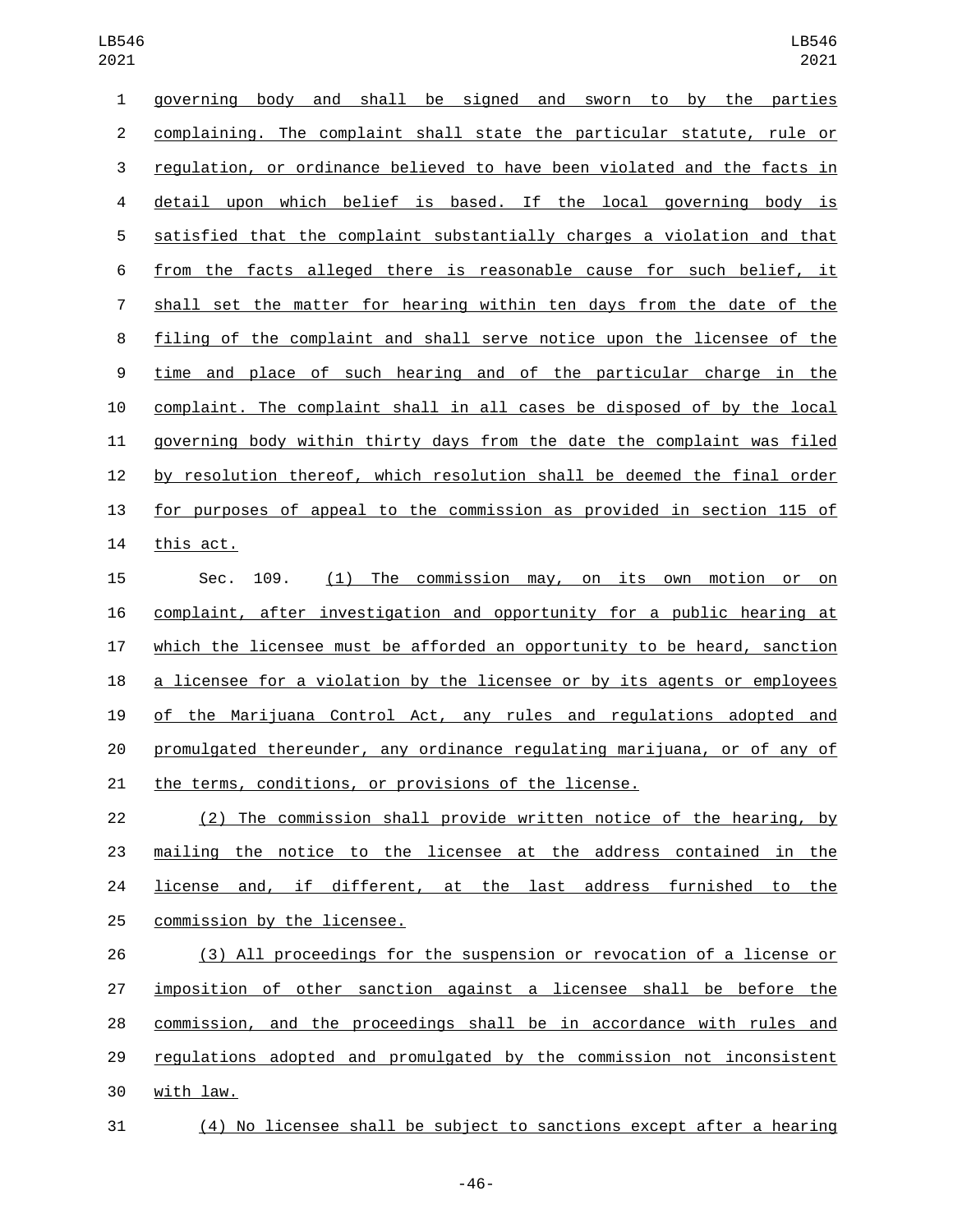| 1              | by the commission with reasonable notice to the licensee and opportunity |
|----------------|--------------------------------------------------------------------------|
| $\overline{2}$ | to appear and defend.                                                    |
| 3              | (5) In conducting a hearing under this section, the commission may       |
| 4              | administer oaths and issue subpoenas to require the presence of persons  |
| 5              | and the production of papers, books, and records necessary to the        |
| 6              | determination of any hearing.                                            |
| 7              | (6) Any license may be summarily suspended by the commission without     |
| 8              | notice pending any prosecution, investigation, or public hearing of a    |
| 9              | licensee.                                                                |
| 10             | (7) If a licensee is convicted of or pleads guilty or nolo               |
| 11             | contendere to a violation of the Marijuana Control Act, any rule or      |
| 12             | regulation adopted and promulgated thereunder, or any ordinance          |
| 13             | regulating marijuana, the court shall promptly notify the commission and |
| 14             | the local governing body.                                                |
| 15             | Upon the completion of any hearing held regarding<br>Sec.<br>110.        |
| 16             | discipline of a license, the director may dismiss the action or impose   |
| 17             | any of the following sanctions:                                          |
| 18             | $(1)$ Censure;                                                           |
| 19             | (2) Probation;                                                           |
| 20             | (3) Limitation;                                                          |
| 21             | (4) Civil penalty;                                                       |
| 22             | (5) Suspension for up to six months;                                     |
| 23             | (6) Seizure of marijuana that is the subject of a violation of the       |
| 24             | Marijuana Control Act; or                                                |
| 25             | (7) Revocation.                                                          |
| 26             | Sec. 111. (1) If a civil penalty is imposed pursuant to section 110      |
| 27             | of this act, it shall not exceed twenty thousand dollars.                |
| 28             | (2) Any fine or civil penalty assessed and unpaid shall constitute a     |
| 29             | debt to the State of Nebraska which may be collected in the manner of a  |
| 30             | lien foreclosure or sued for and recovered in a proper form of action in |
| 31             | the name of the state in the district court of the county in which the   |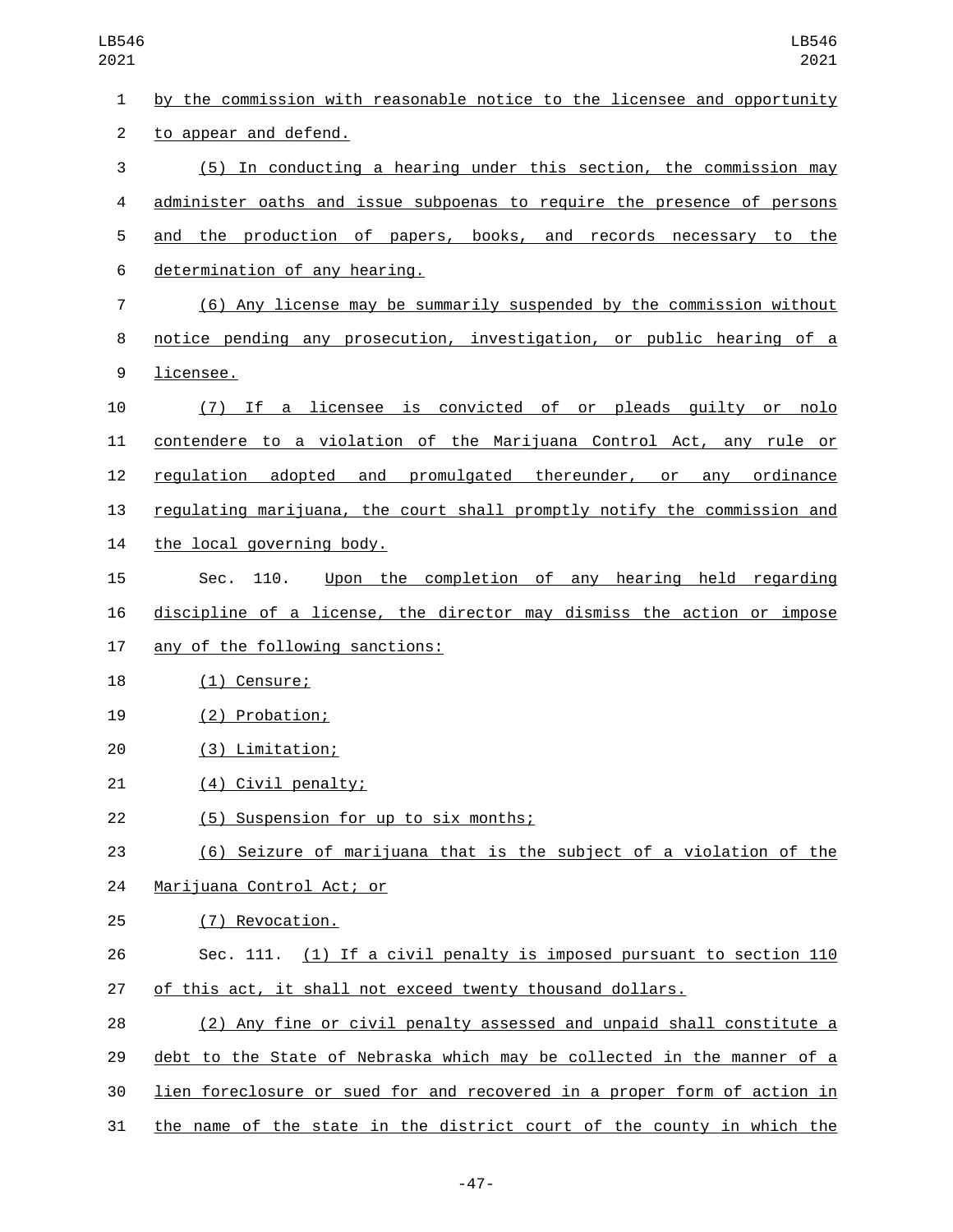| 1              | violator resides or owns property. In such action the commission may also      |
|----------------|--------------------------------------------------------------------------------|
| 2              | collect attorney's fees and costs incurred in the collection of the civil      |
| 3              | penalty. The commission shall, within thirty days from receipt, remit any      |
| 4              | collected civil penalty to the State Treasurer to be disposed of in            |
| 5              | accordance with Article VII, section 5, of the Constitution of Nebraska.       |
| 6              | (1) If the commission determines that marijuana in the<br>Sec. 112.            |
| $\overline{7}$ | possession of a licensee is involved in a violation of the Marijuana           |
| 8              | Control Act, the rules and regulations of the commission, an ordinance         |
| 9              | regulating marijuana, or any terms or conditions of a license, the             |
| 10             | commission may declare such marijuana to be contraband and seize and           |
| 11             | destroy or dispose of it in accordance with rules and regulations of the       |
| 12             | commission. The commission may also seize and dispose of associated            |
| 13             | property.                                                                      |
| 14             | of<br>a final decision<br>Following<br>issuance<br>by the<br>commission<br>(2) |
| 15             | authorizing seizure and destruction of marijuana or associated property        |
|                |                                                                                |

 of a licensee, the licensee shall have fifteen days to file a petition 17 for a stay. The petition shall be filed in the district court of Lancaster County. The district court shall expeditiously issue a preliminary ruling upon the petition determining whether the licensee has a substantial likelihood of success on judicial review so as to warrant a temporary stay of the seizure and destruction or disposal of the marijuana and any associated property. If the court grants a temporary stay, the court shall issue an order setting forth terms and conditions pursuant to which the licensee may maintain possession of the marijuana 25 and associated property pending a final decision on the merits of the licensee's petition. Such order shall prohibit the licensee from using, distributing, or disposing of the marijuana and any associated property. (3) If the licensee fails to timely file a petition under subsection

 (2) of this section, the commission may destroy or dispose of the seized 30 marijuana and any associated property.

(4) A county attorney shall notify the commission if the county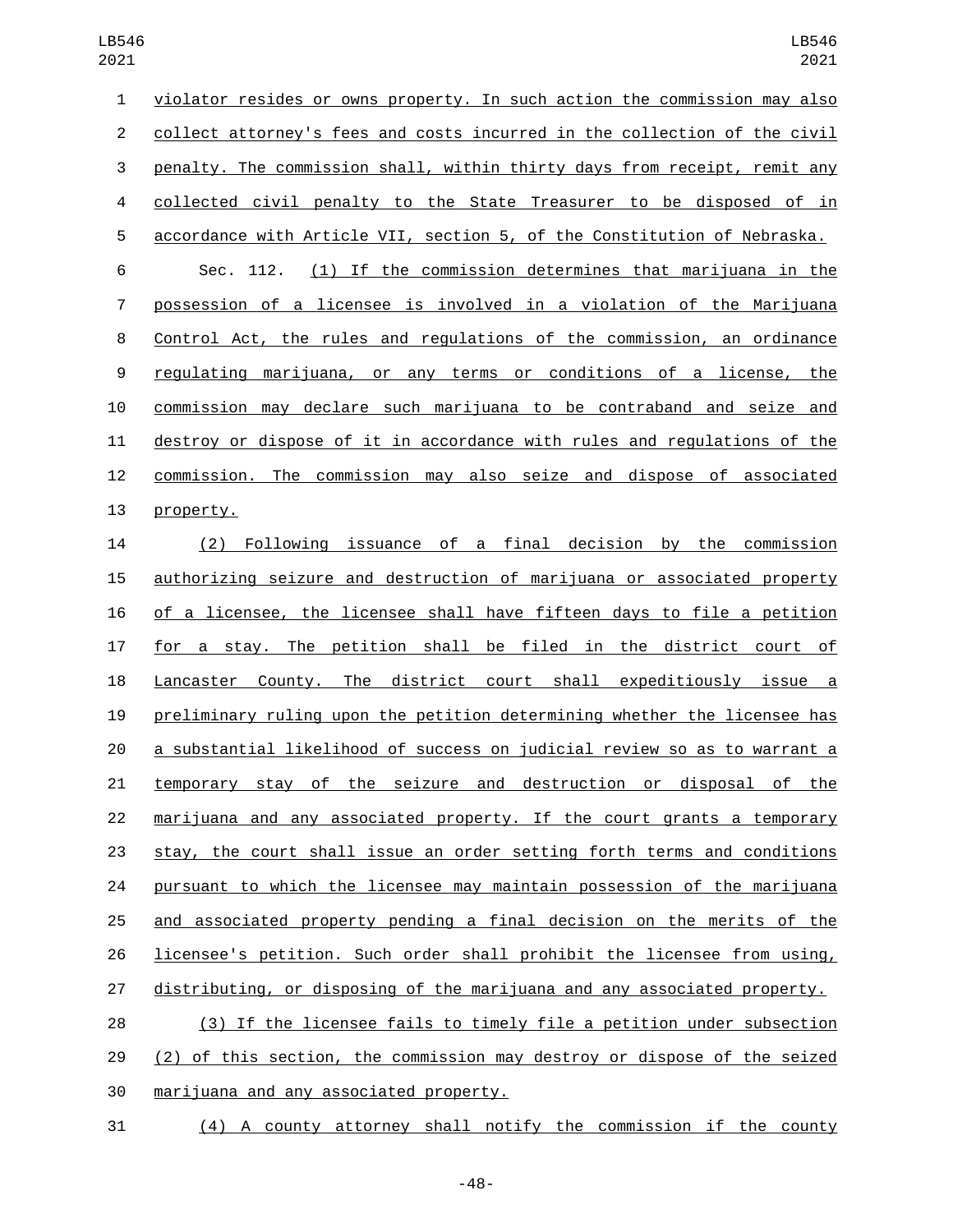attorney begins investigating a licensee for violations of the Marijuana Control Act. Upon receipt of such a notification, the commission shall not destroy or dispose of any marijuana or associated property of such licensee until the county attorney has completed such investigation.

 (5) For purposes of this section, associated property means containers, equipment, supplies, and other property closely associated with the conduct that is the subject of the violation.

 Sec. 113. The state, local governments, and any state or local agency shall not be required to cultivate or care for any marijuana seized for a violation of the Marijuana Control Act.

 Sec. 114. (1) A copy of the rule, regulation, order, or decision of the commission denying an application or suspending, revoking, or imposing another sanction against a licensee or of any notice required by any proceeding before it, certified under the seal of the commission, shall be served upon each party of record to the proceeding before the commission. Service upon any attorney of record for any such party shall be deemed to be service upon such party. Each party appearing before the commission shall enter the party's appearance and indicate to the commission the party's address for such service. The mailing of a copy of any rule, regulation, order, or decision of the commission or of any notice by the commission, in the proceeding, to such party at such address shall be deemed to be service upon such party.

 (2) Within thirty days after the service described in subsection (1) of this section, such party may apply for a rehearing with respect to any matters determined by the commission. The commission shall receive and consider such application for a rehearing within thirty days after its filing with the executive director of the commission. If such application for rehearing is granted, the commission shall proceed as promptly as possible to consider the matters presented by such application. No appeal shall be allowed from any decision of the commission except as provided 31 in section 115 of this act.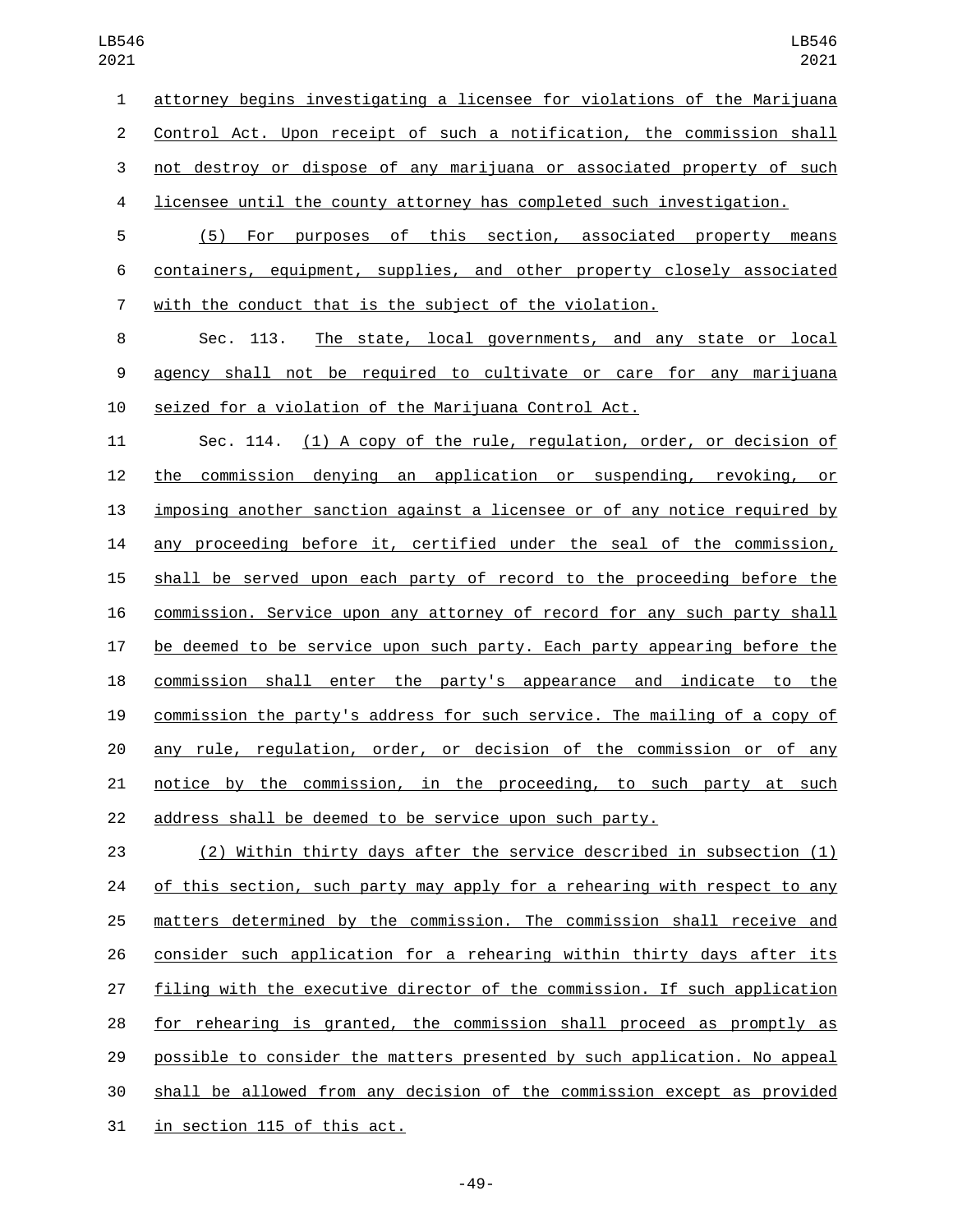| $\mathbf{1}$   | (3) Upon final disposition of any proceeding, costs shall be paid by        |
|----------------|-----------------------------------------------------------------------------|
| $\overline{c}$ | the party or parties against whom a final decision is rendered. Only one    |
| 3              | rehearing referred to in subsection (2) of this section shall be granted    |
| 4              | by the commission on application of any one party.                          |
| 5              | (4) For purposes of this section, party of record means:                    |
| 6              | (a) The applicant or licensee;                                              |
| 7              | (b) Any individual protesting pursuant to subdivision (1)(b) of             |
| 8              | section 96 of this act;                                                     |
| 9              | (c) The local governing body if it is entering an appearance to             |
| 10             | protest or requesting a hearing pursuant to subdivision $(1)(c)$ of section |
| 11             | 96 of this act; and                                                         |
| 12             | (d) The commission.                                                         |
| 13             | Any order or decision by the commission granting or<br>Sec. 115.            |
| 14             | denying issuance or renewal of a license, a request to transfer ownership   |
| 15             | of a license, or a request to relocate a licensed premises; suspending,     |
| 16             | revoking, or imposing another sanction against a licensee; or refusing to   |
| 17             | suspend, revoke, or impose another sanction against a licensee may be       |
| 18             | appealed in accordance with the Administrative Procedure Act.               |
| 19             | Sec. 116. (1) A person holding the appropriate licenses may operate         |
| 20             | as a marijuana store, cultivator, products manufacturer, and transporter    |
| 21             | at the same location if approved by the commission and if the location is   |
| 22             | within the jurisdiction of a local governing body that does not prohibit    |
| 23             | such joint operations.                                                      |
| 24             | (2) A licensee operating a marijuana store as a joint operation             |
| 25             | shall maintain separate licensed premises for such store, including         |
| 26             | separate entrances, exits, inventories, point-of-sale operations, and       |
| 27             | recordkeeping.                                                              |
| 28             | (1) A local governing body may adopt ordinances<br>Sec.<br>117.             |
| 29             | regulating state licensees that are more strict than those set forth in     |
| 30             | the Marijuana Control Act. Such standards may include, but are not          |
| 31             | limited to:                                                                 |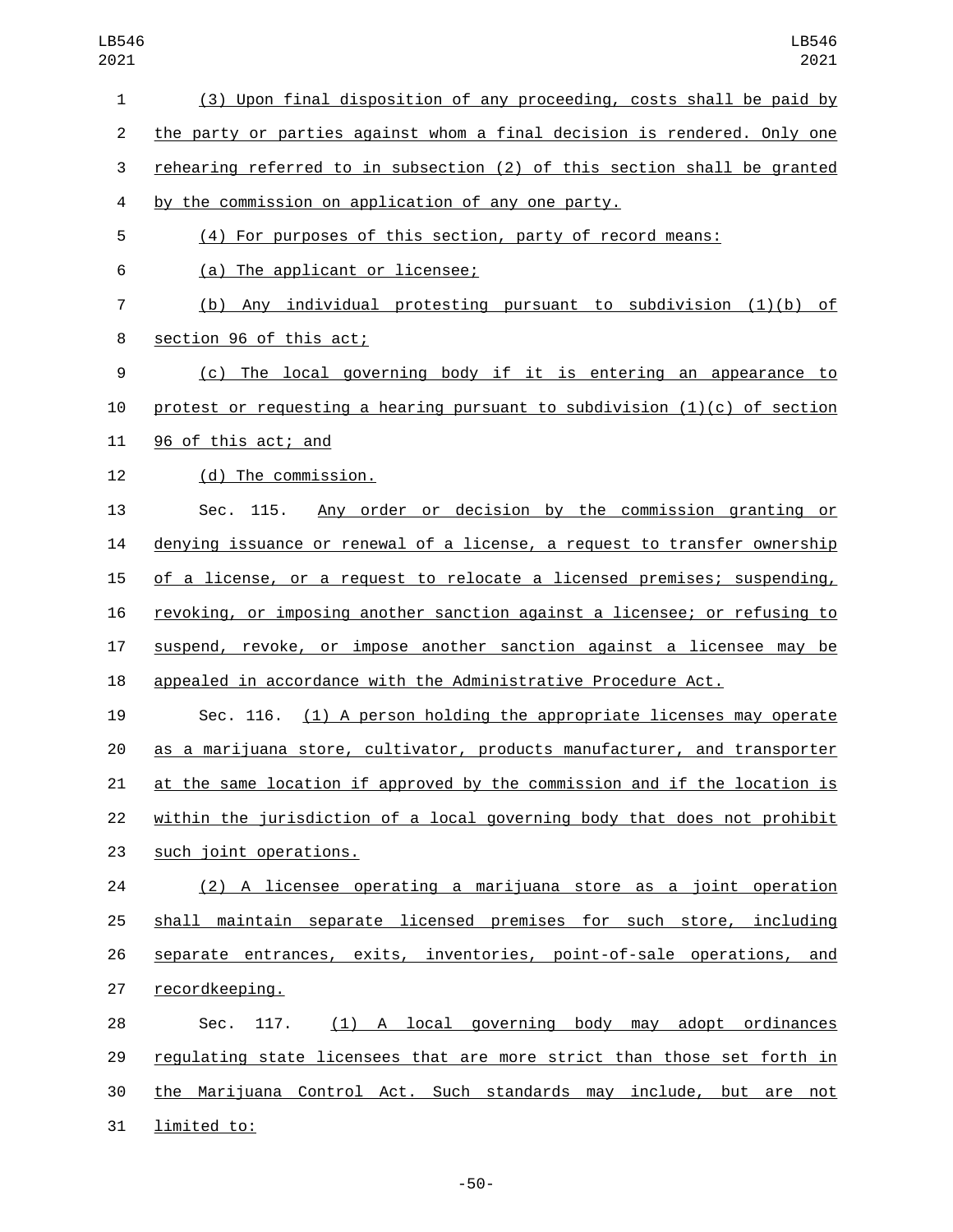| LB546<br>2021  | LB546<br>2021                                                             |
|----------------|---------------------------------------------------------------------------|
| $\mathbf{1}$   | (a) Distance restrictions between licensed premises of any type or        |
| $\overline{2}$ | the same type;                                                            |
| 3              | (b) A prohibition of joint operations under section 116 of this act;      |
| 4              | (c) Reasonable restrictions on the size of a licensed premises; and       |
| 5              | (d) Any other requirements necessary to ensure the local control of       |
| 6              | licensees to aid enforcement of the Marijuana Control Act, ordinances, or |
| $\overline{7}$ | the terms and conditions of a license.                                    |
| 8              | Any ordinance regulating conduct authorized by the Marijuana<br>(2)       |
| 9              | Control Act shall not make it unreasonably impracticable to operate as a  |
| 10             | licensee, except that this restriction does not apply to a prohibition of |
| 11             | joint operations under section 116 of this act.                           |
| 12             | Sec. 118.<br>Nothing in the Marijuana Control Act shall be construed      |
| 13             | to limit a law enforcement agency's ability to investigate unlawful       |
| 14             | activity in relation to a licensee.                                       |
| 15             | Sec. 119.<br>No licensee shall:                                           |
| 16             | (1) Sell or transfer marijuana to any person under twenty-one years       |
| 17             | of age;                                                                   |
| 18             | (2) Allow any person under twenty-one years of age on its premises;       |
| 19             | or                                                                        |
| 20             | (3) Employ or retain persons under twenty-one years of age or             |
| 21             | without an employment authorization.                                      |
| 22             | Sec. 120. No licensee shall transport marijuana, in any form,             |
| 23             | outside the State of Nebraska.                                            |
| 24             | Sec. 121. (1) For purposes of this section:                               |
| 25             | (a) Escorted means appropriately checked into the limited access          |
| 26             | area and accompanied by a person authorized by the commission; except     |
| 27             | that trade craftspeople not normally engaged in the business of           |
| 28             | cultivating, processing, or selling marijuana need not be accompanied on  |
| 29             | a full-time basis, but only reasonably monitored; and                     |
| 30             | (b) Limited access area means a building, room, or other contiguous       |
| 31             | area upon a licensed premises where marijuana is cultivated, stored,      |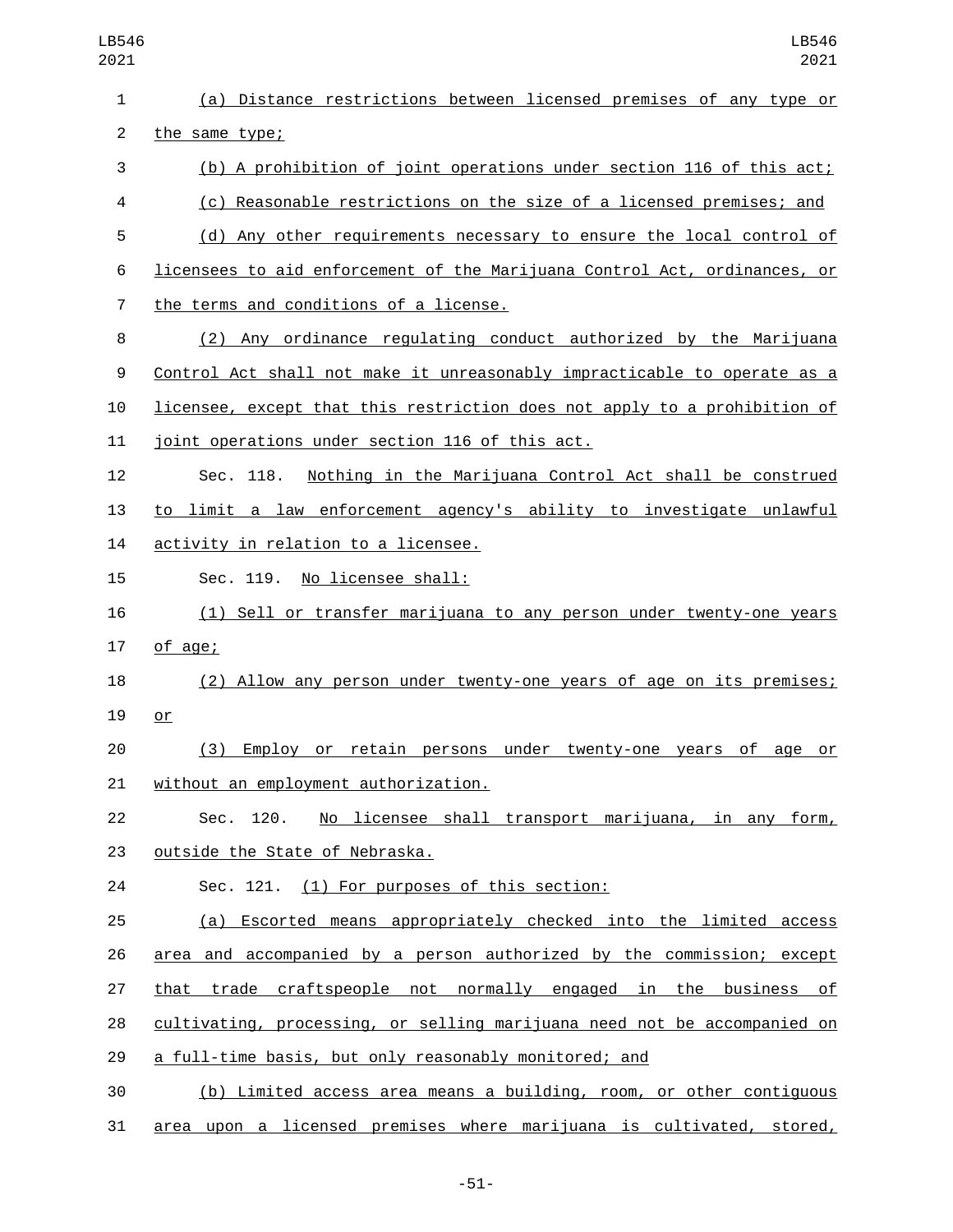weighed, packaged, or tested, under control of the licensee.

 (2) Only those persons authorized by a commission and those visitors escorted by a person authorized by the commission may enter a limited access area. All areas of ingress or egress to limited access areas shall be clearly identified as such by a sign as designated by the commission. Sec. 122. All cultivation, processing, and manufacture of marijuana 7 shall:

 (1) Take place at a licensed premises approved by the commission and within an area that is enclosed and locked in a manner that restricts access only to persons authorized to access that area. The area may be uncovered only if it is enclosed with security fencing that is designed to prevent unauthorized entry and that is at least ten feet high;

 (2) Not be visible from a public place by normal unaided vision; and (3) Take place on property in the licensee's lawful possession or with the consent of the person in lawful physical possession of the 16 property.

17 Sec. 123. Each licensee shall:

 (1) Secure every entrance to the licensed premises so that access to areas containing marijuana is restricted to persons authorized to possess marijuana; and20

 (2) Secure the inventory and equipment of the licensed premises during and after operating hours to deter and prevent theft of marijuana. Sec. 124. (1) Each licensee shall keep a complete set of all 24 records necessary to fully show the business transactions of the licensee, all of which shall be open at all times during business hours for the inspection and examination by the commission or its designee.

 (2) The commission may require any licensee to furnish such information as the commission considers necessary for the proper administration of the Marijuana Control Act and may require an audit to be made of the books of account and records on such occasions as the commission may consider necessary by an auditor to be selected by the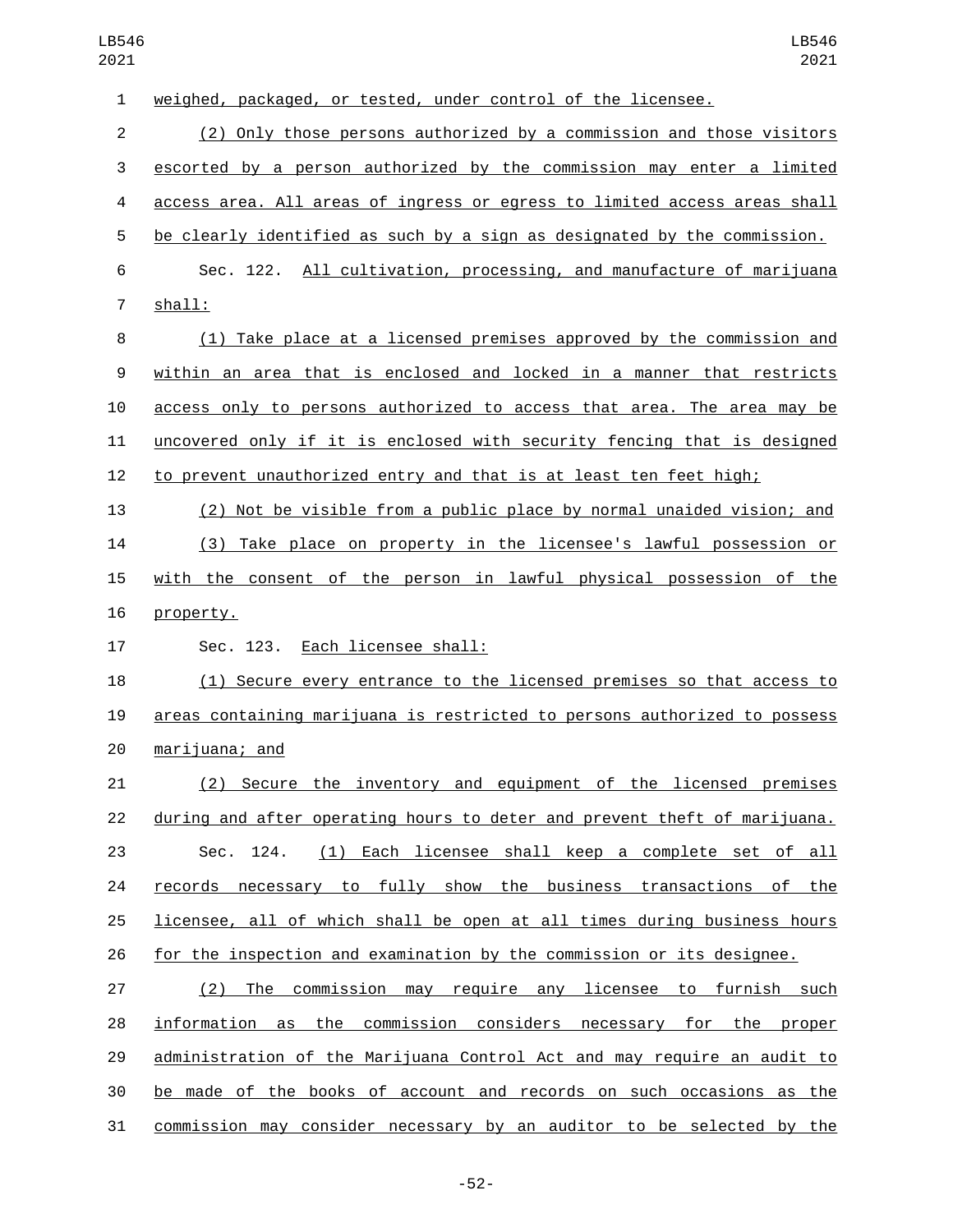commission who shall likewise have access to all books and records of the licensee, and the expense thereof shall be paid by the licensee.

 (3) The commission or its designee may examine and inspect or provide for the examination and inspection of any licensee, licensed premises, or the records or operations of any licensee in such manner and at such times as provided in rules and regulations adopted and promulgated by the commission. The commission shall issue an examination and inspection report and provide a copy of the report to the licensee within ten working days after the completion of an examination and 10 inspection. The commission shall then post a copy of the report on its 11 web site.

 (4) The refusal, impediment, obstruction, or interference with an inspection of the licensed premises or records of a licensee by a licensee or its agent or employee is a violation of the Marijuana Control 15 Act.

 (5) If a licensee or an agent or employee of a licensee fails to maintain or provide the records required pursuant to the Marijuana Control Act, the licensee shall be subject to a citation and fine of up to fifteen thousand dollars per individual violation.

 Sec. 125. (1) Every sale or transfer of marijuana from one licensee to another licensee shall be recorded on a sales invoice or receipt. 22 Sales invoices and receipts may be maintained electronically. Sales 23 invoices and receipts shall:

 (a) Be filed in such manner as to be readily accessible for 25 examination by employees of the commission; and

 (b) Shall not be commingled with invoices covering other 27 commodities.

 (2) Each sales invoice or receipt shall include the name and address of the seller and shall include the following information:

(a) Name and address of the purchaser;30

(b) Date and sale of invoice and number;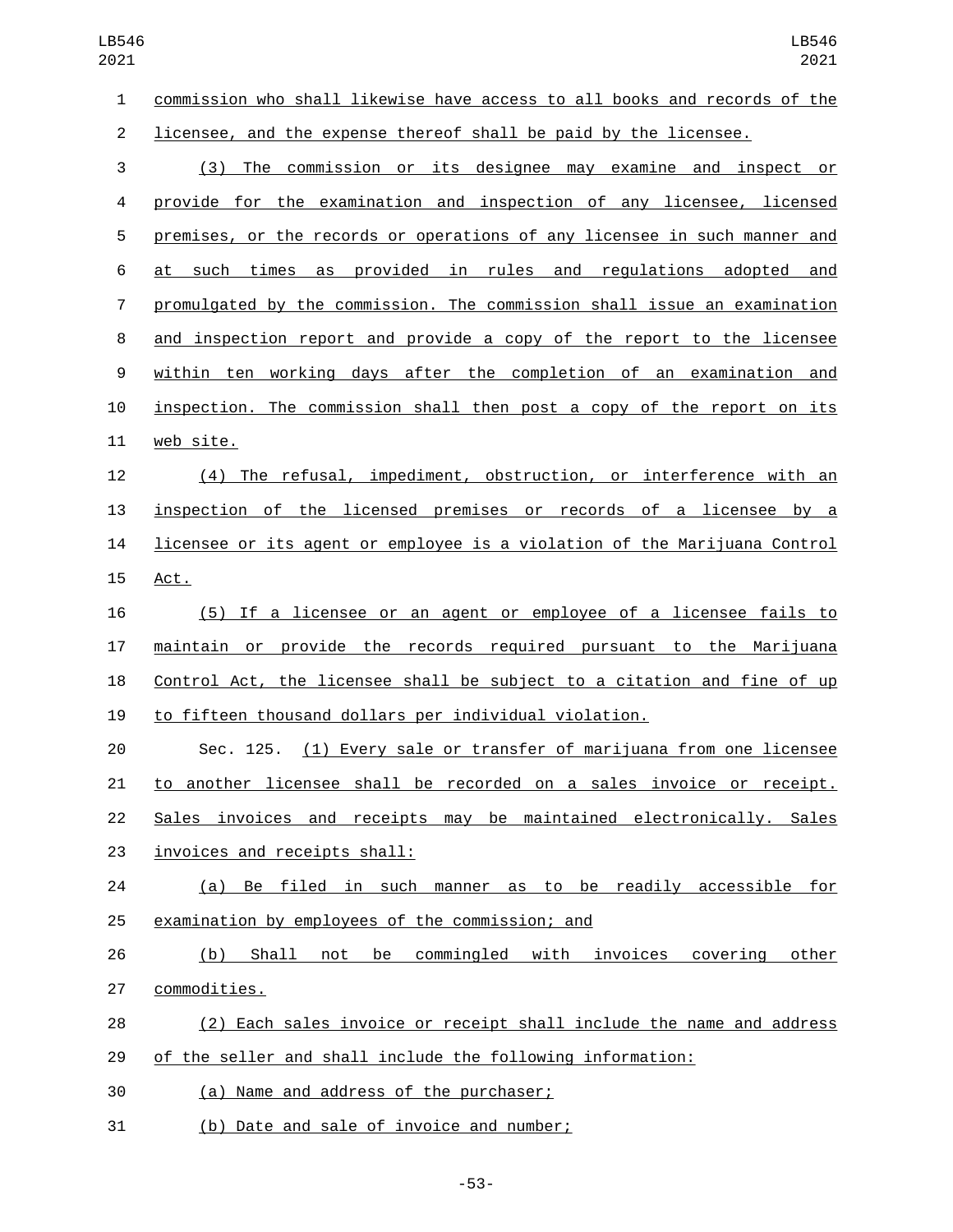| LB546<br>2021  | LB546<br>2021                                                             |
|----------------|---------------------------------------------------------------------------|
| $\mathbf{1}$   | (c) Kind, quantity, size, and capacity of packages of marijuana           |
| $\overline{c}$ | sold;                                                                     |
| $\mathsf 3$    | (d) The cost to the purchaser, together with any discount applied to      |
| 4              | the price as shown on the invoice;                                        |
| 5              | (e) The place from which transport of the marijuana was made unless       |
| 6              | transport was made from the premises of the licensee; and                 |
| $\overline{7}$ | (f) Any other information specified by the commission.                    |
| 8              | Sec. 126. (1) The commission may establish limitations on marijuana       |
| 9              | cultivation through one or more of the following methods:                 |
| 10             | (a) Placing or modifying a limit on the number of licenses that it        |
| 11             | issues, by class or overall. However, in placing or modifying the limits, |
| 12             | the commission shall consider the reasonable availability of new licenses |
| 13             | after a limit is established or modified;                                 |
| 14             | Placing or modifying a limit on the amount of production<br>(b)           |
| 15             | permitted by cultivators; and                                             |
| 16             | (c) Placing or modifying a limit on the total amount of production        |
| 17             | by cultivators in the state collectively.                                 |
| 18             | When considering any such limitations, the commission shall:<br>(2)       |
| 19             | (a) Consider the total current and anticipated demand for marijuana       |
| 20             | in Nebraska;                                                              |
| 21             | (b) Consider any other relevant factors; and                              |
| 22             | (c) Attempt to minimize the market for unlawful marijuana.                |
| 23             | Sec. 127. Any licensee may provide a sample of its marijuana or           |
| 24             | <u>marijuana products to a testing facility for testing and research</u>  |
| 25             | purposes. The licensee shall maintain a record of what was provided to    |
| 26             | the testing facility, the identity of the testing facility, and the       |
| 27             | testing results.                                                          |
| 28             | The commission shall adopt and promulgate rules and<br>Sec. 128.          |
| 29             | regulations for testing requirements for testing facilities. The          |
| 30             | commission may adopt standards based on those of the International        |
| 31             | Organization for Standardization. The testing requirements shall include: |

-54-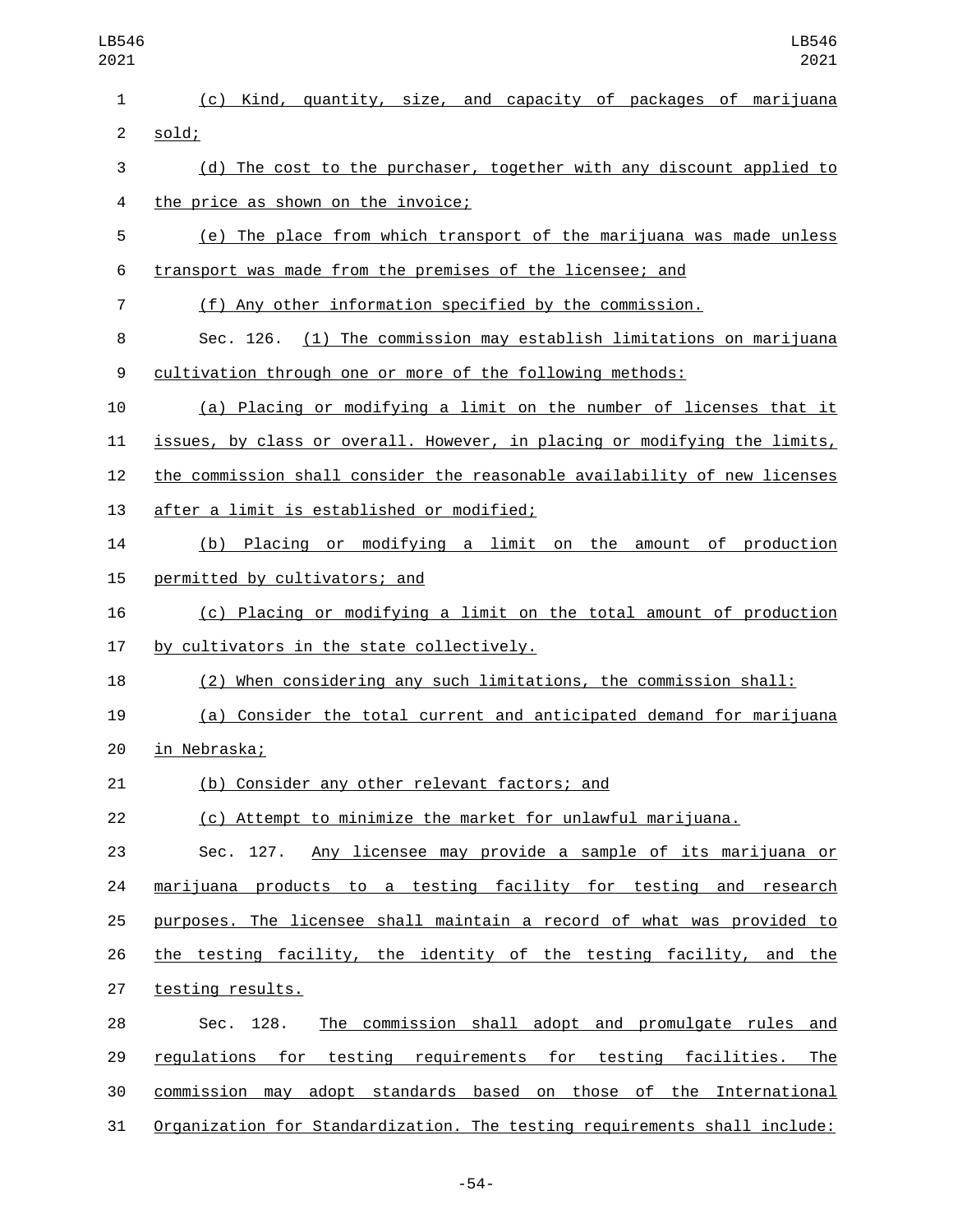| 1              | (1) Determining accurately, with respect to marijuana:                    |
|----------------|---------------------------------------------------------------------------|
| $\overline{c}$ | (a) The concentration of THC and cannabidiol;                             |
| 3              | (b) The presence and identification of mold and fungus;                   |
| 4              | (c) The composition; and                                                  |
| 5              | (d) The presence of chemicals, including, but not limited to,             |
| 6              | pesticides, herbicides, or growth regulators; and                         |
| 7              | (2) Demonstrating the validity and accuracy of the methods used to        |
| 8              | test marijuana.                                                           |
| 9              | The commission may adopt and promulgate rules and<br>129.<br>Sec.         |
| 10             | regulations that limit the amount of marijuana inventory that a marijuana |
| 11             | store may have on hand. Any such limitation must be commercially          |
| 12             | reasonable and consider factors including a store's sales history.        |
| 13             | Every marijuana store shall display at all times in a<br>Sec. 130.        |
| 14             | prominent place a printed sign with a minimum height of twenty inches and |
| 15             | a width of fourteen inches, with each letter to be a minimum one-fourth   |
| 16             | inch in height, which shall read as follows:                              |
| 17             | WARNING TO PERSONS UNDER 21: YOU ARE SUBJECT TO NOTIFICATION OF           |
| 18             | PARENTS OR GUARDIAN AND YOU ARE SUBJECT TO A PENALTY OF UP TO \$500 FINE, |
| 19             | 3 MONTHS IN JAIL, OR BOTH IF YOU ARE UNDER 21 AND YOU CONSUME, PURCHASE,  |
| 20             | ATTEMPT TO PURCHASE, OR HAVE IN YOUR POSSESSION MARIJUANA OR MARIJUANA    |
| 21             | PRODUCTS IN THIS ESTABLISHMENT.                                           |
| 22             | WARNING TO ADULTS: YOU ARE SUBJECT TO A PENALTY OF UP TO \$1,000          |
| 23             | FINE, 1 YEAR IN JAIL, OR BOTH, IF YOU ARE 21 OR OVER AND YOU PURCHASE     |
| 24             | MARIJUANA OR MARIJUANA PRODUCTS FOR A PERSON UNDER 21.                    |
| 25             | A display case in a marijuana store containing<br>Sec.<br>131.            |
| 26             | concentrated marijuana must include the potency of the concentrated       |
| 27             | marijuana next to the name of the product.                                |
| 28             | (1) No person shall add harmful additives to any<br>132.<br>Sec.          |
| 29             | marijuana or marijuana product, including, but not limited to, those that |
| 30             | are toxic, designed to make the product addictive, designed to make the   |
| 31             | product appealing to children, or misleading to consumers. This section   |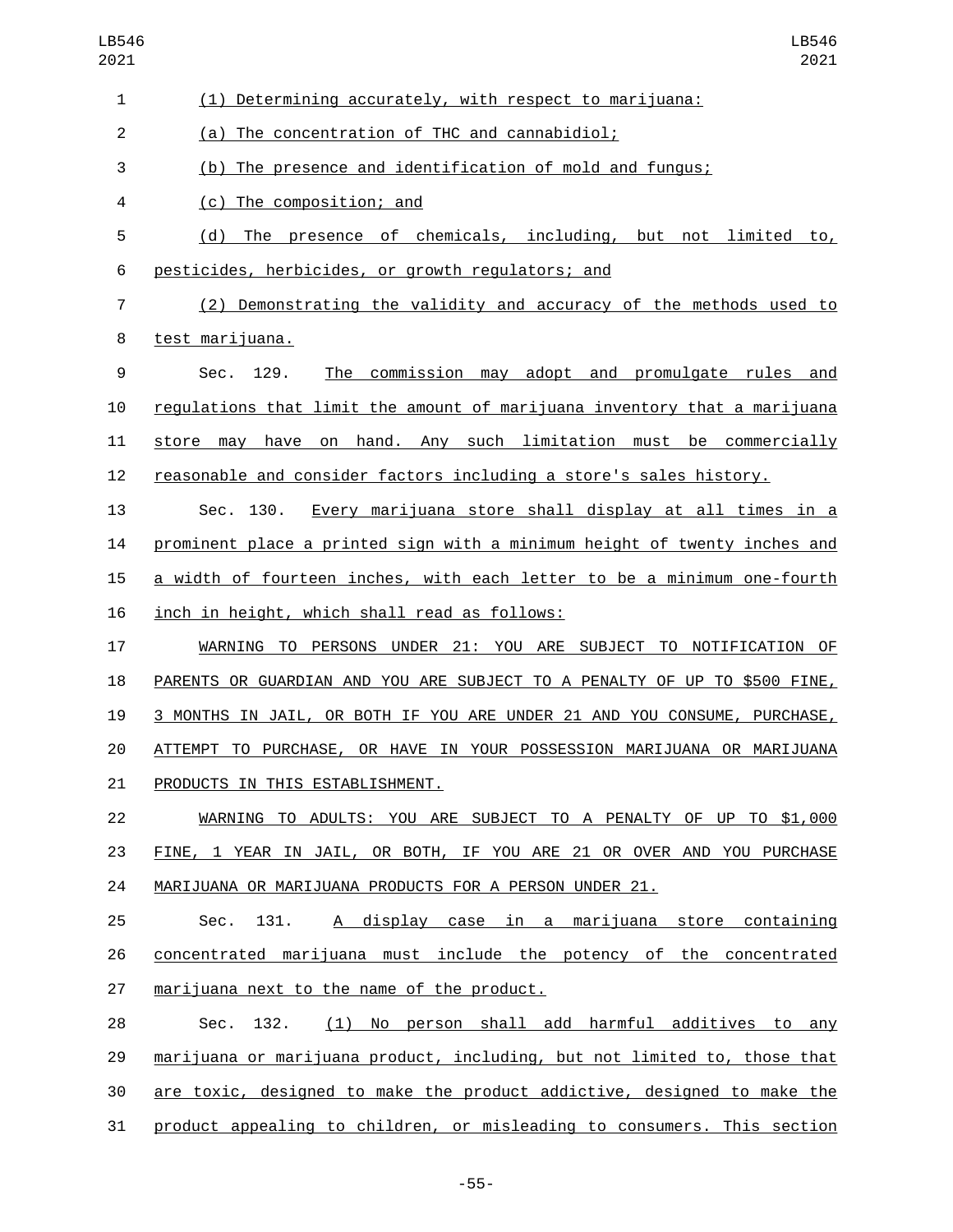| LB546<br>2021  | LB546<br>2021                                                             |
|----------------|---------------------------------------------------------------------------|
| $\mathbf 1$    | does not prohibit the addition of common baking or cooking ingredients.   |
| $\overline{c}$ | (2) No person shall sell marijuana mixed with nicotine or alcohol.        |
| 3              | No licensee shall cultivate, manufacture, sell, or<br>Sec.<br>133.        |
| 4              | otherwise transact business with any products containing cannabinoids     |
| 5              | other than those that were produced, distributed, and taxed in compliance |
| 6              | with the Marijuana Control Act or the Nebraska Hemp Farming Act.          |
| $\overline{7}$ | Sec. 134. A products manufacturer shall:                                  |
| 8              | Process and prepare marijuana into a form allowable under the<br>(1)      |
| 9              | Marijuana Control Act prior to distribution to any marijuana store or     |
| 10             | other products manufacturer; and                                          |
| 11             | Contract with an independent testing facility, subject to<br>(2)          |
| 12             | approval by the commission, for purposes of testing products made by the  |
| 13             | products manufacturer as to chemical composition, contamination, and      |
| 14             | consistency.                                                              |
| 15             | The commission shall adopt and promulgate rules and<br>Sec. 135.          |
| 16             | regulations for the packaging of marijuana, marijuana products, and       |
| 17             | concentrated marijuana which shall include:                               |
| 18             | Special packaging requirements to protect children<br>from<br>(a)         |
| 19             | ingesting or consuming marijuana;                                         |
| 20             | Requirements for dividing each serving within a package<br>(b)            |
| 21             | containing multiple servings in a manner that allows consumers to easily  |
| 22             | identify a single serving;                                                |
| 23             | Requirements to ensure that packaging and labels are not<br>(C)           |
| 24             | attractive to children.                                                   |
| 25             | (1) Prior to transfer or sale to a consumer by a<br>Sec.<br>136.          |
| 26             | marijuana store, all marijuana, marijuana products, and concentrated      |
| 27             | marijuana shall be labeled and placed in an opaque, resealable, and       |
| 28             | child-resistant package in accordance with the Marijuana Control Act and  |
| 29             | all rules and regulations adopted and promulgated thereunder.             |
| 30             | (2) For purposes of this section:                                         |
| 31             | (a) Opaque means that the packaging does not allow the product to be      |

-56-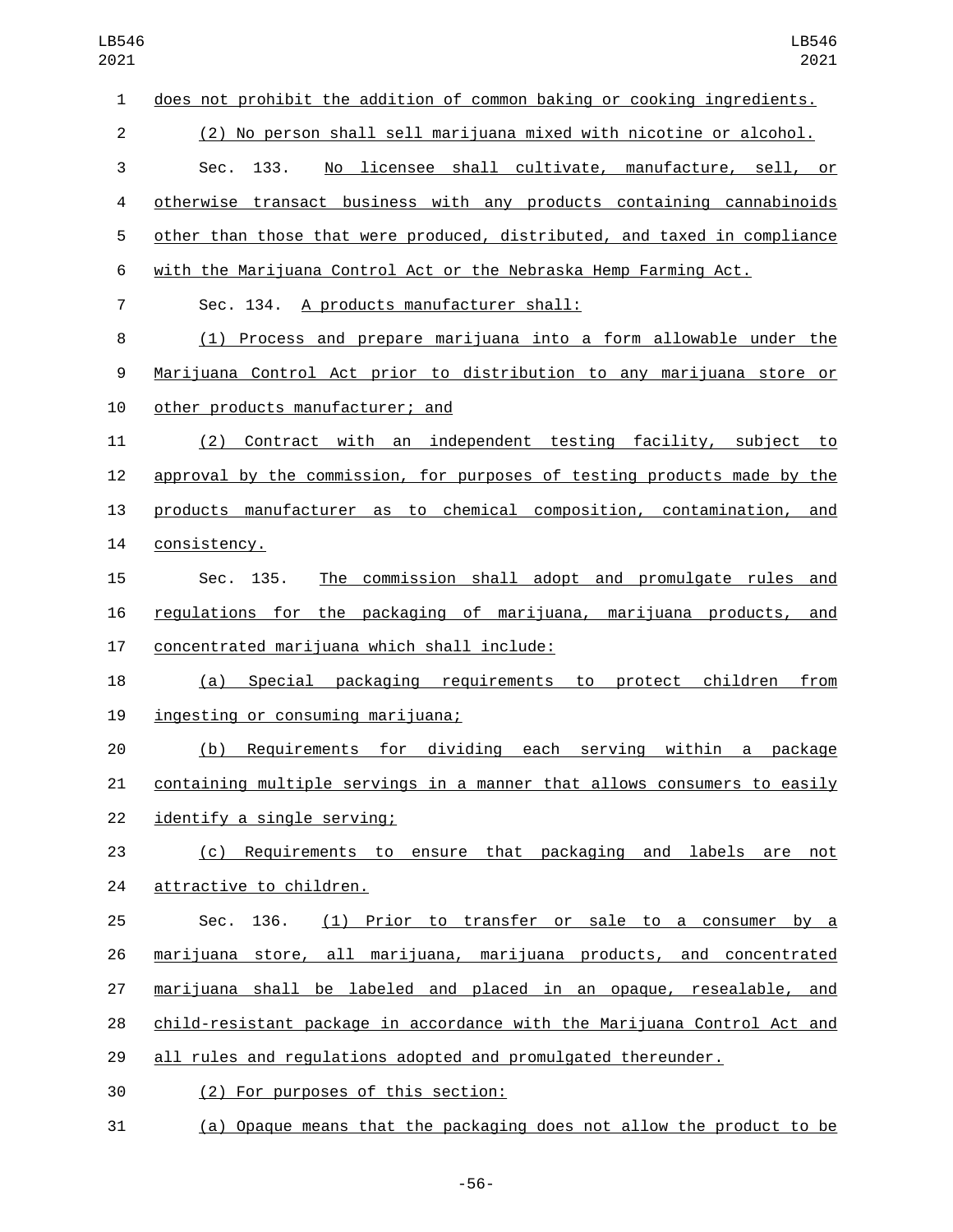| $\mathbf{1}$   | seen without opening the packaging material; and                          |
|----------------|---------------------------------------------------------------------------|
| $\overline{2}$ | (b) Resealable means that the package continues to function within        |
| 3              | effectiveness specifications, which shall be established<br>by the        |
| 4              | commission, similar to the federal Poison Prevention Packaging Act of     |
| 5              | 1970, 15 U.S.C. 1471 et seq., as such act existed on January 1, 2021, for |
| 6              | the number of opening and closings customary for its size and contents,   |
| $\overline{7}$ | which shall be determined by the commission.                              |
| 8              | Sec. 137.<br>The label required by section 136 of this act shall          |
| 9              | include the following information prominently displayed in a clear and    |
| 10             | legible fashion and in a font size no smaller than nine-point Arial or    |
| 11             | ten-point Times New Roman:                                                |
| 12             | (1) The source and date of cultivation, the type of product, and the      |
| 13             | date of manufacturing and packaging.                                      |
| 14             | (2) Text warning of the unidentified health risks that reads:             |
| 15             | "Warning: This product has intoxicating effects. There may be health      |
| 16             | risks associated with consumption of this product.";                      |
| 17             | (3) If the marijuana is intended for consumption by smoking, text         |
| 18             | stating "Smoking is hazardous to your health.";                           |
| 19             | (4) Text warning of the risks of addiction or dependence that reads:      |
| 20             | "May be habit forming and addictive.";                                    |
| 21             | (5) Text that makes clear the age requirement that reads: "For use        |
| 22             | only by adults aged 21 years and older. Keep out of reach of children.";  |
| 23             | (6) Text warning of the risks to vulnerable populations that reads:       |
| 24             | "There may be additional health risks associated with the consumption of  |
| 25             | this product for women who are pregnant, breastfeeding, or planning on    |
| 26             | becoming pregnant.";                                                      |
| 27             | (7) Text that reads: "Marijuana impairs concentration, coordination,      |
| 28             | and judgment. It is illegal to drive a motor vehicle while under the      |
| 29             | influence of marijuana.";                                                 |
| 30             | (8) Text that reads: "This product is a controlled substance under        |
| 31             | federal law. This product may be unlawful outside the State of            |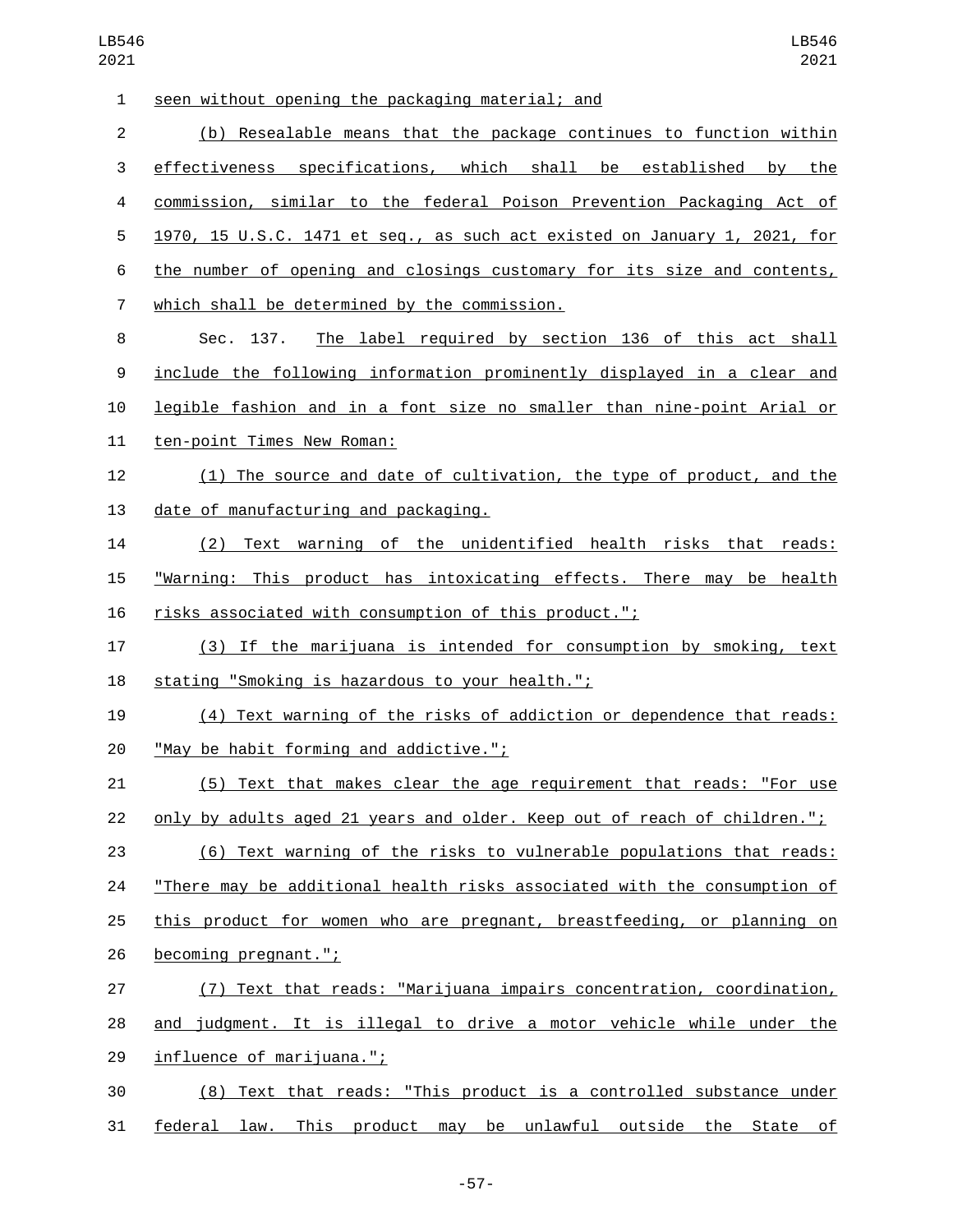| 1                | Nebraska.";                                                               |
|------------------|---------------------------------------------------------------------------|
| $\overline{2}$   | (9) A list of any solvents, nonorganic pesticides, herbicides, and        |
| 3                | fertilizers that were used in the cultivation, production,<br>and         |
| 4                | manufacture of such marijuana, marijuana product, or concentrated         |
| 5                | marijuana;                                                                |
| 6                | (10) For marijuana products and concentrated marijuana, a list of         |
| 7                | the pharmacologically active ingredients, including, but not limited to,  |
| 8                | tetrahydrocannabinol (THC), cannabidiol (CBD), and other cannabinoid      |
| $\boldsymbol{9}$ | content; the THC and other cannabinoid amount in milligrams per serving;  |
| 10               | servings per package; the THC and other cannabinoid amount in milligrams  |
| 11               | for the package total; and the potency of marijuana by reference to the   |
| 12               | amount of tetrahydrocannabinol and cannabidiol in each serving; and       |
| 13               | (11) Any other information or statement required by the commission.       |
| 14               | The principal display area of any packaging or label<br>Sec. 138.         |
| 15               | required by section 136 of this act shall:                                |
| 16               | Include a universal symbol, established by the commission,<br>(1)         |
| 17               | indicating the package contains marijuana; and                            |
| 18               | (2) Have text that reads: "Contains marijuana. Keep out of reach of       |
| 19               | children.".                                                               |
| 20               | The label required under section 136 of this act shall,<br>Sec. 139.      |
| 21               | for edible marijuana products:                                            |
| 22               | (1) Have text that reads: "Caution: This product is infused with          |
| 23               | marijuana. The intoxicating effects of this product may be delayed by two |
| 24               | or more hours.";                                                          |
| 25               | (2) List all ingredients and disclose nutritional information in the      |
| 26               | same manner as the federal nutritional labeling requirements in 21 C.F.R. |
| 27               | 101.9, as such section existed on January 1, 2021; and                    |
| 28               | (3) Shall include a warning if nuts or other allergens are used.          |
| 29               | The commission may by rule or regulation exempt multi-<br>Sec. 140.       |
| 30               | serving liquid marijuana products from the labeling requirements of       |
| 31               | section 137 of this act when such requirements are unreasonably           |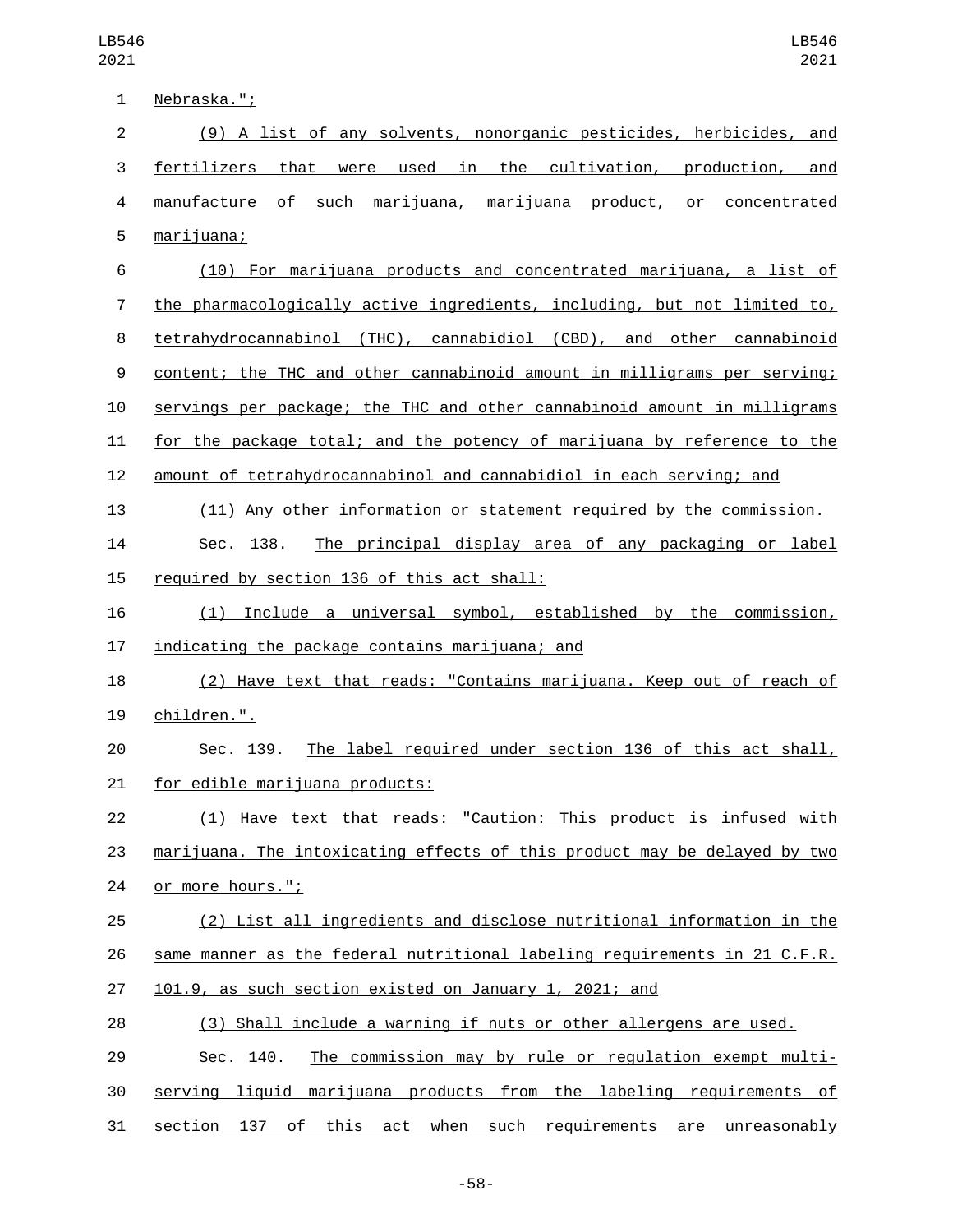| 1              | impracticable, if:                                                        |
|----------------|---------------------------------------------------------------------------|
| $\overline{2}$ | (1) The multi-serving liquid is packaged in a structure that uses a       |
| 3              | single mechanism to achieve both child-resistance and accurate pouring    |
| 4              | measurement of each liquid serving in increments equal to or less than    |
| 5              | ten milligrams of active THC per serving, with no more than one hundred   |
| 6              | milligrams of active THC total per package; and                           |
| 7              | (2) The measurement component is within the child-resistant cap or        |
| 8              | closure of the bottle and is not a separate component.                    |
| 9              | Sec. 141.<br>A sealed internal package of marijuana products shall        |
| 10             | contain no more than one hundred milligrams of active THC.                |
| 11             | Sec. 142. (1) The commission may issue a centralized distribution         |
| 12             | permit to a cultivator authorizing temporary storage on its licensed      |
| 13             | premises of concentrated marijuana and marijuana products received from a |
| 14             | products manufacturer for the sole purpose of transfer to the permit      |
| 15             | holder's commonly owned marijuana stores.                                 |
| 16             | (2) A cultivator may apply for a centralized distribution permit in       |
| 17             | manner prescribed by the commission. There shall be a<br>a form and       |
| 18             | nonrefundable fee of twenty dollars for an application. The permit may be |
| 19             | renewed annually in a form and manner prescribed by the commission. There |
| 20             | shall be a nonrefundable renewal fee of twenty dollars.                   |
| 21             | (3) Prior to exercising the privileges of a centralized distribution      |
| 22             | permit, a licensee shall, at the time of application to the commission,   |
| 23             | send a copy of the application or supplemental application for a          |
| 24             | centralized distribution permit to the local governing body in which the  |
| 25             | licensed premises is located.                                             |
| 26             | (4) The commission shall notify the local governing body of its           |
| 27             | decision regarding the centralized distribution permit. The commission    |
| 28             | may deny issuance or renewal of a permit for any reasons set forth in     |
| 29             | section 97 of this act.                                                   |
| 30             | (5) The centralized distribution activities authorized by this            |
| 31             | section shall occur on the licensed premises. All security and            |

-59-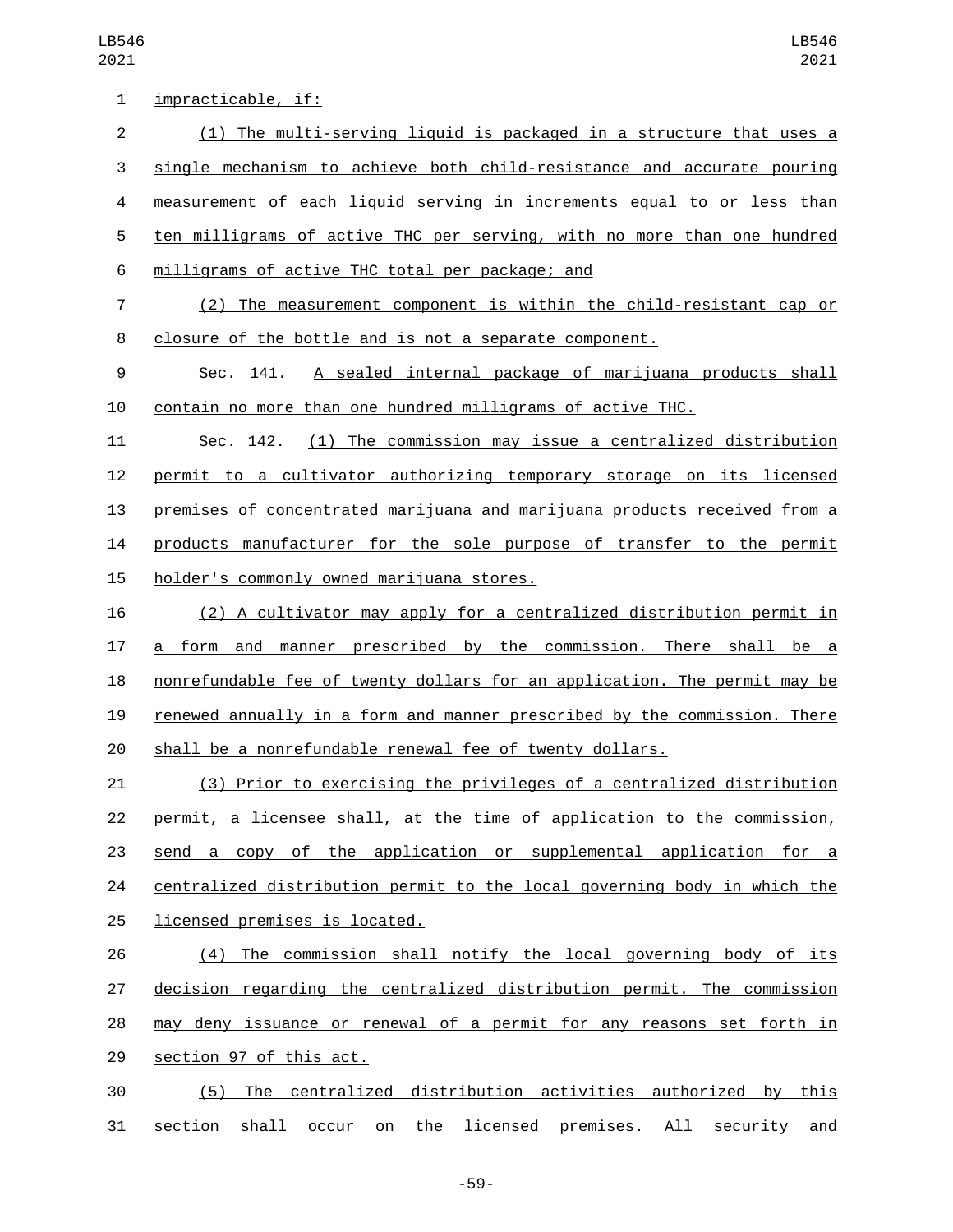surveillance requirements that otherwise apply to the licensed premises 2 apply to such activities. (6) A licensee shall not store concentrated marijuana or marijuana products pursuant to this section for more than ninety days. (7) A licensee shall not accept any concentrated marijuana or marijuana products pursuant to a centralized distribution permit unless the concentrated marijuana or marijuana products are packaged and labeled for sale to a consumer as required by the Marijuana Control Act and rules and regulations of the commission.9 (8) All concentrated marijuana and marijuana products stored and prepared for transport on a cultivator's licensed premises pursuant to a centralized distribution permit shall only be transferred to a 13 cultivator's commonly owned marijuana stores. (9) All transfers of concentrated marijuana and marijuana products by a licensee pursuant to a centralized distribution permit shall be: 16 (a) Without consideration; and (b) Tracked in the licensee's seed-to-sale system. (10) The commission shall adopt and promulgate rules and regulations as necessary to carry out this section, including, but not limited to, application requirements and procedures, recordkeeping requirements, and restrictions and procedures for using a centralized distribution permit. (11) For purposes of this section, commonly owned means licenses that have an ownership structure with at least one natural person with a minimum of five percent ownership in each license. Sec. 143. (1) A person who has an interest in a testing facility shall not have any interest in any marijuana store, cultivator, or 27 products manufacturer. (2) A person that has an interest in a marijuana store, cultivator, or products manufacturer shall not have any interest in a testing 30 facility. Sec. 144. (1) Except as provided in subsection (2) of this section,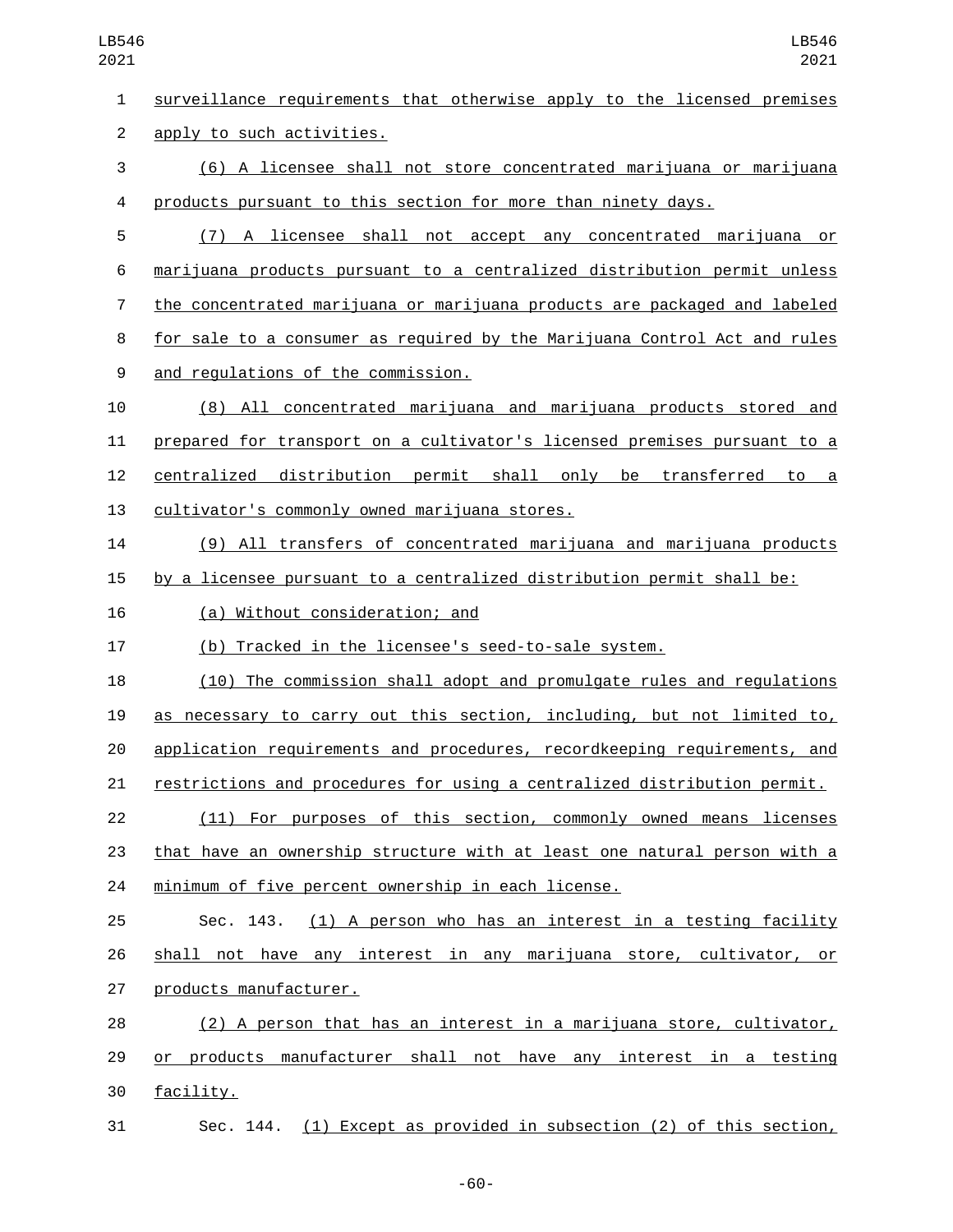| $\mathbf{1}$     | a license shall not be issued or renewed for a testing facility unless   |
|------------------|--------------------------------------------------------------------------|
| $\overline{2}$   | the facility is accredited by a body that is itself recognized by the    |
| 3                | International Laboratory Accreditation Cooperation in an appropriate     |
| 4                | category of testing pursuant to the International Organization for       |
| 5                | Standardization.                                                         |
| 6                | (2) The commission may by rule and regulation establish conditions       |
| 7                | for providing extensions to a newly licensed testing facility to obtain  |
| 8                | accreditation required by this section for a period not to exceed twelve |
| $\boldsymbol{9}$ | months. Extensions may be granted for good cause, which includes, but    |
| 10               | shall not be limited to, when an application for accreditation has been  |
| 11               | submitted and is pending with a recognized accrediting body.             |
| 12               | (1) Subject to this section, a licensee may provide<br>Sec. 145.         |
| 13               | samples of marijuana to no more than five managers employed by the       |
| 14               | licensee for purposes of quality control and product development. The    |
| 15               | licensee may designate no more than five managers per calendar month as  |
| 16               | such recipients.                                                         |
| 17               | $(2)(a)$ A cultivator may provide a sample of<br>marijuana<br><u>and</u> |
| 18               | concentrated marijuana to a manager.                                     |
| 19               | (b) A sample authorized pursuant to this subsection is limited to        |
| 20               | one gram of marijuana per batch and one-quarter gram of a concentrated   |
| 21               | marijuana per batch, except that the limit is one-half gram of           |
| 22               | concentrated marijuana if the intended use of the final product is to be |
| 23               | used in a device that can be used to deliver concentrated marijuana in a |
| 24               | vaporized form to the person inhaling from the device.                   |
| 25               | (c) A manager shall not receive more than one ounce total of             |
| 26               | marijuana or eight grams of concentrated marijuana samples per calendar  |
| 27               | month, regardless of the number of licenses that the manager is          |
| 28               | associated with.                                                         |
| 29               | (3)(a) A products manufacturer may provide a sample of marijuana         |
|                  |                                                                          |

30 products and concentrated marijuana to a manager.

(b) A sample authorized pursuant to this section is limited to one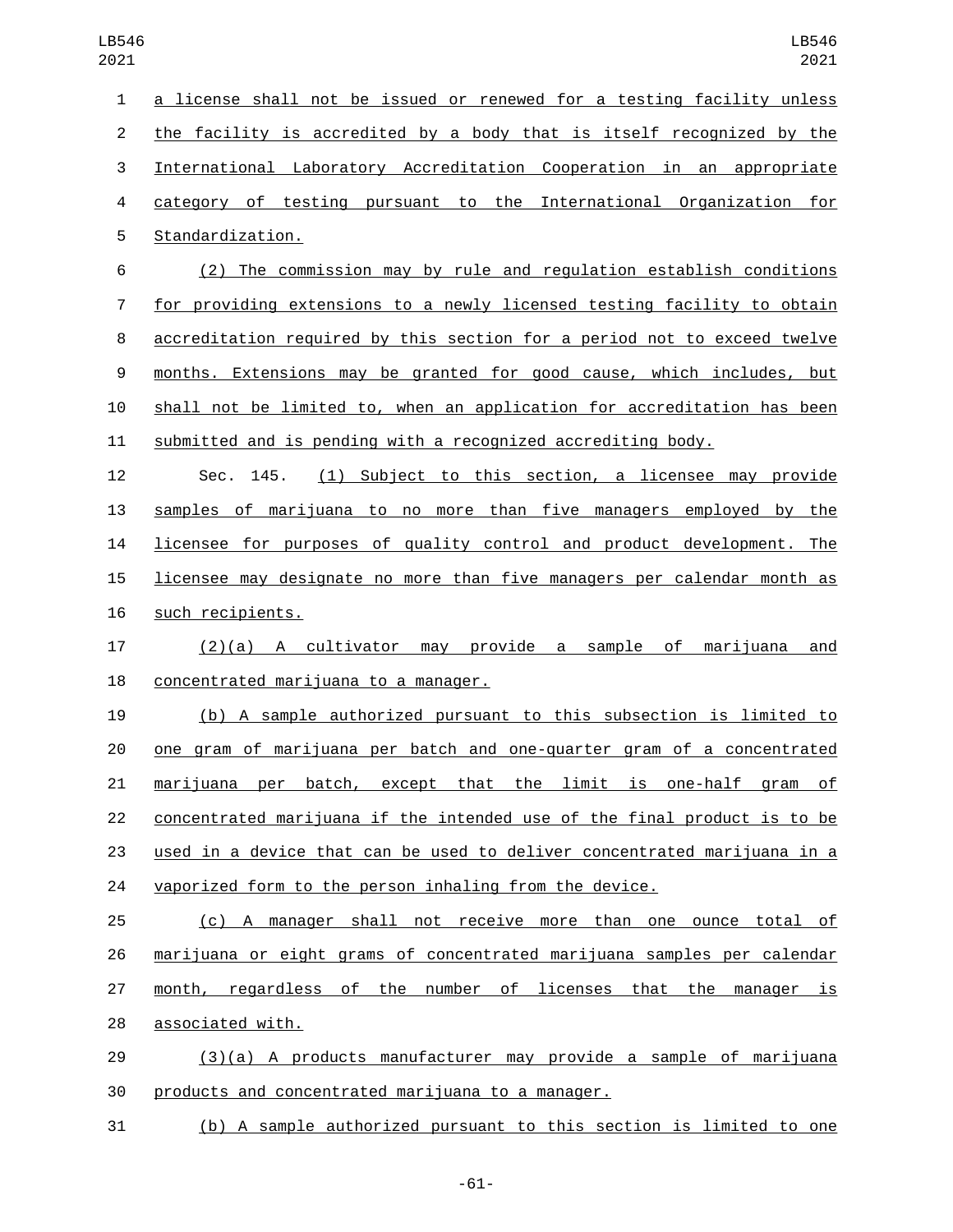| $\mathbf{1}$   | serving size of an edible marijuana product not exceeding ten milligrams       |
|----------------|--------------------------------------------------------------------------------|
| $\overline{2}$ | of THC or its applicable equivalent serving size of nonedible marijuana        |
| 3              | product and one-quarter gram of concentrated marijuana, except that the        |
| 4              | <u>limit is one-half gram of concentrated marijuana if the intended use of</u> |
| 5              | the final product is to be used in a device that can be used to deliver        |
| 6              | concentrated marijuana in a vaporized form to the person inhaling from         |
| 7              | the device.                                                                    |
| 8              | (c) A manager shall not receive more than a total of fourteen                  |
| 9              | individual serving-size edible marijuana products or its applicable            |
| 10             | equivalent in nonedible marijuana products or eight grams of concentrated      |
| 11             | marijuana per calendar month, regardless of the number of licenses that        |
| 12             | the manager is associated with.                                                |
| 13             | (4) A sample authorized pursuant to this section shall be labeled              |
| 14             | and packaged pursuant to the rules and regulations of the commission.          |
| 15             | (5) A sample provided pursuant to this section shall be tracked with           |
| 16             | the seed-to-sale tracking system. Prior to a manager receiving a sample,       |
| 17             | a manager must be designated in the seed-to-sale tracking system as a          |
| 18             | recipient of quality control and product development samples. The              |
| 19             | licensee shall maintain documentation of all samples and shall make the        |
| 20             | documentation available to the commission upon request.                        |
| 21             | (6) Prior to a manager receiving a sample pursuant to this section,            |
| 22             | the licensee shall provide a standard operating procedure to the manager       |
| 23             | explaining requirements pursuant to the Marijuana Control<br>Act<br>and        |
| 24             | personal possession limits.                                                    |
| 25             | (7) A manager shall not:                                                       |
| 26             | (a) Sell or transfer the sample to any other person; or                        |
| 27             | (b) Consume the sample on the licensed premises.                               |
| 28             | (8) A licensee shall not use samples under this section as a means             |
| 29             | of compensation.                                                               |
| 30             | (9) The commission shall adopt and promulgate rules and regulations            |
|                |                                                                                |

to carry out this section, including, but not limited to, rules and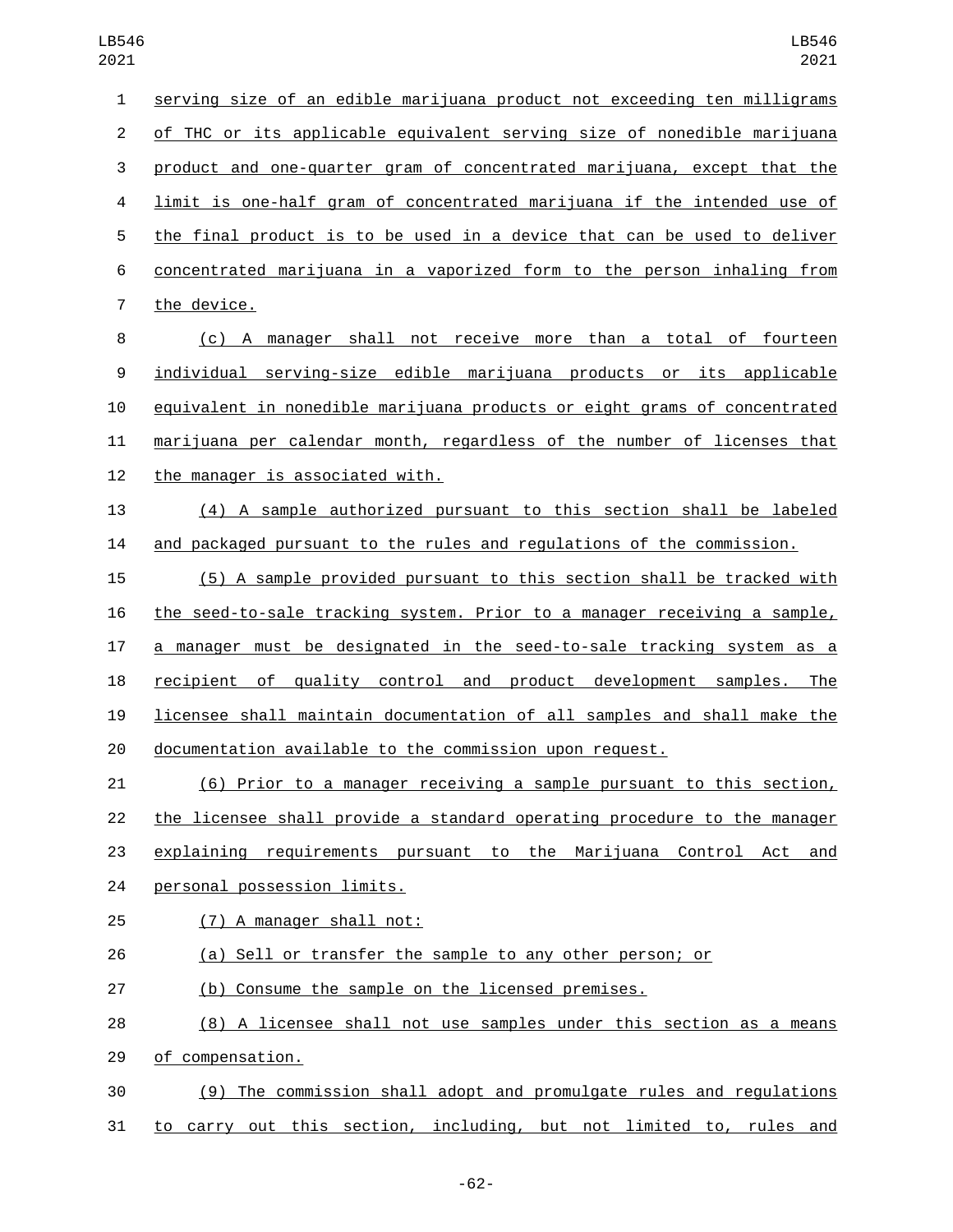| 1              | regulations regarding:                                                   |
|----------------|--------------------------------------------------------------------------|
| $\overline{2}$ | (a) The quantity limits set forth on samples in this section;            |
| 3              | (b) Which employees qualify as managers for purposes of this             |
| 4              | section; and                                                             |
| 5              | (c) If the commission deems it necessary, additional inventory           |
| 6              | tracking and recordkeeping requirements.                                 |
| 7              | There shall be the following classes of licenses under<br>Sec. 146.      |
| 8              | the Marijuana Control Act:                                               |
| 9              | (1) Marijuana store;                                                     |
| 10             | (2) Cultivator;                                                          |
| 11             | (3) Products manufacturer;                                               |
| 12             | (4) Testing facility; and                                                |
| 13             | (5) Transporter.                                                         |
| 14             | (1) A marijuana store may sell marijuana to consumers<br>Sec. 147.       |
| 15             | twenty-one years of age and older and to other marijuana stores pursuant |
| 16             | to the requirements and restrictions of the Marijuana Control Act.       |
| 17             | (2) A marijuana store may purchase marijuana from a cultivator, a        |
| 18             | products manufacturer, or another marijuana store. A marijuana store may |
| 19             | cultivate its own marijuana if the licensee also obtains a cultivator    |
| 20             | license.                                                                 |
| 21             | (3) A marijuana store shall track all of its marijuana from the          |
| 22             | point that it is transferred from a cultivator or products manufacturer  |
| 23             | to the point of sale.                                                    |
| 24             | Sec. 148. (1) A marijuana store shall not sell to a consumer:            |
| 25             | (a) More than one ounce of marijuana or its equivalent in marijuana      |
| 26             | products or concentrated marijuana during a single transaction; or       |
| 27             | (b) More than two ounces of marijuana or its equivalent in marijuana     |
| 28             | products or concentrated marijuana within a twenty-four hour period.     |
| 29             | (2) This section does not apply to nonedible, nonpsychoactive            |
| 30             | marijuana products, including ointments, lotions, balms, and other       |
| 31             | nontransdermal topical products.                                         |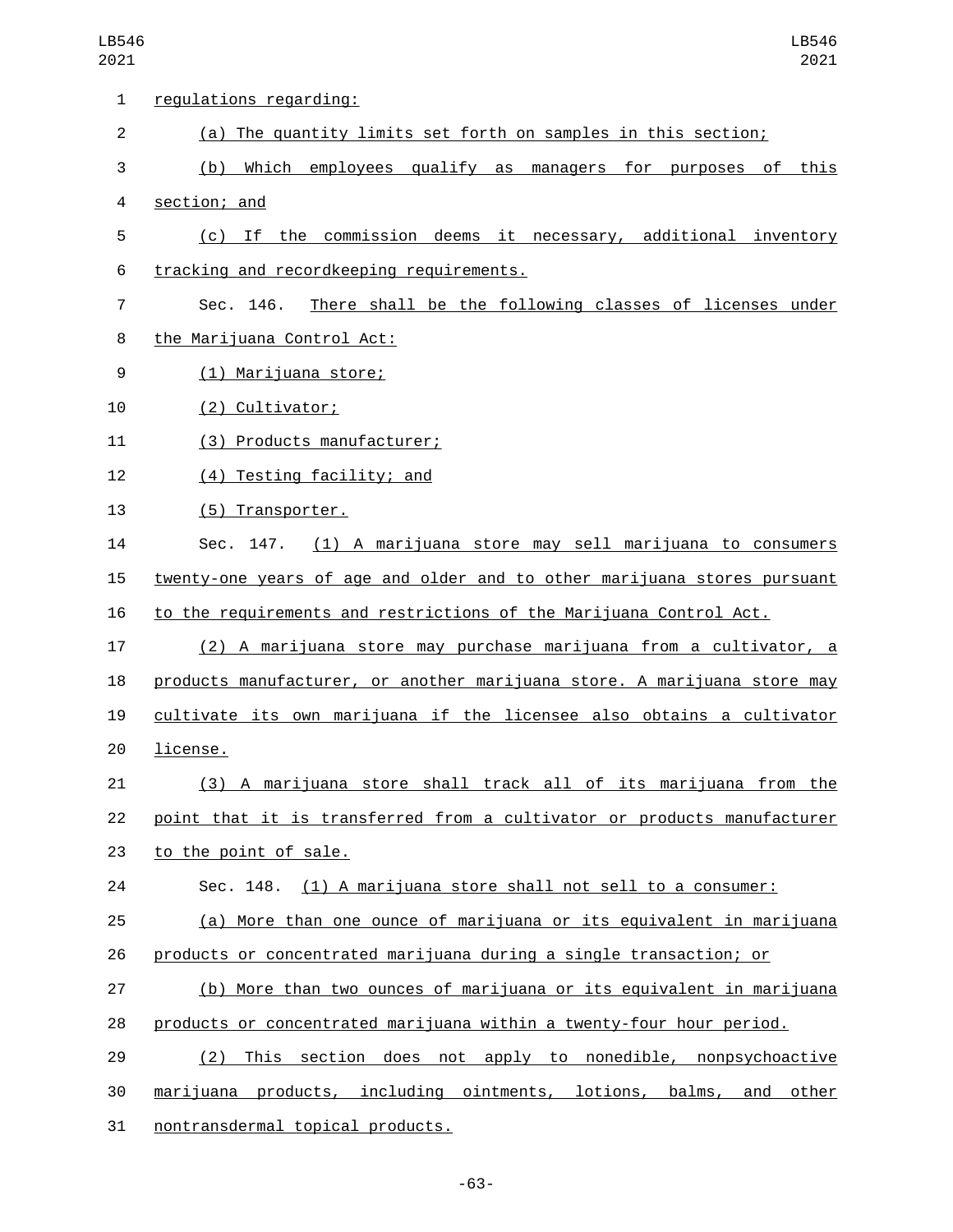(3) For purposes of this section, equivalent means the equivalent amount established by the commission under section 82 of this act. Sec. 149. (1) A marijuana store may only sell marijuana, marijuana products, concentrated marijuana, marijuana accessories, nonconsumable products such as apparel, and marijuana-related products, such as childproof packaging containers.6 (2) A marijuana store shall be prohibited from selling or giving away any consumable product, including, but not limited to, cigarettes or alcohol, or edible products that do not contain marijuana, including, but 10 not limited to, sodas, candies, or baked goods. Sec. 150. A marijuana store may sell marijuana using an automatic dispensing machine. Any such sales shall be done in compliance with rules and regulations adopted and promulgated by the commission. Sec. 151. A marijuana store shall not sell marijuana to a consumer unless the consumer is physically present in the licensed premises. Sec. 152. (1) A marijuana store shall not sell or transfer marijuana to a consumer unless the consumer presents documentation which reasonably appears to be a valid government-issued identification card showing that the consumer is twenty-one years of age or older. (2) If a person under twenty-one years of age presents a fraudulent proof of age, any action reasonably relying on the fraudulent proof shall not be grounds for the revocation or suspension of any license issued 23 under the Marijuana Control Act. Sec. 153. (1) In order to further the public policy of deterring 25 licensees or other persons from violating section 41 of this act, a person who is at least fifteen years of age but under twenty-one years of age may assist a peace officer in determining compliance with such 28 section if: (a) The parent or legal guardian of the person has given written consent for the person to participate in such compliance check if such

31 person is under nineteen years of age;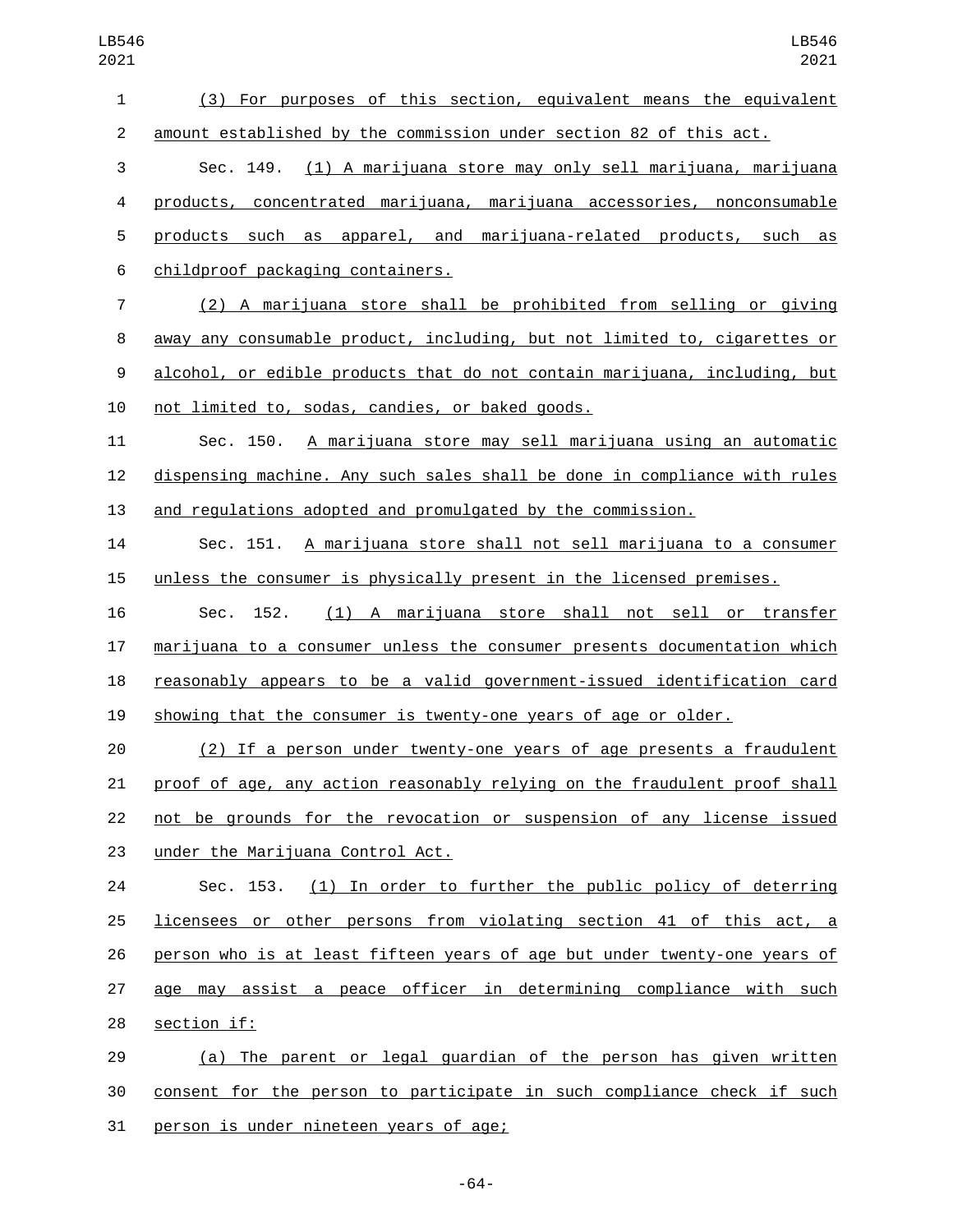| 1              | (b) The person is an employee, a volunteer, or an intern with a           |
|----------------|---------------------------------------------------------------------------|
| $\overline{2}$ | state or local law enforcement agency;                                    |
| 3              | (c) The person is acting within the scope of such person's assigned       |
| 4              | duties as part of a law enforcement investigation;                        |
| 5              | (d) The person does not use or consume marijuana as part of such          |
| 6              | duties; and                                                               |
| $\overline{7}$ | (e) The person is not actively assigned to a diversion program, is        |
| 8              | not a party to a pending criminal proceeding or a proceeding pending      |
| 9              | under the Nebraska Juvenile Code, and is not on probation.                |
| 10             | (2) Any person under the age of twenty-one years acting in                |
| 11             | accordance with and under the authority of this subsection shall not be   |
| 12             | in violation of section 38 or 39 of this act.                             |
| 13             | Sec. 154. (1) If an employee of a marijuana store has reasonable          |
| 14             | cause to believe that a person is under twenty-one years of age and is    |
| 15             | exhibiting fraudulent proof of age in an attempt to obtain any marijuana, |
| 16             | the employee is authorized to confiscate such fraudulent proof of age, if |
| 17             | possible, and shall, within seventy-two hours after the confiscation,     |
| 18             | remit it to a state or local law enforcement agency.                      |
| 19             | (2) The failure to confiscate such fraudulent proof of age or to          |
| 20             | remit to a state or local law enforcement agency within seventy-two hours |
| 21             | after the confiscation does not constitute a criminal offense.            |
| 22             | (3) If an employee of a marijuana store has reasonable cause to           |
| 23             | believe that a person is under twenty-one years of age and is exhibiting  |
| 24             | fraudulent proof of age in an attempt to obtain any marijuana, the        |
| 25             | employee or any peace officer, acting in good faith and upon probable     |
| 26             | cause based upon reasonable grounds therefor, may detain and question     |
| 27             | such person in a reasonable manner for the purpose of ascertaining        |
| 28             | whether the person is guilty of any unlawful act regarding the purchase   |
| 29             | or possession or attempted purchase or possession of marijuana.           |
| 30             | (4) The questioning of a person by an employee or a peace officer         |
| 31             | does not render the licensee, the employee, or the peace officer civilly  |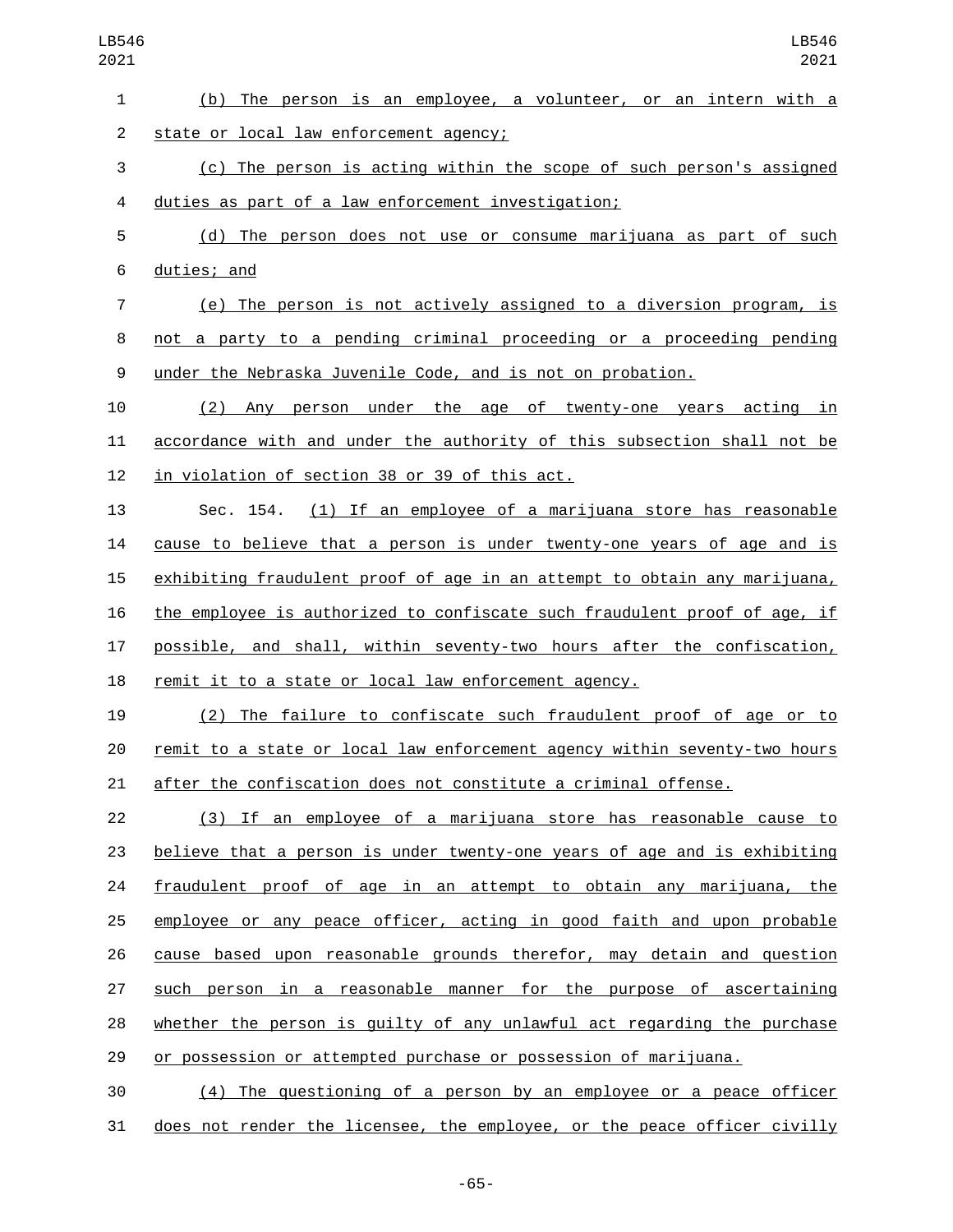| $\mathbf{1}$   | or criminally liable for slander, false arrest, false imprisonment,       |
|----------------|---------------------------------------------------------------------------|
| $\overline{2}$ | malicious prosecution, or unlawful detention.                             |
| 3              | Sec. 155. (1) A cultivator may cultivate marijuana for sale to            |
| 4              | marijuana stores, to products manufacturers, and to other cultivators,    |
| 5              | but not to consumers, in accordance with the Marijuana Control Act.       |
| 6              | (2) A cultivator shall track the marijuana it cultivates using a          |
| $\overline{7}$ | seed-to-sale tracking system which tracks the marijuana from seed or      |
| 8              | immature plant to wholesale purchase.                                     |
| 9              | Sec. 156. (1) A products manufacturer may manufacture marijuana           |
| 10             | products for sale and distribution to marijuana stores and other products |
| 11             | manufacturers, but not to consumers, in accordance with the Marijuana     |
| 12             | Control Act.                                                              |
| 13             | (2) A products manufacturer may cultivate its own marijuana if it         |
| 14             | obtains a cultivator license, or it may purchase marijuana from a         |
| 15             | separate licensed cultivator.                                             |
| 16             | (3) A products manufacturer shall track all of its marijuana and          |
| 17             | marijuana products from the point of acquisition until sold or            |
| 18             | transferred to another licensee in accordance with the Marijuana Control  |
| 19             | Act.                                                                      |
| 20             | Sec. 157. (1) A testing facility may analyze, test, and certify           |
| 21             | marijuana, including for potency and the presence of contaminants, in     |
| 22             | accordance with the Marijuana Control Act.                                |
| 23             | (2) When a testing facility has completed testing a sample of             |
| 24             | marijuana, the sample shall be disposed of in accordance with the rules   |
| 25             | and regulations of the commission.                                        |
| 26             | (3) A testing facility shall track all marijuana from its receipt         |
| 27             | until its disposal.                                                       |
| 28             | Sec. 158. (1) A transporter may, in accordance with the Marijuana         |
| 29             | Control Act:                                                              |
| 30             | (a) Transport marijuana from the licensed premises of one licensee        |
| 31             | to the licensed premises of another licensee; and                         |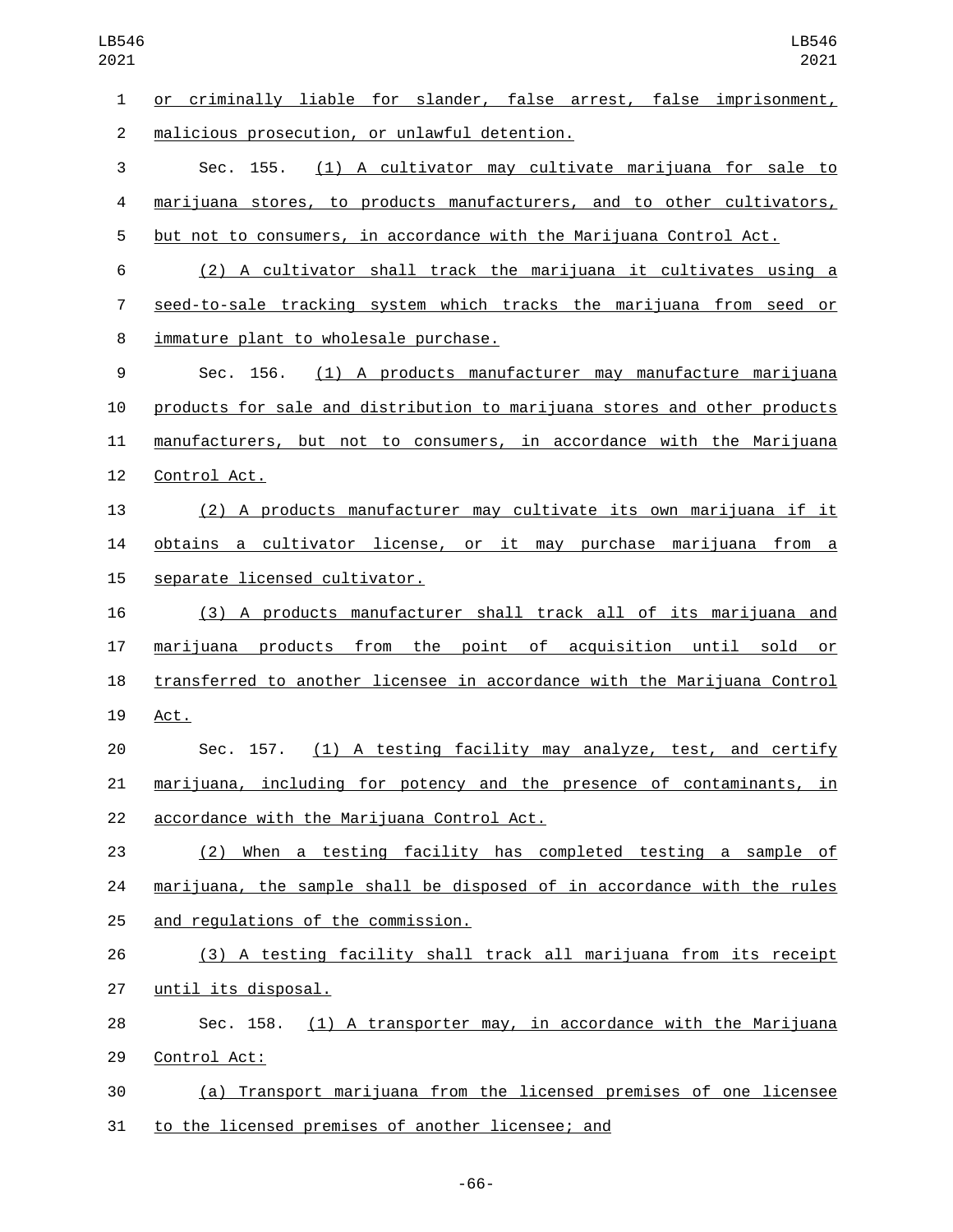| $\mathbf{1}$   | (b)<br>Temporarily store marijuana to be transported at its<br>own        |
|----------------|---------------------------------------------------------------------------|
| $\overline{2}$ | licensed premises. The commission may approve multiple licensed premises  |
| 3              | in different locations for a single licensee, subject to sections 92 to   |
| 4              | 97 of this act.                                                           |
| 5              | (2) A transporter shall not sell marijuana.                               |
| 6              | (3) A transporter shall track all marijuana from receipt to               |
| $\overline{7}$ | delivery.                                                                 |
| 8              | (4) A marijuana store, cultivator, or products manufacturer may           |
| 9              | transport and distribute its own marijuana without obtaining a transport  |
| 10             | license.                                                                  |
| 11             | Sec. 159. (1) Except as provided in subsections (2) and (3) of this       |
| 12             | section, the following employees or agents of a licensee shall possess an |
| 13             | employee authorization:                                                   |
| 14             | (a) Any natural person who possesses, cultivates, manufactures,           |
| 15             | tests, dispenses, sells, transports, or delivers marijuana as permitted   |
| 16             | by privileges of a license;                                               |
| 17             | (b) Any natural person who has access to the inventory tracking           |
| 18             | system or point-of-sale system of a licensee; and                         |
| 19             | (c) Any natural person with unescorted access to a limited access         |
| 20             | area.                                                                     |
| 21             | <u>(2) The person or persons who signed a license application as an</u>   |
| 22             | applicant or applicants are not required to obtain a separate employment  |
| 23             | authorization from the commission when working in or managing the         |
| 24             | licensed premises that was the subject of the approved license            |
| 25             | application.                                                              |
| 26             | (3) This section does not apply to independent contractors or other       |
| 27             | persons providing services that are unrelated to the cultivation,         |
| 28             | processing, distribution, or sale of marijuana, such as plumbers,         |
| 29             | carpenters, electricians, painters, other trades people, accountants, and |
| 30             | attorneys. The commission shall by rule and regulation set forth other    |
| 31             | similar positions and types of work that do not require employment        |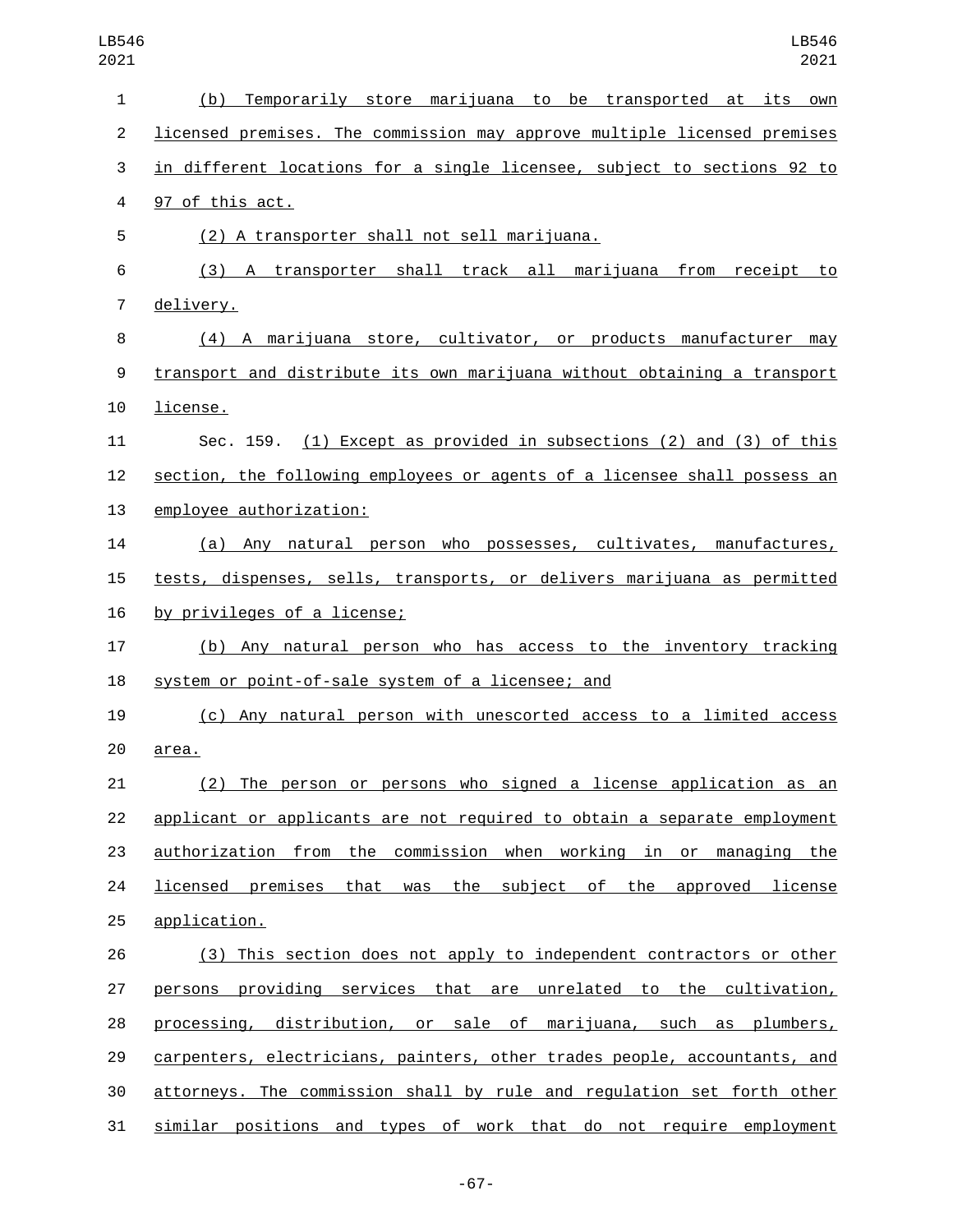| LB546<br>2021  | LB546<br>2021                                                             |
|----------------|---------------------------------------------------------------------------|
| $\mathbf 1$    | authorization and rules and procedures for escorting such non-employees   |
| $\overline{2}$ | into limited access areas.                                                |
| 3              | (4) For purposes of this section, escorted and limited access area        |
| 4              | have the same meaning as in section 121 of this act.                      |
| 5              | (1) An application for issuance of an employment<br>160.<br>Sec.          |
| 6              | authorization shall be in the form and manner required by the commission, |
| $\overline{7}$ | shall be accompanied by a nonrefundable fee of one hundred dollars, and   |
| 8              | shall be verified by oath or affirmation of the applicant.                |
| 9              | (2) An application for issuance of an employment authorization shall      |
| 10             | include:                                                                  |
| 11             | (a) The name and address of the applicant and how long the applicant      |
| 12             | has resided in Nebraska;                                                  |
| 13             | (b) A statement that the applicant meets the requirements of section      |
| 14             | 161 of this act; and                                                      |
| 15             | (c) Such other information as the commission may from time to time        |
| 16             | direct.                                                                   |
| 17             | $(3)(a)$ An applicant for initial issuance shall also submit two          |
| 18             | legible sets of fingerprints to be furnished to the Federal Bureau of     |
| 19             | Investigation through the Nebraska State Patrol for a national criminal   |
| 20             | history record check and the fee for such record check payable to the     |
| 21             | patrol. The applicant shall authorize release of the national criminal    |
| 22             | history record check to the commission.                                   |
| 23             | (b) The commission may require an applicant for renewal to comply         |
| 24             | with subdivision $(3)(a)$ of this section when there is a demonstrated    |
| 25             | investigative need.                                                       |
| 26             | (4) If any false statement is made in any part of an application,         |
| 27             | the applicant shall be deemed guilty of perjury, and upon conviction      |
| 28             | thereof the authorization shall be revoked and the applicant subjected to |
| 29             | the penalties set forth in section 28-915.                                |
| 30             | (1) In order to receive an employment authorization, a<br>Sec. 161.       |
| 31             | person shall:                                                             |

-68-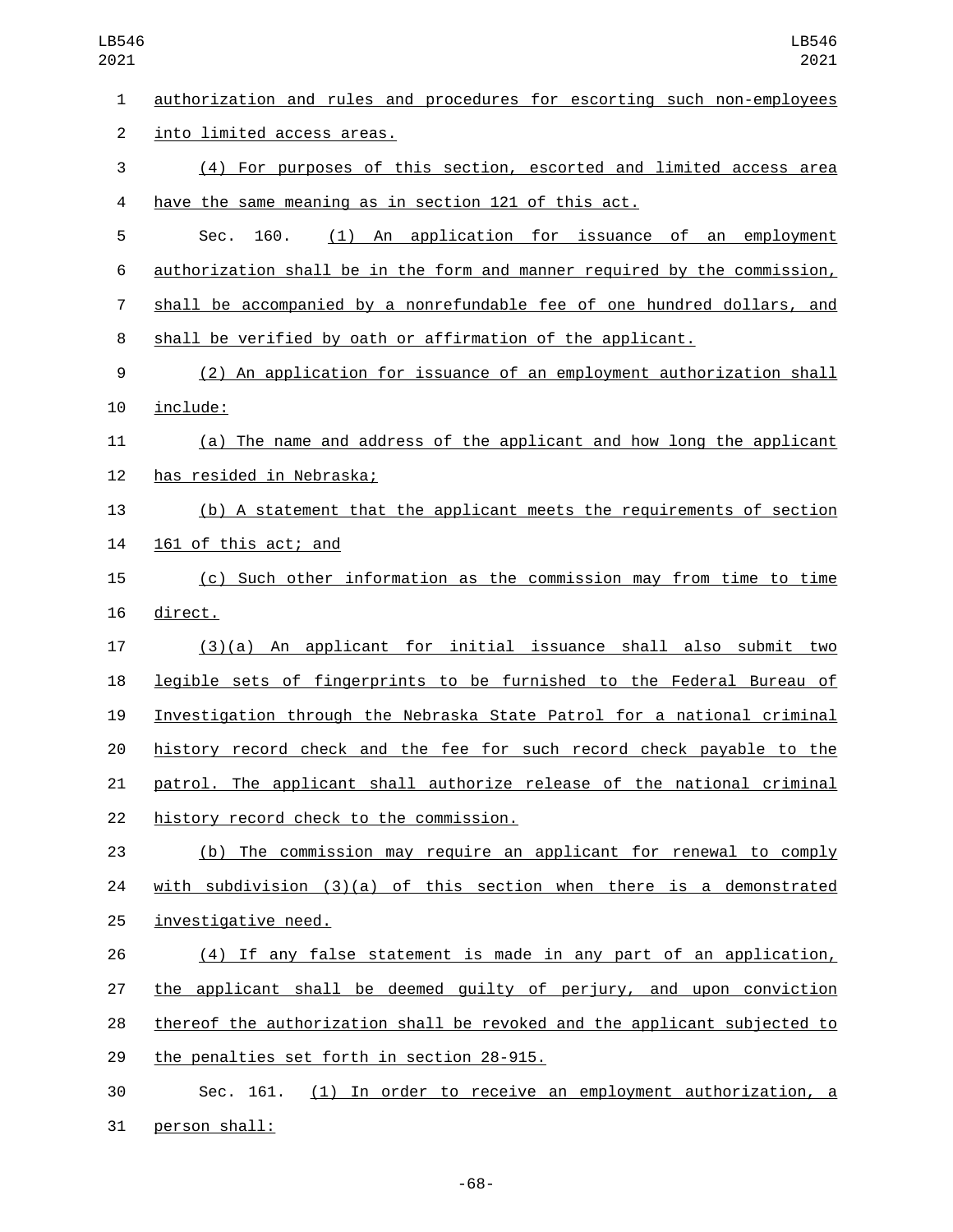| 1              | (a) Be a Nebraska resident and legally able to work in Nebraska;          |
|----------------|---------------------------------------------------------------------------|
| $\overline{c}$ | (b) Be at least twenty-one years of age;                                  |
| 3              | (c) Not have been convicted of or pleaded guilty or nolo contendere       |
| 4              | to a disqualifying offense;                                               |
| 5              | (d) Not be a participating physician or employed by the commission        |
| 6              | or the Department of Revenue;                                             |
| $\overline{7}$ | (e) Not be a peace officer, employee of a jail or the Department of       |
| 8              | Correctional Services, or an official or employee of a local governing    |
| 9              | body; and                                                                 |
| 10             | (f) Not be a related person to or living in the same dwelling as a        |
| 11             | person employed by the commission.                                        |
| 12             | (2) For purposes of this section, related person means a spouse,          |
| 13             | child, stepchild, grandchild, parent, stepparent, grandparent, sibling,   |
| 14             | stepsibling, half-sibling, aunt, uncle, niece, or nephew, or spouse of    |
| 15             | any thereof, of the individual or of the individual's spouse.             |
| 16             | Sec. 162.<br>The commission shall approve an application for an           |
| 17             | employment authorization if the applicant meets the requirements of       |
| 18             | section 161 of this act and submits an application and fee in conformance |
| 19             | with section 160 of this act. An employment authorization is valid for    |
| 20             | two years from the date of issuance.                                      |
| 21             | A person may apply for the renewal of an employment<br>Sec. 163.          |
| 22             | authorization by submitting an application to the commission not earlier  |
| 23             | than thirty days prior to the date of expiration. The application shall   |
| 24             | be in a form and submitted in a manner as prescribed by the commission    |
| 25             | and accompanied by a nonrefundable fee of seventy-five dollars.           |
| 26             | 164.<br>(1) The employment authorization of any person who<br>Sec.        |
| 27             | violates the Marijuana Control Act, any rule or regulation adopted or     |
| 28             | promulgated thereunder, or an ordinance regulating marijuana may be       |
| 29             | suspended or revoked or subject to such other sanction as the commission  |
| 30             | deems appropriate under section 110 of this act, except that any civil    |
| 31             | penalty issued shall not exceed one thousand dollars.                     |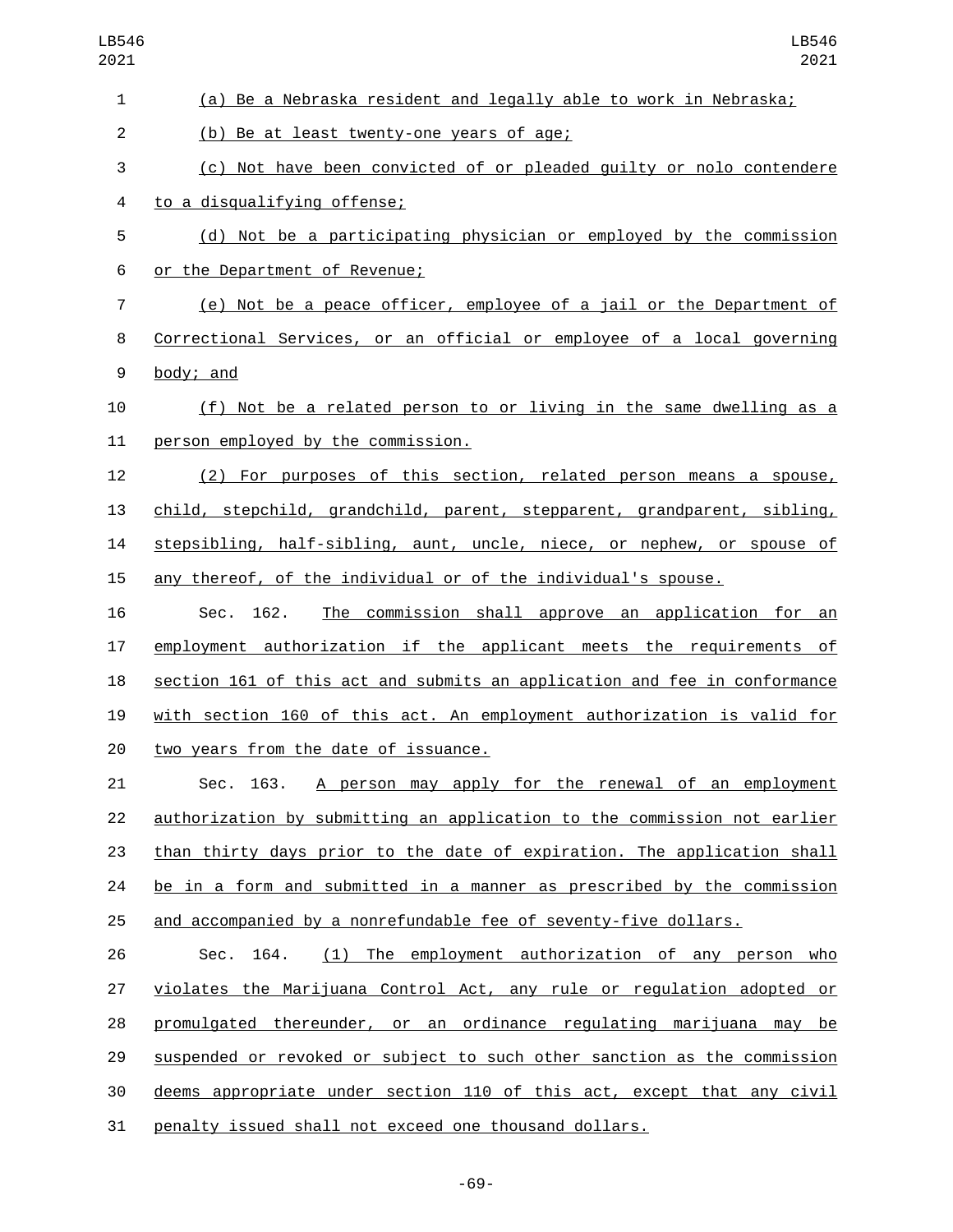| $\mathbf{1}$   | (2) A denial of issuance or renewal, revocation, or imposition of a     |
|----------------|-------------------------------------------------------------------------|
| $\overline{2}$ | sanction against an employment authorization may be appealed in         |
| 3              | accordance with the Administrative Procedure Act.                       |
| 4              | Sec. 165. (1) For purposes of this section:                             |
| 5              | (a) Approved training program means a training program offered by a     |
| 6              | provider and approved by the commission as provided in this section;    |
| $\overline{7}$ | (b) Licensee or store means a marijuana store;                          |
| 8              | (c) Mandatory participants means the employees, managers, owners,       |
| 9              | and other persons associated with a licensee that are required by the   |
| 10             | commission to take part in an approved training program;                |
| 11             | (d) Provider means a person providing training to stores and their      |
| 12             | managers and employees;                                                 |
| 13             | (2) On or before January 1, 2023, the commission shall develop          |
| 14             | standards for approved training programs. At a minimum, a program shall |
| 15             | be taught in a classroom setting in a minimum of a two-hour period and  |
| 16             | shall include:                                                          |
| 17             | (a) Program standards that specify, at a minimum, who must attend,      |
| 18             | the time frame for new staff to attend, recertification requirements,   |
| 19             | recordkeeping, testing and assessment protocols, and effectiveness      |
| 20             | evaluations; and                                                        |
| 21             | (b)<br>A core curriculum of pertinent statutory and regulatory          |
| 22             | provisions which includes, but need not be limited to, information      |
| 23             | regarding:                                                              |
| 24             | (i) Licensure, employment authorization, age requirements, registry     |
| 25             | verification documents, maintenance of records, privacy issues, and     |
| 26             | unlawful acts;                                                          |
| 27             | (ii) Administrative and criminal liability and license and court        |
| 28             | sanctions;                                                              |
| 29             | (iii) Statutory and regulatory requirements for employees and           |
| 30             | licensees;                                                              |
| 31             | (iv) Acceptable forms of identification documents;                      |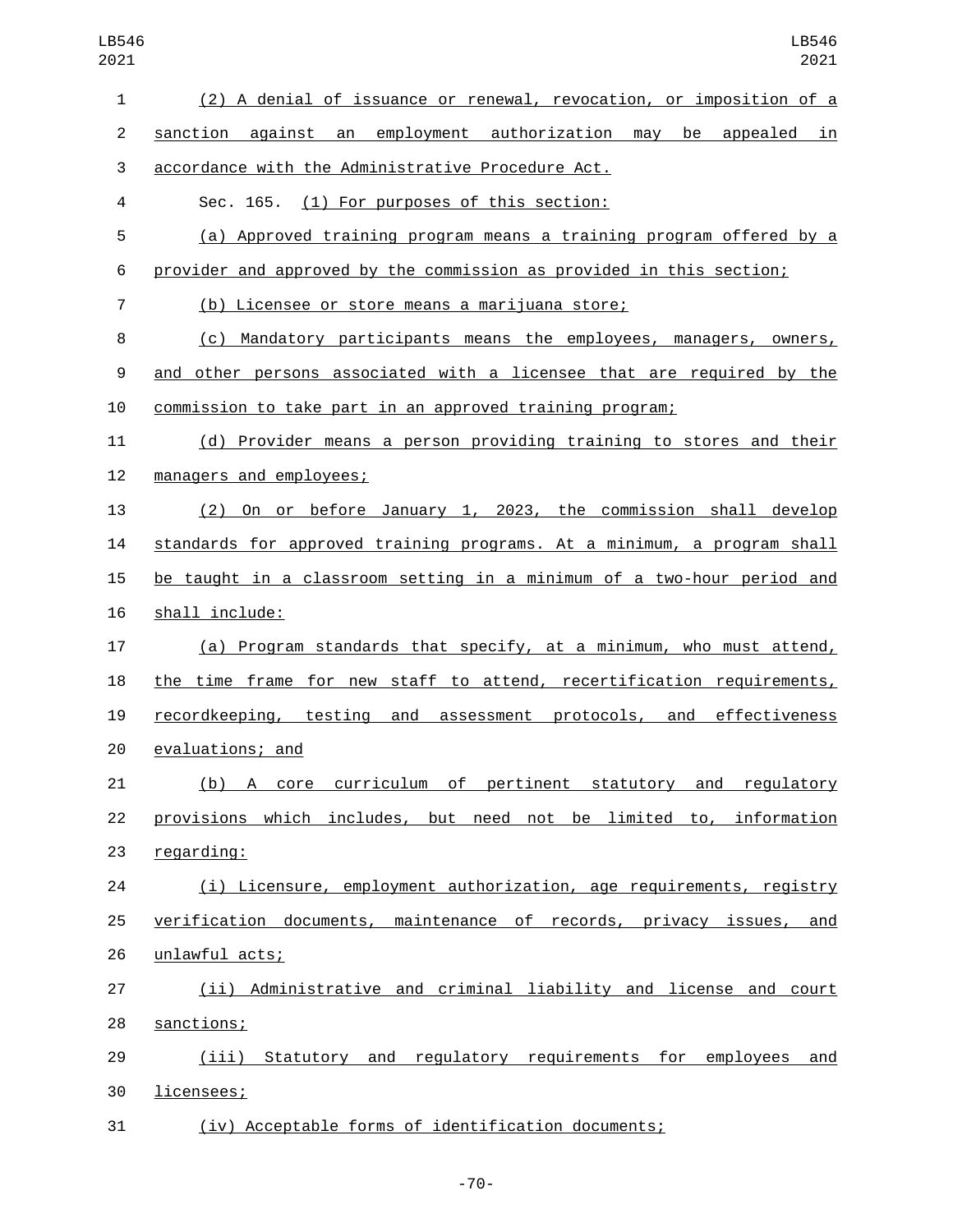| 1              | (v) Local ordinances; and                                                 |
|----------------|---------------------------------------------------------------------------|
| 2              | (vi) Information on serving size, THC and cannabinoid potency, and        |
| 3              | impairment.                                                               |
| 4              | (3) In developing standards under subsection (2) of this section,         |
| 5              | the commission may consider input nationally from other state agencies,   |
| 6              | local governing bodies, and the marijuana industry.                       |
| $\overline{7}$ | $(4)(a)$ A provider may apply to the commission for approval of a         |
| 8              | responsible vendor training program by submitting an application in a     |
| 9              | form and manner prescribed by the commission together with an eight-      |
| 10             | hundred-dollar fee.                                                       |
| 11             | (b) If the commission approves a provider's training program, the         |
| 12             | commission shall issue a certificate to the provider. The certificate     |
| 13             | shall be valid for two years and may be renewed by filing a form          |
| 14             | prescribed by the commission and payment of a one-hundred-dollar fee.     |
| 15             | (c) A provider of an approved training program shall maintain its         |
| 16             | training records at its principal place of business for at least three    |
| 17             | years. The provider shall make the records available for inspection by    |
| 18             | the commission during normal business hours.                              |
| 19             | (5) The commission may revoke a provider's certification for failure      |
| 20             | to meet the standards set forth in this section.                          |
| 21             | $(6)(a)$ A licensee may receive a responsible vendor designation from     |
| 22             | a program provider after successfully completing an approved training     |
| 23             | program. A responsible vendor designation is valid for two years from the |
| 24             | date of issuance.                                                         |
| 25             | (b) Successful completion of an approved training program is              |
| 26             | achieved when the program has been attended by and, as determined by the  |
| 27             | program provider, satisfactorily completed by all mandatory participants. |
| 28             | (c) In order to maintain the responsible vendor designation, the          |
| 29             | licensee must have each new employee or person who is a mandatory         |
| 30             | participant attend and satisfactorily complete an approved training       |
| 31             | program within ninety days of hire. A licensee shall maintain             |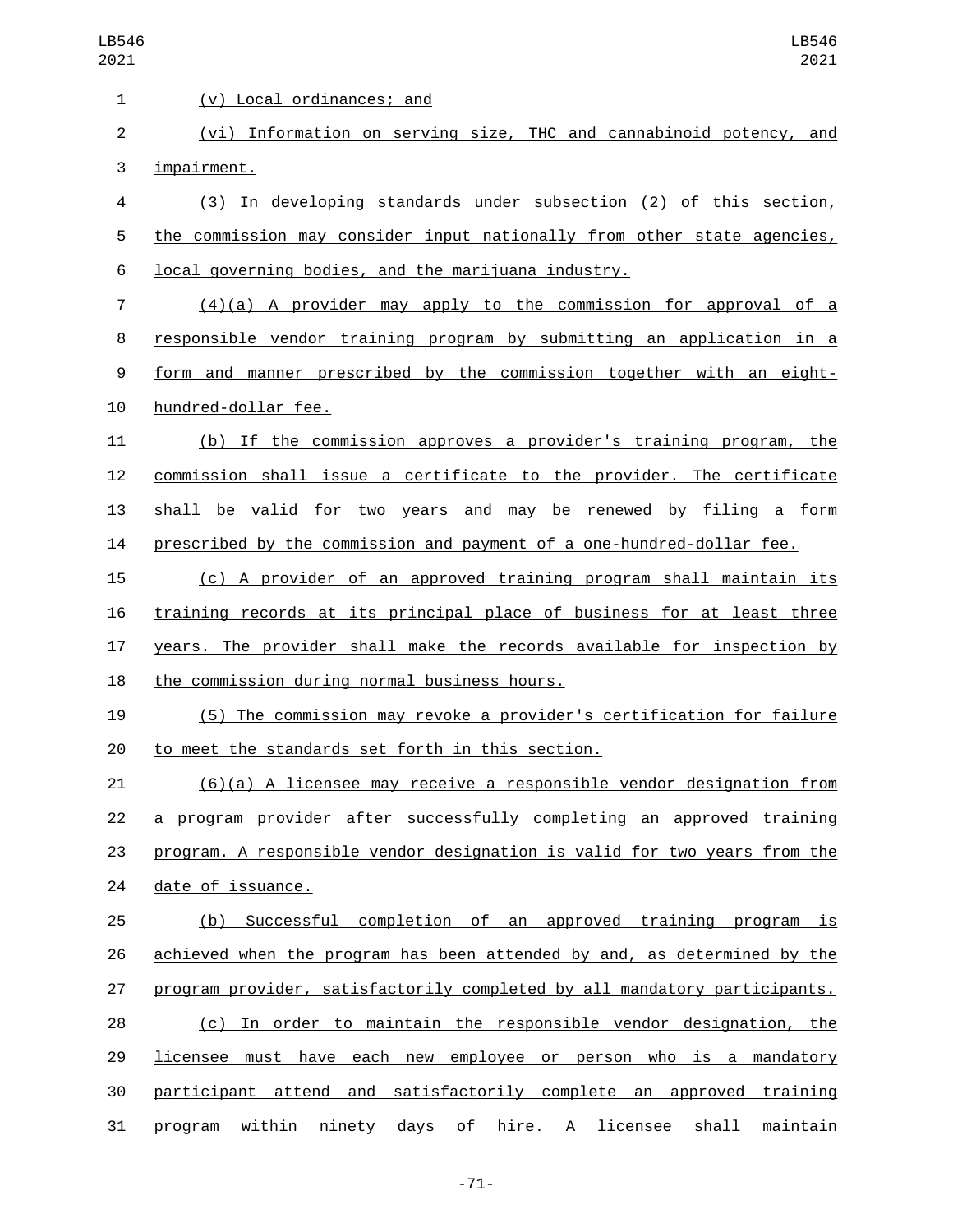| $\mathbf{1}$     | documentation of completion of the program by all mandatory participants. |
|------------------|---------------------------------------------------------------------------|
| $\overline{c}$   | (7) A licensee who receives a responsible vendor designation shall        |
| 3                | maintain information on all mandatory participants who have been trained  |
| $\overline{4}$   | in an approved training program. The information includes the date,       |
| 5                | place, time, and duration of training and a list of persons attending     |
| 6                | each specific training program.                                           |
| 7                | (8) If the commission or a local governing body initiates an              |
| 8                | administrative action against a licensee who holds a responsible vendor   |
| $\boldsymbol{9}$ | designation, the commission or local governing body shall consider the    |
| 10               | designation as a mitigating factor when imposing sanctions or penalties   |
| 11               | on the licensee.                                                          |
| 12               | (1) The commission, in consultation with the Department<br>Sec. 166.      |
| 13               | of Agriculture, shall develop a permitting system to allow pesticide      |
| 14               | manufacturers to obtain limited quantities of marijuana in order to       |
| 15               | conduct research to establish safe and effective protocols for the use of |
| 16               | pesticides on marijuana. To apply, a pesticide manufacturer shall submit  |
| 17               | a fee of five hundred dollars to the commission with an application, on a |
| 18               | form and in a manner prescribed by the commission. If the commission      |
| 19               | grants the application it shall enter into an agreement with the          |
| 20               | pesticide manufacturer, setting forth the terms and conditions under      |
| 21               | which the pesticide manufacturer may obtain, use, and dispose of          |
| 22               | marijuana. The permit shall be renewable annually for a fee of one        |
| 23               | hundred dollars, on such terms and conditions as the commission may       |
| 24               | prescribe.                                                                |
| 25               | (2) The commission may revoke a permit granted under this section         |
| 26               | for any violation of the Marijuana Control Act or the rules and           |
| 27               | regulations adopted and promulgated thereunder. A revocation may be       |
| 28               | appealed to the commission and such appeal shall be subject to the        |
| 29               | Administrative Procedure Act.                                             |

 (3) A pesticide manufacturer acting under a permit issued pursuant 31 to this section shall:

-72-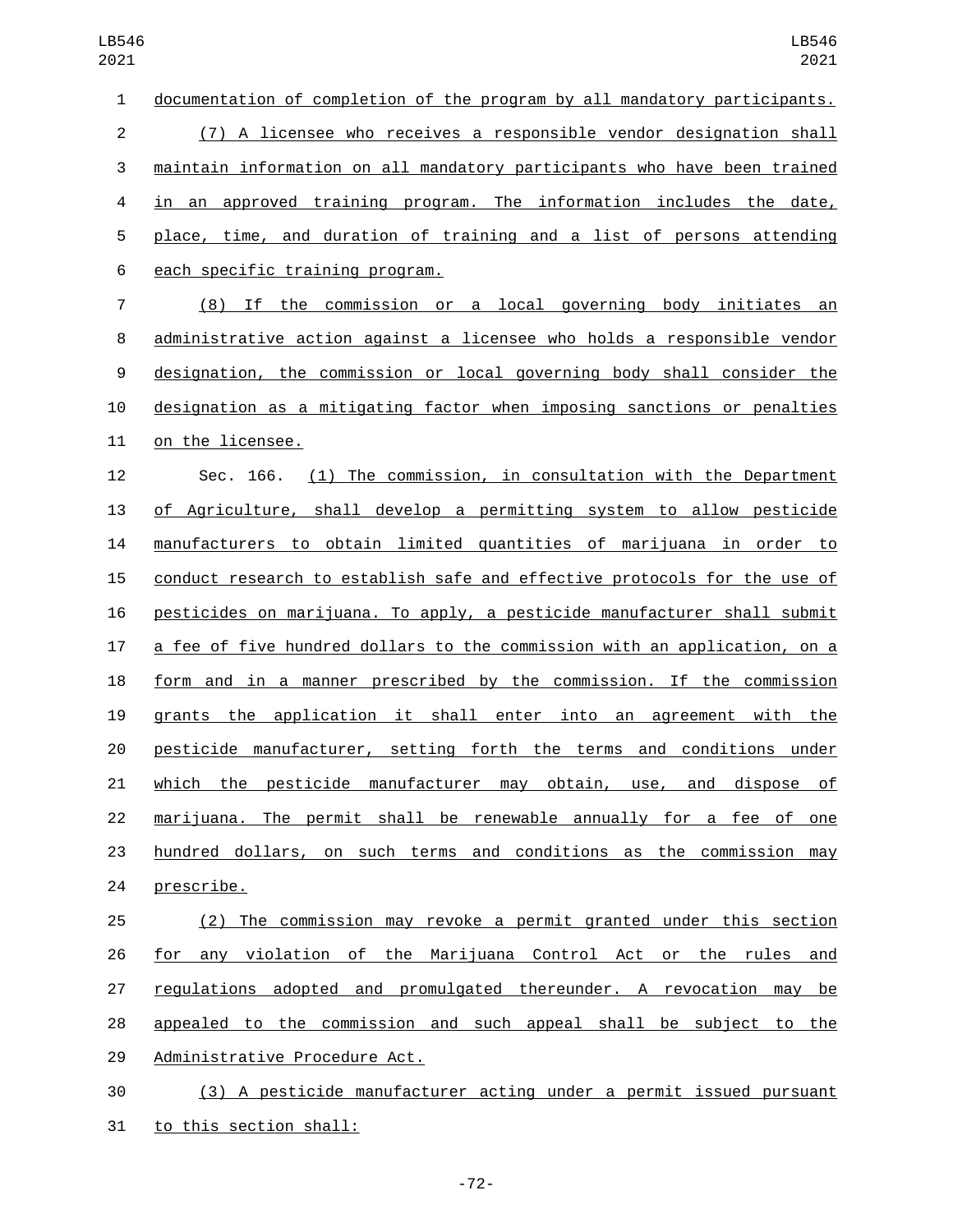| 1              | (a) Conduct such research within Nebraska;                                |
|----------------|---------------------------------------------------------------------------|
| 2              | (b) Only possess at any time the quantity of marijuana authorized by      |
| 3              | the commission;                                                           |
| 4              | (c) Only use such marijuana for the research purposes authorized          |
| 5              | pursuant to this section and its agreement with the commission;           |
| 6              | (d) Only permit persons twenty-one years of age or older to possess       |
| $\overline{7}$ | <u>or handle marijuana;</u>                                               |
| 8              | (e) Dispose of marijuana in accordance with the commission's rules        |
| 9              | and regulations; and                                                      |
| 10             | (f) Not apply pesticides for research purposes on any licensed            |
| 11             | premises.                                                                 |
| 12             | Sec. 167. (1) The Marijuana Control Fund is created. The fund shall       |
| 13             | consist of all fees, gifts, grants, and other money, excluding fines and  |
| 14             | civil penalties, received or collected by the commission under the        |
| 15             | Marijuana Control Act.                                                    |
| 16             | (2) The commission shall use the fund for the administration and          |
| 17             | enforcement of the Marijuana Control Act. The fund may be used to cover   |
| 18             | any such administrative or enforcement costs, including, but not limited  |
| 19             | to, salary and benefits, expenses incurred by the commission in producing |
| 20             | or distributing the forms, materials, and other documentation required by |
| 21             | the act, costs of equipment needed to enforce the act, and defraying      |
| 22             | costs associated with electronic regulatory transactions, industry        |
| 23             | education events, and enforcement training.                               |
| 24             | (3) Transfers may be made from the Marijuana Control Fund to the          |
| 25             | General Fund at the direction of the Legislature.                         |
| 26             | (4) Any money in the Marijuana Control Fund available for investment      |
| 27             | shall be invested by the state investment officer pursuant to the         |
| 28             | Nebraska Capital Expansion Act and the Nebraska State Funds Investment    |
| 29             | Act.                                                                      |
| 30             | Sec. 168. For purposes of sections 168 to 173 of this act:                |
| 31             | (1) Affiliated means licensees that are owned or controlled by the        |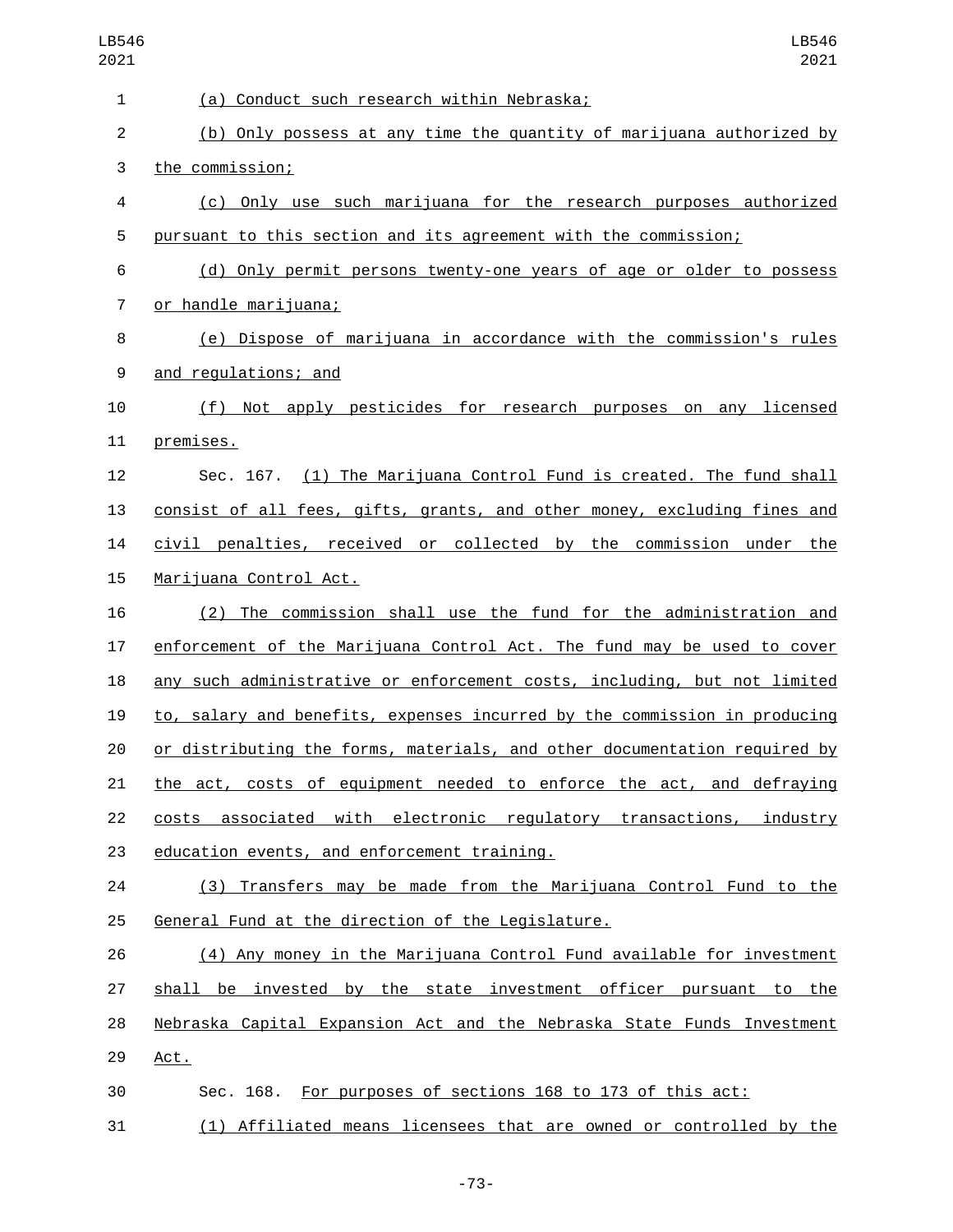| 1              | same or related interests;                                                |
|----------------|---------------------------------------------------------------------------|
| $\overline{c}$ | (2) Average market rate means the average price, as determined by         |
| 3              | the commission on a quarterly basis, of all unprocessed marijuana that is |
| 4              | sold or transferred from cultivators in the state to products             |
| 5              | manufacturers or marijuana stores, less taxes paid on the sales or        |
| 6              | transfers. An average market rate may be based on the purchaser or        |
| 7              | transferee of unprocessed marijuana or on the nature of the unprocessed   |
| 8              | marijuana that is sold or transferred. The average market rate shall      |
| 9              | include one or more rates that cover unprocessed marijuana that is        |
| 10             | allocated to extractions, and the initial rates for these product types   |
| 11             | must be lower than the rate for unprocessed marijuana that is allocated   |
| 12             | for direct sale to consumers.                                             |
| 13             | (3) Consumer means an individual twenty-one years of age or older         |
| 14             | who purchases marijuana for personal use by individuals twenty-one years  |
| 15             | of age or older but not for resale to others;                             |
| 16             | (4) Contract price means the invoice price charged by a cultivator        |
| 17             | to each licensed purchaser for each sale or transfer of unprocessed       |
| 18             | marijuana, exclusive of any tax that is included in the written invoice   |
| 19             | price, and exclusive of any discount or other reduction. In the case of   |
| 20             | multiple invoices reflecting multiple prices for the same transaction,    |
| 21             | contract price is the highest such price;                                 |
| 22             | (5) Excise tax means the tax imposed by section 169 of this act;          |
| 23             | (6) Related interests includes individuals who are related by blood       |
| 24             | or marriage or entities that are directly or indirectly controlled by an  |
| 25             | entity or individual or related individuals;                              |
| 26             | (7) Sale means any exchange or barter, in any manner or by any means      |
| 27             | whatsoever, for consideration; and                                        |
| 28             | (8) Unprocessed marijuana means marijuana at the time of the first        |
| 29             | transfer or sale from a marijuana cultivator to a products manufacturer,  |
| 30             | a marijuana store, or an unaffiliated marijuana cultivator.               |
| 31             | Sec. 169. (1) There is levied and shall be collected an excise tax        |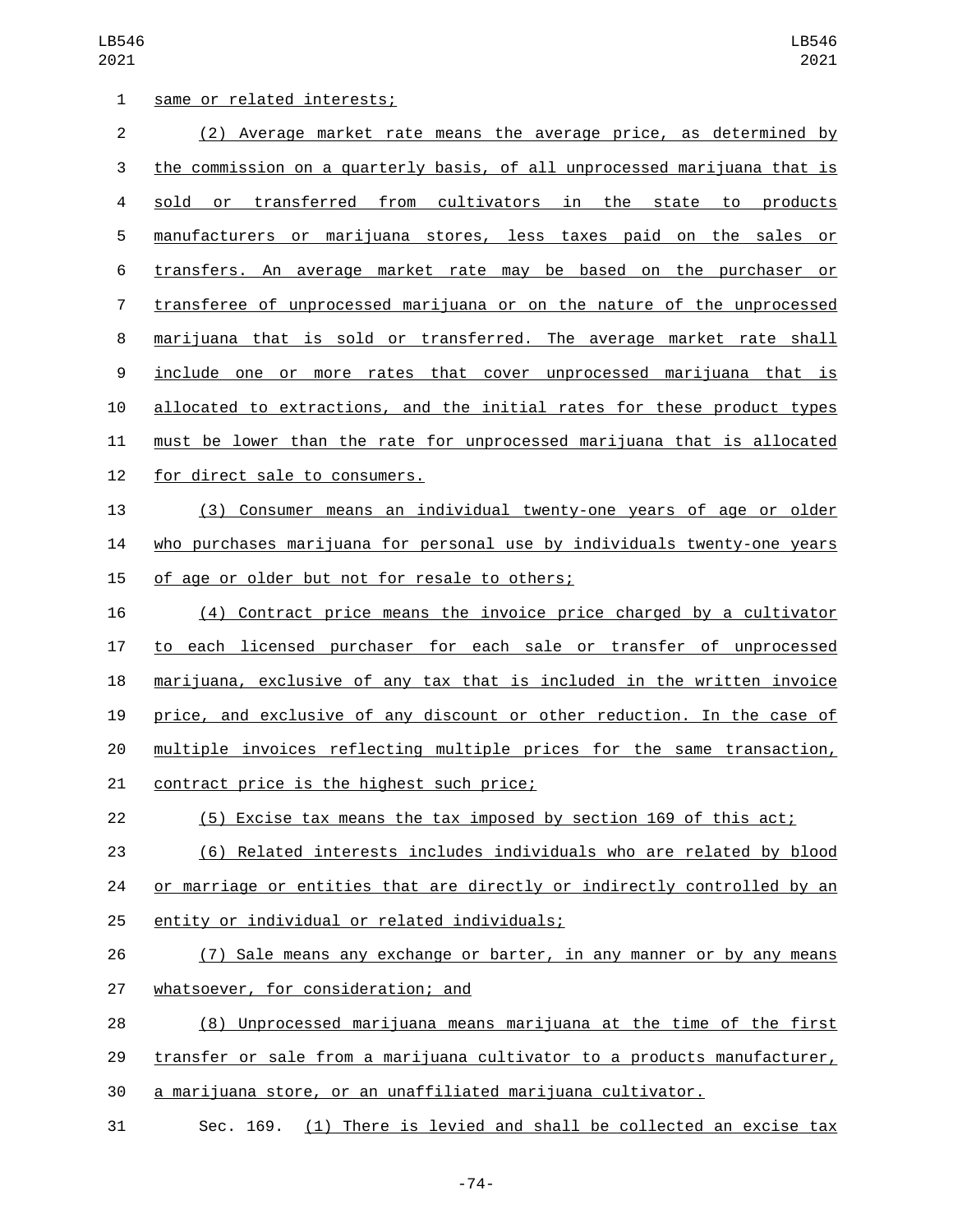on the first sale or transfer of unprocessed marijuana by a marijuana cultivator to a products manufacturer, a marijuana store, or an unaffiliated cultivator. The tax shall be at a rate of fifteen percent of:4 (a) The average market rate of the unprocessed marijuana if the

transaction is between affiliated licensees; or6

 (b) The contract price for unprocessed marijuana if the transaction 8 is between unaffiliated licensees.

 (2) The excise tax imposed by this section shall be in addition to all other occupation or privilege taxes imposed by this state or by any political subdivision of the state, subject to section 174 of this act. Sec. 170. (1) Every marijuana cultivator shall keep at each

 licensed premises complete and accurate electronic records for that licensed premises, including itemized invoices of all marijuana cultivated, held, shipped, or otherwise transported or sold to any other 16 licensee.

 (2) The records required by subsection (1) of this section shall include the names and addresses of licensees to which unprocessed marijuana is sold or transferred, the inventory of all unprocessed marijuana on hand, and other pertinent papers and documents relating to 21 the sale or transfer of unprocessed marijuana.

 (3) A marijuana cultivator shall keep itemized invoices of all unprocessed marijuana transferred to marijuana stores owned or controlled 24 by the owners of the marijuana cultivator.

 (4) Every marijuana store shall keep at its place of business complete and accurate records to show that all marijuana received by the marijuana store was purchased from a marijuana cultivator or a products manufacturer. The marijuana store shall provide a copy of such records to the commission if so requested. The commission may establish the 30 acceptable form of such records.

Sec. 171. (1) Every marijuana cultivator shall file a return with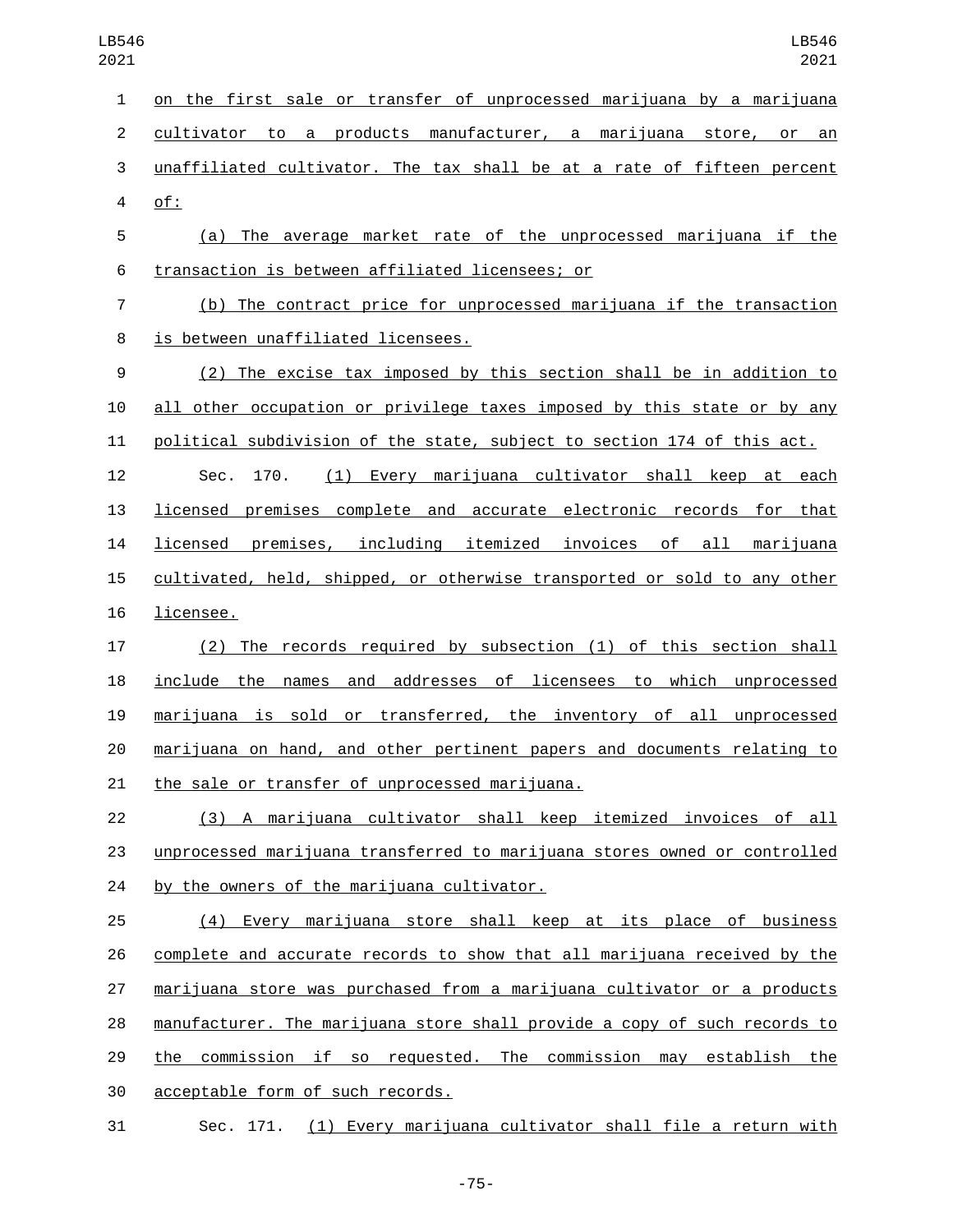the commission by the twentieth day of the month following the month reported and with the report shall remit the amount of excise tax due. (2) The return, which shall be upon forms prescribed and furnished by the commission, shall contain, among other things, the total amount of unprocessed marijuana sold or transferred during the preceding month and 6 the amount of tax due thereon. (3) The commission may require marijuana cultivators to file tax returns electronically and to remit payments due by electronic funds 9 transfers. Sec. 172. (1) A products manufacturer or marijuana store shall not accept any marijuana from a cultivator unless the manufacturer or store is provided with evidence that the excise tax was paid. (2) A cultivator shall not accept any marijuana from an unaffiliated cultivator unless provided with evidence that the excise tax was paid. (3) A cultivator shall, prior to delivery of any marijuana to a products manufacturer, a marijuana store, or an unaffiliated cultivator, provide evidence that any applicable excise tax on the marijuana was 18 paid. Sec. 173. (1) The commission shall collect the excise tax and shall account for and remit to the State Treasurer at least once each month all money collected pursuant to such tax for credit to the Marijuana Control 22 Fund. (2) After deducting amounts necessary for the commission to administer and enforce the Marijuana Control Act, the State Treasurer shall credit the remaining revenues collected from the excise tax as 26 follows: (a) Ten percent of the remainder shall be distributed to the Department of Health and Human Services for drug education and treatment 29 programs; (b) Ten percent of the remainder shall be transferred to the 31 Affordable Housing Trust Fund; and

-76-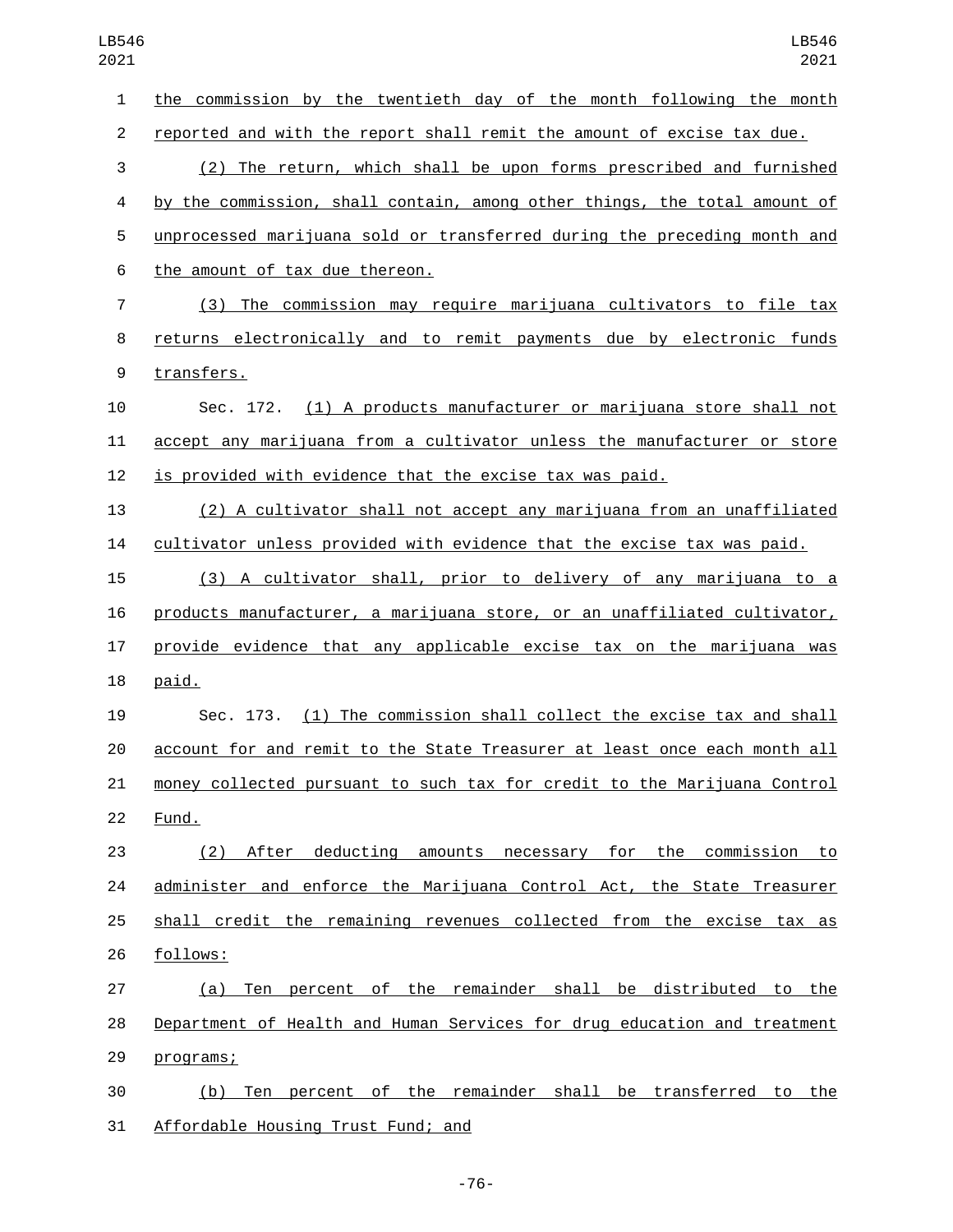| LB546<br>2021  | LB546<br>2021                                                             |
|----------------|---------------------------------------------------------------------------|
| 1              | (c) Eighty percent of the remainder shall be transferred to the           |
| $\overline{c}$ | Property Tax Credit Cash Fund.                                            |
| 3              | No city, village, county, or other political subdivision<br>Sec. 174.     |
| 4              | shall impose an occupation tax on a licensee which annually exceeds two   |
| 5              | times the amount of the initial license fee required to be paid to the    |
| 6              | commission by such licensee under section 92 of this act.                 |
| 7              | Sec. 175. Sections 175 to 186 of this act shall be known and may be       |
| 8              | cited as the Marijuana Conviction Clean Slate Act.                        |
| 9              | Sec. 176. For purposes of the Marijuana Conviction Clean Slate Act,       |
| 10             | the definitions found in the Marijuana Control Act, the Security,         |
| 11             | Privacy, and Dissemination of Criminal History Information Act and        |
| 12             | sections 177 and 178 of this act apply.                                   |
| 13             | The terms conviction and adjudication include a<br>177.<br>Sec.           |
| 14             | conviction or adjudication following trial or entry of a guilty plea or   |
| 15             | plea of nolo contendere and include a forfeiture of bail, bond, or other  |
| 16             | security deposited to secure appearance by a person charged with an       |
| 17             | offense.                                                                  |
| 18             | Sec. 178. Qualified offense means:                                        |
| 19             | (1) A violation of section 28-416 as such section existed prior to        |
| 20             | the effective date of this act involving marijuana, except an offense     |
| 21             | involving distribution to a person under eighteen years of age;           |
| 22             | (2) A violation of section 28-441 or 28-442 as such sections existed      |
| 23             | prior to the effective date of this act involving marijuana;              |
| 24             | (3) Violation of an ordinance substantially similar to an offense         |
| 25             | described in subsection (1) or (2) of this section; or                    |
| 26             | (4) Attempt, solicitation, aiding or abetting, being an accessory,        |
| 27             | or conspiracy to commit an offense listed in subdivision (1), (2), or (3) |
| 28             | of this section.                                                          |
| 29             | Sec. 179. (1) Beginning June 1, 2022, a person shall automatically        |
| 30             | be eligible for clean slate relief under sections 182 and 183 of this act |
| 31             | for a qualified offense if:                                               |

-77-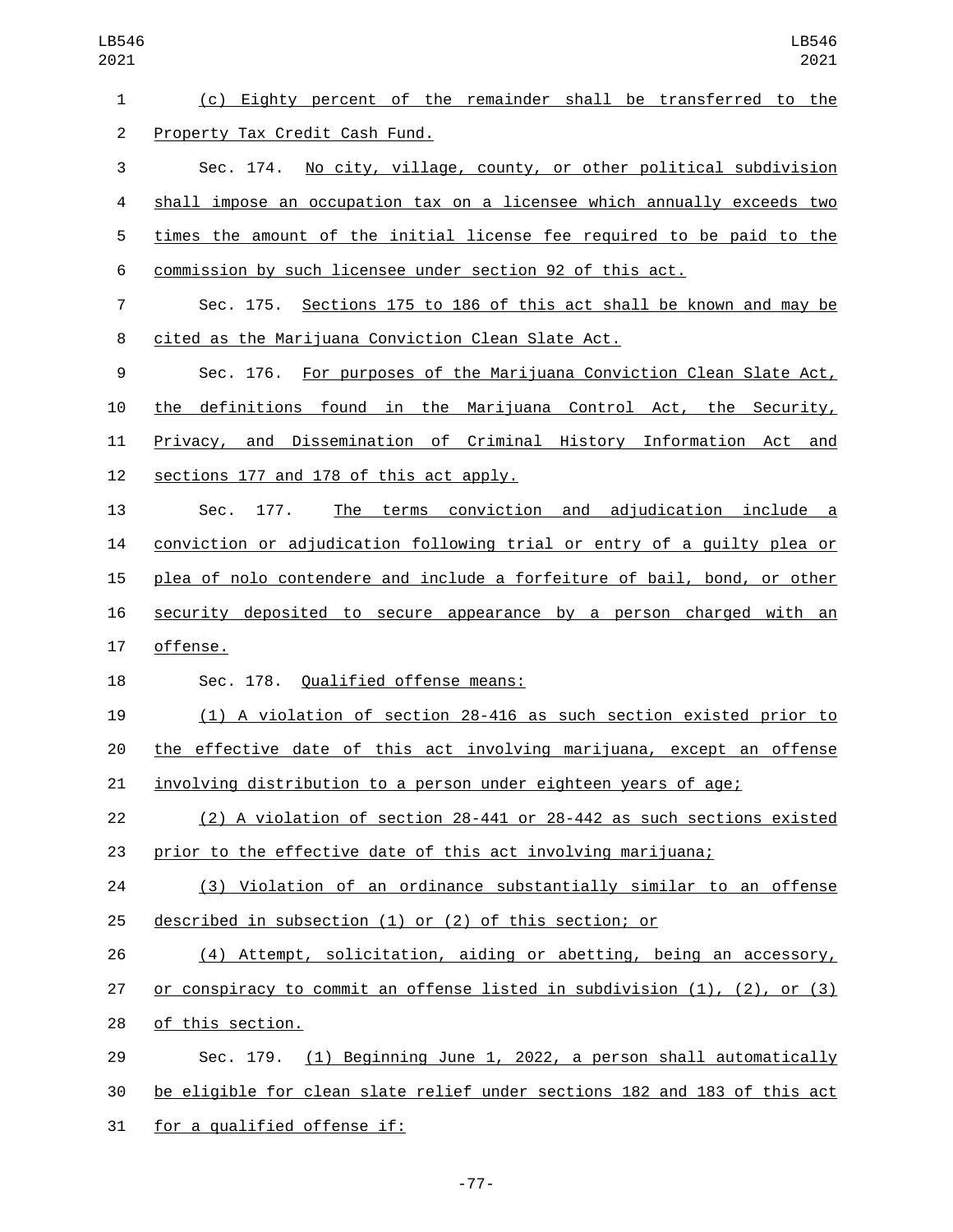| LB546<br>2021  | LB546<br>2021                                                                        |
|----------------|--------------------------------------------------------------------------------------|
| 1              | (a) The qualified offense was committed on or after January 1, 2010;                 |
| $\overline{c}$ | (b) As of June 1, 2022, such person has completed the sentence for                   |
| 3              | such offense; and                                                                    |
| 4              | (c) As of June 1, 2022, such person has paid all court-ordered                       |
| 5              | financial obligations related to such offense.                                       |
| 6              | (2) Eligibility for relief under this section shall be determined                    |
| 7              | internally and administratively by the State Court Administrator and does            |
| 8              | not require any involvement by the person in interest.                               |
| 9              | (3) On or before June 1, 2022, the State Court Administrator shall:                  |
| 10             | (a) Identify all persons eligible for relief under subsection (1) of                 |
| 11             | this section; and                                                                    |
| 12             | court of conviction or adjudication of<br>Notify the<br>such<br>(b)                  |
| 13             | determination.                                                                       |
| 14             | (4) Each court of conviction or adjudication shall, on or before                     |
| 15             | August 1, 2022, issue orders for clean slate relief under sections 182               |
| 16             | and 183 of this act for each person for whom the court received a                    |
| 17             | notification under subsection (3) of this section.                                   |
| 18             | (5) The State Court Administrator is not required to proceed under                   |
| 19             | of<br>this section if<br>Administrator<br>(3)<br>the<br>State<br>Court<br>subsection |
| 20             | determines that the person in interest is deceased.                                  |
| 21             | Sec. 180. (1) Beginning July 1, 2022, a person shall automatically                   |
| 22             | be eligible for clean slate relief under sections 182 and 183 of this act            |
| 23             | for a qualified offense if:                                                          |
| 24             | (a) The qualified offense was committed on or after January 1, 2010;                 |
| 25             | (b) Such person has completed the sentence for such offense; and                     |
| 26             | (c) Such person has paid all court-ordered financial obligations                     |
| 27             | related to such offense.                                                             |
| 28             | (2) Eligibility for relief under this section shall be determined                    |
| 29             | internally and administratively by the State Court Administrator and does            |
| 30             | not require any involvement by the person in interest.                               |
| 31             | (3) Beginning July 1, 2022, the State Court Administrator shall, on                  |

-78-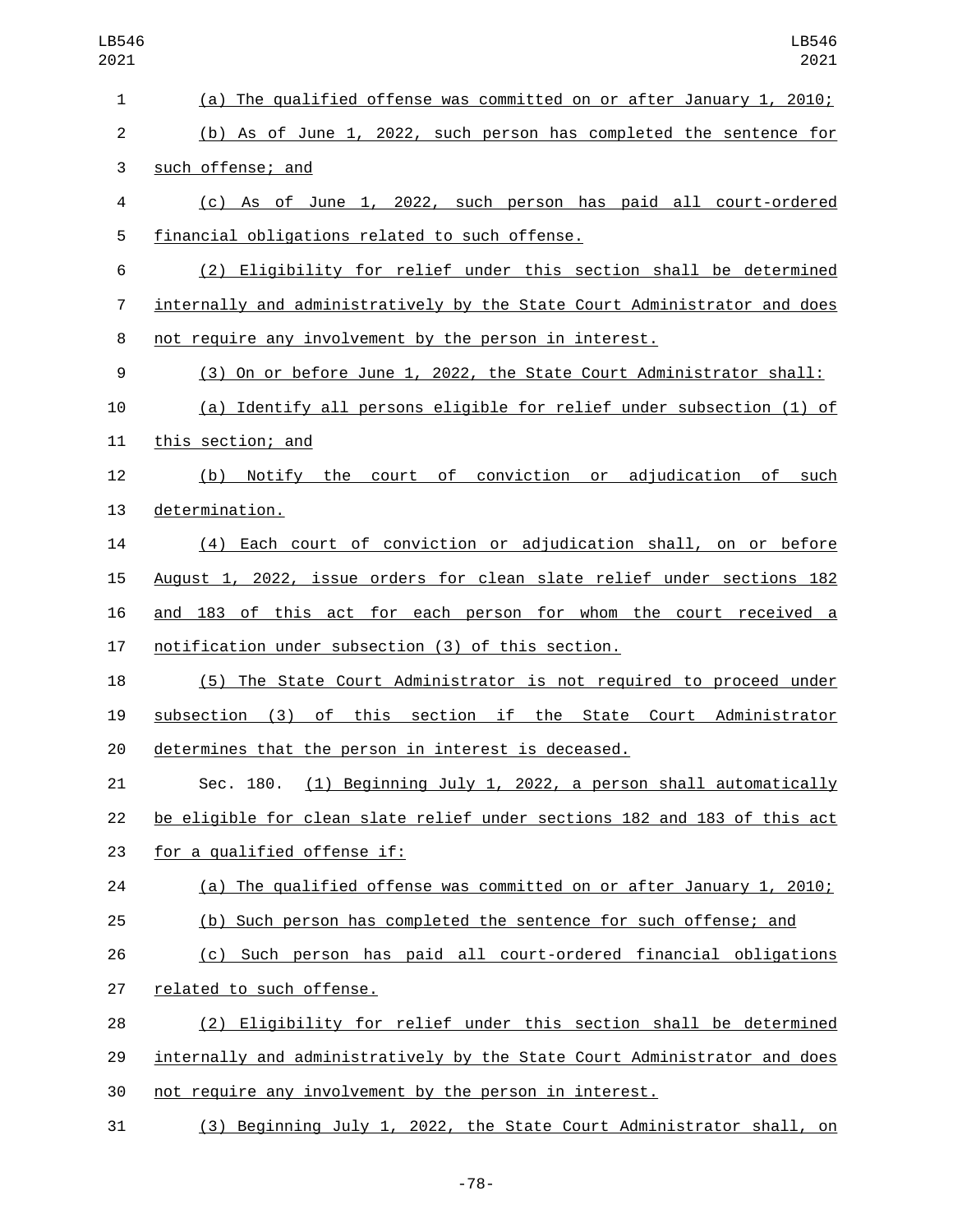| $\mathbf{1}$ | <u>a monthly basis:</u>                                                   |
|--------------|---------------------------------------------------------------------------|
| 2            | (a) Identify all persons eligible for relief under subsection (1) of      |
| 3            | this section; and                                                         |
| 4            | Notify the court of conviction or adjudication of such<br>(b)             |
| 5            | determination.                                                            |
| 6            | (4) Each court of conviction or adjudication shall, on a monthly          |
| 7            | basis, issue orders for clean slate relief under sections 182 and 183 of  |
| 8            | this act for each person for whom the court received a notification under |
| 9            | subsection (3) of this section.                                           |
| 10           | (5) The State Court Administrator is not required to proceed under        |
| 11           | subsection (3) of this section if the State Court Administrator           |
| 12           | determines that the person in interest is deceased.                       |
| 13           | (6) This section terminates on January 1, 2027.                           |
| 14           | (1) A person convicted of, or adjudicated for, a<br>181.<br>Sec.          |
| 15           | gualified offense may petition the court for clean slate relief under     |
| 16           | sections 182 and 183 of this act if such person has completed the         |
| 17           | sentence for such offense and paid all court-ordered financial            |
| 18           | obligations related to such offense.                                      |
| 19           | (2) This section applies to a qualified offense regardless of when        |
| 20           | it was committed.                                                         |
| 21           | The petition shall be filed in the court of conviction<br>(3)<br>or       |
| 22           | adjudication. There shall be no filing or docketing fee charged by the    |
| 23           | court for the filing of a petition except for the fee authorized by this  |
| 24           | subsection. The court may charge a filing fee in an amount set by the     |
| 25           | State Court Administrator. The fee shall be set at an amount to recoup    |
| 26           | the costs associated with administering the Clean Slate Act, but shall    |
| 27           | not exceed forty dollars.                                                 |
| 28           | (4) The court shall provide notice of the filing of the petition to       |
| 29           | the appropriate county attorney or city attorney within ten days. Within  |
| 30           | thirty days after receipt of notice, the county attorney or city attorney |
| 31           | may file objections to the petition. If no objection is timely filed, the |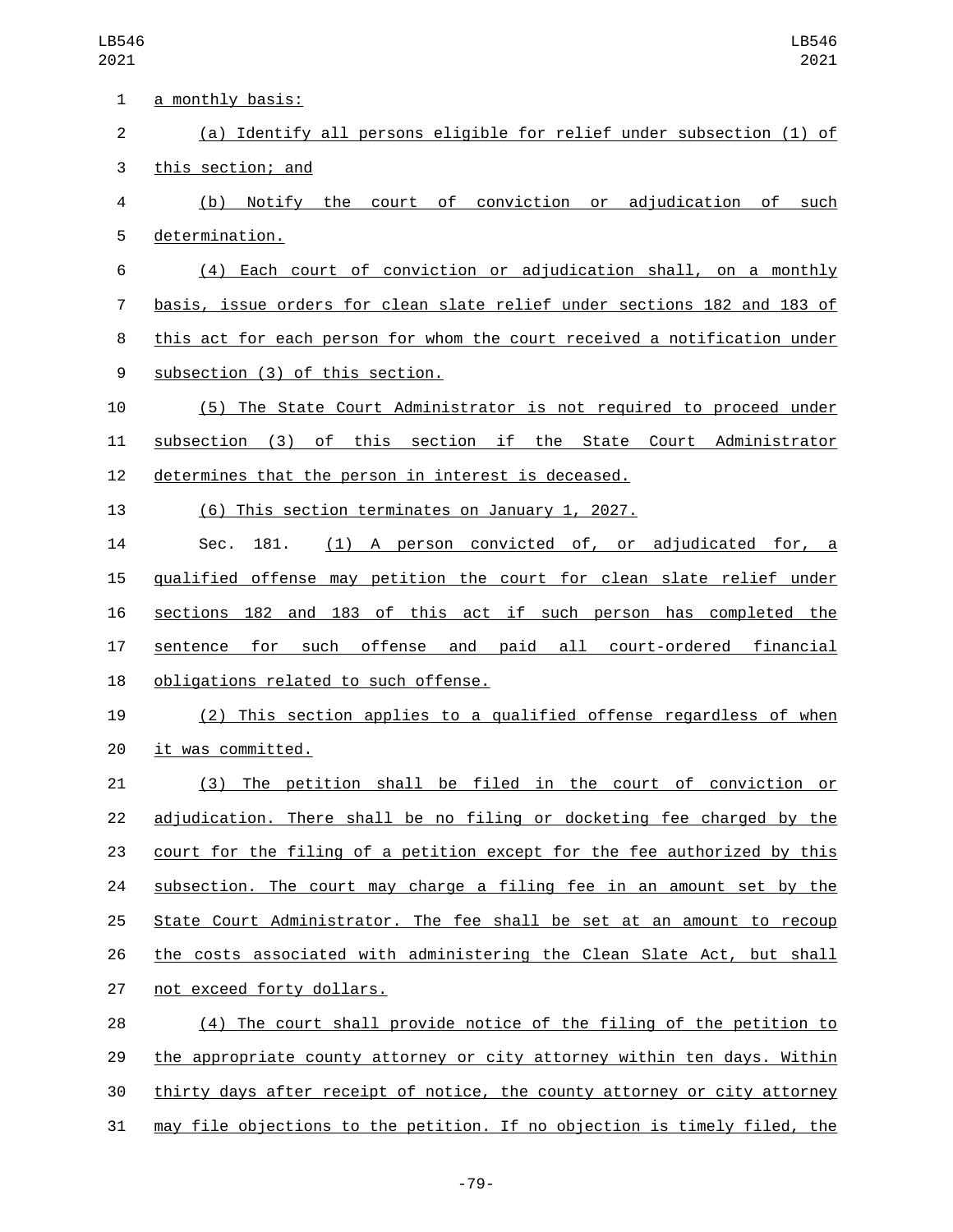| LB546<br>2021  | LB546<br>2021                                                            |
|----------------|--------------------------------------------------------------------------|
| 1              | court shall grant the petition without further<br>hearing if the         |
| $\overline{2}$ | requirements of this section have been met.                              |
| 3              | (5) If the court determines that the person in interest meets the        |
| 4              | eligibility requirements of this section, the court shall grant the      |
| 5              | petition.                                                                |
| 6              | (6) Upon granting a petition under this section, the court shall         |
| $\overline{7}$ | issue an order for clean slate relief under sections 182 and 183 of this |
| 8              | act.                                                                     |
| 9              | (7) An order granting or denying a petition under this section is a      |
| 10             | final, appealable order for purposes of section 25-1902.                 |
| 11             | Sec. 182. (1) An order for clean slate relief shall:                     |
| 12             | (a) Nullify the conviction;                                              |
| 13             | (b) Remove all civil disabilities and disqualifications imposed as a     |
| 14             | result of the conviction; and                                            |
| 15             | (c) Notify the person in interest that such person should consult        |
| 16             | with an attorney regarding the effect of the order, if any, on such      |
| 17             | person's ability to possess a firearm under state or federal law.        |
| 18             | (2) An order for clean slate relief shall not:                           |
| 19             | (a) Require the reinstatement of any office, employment, or position     |
| 20             | which was previously held and lost or forfeited as a result of the       |

21 conviction; or

 (b) Affect eligibility for, or obligations relating to, a commercial 23 driver's license.

 Sec. 183. (1) Following entry of a court order granting a person clean slate relief under section 182 of this act, a criminal justice 26 agency shall respond to a public inquiry in the same manner as if there were no criminal history record information and criminal history record information shall not be disseminated to any person other than a criminal justice agency, except as provided in subsections (4) and (5) of this 30 section.

(2) In issuing an order for clean slate relief, the court shall: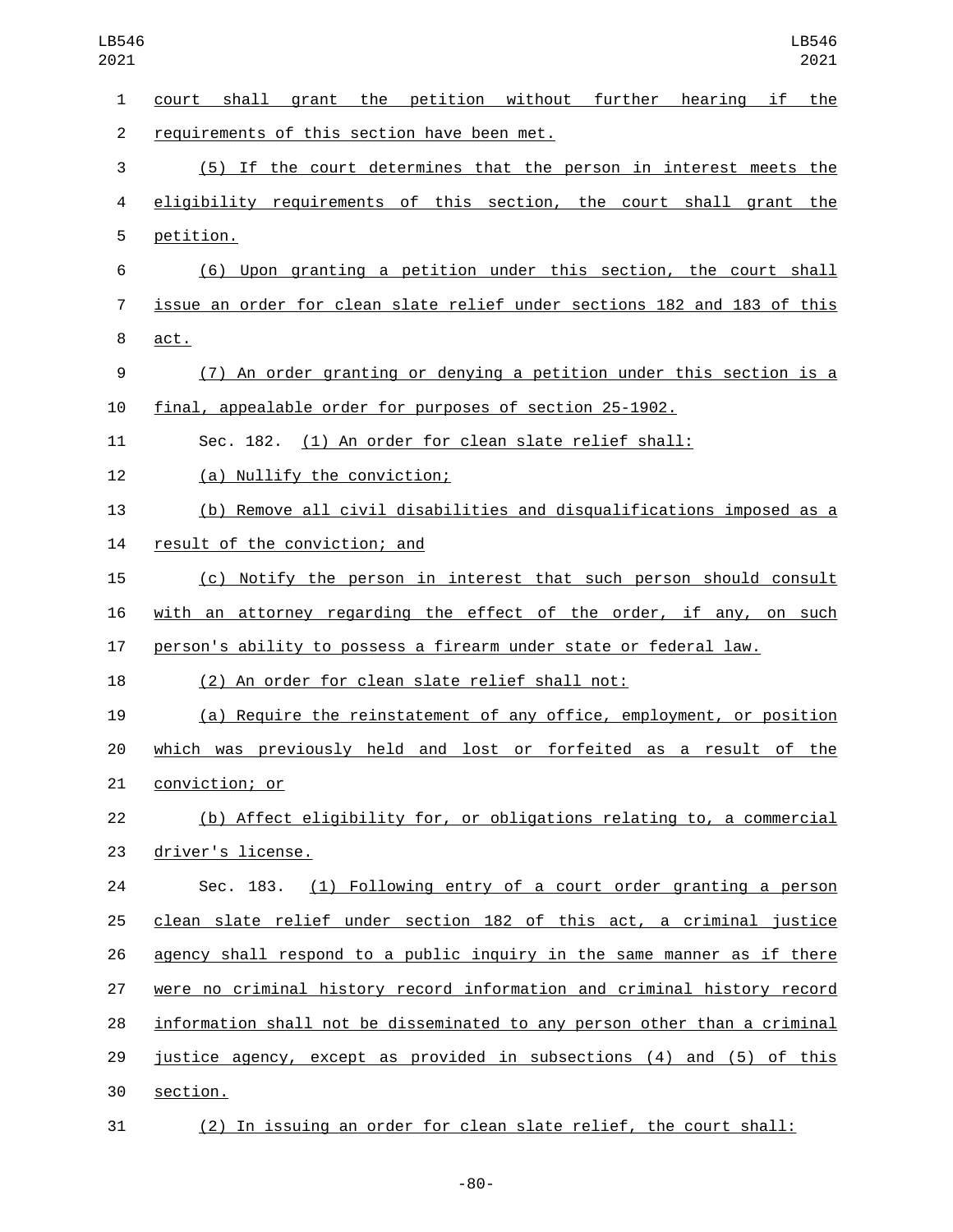| $\mathbf{1}$   | (a) Order that all records, including any information or other data       |
|----------------|---------------------------------------------------------------------------|
| $\overline{2}$ | concerning any proceedings relating to the case, including the arrest,    |
| 3              | taking into custody, petition, complaint, indictment, information, trial, |
| 4              | hearing, adjudication, correctional supervision, dismissal, or other      |
| 5              | disposition or sentence, are not part of the public record and shall not  |
| 6              | be disseminated to persons other than criminal justice agencies, except   |
| $\overline{7}$ | as provided in subsections (4) and (5) of this section;                   |
| 8              | (b) Send notice of the order to (i) the Nebraska Commission on Law        |
| 9              | Enforcement and Criminal Justice, (ii) the Nebraska State Patrol, and     |
| 10             | (iii) law enforcement agencies, county attorneys, and city attorneys      |
| 11             | referenced in the court record;                                           |
| 12             | (c) If the order relates to an adjudication, send notice of the           |
| 13             | order to (i) the Department of Motor Vehicles, if the adjudication        |
| 14             | included impoundment or prohibition to obtain a license or permit         |
| 15             | pursuant to section 43-287, and (ii) the Department of Health and Human   |
| 16             | Services, if the person in interest was a ward of the state at the time   |
| 17             | the proceeding was initiated or if the department was a party in the      |
| 18             | proceeding;                                                               |
| 19             | (d) Order all parties notified under subdivisions (2)(b) and (c) of       |
| 20             | this section to seal all records pertaining to the case; and              |
| 21             | (e) If the case was transferred from one court to another, send           |
| 22             | notice of the order to seal the record to the original, transferring      |
| 23             | court.                                                                    |
| 24             | (3) In any application for employment, bonding, license, education,       |
| 25             | or other right or privilege, any appearance as a witness, or any other    |
| 26             | public inquiry, a person shall not be questioned with respect to any      |
| 27             | offense for which the record is sealed. If an inquiry is made in          |
| 28             | violation of this subsection, the person may respond as if the offense    |
| 29             | never occurred.                                                           |
| 30             | (4) A criminal justice agency may, with respect to criminal history       |
| 31             | record information sealed under this section, disclose, disseminate,      |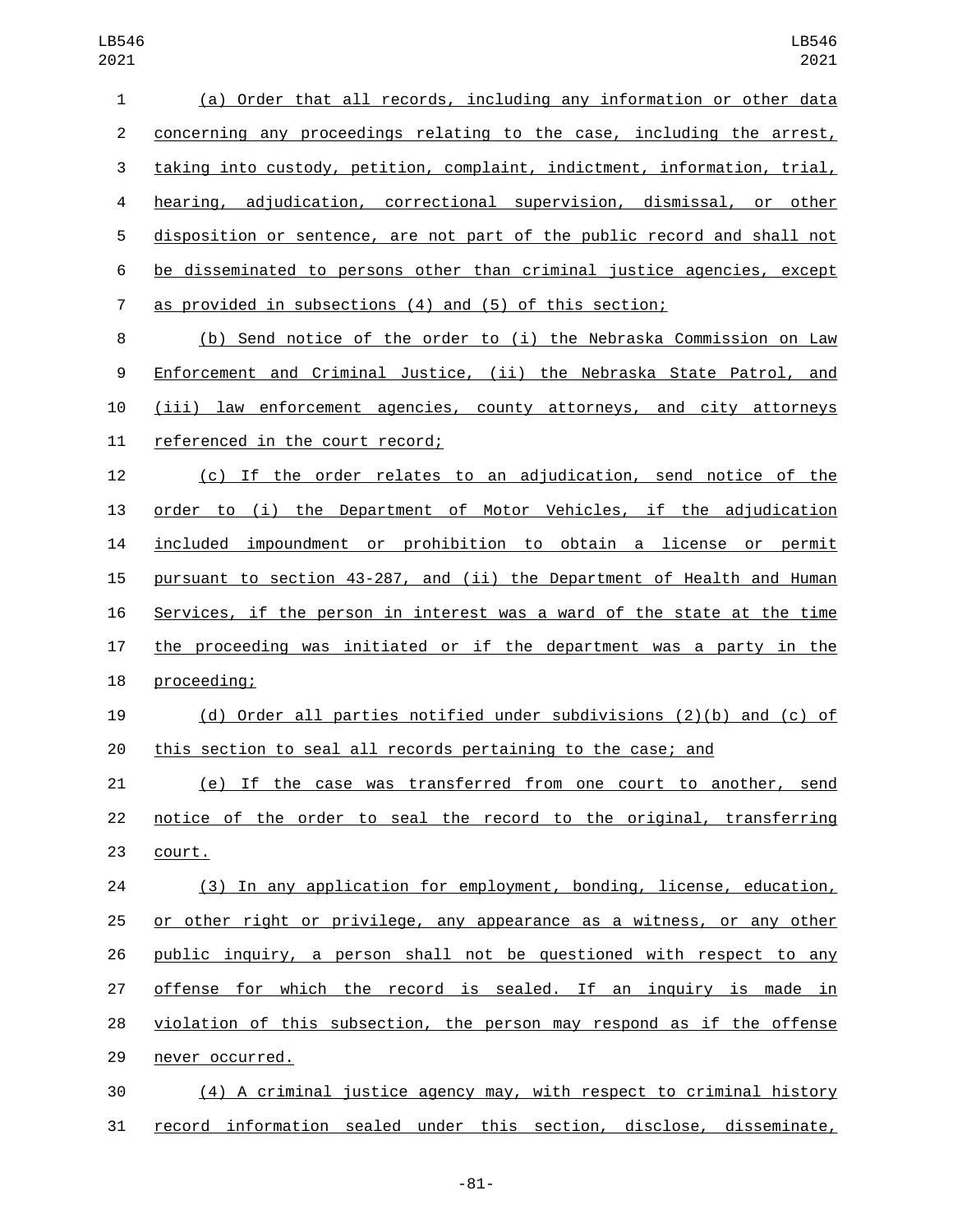respond to inquiries regarding, or allow inspection of such criminal 2 history record information: (a) If the person in interest has made a notarized request for the release of information, to the extent authorized in such release; (b) If the person in interest is currently the subject of prosecution or correctional control as the result of a separate arrest; (c) If the person in interest is currently an announced candidate 8 for or holder of public office; (d) If the criminal history record information is kept unidentified, and the record is used for purposes of surveying or summarizing individual or collective law enforcement agency activity or practices, or the dissemination is requested consisting only of release of criminal history record information showing (i) dates of arrests, (ii) reasons for arrests, and (iii) the nature of the dispositions, including, but not limited to, reasons for not prosecuting the case or cases; (e) To individuals and agencies for the express purpose of research, evaluative, or statistical activities pursuant to an agreement with a criminal justice agency that specifically authorizes access to the information, limits the use of the information to research, evaluative, or statistical activities, and ensures the confidentiality and security 21 of the information; and (f) In response to an inquiry for employment, security, or other purposes to the extent disclosure of such criminal history record information is required by: (i) Federal law, including rules and regulations and rules and regulations promulgated by a self-regulatory organization created under 27 federal law; or (ii) State law, including rules or regulations, relating to operation of a motor vehicle or caring for or interacting with children,

including, but not limited to, determining whether an application filed

or a license issued under sections 71-1901 to 71-1906.01, the Child Care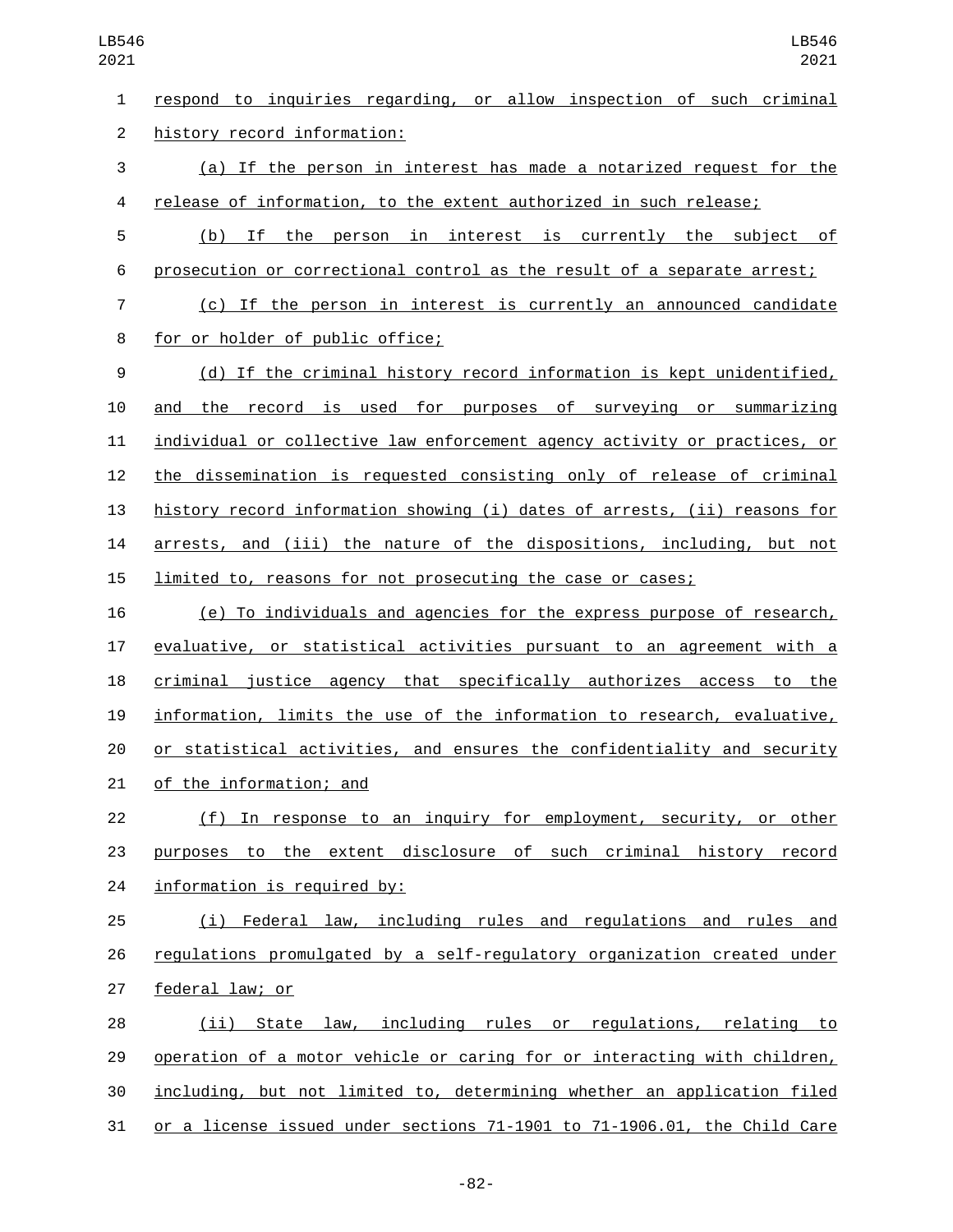Licensing Act, or the Children's Residential Facilities and Placing Licensure Act or a certificate issued under sections 79-806 to 79-815 3 should be denied, suspended, or revoked.

 (5) In addition to disclosures authorized under subsection (4) of this section, inspection of criminal history record information relating to an adjudication that has been sealed under this section may be made by the persons and for the purposes authorized in section 43-2,108.05.

 Sec. 184. An appeal by a person in interest who is denied clean slate relief shall be expedited. If, on appeal, it is determined that the person in interest was wrongfully denied clean slate relief, the state shall pay such person's attorney's fees for the appeal.

 Sec. 185. (1) Upon petition of the county attorney or city attorney, and with notice to the person in interest and opportunity to be heard, the court shall vacate an order for clean slate relief issued pursuant to section 179 or 180 of this act if the court determines that the order was erroneously entered and not in accordance with the 17 Marijuana Conviction Clean Slate Act.

 (2) Upon entry of an order under subsection (1) of this section, the court shall send notice of such order as provided in subdivision (2)(b) 20 of section 183 of this act.

 Sec. 186. The State Court Administrator may adopt and promulgate rules and regulations as necessary to carry out the Marijuana Conviction 23 Clean Slate Act.

 Sec. 187. Section 28-401, Revised Statutes Cumulative Supplement,  $2020$ , is amended to read:

 28-401 As used in the Uniform Controlled Substances Act, unless the 27 context otherwise requires:

 (1) Administer means to directly apply a controlled substance by injection, inhalation, ingestion, or any other means to the body of a 30 patient or research subject;

(2) Agent means an authorized person who acts on behalf of or at the

-83-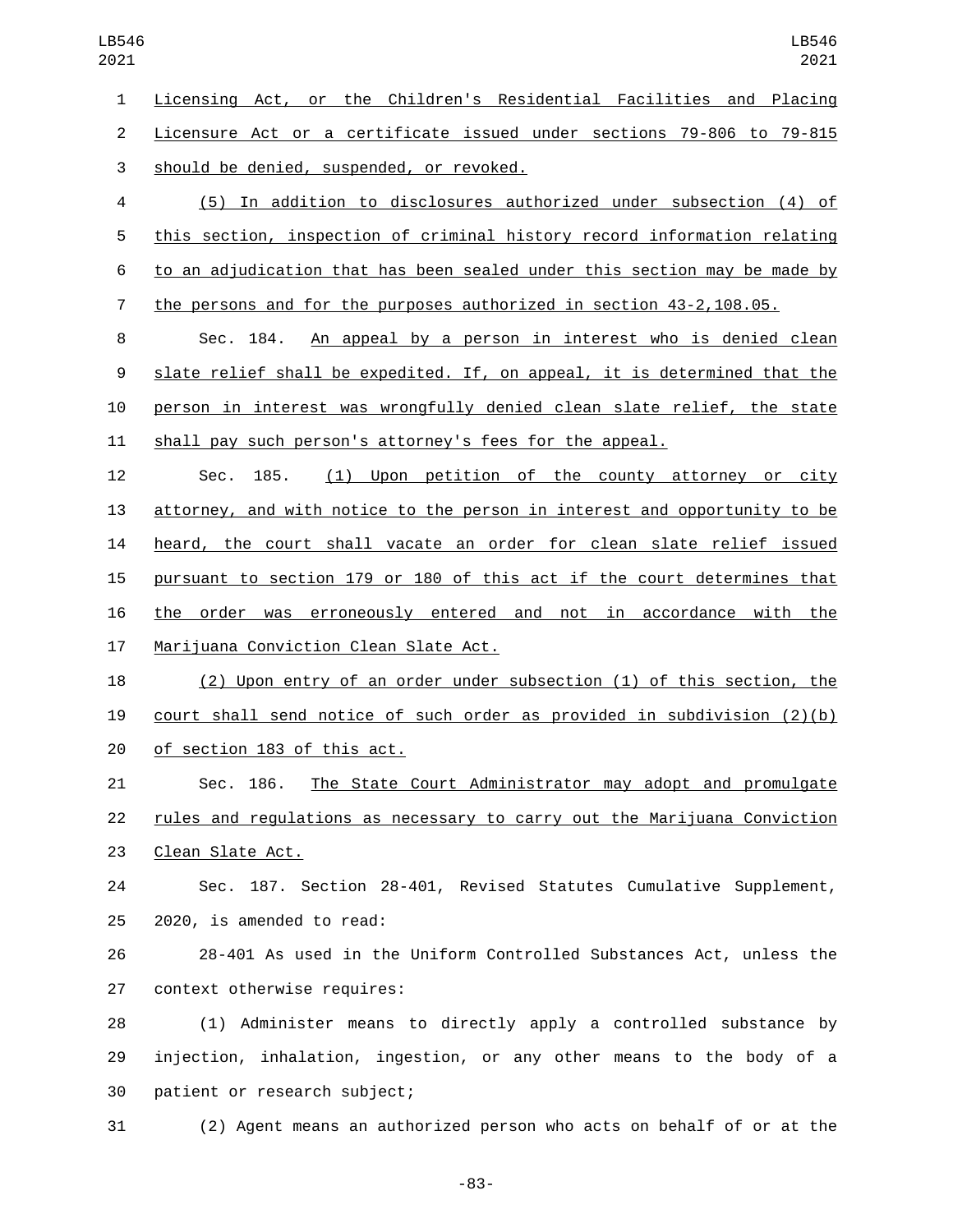direction of another person but does not include a common or contract carrier, public warehouse keeper, or employee of a carrier or warehouse 3 keeper;

 (3) Administration means the Drug Enforcement Administration of the 5 United States Department of Justice;

 (4) Controlled substance means a drug, biological, substance, or immediate precursor in Schedules I through V of section 28-405. Controlled substance does not include distilled spirits, wine, malt beverages, tobacco, marijuana, hemp, or any nonnarcotic substance if such substance may, under the Federal Food, Drug, and Cosmetic Act, 21 U.S.C. 301 et seq., as such act existed on January 1, 2014, and the law of this state, be lawfully sold over the counter without a prescription;

 (5) Counterfeit substance means a controlled substance which, or the container or labeling of which, without authorization, bears the trademark, trade name, or other identifying mark, imprint, number, or device, or any likeness thereof, of a manufacturer, distributor, or dispenser other than the person or persons who in fact manufactured, distributed, or dispensed such substance and which thereby falsely purports or is represented to be the product of, or to have been distributed by, such other manufacturer, distributor, or dispenser;

(6) Department means the Department of Health and Human Services;

 (7) Division of Drug Control means the personnel of the Nebraska State Patrol who are assigned to enforce the Uniform Controlled 24 Substances Act;

 (8) Dispense means to deliver a controlled substance to an ultimate user or a research subject pursuant to a medical order issued by a practitioner authorized to prescribe, including the packaging, labeling, or compounding necessary to prepare the controlled substance for such 29 delivery;

 (9) Distribute means to deliver other than by administering or 31 dispensing a controlled substance;

-84-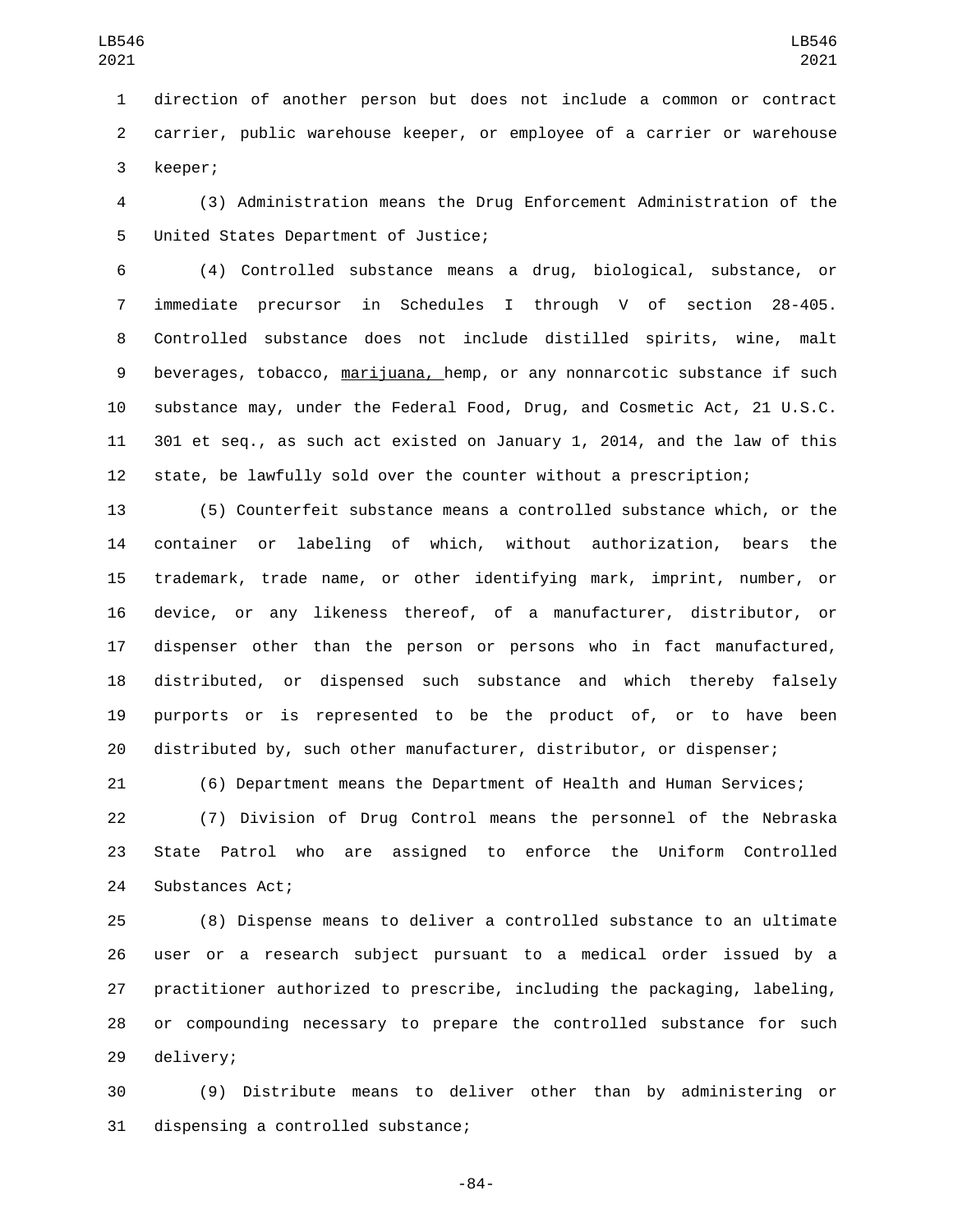(10) Prescribe means to issue a medical order;

 (11) Drug means (a) articles recognized in the official United States Pharmacopoeia, official Homeopathic Pharmacopoeia of the United States, official National Formulary, or any supplement to any of them, (b) substances intended for use in the diagnosis, cure, mitigation, treatment, or prevention of disease in human beings or animals, and (c) substances intended for use as a component of any article specified in subdivision (a) or (b) of this subdivision, but does not include devices 9 or their components, parts, or accessories;

 (12) Deliver or delivery means the actual, constructive, or attempted transfer from one person to another of a controlled substance, 12 whether or not there is an agency relationship;

(13) Hemp has the same meaning as in section 2-503;

14 (14) (14)(a) Marijuana has the same meaning as in section 17 of this act; means all parts of the plant of the genus cannabis, whether growing 16 or not, the seeds thereof, and every compound, manufacture, salt, derivative, mixture, or preparation of such plant or its seeds.

 (b) Marijuana does not include the mature stalks of such plant, hashish, tetrahydrocannabinols extracted or isolated from the plant, fiber produced from such stalks, oil or cake made from the seeds of such plant, any other compound, manufacture, salt, derivative, mixture, or preparation of such mature stalks, the sterilized seed of such plant which is incapable of germination, or cannabidiol contained in a drug product approved by the federal Food and Drug Administration or obtained 25 pursuant to sections 28-463 to 28-468.

26 (c) Marijuana does not include hemp.

 (d) When the weight of marijuana is referred to in the Uniform Controlled Substances Act, it means its weight at or about the time it is seized or otherwise comes into the possession of law enforcement authorities, whether cured or uncured at that time.

(e) When industrial hemp as defined in section 2-5701 is in the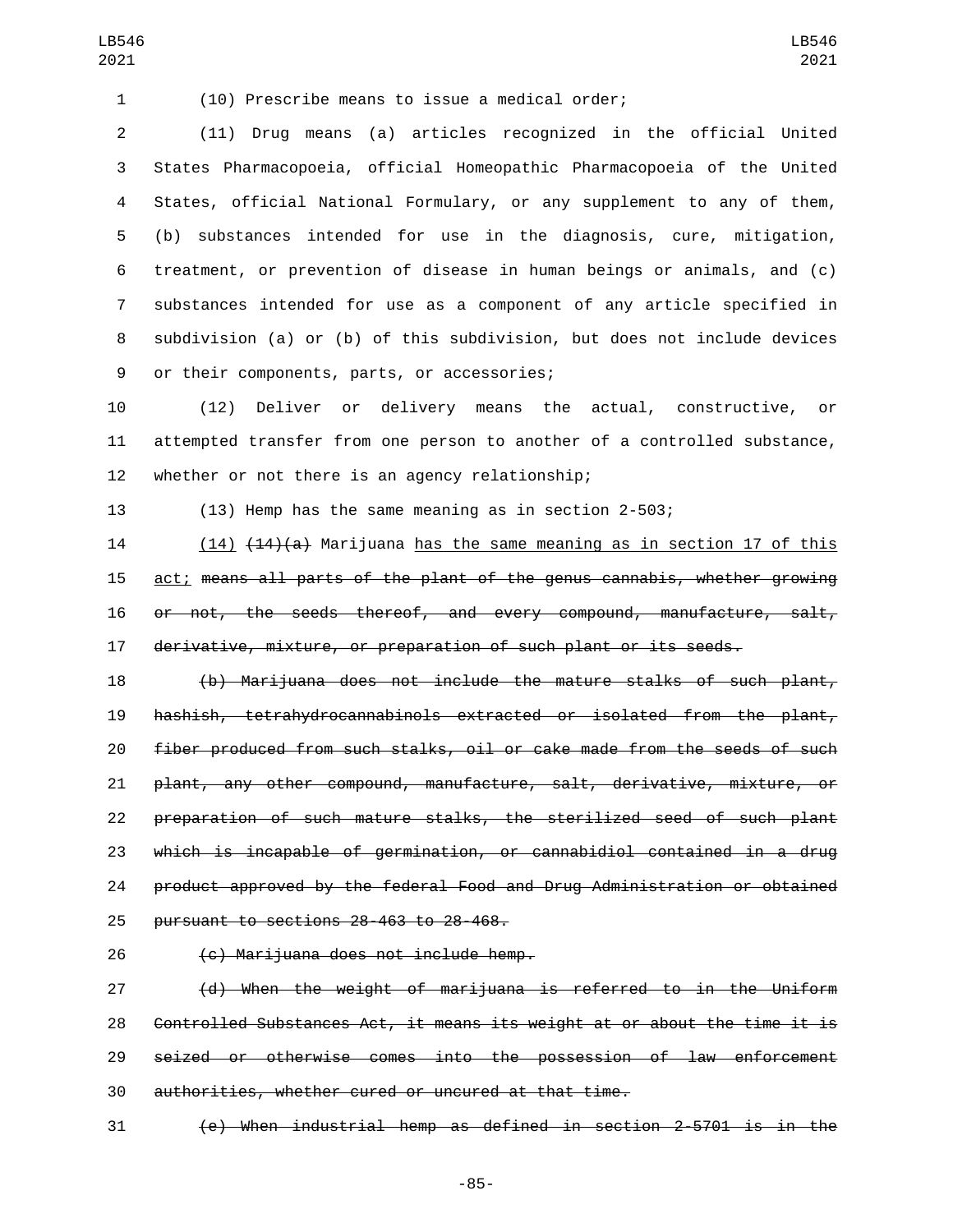possession of a person as authorized under section 2-5701, it is not considered marijuana for purposes of the Uniform Controlled Substances Act;

 (15) Manufacture means the production, preparation, propagation, conversion, or processing of a controlled substance, either directly or indirectly, by extraction from substances of natural origin, independently by means of chemical synthesis, or by a combination of extraction and chemical synthesis, and includes any packaging or repackaging of the substance or labeling or relabeling of its container. Manufacture does not include the preparation or compounding of a controlled substance by an individual for his or her own use, except for the preparation or compounding of components or ingredients used for or intended to be used for the manufacture of methamphetamine, or the preparation, compounding, conversion, packaging, or labeling of a controlled substance: (a) By a practitioner as an incident to his or her prescribing, administering, or dispensing of a controlled substance in the course of his or her professional practice; or (b) by a practitioner, or by his or her authorized agent under his or her supervision, for the purpose of, or as an incident to, research, teaching, or chemical 20 analysis and not for sale;

 (16) Narcotic drug means any of the following, whether produced directly or indirectly by extraction from substances of vegetable origin, independently by means of chemical synthesis, or by a combination of extraction and chemical synthesis: (a) Opium, opium poppy and poppy straw, coca leaves, and opiates; (b) a compound, manufacture, salt, derivative, or preparation of opium, coca leaves, or opiates; or (c) a substance and any compound, manufacture, salt, derivative, or preparation thereof which is chemically equivalent to or identical with any of the substances referred to in subdivisions (a) and (b) of this subdivision, except that the words narcotic drug as used in the Uniform Controlled Substances Act does not include decocainized coca leaves or extracts of

-86-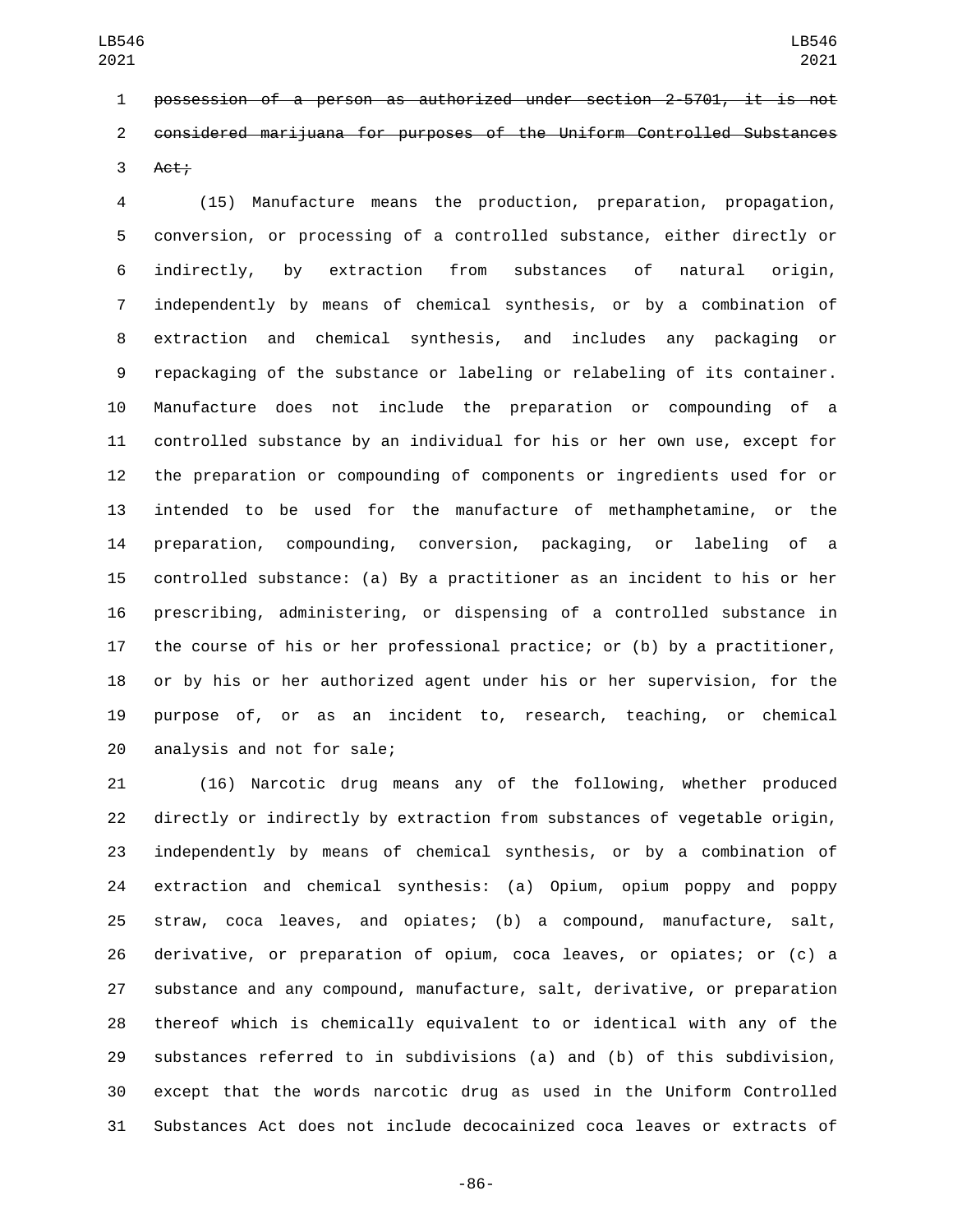coca leaves, which extracts do not contain cocaine or ecgonine, or isoquinoline alkaloids of opium;2

 (17) Opiate means any substance having an addiction-forming or addiction-sustaining liability similar to morphine or being capable of conversion into a drug having such addiction-forming or addiction- sustaining liability. Opiate does not include the dextrorotatory isomer of 3-methoxy-n methylmorphinan and its salts. Opiate includes its racemic 8 and levorotatory forms;

 (18) Opium poppy means the plant of the species Papaver somniferum 10 L., except the seeds thereof;

 (19) Poppy straw means all parts, except the seeds, of the opium 12 poppy after mowing;

 (20) Person means any corporation, association, partnership, limited 14 liability company, or one or more persons;

 (21) Practitioner means a physician, a physician assistant, a dentist, a veterinarian, a pharmacist, a podiatrist, an optometrist, a certified nurse midwife, a certified registered nurse anesthetist, a nurse practitioner, a scientific investigator, a pharmacy, a hospital, or any other person licensed, registered, or otherwise permitted to distribute, dispense, prescribe, conduct research with respect to, or administer a controlled substance in the course of practice or research in this state, including an emergency medical service as defined in 23 section 38-1207;

 (22) Production includes the manufacture, planting, cultivation, or 25 harvesting of a controlled substance;

 (23) Immediate precursor means a substance which is the principal compound commonly used or produced primarily for use and which is an immediate chemical intermediary used or likely to be used in the manufacture of a controlled substance, the control of which is necessary 30 to prevent, curtail, or limit such manufacture;

31 (24) State means the State of Nebraska;

-87-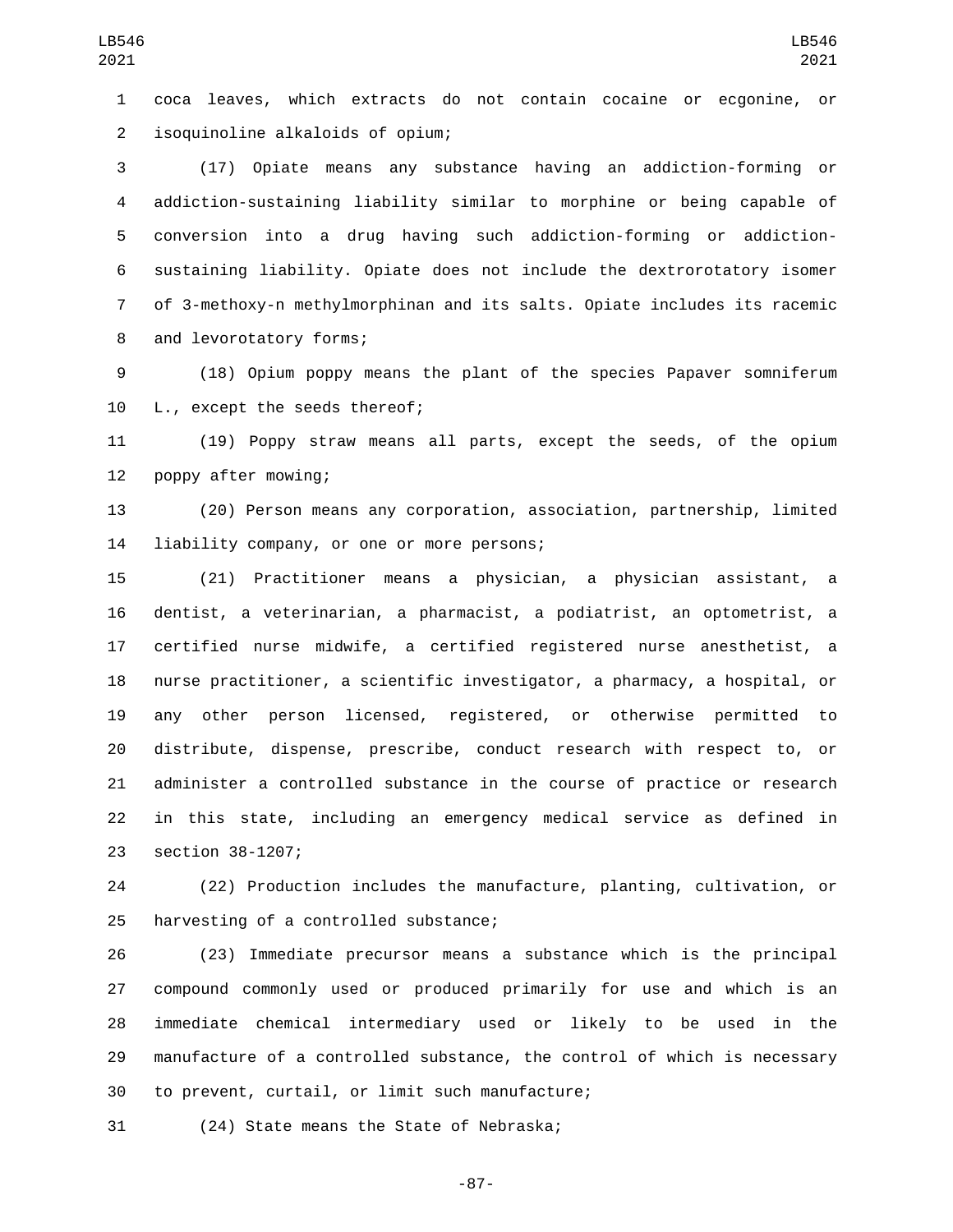(25) Ultimate user means a person who lawfully possesses a controlled substance for his or her own use, for the use of a member of his or her household, or for administration to an animal owned by him or 4 her or by a member of his or her household;

(26) Hospital has the same meaning as in section 71-419;

 (27) Cooperating individual means any person, other than a commissioned law enforcement officer, who acts on behalf of, at the request of, or as agent for a law enforcement agency for the purpose of gathering or obtaining evidence of offenses punishable under the Uniform 10 Controlled Substances Act;

 (28)(a) Hashish or concentrated cannabis means (i) the separated resin, whether crude or purified, obtained from a plant of the genus cannabis or (ii) any material, preparation, mixture, compound, or other substance which contains ten percent or more by weight of 15 tetrahydrocannabinols.

 (b) When resins extracted from (i) industrial hemp as defined in section 2-5701 are in the possession of a person as authorized under section 2-5701 or (ii) hemp as defined in section 2-503 are in the possession of a person as authorized under the Nebraska Hemp Farming Act, they are not considered hashish or concentrated cannabis for purposes of 21 the Uniform Controlled Substances Act;

 (28) (29) Exceptionally hazardous drug means (a) a narcotic drug, (b) thiophene analog of phencyclidine, (c) phencyclidine, (d) amobarbital, (e) secobarbital, (f) pentobarbital, (g) amphetamine, or (h) 25 methamphetamine;

26 (29) (30) Imitation controlled substance means a substance which is not a controlled substance or controlled substance analogue but which, by way of express or implied representations and consideration of other relevant factors including those specified in section 28-445, would lead a reasonable person to believe the substance is a controlled substance or controlled substance analogue. A placebo or registered investigational

-88-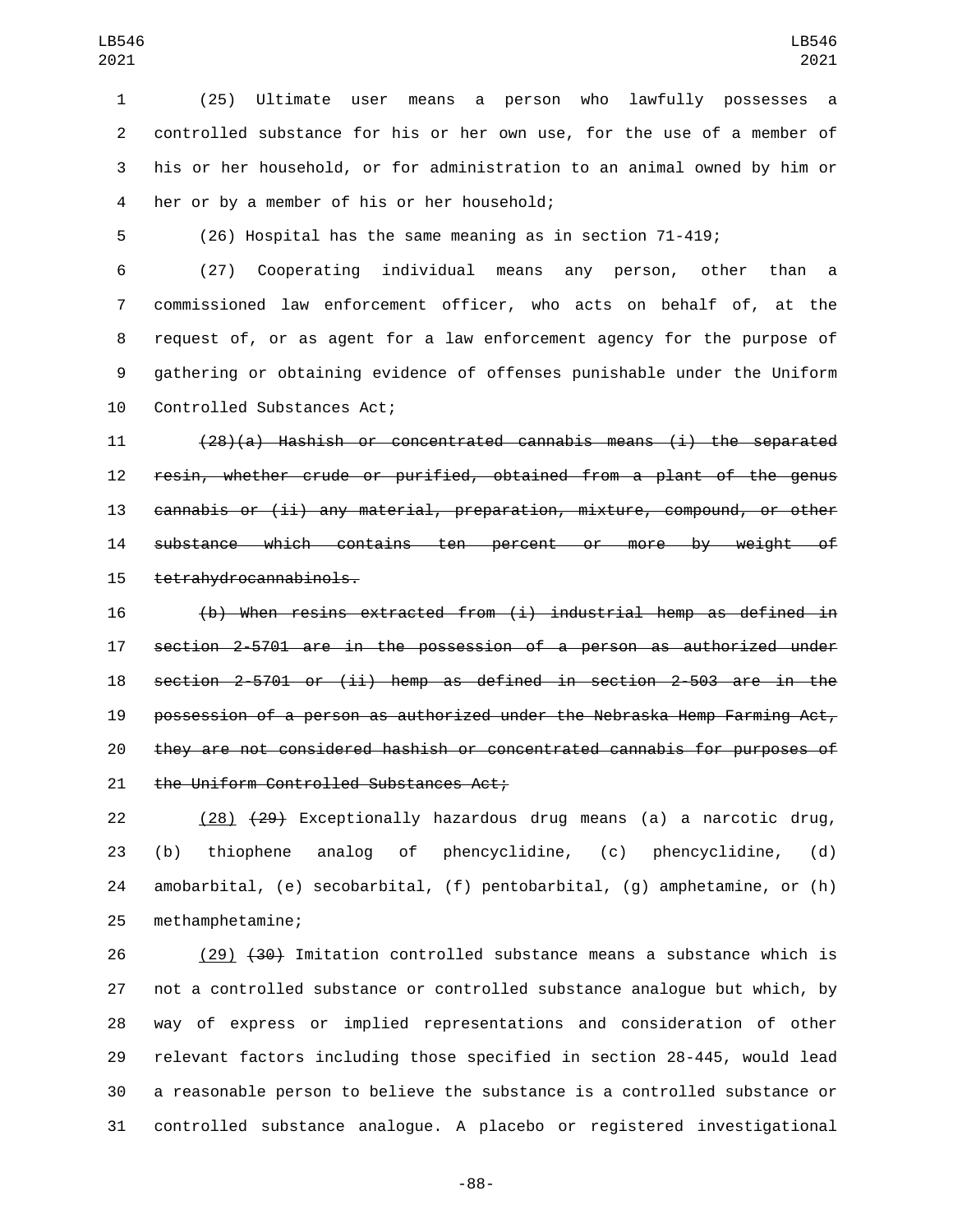drug manufactured, distributed, possessed, or delivered in the ordinary course of practice or research by a health care professional shall not be 3 deemed to be an imitation controlled substance;

4 (30)(a)  $(31)(a)$  Controlled substance analogue means a substance (i) the chemical structure of which is substantially similar to the chemical structure of a Schedule I or Schedule II controlled substance as provided in section 28-405 or (ii) which has a stimulant, depressant, analgesic, or hallucinogenic effect on the central nervous system that is substantially similar to or greater than the stimulant, depressant, analgesic, or hallucinogenic effect on the central nervous system of a Schedule I or Schedule II controlled substance as provided in section 28-405. A controlled substance analogue shall, to the extent intended for human consumption, be treated as a controlled substance under Schedule I of section 28-405 for purposes of the Uniform Controlled Substances Act; 15 and

 (b) Controlled substance analogue does not include (i) a controlled substance, (ii) any substance generally recognized as safe and effective within the meaning of the Federal Food, Drug, and Cosmetic Act, 21 U.S.C. 301 et seq., as such act existed on January 1, 2014, (iii) any substance for which there is an approved new drug application, or (iv) with respect to a particular person, any substance if an exemption is in effect for investigational use for that person, under section 505 of the Federal Food, Drug, and Cosmetic Act, 21 U.S.C. 355, as such section existed on January 1, 2014, to the extent conduct with respect to such substance is 25 pursuant to such exemption;

 (31) (32) Anabolic steroid means any drug or hormonal substance, chemically and pharmacologically related to testosterone (other than estrogens, progestins, and corticosteroids), that promotes muscle growth and includes any controlled substance in Schedule III(d) of section 28-405. Anabolic steroid does not include any anabolic steroid which is expressly intended for administration through implants to cattle or other

-89-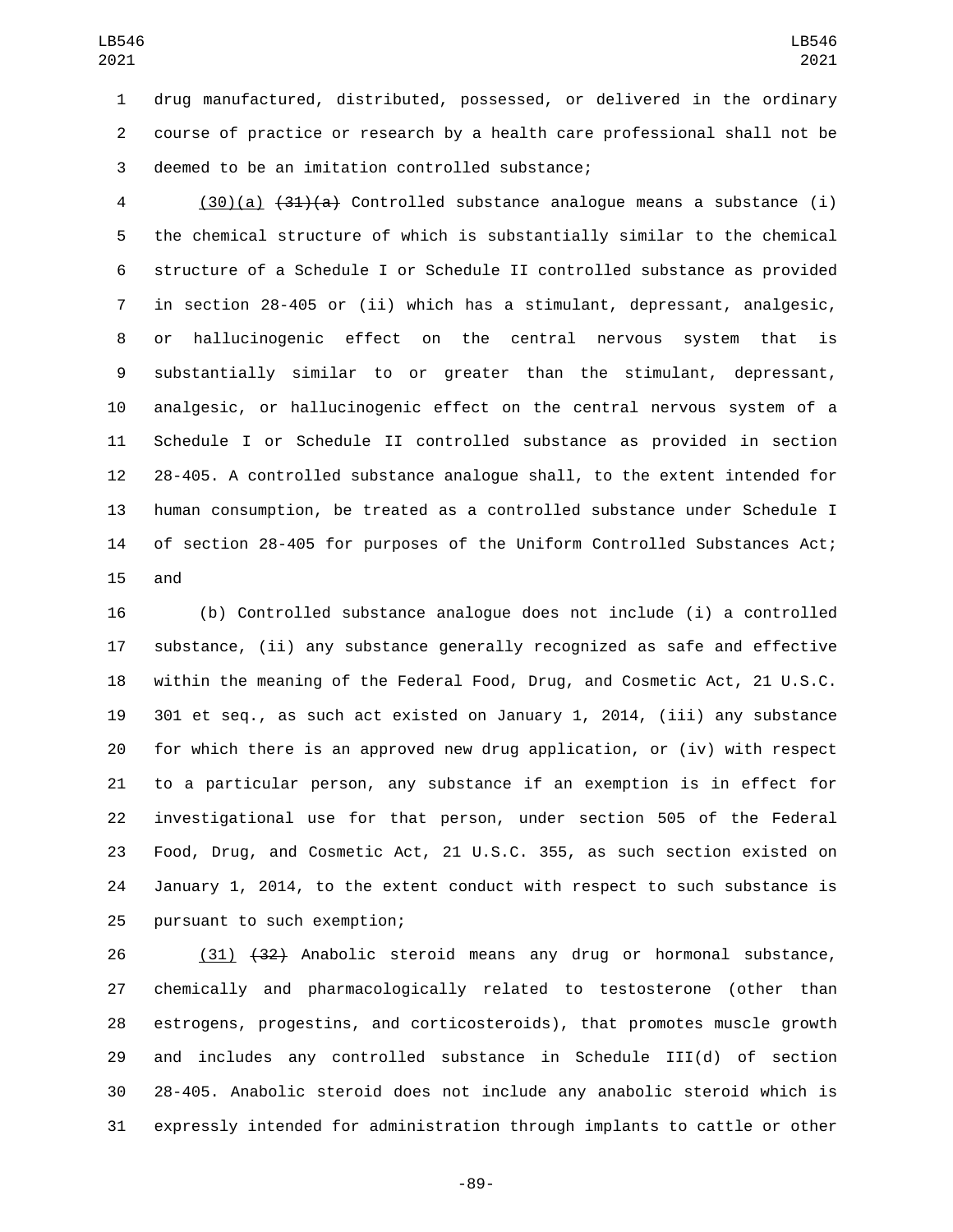nonhuman species and has been approved by the Secretary of Health and Human Services for such administration, but if any person prescribes, dispenses, or distributes such a steroid for human use, such person shall be considered to have prescribed, dispensed, or distributed an anabolic 5 steroid within the meaning of this subdivision;

 (32) (33) Chart order means an order for a controlled substance issued by a practitioner for a patient who is in the hospital where the chart is stored or for a patient receiving detoxification treatment or maintenance treatment pursuant to section 28-412. Chart order does not 10 include a prescription;

 (33) (34) Medical order means a prescription, a chart order, or an order for pharmaceutical care issued by a practitioner;

 (34) (35) Prescription means an order for a controlled substance issued by a practitioner. Prescription does not include a chart order;

 (35) (36) Registrant means any person who has a controlled substances registration issued by the state or the Drug Enforcement Administration of the United States Department of Justice;

 (36) (37) Reverse distributor means a person whose primary function is to act as an agent for a pharmacy, wholesaler, manufacturer, or other entity by receiving, inventorying, and managing the disposition of outdated, expired, or otherwise nonsaleable controlled substances;

 (37) (38) Signature means the name, word, or mark of a person written in his or her own hand with the intent to authenticate a writing or other form of communication or a digital signature which complies with 25 section 86-611 or an electronic signature;

 (38) (39) Facsimile means a copy generated by a system that encodes a document or photograph into electrical signals, transmits those signals over telecommunications lines, and reconstructs the signals to create an exact duplicate of the original document at the receiving end;

 (39) (40) Electronic signature has the definition found in section 31 86-621;

-90-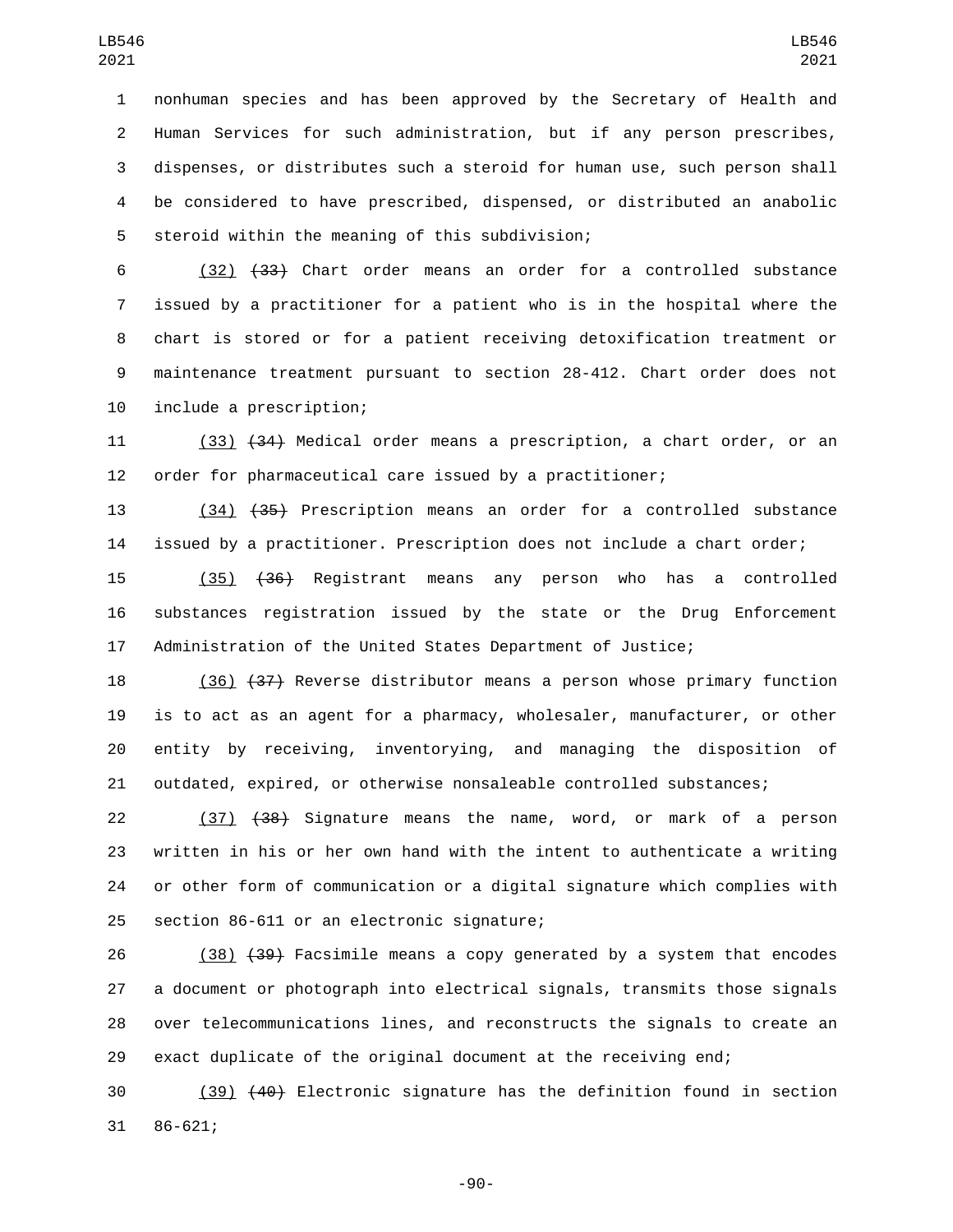(40) (41) Electronic transmission means transmission of information in electronic form. Electronic transmission includes computer-to-computer transmission or computer-to-facsimile transmission;

 (41) (42) Long-term care facility means an intermediate care facility, an intermediate care facility for persons with developmental disabilities, a long-term care hospital, a mental health substance use treatment center, a nursing facility, or a skilled nursing facility, as such terms are defined in the Health Care Facility Licensure Act;

(42) (43) Compounding has the same meaning as in section 38-2811;

 (43) (44) Cannabinoid receptor agonist shall mean any chemical compound or substance other than marijuana that, according to scientific or medical research, study, testing, or analysis, demonstrates the presence of binding activity at one or more of the CB1 or CB2 cell membrane receptors located within the human body; and

 (44) (45) Lookalike substance means a product or substance, not specifically designated as a controlled substance in section 28-405, that is either portrayed in such a manner by a person to lead another person to reasonably believe that it produces effects on the human body that replicate, mimic, or are intended to simulate the effects produced by a controlled substance or that possesses one or more of the following 21 indicia or characteristics:

 (a) The packaging or labeling of the product or substance suggests that the user will achieve euphoria, hallucination, mood enhancement, stimulation, or another effect on the human body that replicates or 25 mimics those produced by a controlled substance;

 (b) The name or packaging of the product or substance uses images or labels suggesting that it is a controlled substance or produces effects on the human body that replicate or mimic those produced by a controlled 29 substance;

 (c) The product or substance is marketed or advertised for a particular use or purpose and the cost of the product or substance is

-91-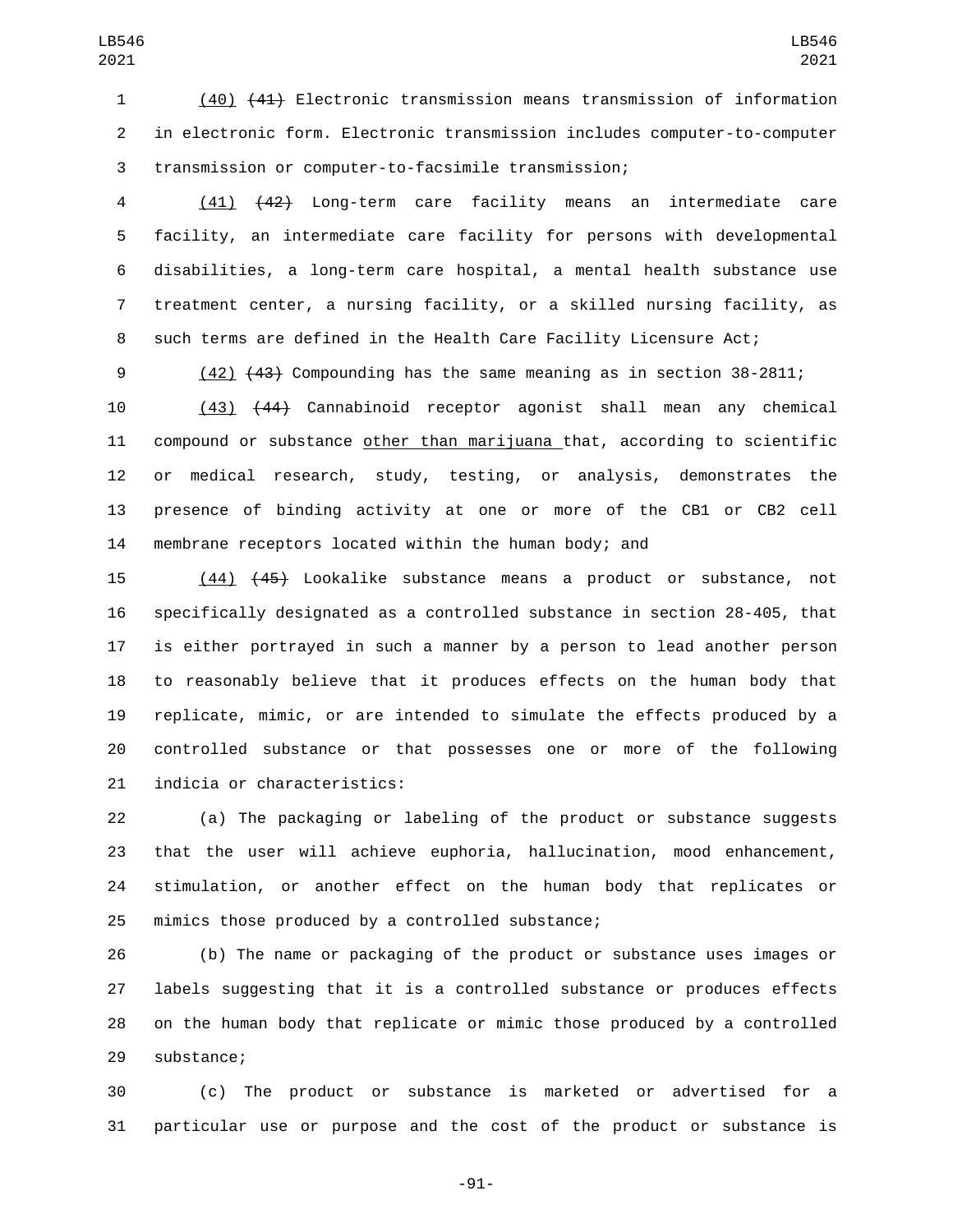disproportionately higher than other products or substances marketed or advertised for the same or similar use or purpose;2

 (d) The packaging or label on the product or substance contains words or markings that state or suggest that the product or substance is in compliance with state and federal laws regulating controlled 6 substances;

 (e) The owner or person in control of the product or substance uses evasive tactics or actions to avoid detection or inspection of the product or substance by law enforcement authorities;

 (f) The owner or person in control of the product or substance makes a verbal or written statement suggesting or implying that the product or substance is a synthetic drug or that consumption of the product or substance will replicate or mimic effects on the human body to those effects commonly produced through use or consumption of a controlled 15 substance;

 (g) The owner or person in control of the product or substance makes a verbal or written statement to a prospective customer, buyer, or recipient of the product or substance implying that the product or 19 substance may be resold for profit; or

 (h) The product or substance contains a chemical or chemical compound that does not have a legitimate relationship to the use or purpose claimed by the seller, distributor, packer, or manufacturer of the product or substance or indicated by the product name, appearing on the product's packaging or label or depicted in advertisement of the 25 product or substance.

 Sec. 188. Section 28-405, Revised Statutes Cumulative Supplement, 27 2020, is amended to read:

 28-405 The following are the schedules of controlled substances referred to in the Uniform Controlled Substances Act, unless specifically contained on the list of exempted products of the Drug Enforcement Administration of the United States Department of Justice as the list

-92-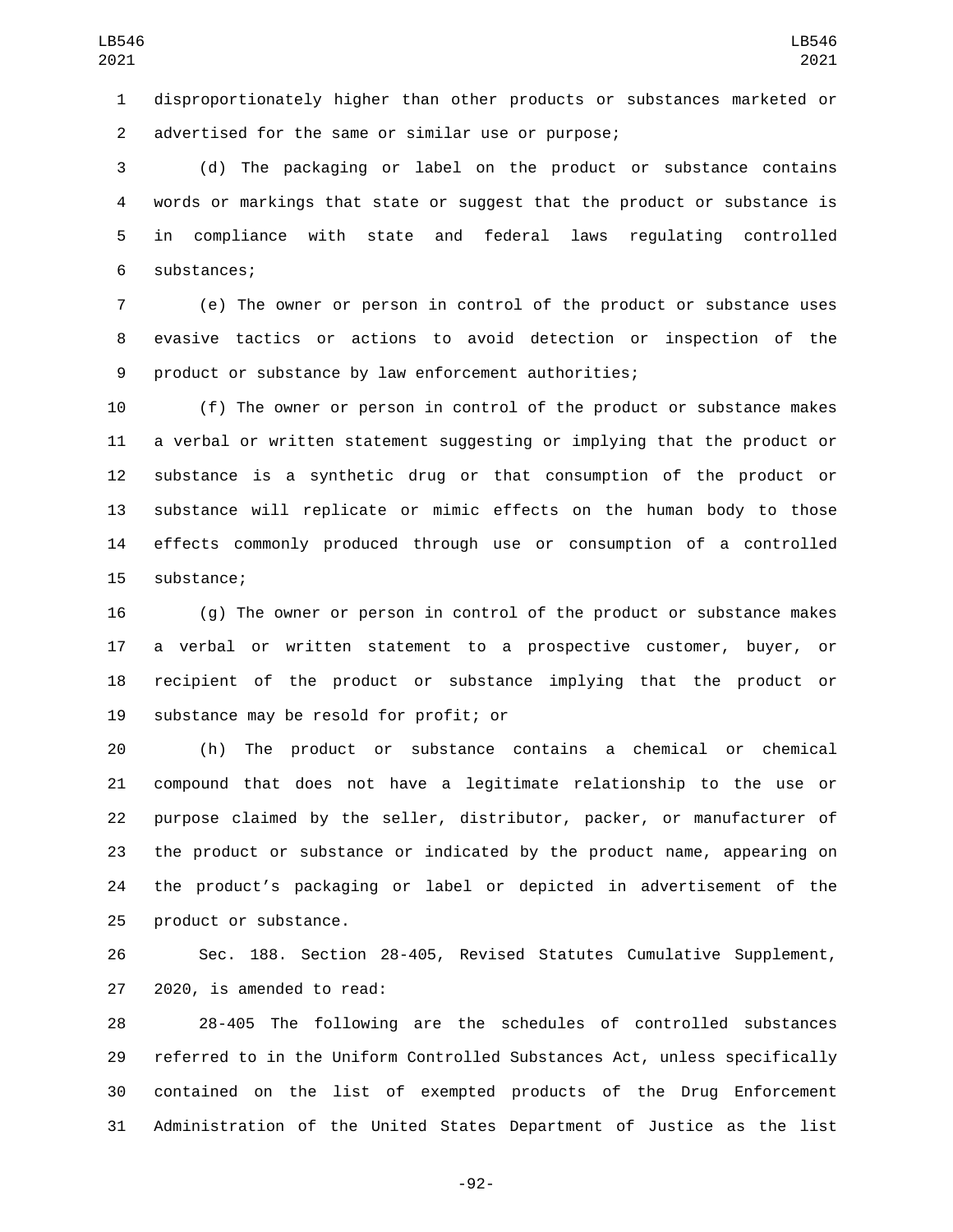| LB546<br>2021  | LB546<br>2021                                                           |
|----------------|-------------------------------------------------------------------------|
| $\mathbf 1$    | existed on November 9, 2017:                                            |
| $\overline{2}$ | Schedule I                                                              |
| 3              | (a) Any of the following opiates, including their isomers, esters,      |
| 4              | ethers, salts, and salts of isomers, esters, and ethers,<br>unless      |
| 5              | specifically excepted, whenever the existence of such isomers, esters,  |
| 6              | ethers, and salts is possible within the specific chemical designation: |
| 7              | (1) Acetylmethadol;                                                     |
| 8              | (2) Allylprodine;                                                       |
| 9              | (3) Alphacetylmethadol, except levo-alphacetylmethadol which is also    |
| 10             | known as levo-alpha-acetylmethadol, levomethadyl acetate, and LAAM;     |
| 11             | (4) Alphameprodine;                                                     |
| 12             | (5) Alphamethadol;                                                      |
| 13             | (6) Benzethidine;                                                       |
| 14             | (7) Betacetylmethadol;                                                  |
| 15             | (8) Betameprodine;                                                      |
| 16             | (9) Betamethadol;                                                       |
| 17             | (10) Betaprodine;                                                       |
| 18             | (11) Clonitazene;                                                       |
| 19             | (12) Dextromoramide;                                                    |
| 20             | (13) Difenoxin;                                                         |
| 21             | (14) Diampromide;                                                       |
| 22             | (15) Diethylthiambutene;                                                |
| 23             | (16) Dimenoxadol;                                                       |
| 24             | (17) Dimepheptanol;                                                     |
| 25             | (18) Dimethylthiambutene;                                               |
| 26             | (19) Dioxaphetyl butyrate;                                              |
| 27             | (20) Dipipanone;                                                        |
| 28             | (21) Ethylmethylthiambutene;                                            |
| 29             | (22) Etonitazene;                                                       |
| 30             | (23) Etoxeridine;                                                       |
| 31             | (24) Furethidine;                                                       |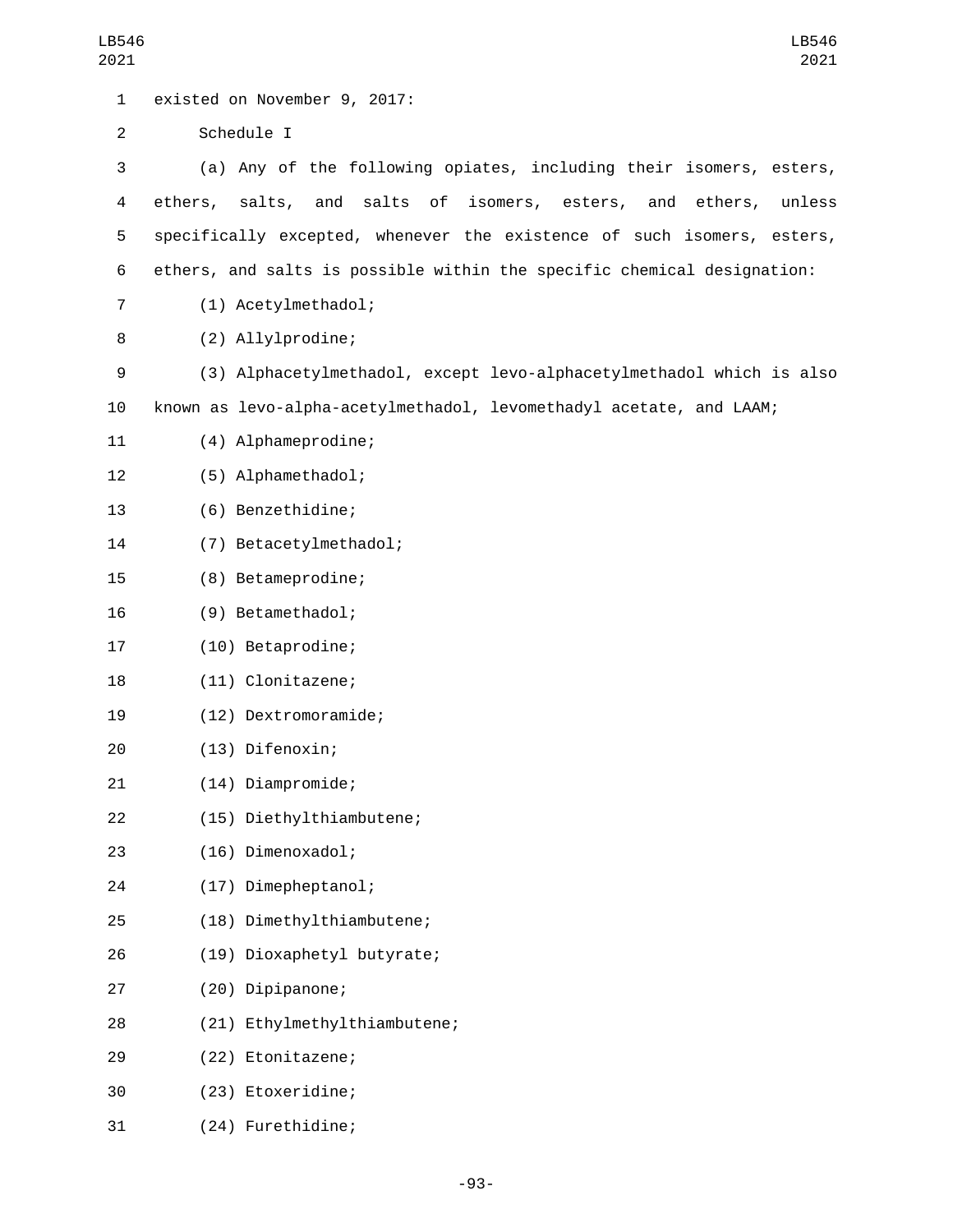| l B54 | h |
|-------|---|
| 2021  |   |

| 1              |             | (25) Hydroxypethidine;                                                    |
|----------------|-------------|---------------------------------------------------------------------------|
| $\overline{c}$ |             | (26) Ketobemidone;                                                        |
| 3              |             | (27) Levomoramide;                                                        |
| 4              |             | (28) Levophenacylmorphan;                                                 |
| 5              |             | (29) Morpheridine;                                                        |
| 6              |             | (30) Noracymethadol;                                                      |
| 7              |             | (31) Norlevorphanol;                                                      |
| 8              |             | (32) Normethadone;                                                        |
| 9              |             | (33) Norpipanone;                                                         |
| 10             |             | (34) Phenadoxone;                                                         |
| 11             |             | (35) Phenampromide;                                                       |
| 12             |             | (36) Phenomorphan;                                                        |
| 13             |             | (37) Phenoperidine;                                                       |
| 14             |             | (38) Piritramide;                                                         |
| 15             |             | (39) Proheptazine;                                                        |
| 16             |             | (40) Properidine;                                                         |
| 17             |             | (41) Propiram;                                                            |
| 18             |             | (42) Racemoramide;                                                        |
| 19             |             | (43) Trimeperidine;                                                       |
| 20             | (44)        | Alpha-methylfentanyl, N-(1-(alpha-methyl-beta-phenyl)ethyl-4-             |
| 21             |             | piperidyl) propionanilide, 1-(1-methyl-2-phenylethyl)-4-(N-propanilido)   |
| 22             | piperidine; |                                                                           |
| 23             |             | (45) Tilidine;                                                            |
| 24             |             | (46) 3-Methylfentanyl, N-(3-methyl-1-(2-phenylethyl)-4-piperidyl)-N-      |
| 25             |             | phenylpropanamide, its optical and geometric isomers, salts, and salts of |
| 26             | isomers;    |                                                                           |
| 27             |             | (47) 1-methyl-4-phenyl-4-propionoxypiperidine (MPPP), its optical         |
| 28             |             | isomers, salts, and salts of isomers;                                     |
| 29             | (48)        | 1-(2-phenethyl)-4-phenyl-4-acetoxypiperidine,<br>its<br>PEPAP,            |
| 30             |             | optical isomers, salts, and salts of isomers;                             |
| 31             | (49)        | Acetyl-alpha-methylfentanyl, N-(1-(1-methyl-2-phenethyl)-4-               |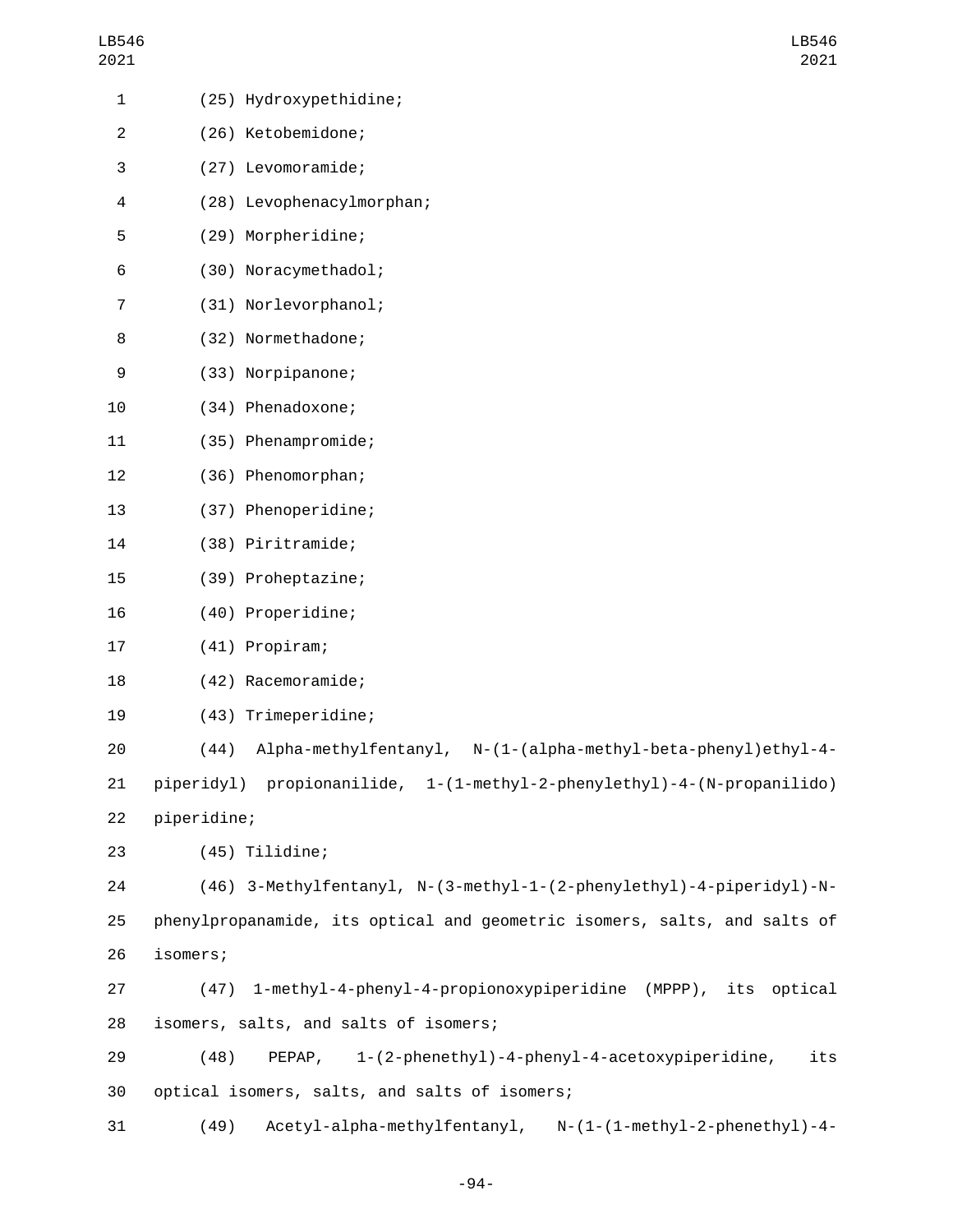piperidinyl)-N-phenylacetamide, its optical isomers, salts, and salts of 2 isomers;

 (50) Alpha-methylthiofentanyl, N-(1-methyl-2-(2-thienyl)ethyl-4- piperidinyl)-N-phenylpropanamide, its optical isomers, salts, and salts 5 of isomers;

 (51) Benzylfentanyl, N-(1-benzyl-4-piperidyl)-N-phenylpropanamide, 7 its optical isomers, salts, and salts of isomers;

 (52) Beta-hydroxyfentanyl, N-(1-(2-hydroxy-2-phenethyl)-4- piperidinyl)-N-phenylpropanamide, its optical isomers, salts, and salts 10 of isomers;

 (53) Beta-hydroxy-3-methylfentanyl, (other name: N-(1-(2-hydroxy-2- phenethyl)-3-methyl-4-piperidinyl)-N-phenylpropanamide), its optical and 13 qeometric isomers, salts, and salts of isomers;

 (54) 3-methylthiofentanyl, N-(3-methyl-1-(2-thienyl)ethyl-4- piperidinyl)-N-phenylpropanamide, its optical and geometric isomers, 16 salts, and salts of isomers;

 (55) N-(1-(2-thienyl)methyl-4-piperidyl)-N-phenylpropanamide (thenylfentanyl), its optical isomers, salts, and salts of isomers;

 (56) Thiofentanyl, N-phenyl-N-(1-(2-thienyl)ethyl-4-piperidinyl)- propanamide, its optical isomers, salts, and salts of isomers;

 (57) Para-fluorofentanyl, N-(4-fluorophenyl)-N-(1-(2-phenethyl)-4- piperidinyl)propanamide, its optical isomers, salts, and salts of 23 isomers; and

 (58) U-47700, 3,4-dichloro-N-[2-(dimethylamino)cyclohexyl]-N-25 methylbenzamide.

 (b) Any of the following opium derivatives, their salts, isomers, and salts of isomers, unless specifically excepted, whenever the existence of such salts, isomers, and salts of isomers is possible within 29 the specific chemical designation:

(1) Acetorphine;30

(2) Acetyldihydrocodeine;31

-95-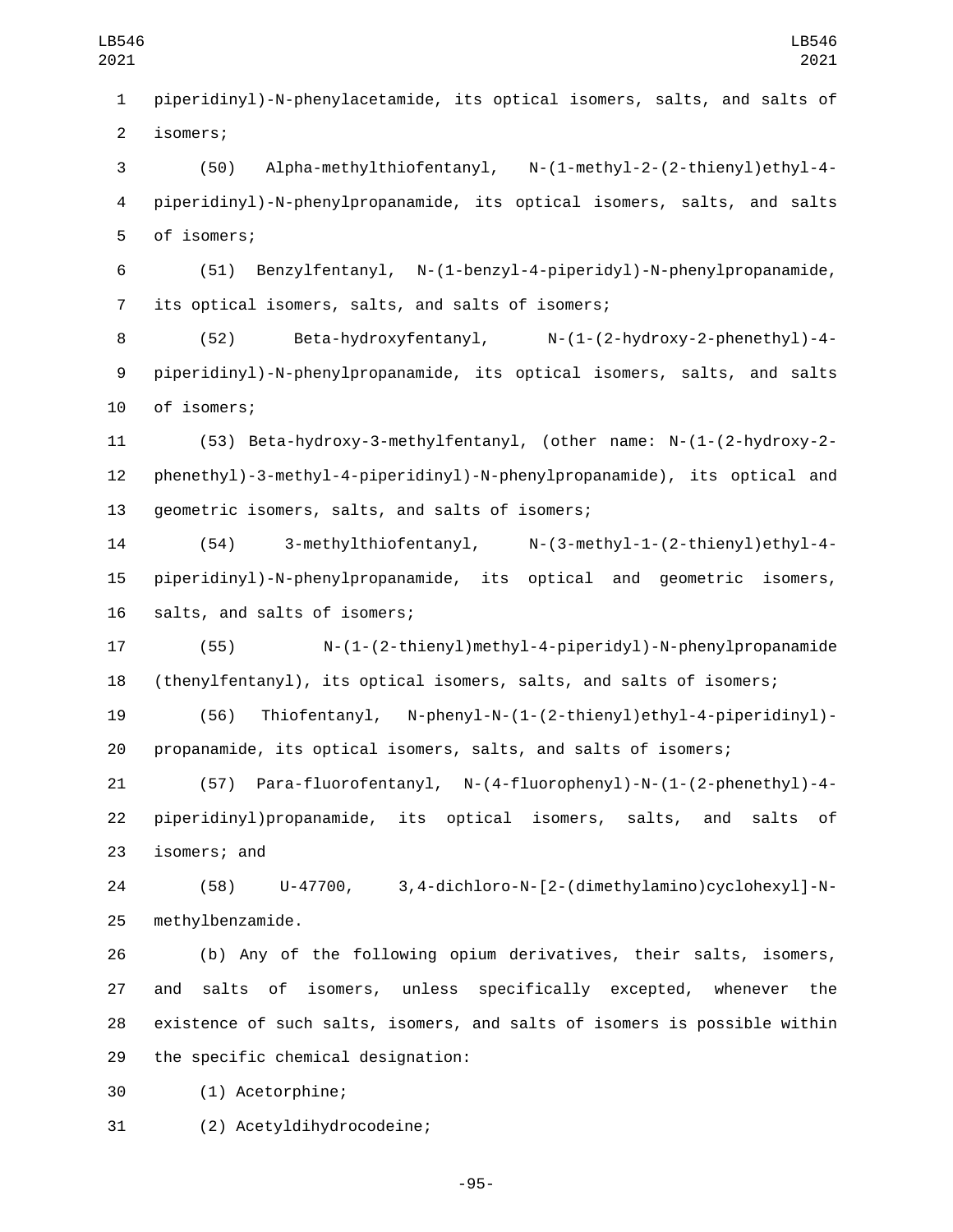| LB546<br>2021  |                                                   |
|----------------|---------------------------------------------------|
| 1              | (3) Benzylmorphine;                               |
| $\overline{c}$ | (4) Codeine methylbromide;                        |
| 3              | (5) Codeine-N-Oxide;                              |
| 4              | (6) Cyprenorphine;                                |
| 5              | (7) Desomorphine;                                 |
| 6              | (8) Dihydromorphine;                              |
| 7              | (9) Drotebanol;                                   |
| 8              | (10) Etorphine, except hydrochloride salt;        |
| 9              | $(11)$ Heroin;                                    |
| 10             | (12) Hydromorphinol;                              |
| 11             | (13) Methyldesorphine;                            |
| 12             | (14) Methyldihydromorphine;                       |
| 13             | (15) Morphine methylbromide;                      |
| 14             | (16) Morphine methylsulfonate;                    |
| 15             | (17) Morphine-N-Oxide;                            |
| 16             | (18) Myrophine;                                   |
| 17             | (19) Nicocodeine;                                 |
| 18             | (20) Nicomorphine;                                |
| 19             | (21) Normorphine;                                 |
| 20             | (22) Pholcodine; and                              |
| 21             | (23) Thebacon.                                    |
| 22             | (c) Any material, compound, mixture, or preparat: |

LB546 2021

ion which contains any quantity of the following hallucinogenic substances, their salts, isomers, and salts of isomers, unless specifically excepted, whenever the existence of such salts, isomers, and salts of isomers is possible within the specific chemical designation, and, for purposes of this subdivision only, isomer shall include the optical, position, and geometric isomers:

 (1) Bufotenine. Trade and other names shall include, but are not limited to: 3-(beta-Dimethylaminoethyl)-5-hydroxyindole; 3-(2- dimethylaminoethyl)-5-indolol; N,N-dimethylserotonin; 5-hydroxy-N,N-31 dimethyltryptamine; and mappine;

-96-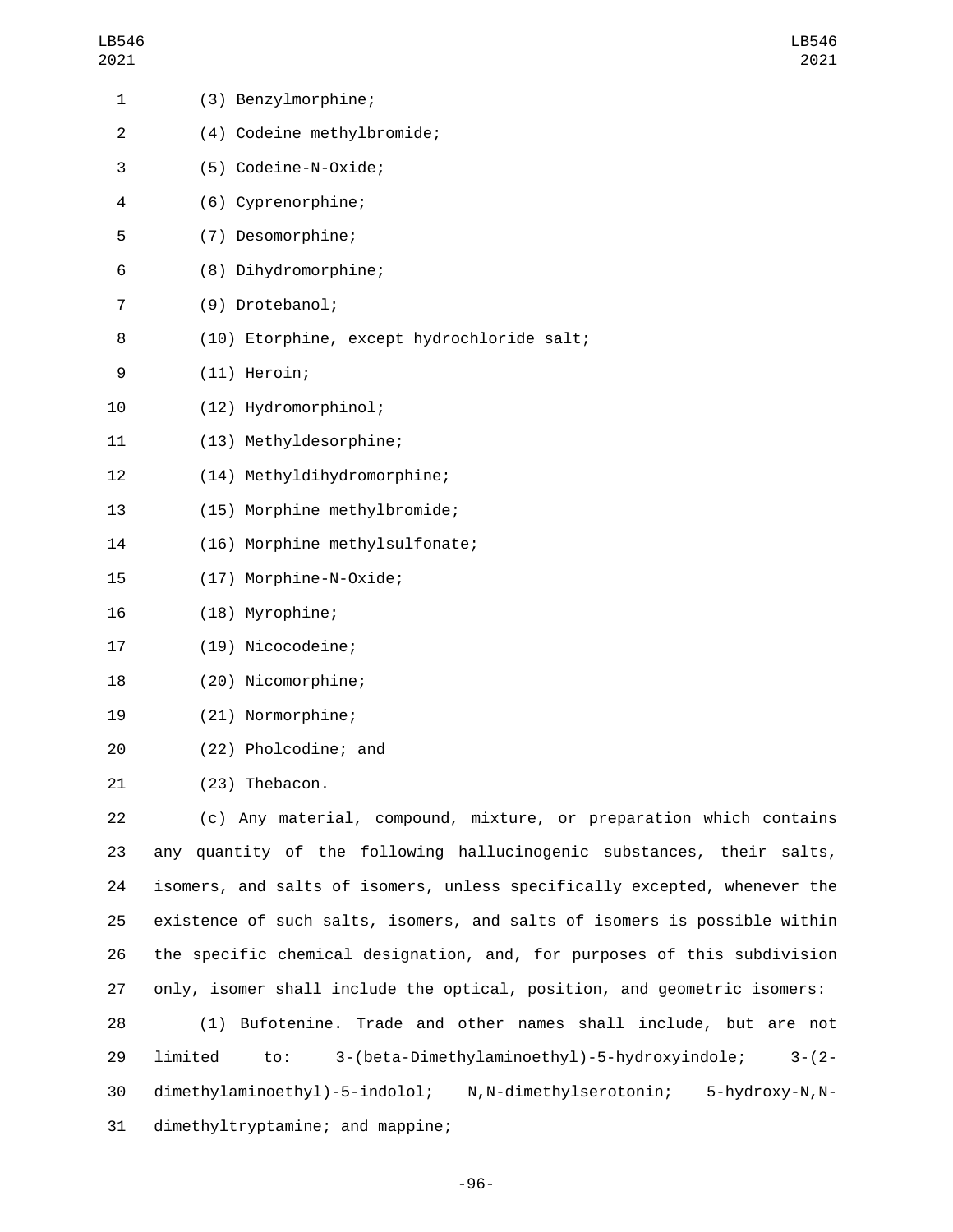(2) 4-bromo-2,5-dimethoxyamphetamine. Trade and other names shall include, but are not limited to: 4-bromo-2,5-dimethoxy-alphamethylphenethylamine; and 4-bromo-2,5-DMA;3

 (3) 4-methoxyamphetamine. Trade and other names shall include, but are not limited to: 4-methoxy-alpha-methylphenethylamine; and 6 paramethoxyamphetamine, PMA;

 (4) 4-methyl-2,5-dimethoxyamphetamine. Trade and other names shall include, but are not limited to: 4-methyl-2,5-dimethoxy-alpha-9 methylphenethylamine; DOM; and STP;

 (5) Ibogaine. Trade and other names shall include, but are not limited to: 7-Ethyl-6,6beta,7,8,9,10,12,13-octahydro-2-methoxy-6,9- methano-5H-pyrido (1',2':1,2) azepino (5,4-b) indole; and Tabernanthe 13 iboga;

(6) Lysergic acid diethylamide;14

15 (7) Marijuana;

16 (7) <del>(8)</del> Mescaline;

 (8) (9) Peyote. Peyote shall mean all parts of the plant presently classified botanically as Lophophora williamsii Lemaire, whether growing or not, the seeds thereof, any extract from any part of such plant, and every compound, manufacture, salts, derivative, mixture, or preparation 21 of such plant or its seeds or extracts;

(9) (10) Psilocybin;

23 (10) (11) Psilocyn;

 (11) (12) Tetrahydrocannabinols, including, but not limited to, synthetic equivalents of the substances contained in the plant or in the resinous extractives of cannabis, sp. or synthetic substances, derivatives, and their isomers with similar chemical structure and pharmacological activity such as the following: Delta 1 cis or trans tetrahydrocannabinol and their optical isomers, excluding dronabinol in a drug product approved by the federal Food and Drug Administration; Delta 6 cis or trans tetrahydrocannabinol and their optical isomers; and Delta

-97-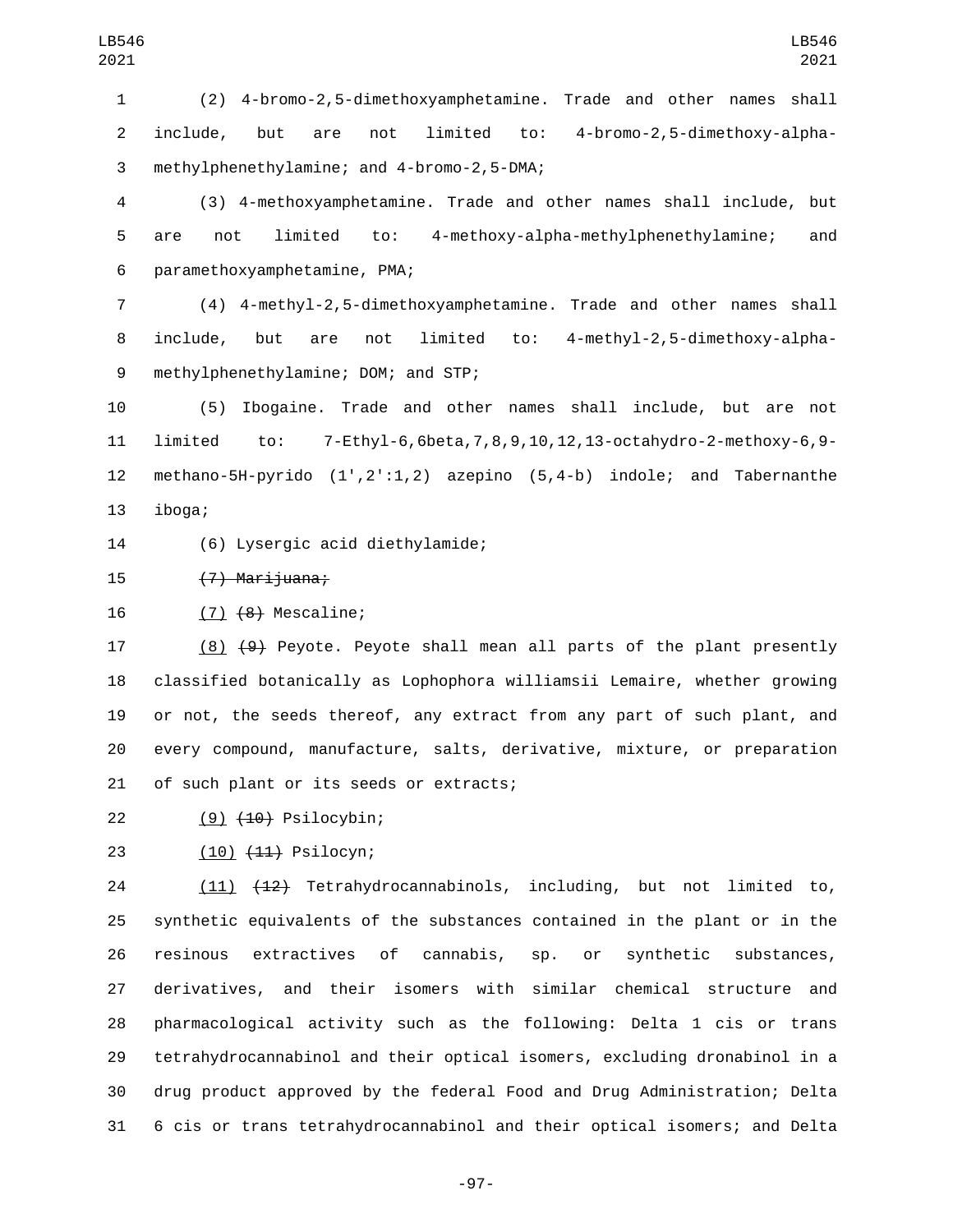3,4 cis or trans tetrahydrocannabinol and its optical isomers. Since nomenclature of these substances is not internationally standardized, compounds of these structures shall be included regardless of the numerical designation of atomic positions covered;4

5 (12) <del>(13)</del> N-ethyl-3-piperidyl benzilate;

6  $(13)$   $(14)$  N-methyl-3-piperidyl benzilate;

7 (14) (15) Thiophene analog of phencyclidine. Trade and other names shall include, but are not limited to: 1-(1-(2-thienyl)-cyclohexyl)- piperidine; 2-thienyl analog of phencyclidine; TPCP; and TCP;

(16) Hashish or concentrated cannabis;10

11 (15) (17) Parahexyl. Trade and other names shall include, but are not limited to: 3-Hexyl-1-hydroxy-7,8,9,10-tetrahydro-6,6,9-trimethyl-6H-13 dibenzo(b,d)pyran; and Synhexyl;

 (16) (18) Ethylamine analog of phencyclidine. Trade and other names shall include, but are not limited to: N-ethyl-1-phenylcyclohexylamine; (1-phenylcyclohexyl)ethylamine; N-(1-phenylcyclohexyl)ethylamine; 17 cyclohexamine; and PCE;

 (17) (19) Pyrrolidine analog of phencyclidine. Trade and other names shall include, but are not limited to: 1-(1-phenylcyclohexyl) pyrrolidine; PCPy; and PHP;20

 (18) (20) Alpha-ethyltryptamine. Some trade or other names: etryptamine; Monase; alpha-ethyl-1H-indole-3-ethanamine; 3-(2-aminobutyl) 23 indole; alpha-ET; and AET;

(19) (21) 2,5-dimethoxy-4-ethylamphet-amine; and DOET;

(20) (22) 1-(1-(2-thienyl)cyclohexyl)pyrrolidine; and TCPy;

(21) (23) Alpha-methyltryptamine, which is also known as AMT;

 (22) (24) Salvia divinorum or Salvinorin A. Salvia divinorum or Salvinorin A includes all parts of the plant presently classified botanically as Salvia divinorum, whether growing or not, the seeds thereof, any extract from any part of such plant, and every compound, manufacture, derivative, mixture, or preparation of such plant, its

-98-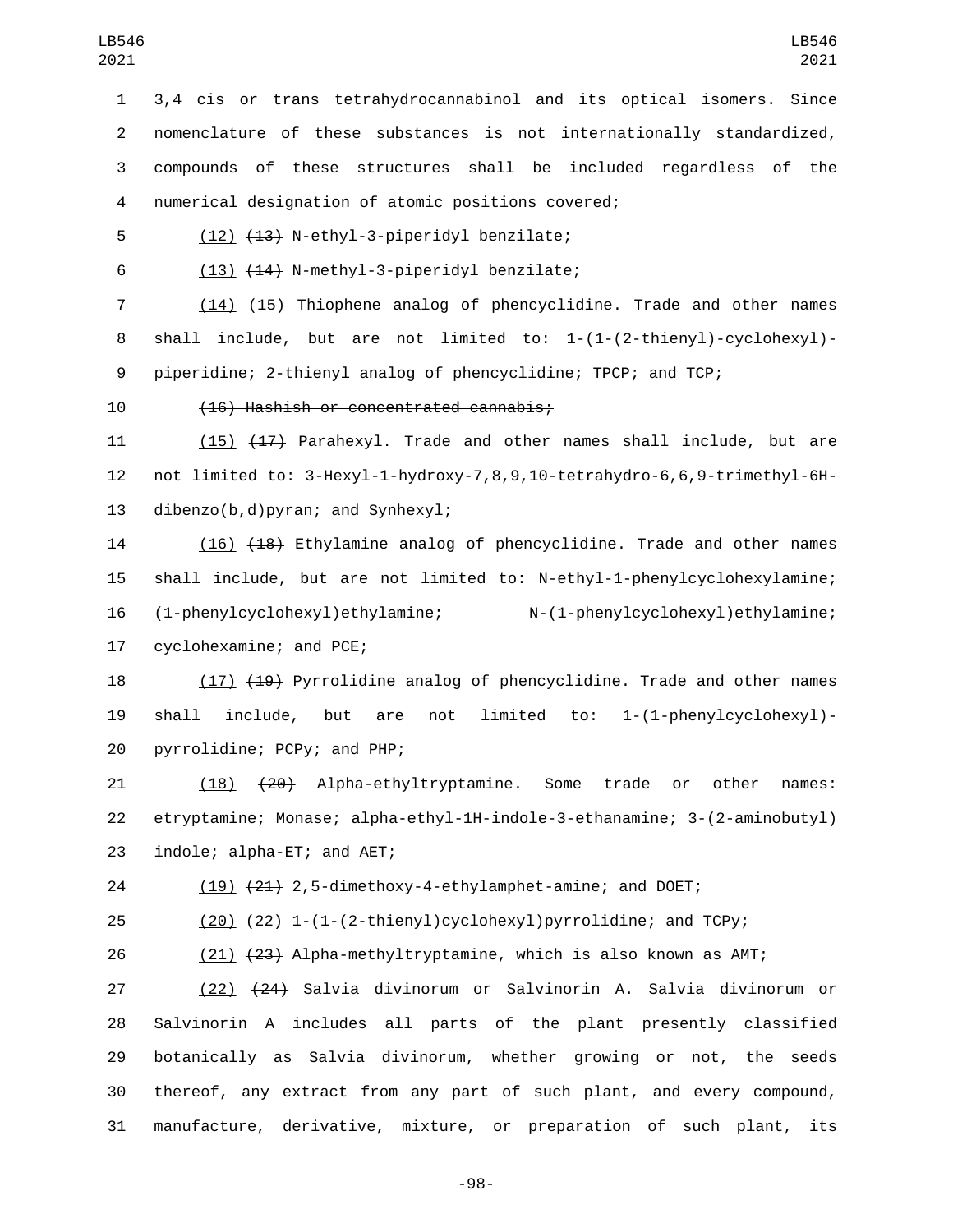seeds, or its extracts, including salts, isomers, and salts of isomers whenever the existence of such salts, isomers, and salts of isomers is 3 possible within the specific chemical designation;

 (23) (25) Any material, compound, mixture, or preparation containing any quantity of synthetically produced cannabinoids as listed in subdivisions (A) through (L) of this subdivision, including their salts, isomers, salts of isomers, and nitrogen, oxygen, or sulfur-heterocyclic analogs, unless specifically excepted elsewhere in this section. Since nomenclature of these synthetically produced cannabinoids is not internationally standardized and may continually evolve, these structures or compounds of these structures shall be included under this subdivision, regardless of their specific numerical designation of atomic positions covered, so long as it can be determined through a recognized method of scientific testing or analysis that the substance contains properties that fit within one or more of the following categories:

 (A) Tetrahydrocannabinols: Meaning synthetic equivalents of tetrahydrocannabinols naturally contained in a plant of the genus cannabis (cannabis plant), as well as synthetic equivalents of the 19 substances contained in the plant, or in the resinous extractives of cannabis, sp. and/or synthetic substances, derivatives, and their isomers with similar chemical structure and pharmacological activity such as the following: Delta 1 cis or trans tetrahydrocannabinol, and their optical isomers; Delta 6 cis or trans tetrahydrocannabinol, and their optical isomers; Delta 3,4 cis or trans tetrahydrocannabinol, and its optical isomers;25

 (B) Naphthoylindoles: Any compound containing a 3-(1- naphthoyl)indole structure with substitution at the nitrogen atom of the indole ring by an alkyl, haloalkyl, alkenyl, halobenzyl, benzyl, cycloalkylmethyl, cycloalkylethyl, 2-(4-morpholinyl)ethyl group, cyanoalkyl, 1-(N-methyl-2-piperidinyl)methyl, 1-(N-methyl-2- pyrrolidinyl)methyl, 1-(N-methyl-3-morpholinyl)methyl, or

-99-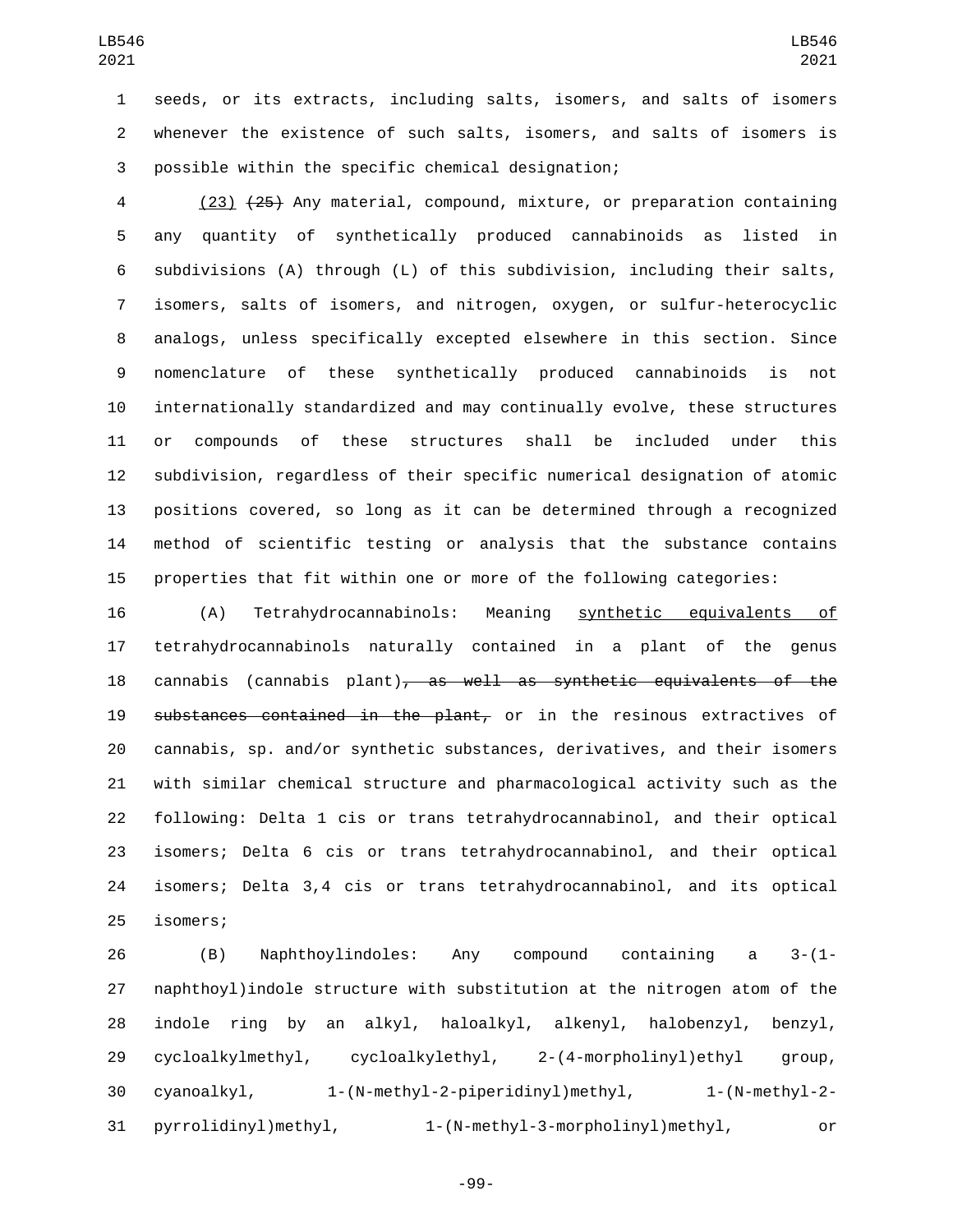tetrahydropyranylmethyl group, whether or not further substituted in or 2 on any of the listed ring systems to any extent;

 (C) Naphthylmethylindoles: Any compound containing a 1 H-indol-3- yl-(1-naphthyl)methane structure with substitution at the nitrogen atom of the indole ring by an alkyl, haloalkyl, alkenyl, halobenzyl, benzyl, cycloalkylmethyl, cycloalkylethyl, 2-(4-morpholinyl)ethyl group, cyanoalkyl, 1-(N-methyl-2-piperidinyl)methyl, 1-(N-methyl-2- pyrrolidinyl)methyl, 1-(N-methyl-3-morpholinyl)methyl, or tetrahydropyranylmethyl group, whether or not further substituted in or 10 on any of the listed ring systems to any extent;

 (D) Naphthoylpyrroles: Any compound containing a 3-(1- naphthoyl)pyrrole structure with substitution at the nitrogen atom of the pyrrole ring by an alkyl, haloalkyl, alkenyl, halobenzyl, benzyl, cycloalkylmethyl, cycloalkylethyl, 2-(4-morpholinyl)ethyl group, cyanoalkyl, 1-(N-methyl-2-piperidinyl)methyl, 1-(N-methyl-2- pyrrolidinyl)methyl, 1-(N-methyl-3-morpholinyl)methyl, or tetrahydropyranylmethyl group, whether or not further substituted in or 18 on any of the listed ring systems to any extent;

 (E) Naphthylideneindenes: Any compound containing a naphthylideneindene structure with substitution at the 3-position of the indene ring by an alkyl, haloalkyl, alkenyl, halobenzyl, benzyl, cycloalkylmethyl, cycloalkylethyl, 2-(4-morpholinyl)ethyl group, cyanoalkyl, 1-(N-methyl-2-piperidinyl)methyl, 1-(N-methyl-2- pyrrolidinyl)methyl, 1-(N-methyl-3-morpholinyl)methyl, or tetrahydropyranylmethyl group, whether or not further substituted in or 26 on any of the listed ring systems to any extent;

 (F) Phenylacetylindoles: Any compound containing a 3- phenylacetylindole structure with substitution at the nitrogen atom of the indole ring by an alkyl, haloalkyl, alkenyl, halobenzyl, benzyl, cycloalkylmethyl, cycloalkylethyl, 2-(4-morpholinyl)ethyl group, cyanoalkyl, 1-(N-methyl-2-piperidinyl)methyl, 1-(N-methyl-2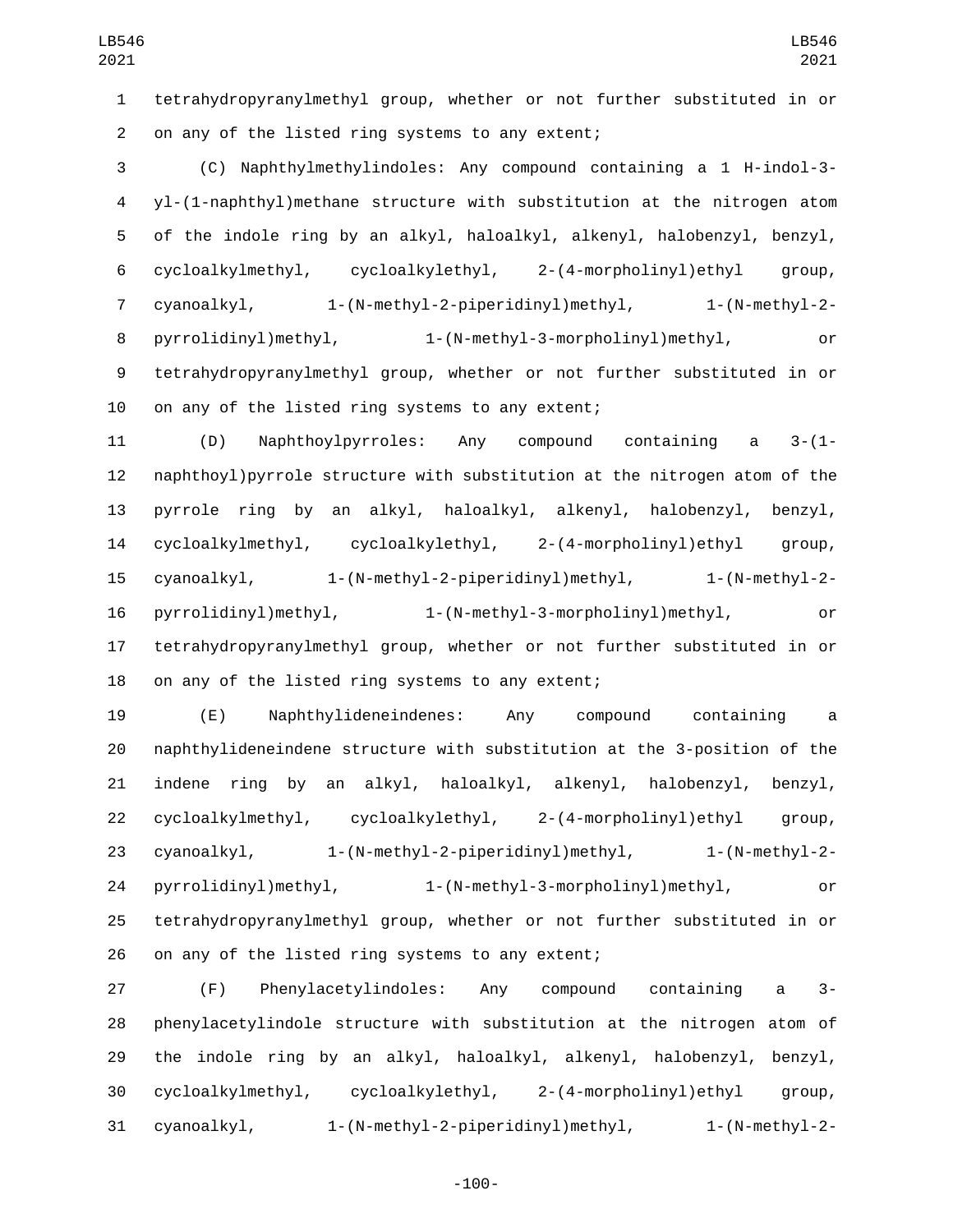pyrrolidinyl)methyl, 1-(N-methyl-3-morpholinyl)methyl, or tetrahydropyranylmethyl group, whether or not further substituted in or 3 on any of the listed ring systems to any extent;

 (G) Cyclohexylphenols: Any compound containing a 2-(3- hydroxycyclohexyl)phenol structure with substitution at the 5-position of the phenolic ring by an alkyl, haloalkyl, alkenyl, halobenzyl, benzyl, cycloalkylmethyl, cycloalkylethyl, 2-(4-morpholinyl)ethyl group, cyanoalkyl, 1-(N-methyl-2-piperidinyl)methyl, 1-(N-methyl-2- pyrrolidinyl)methyl, 1-(N-methyl-3-morpholinyl)methyl, or tetrahydropyranylmethyl group, whether or not substituted in or on any of 11 the listed ring systems to any extent;

 (H) Benzoylindoles: Any compound containing a 3-(benzoyl)indole structure with substitution at the nitrogen atom of the indole ring by an alkyl, haloalkyl, alkenyl, halobenzyl, benzyl, cycloalkylmethyl, cycloalkylethyl, 2-(4-morpholinyl)ethyl group, cyanoalkyl, 1-(N-methyl-2- piperidinyl)methyl, 1-(N-methyl-2-pyrrolidinyl)methyl, 1-(N-methyl-3- morpholinyl)methyl, or tetrahydropyranylmethyl group, whether or not further substituted in or on any of the listed ring systems to any 19 extent;

 (I) Adamantoylindoles: Any compound containing a 3-adamantoylindole structure with substitution at the nitrogen atom of the indole ring by an alkyl, haloalkyl, cyanoalkyl, alkenyl, halobenzyl, benzyl, cycloalkylmethyl, cycloalkylethyl, 1-(N-methyl-2-piperidinyl)methyl, 2-(4-morpholinyl)ethyl, 1-(N-methyl-2-pyrrolidinyl)methyl, 1-(N-methyl-3- morpholinyl)methyl, or tetrahydropyranylmethyl group, whether or not further substituted in or on any of the listed ring systems to any 27 extent;

 (J) Tetramethylcyclopropanoylindoles: Any compound containing a 3- tetramethylcyclopropanoylindole structure with substitution at the nitrogen atom of the indole ring by an alkyl, haloalkyl, cyanoalkyl, alkenyl, halobenzyl, benzyl, cycloalkylmethyl, cycloalkylethyl, 1-(N-

-101-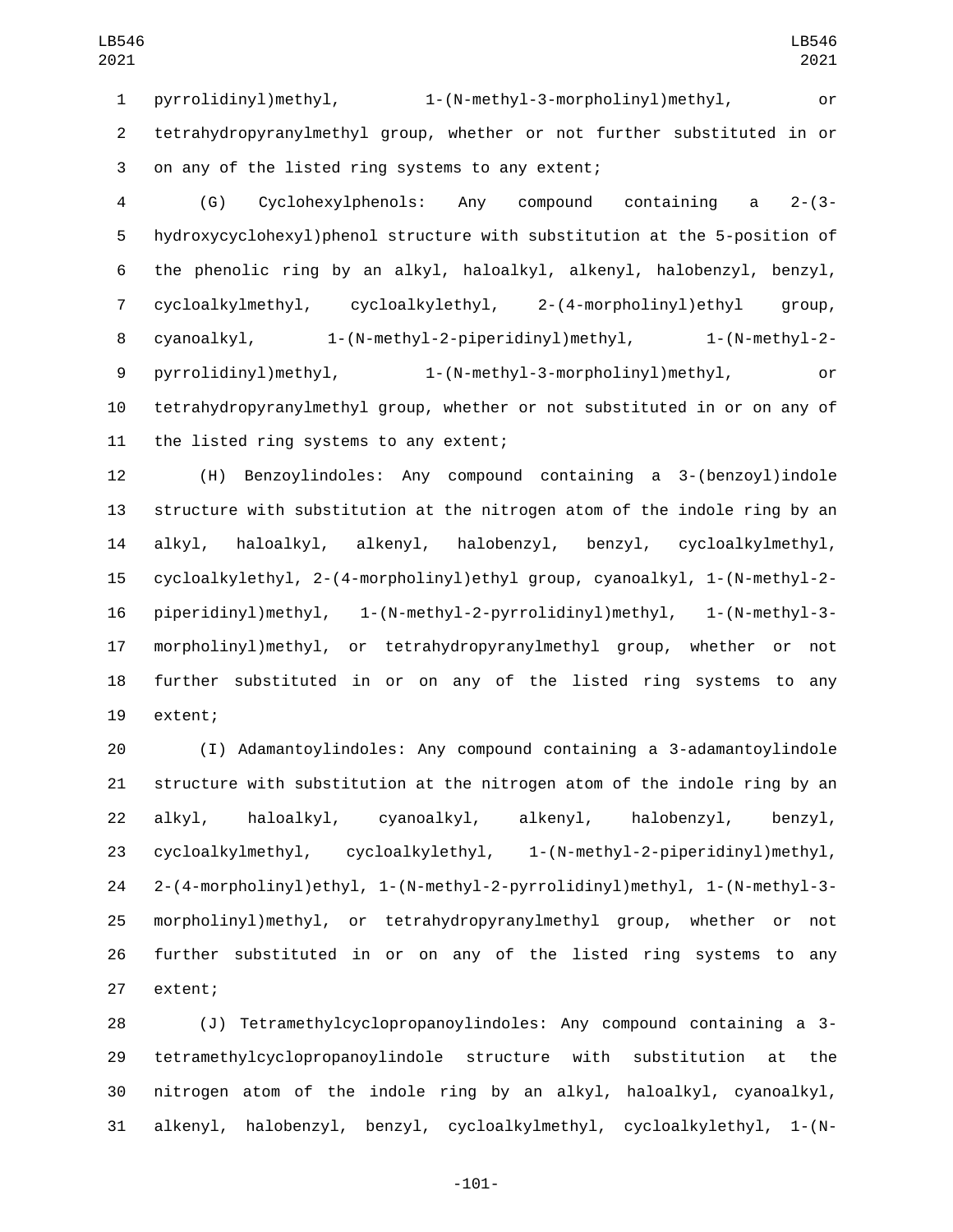pyrrolidinyl)methyl, 1-(N-methyl-3-morpholinyl)methyl, or tetrahydropyranylmethyl group, whether or not further substituted in or 4 on any of the listed ring systems to any extent;

 (K) Indole carboxamides: Any compound containing a 1-indole-3- carboxamide structure with substitution at the nitrogen atom of the indole ring by an alkyl, haloalkyl, cyanoalkyl, alkenyl, halobenzyl, benzyl, cycloalkylmethyl, cycloalkylethyl, 1-(N-methyl-2- piperidinyl)methyl, 2-(4-morpholinyl)ethyl, 1-(N-methyl-2- pyrrolidinyl)methyl, 1-(N-methyl-3-morpholinyl)methyl, or tetrahydropyranylmethyl group, substitution at the carboxamide group by an alkyl, methoxy, benzyl, propionaldehyde, adamantyl, 1-naphthyl, phenyl, aminooxoalkyl group, or quinolinyl group, whether or not further substituted in or on any of the listed ring systems to any extent or to the adamantyl, 1-mapthyl, phenyl, aminooxoalkyl, benzyl, or 16 propionaldehyde groups to any extent;

 (L) Indole carboxylates: Any compound containing a 1-indole-3- carboxylate structure with substitution at the nitrogen atom of the indole ring by an alkyl, haloalkyl, cyanoalkyl, alkenyl, halobenzyl, benzyl, cycloalkylmethyl, cycloalkylethyl, 1-(N-methyl-2- piperidinyl)methyl, 2-(4-morpholinyl)ethyl, 1-(N-methyl-2- pyrrolidinyl)methyl, 1-(N-methyl-3-morpholinyl)methyl, or tetrahydropyranylmethyl group, substitution at the carboxylate group by an alkyl, methoxy, benzyl, propionaldehyde, adamantyl, 1-naphthyl, phenyl, aminooxoalkyl group, or quinolinyl group, whether or not further substituted in or on any of the listed ring systems to any extent or to the adamantyl, 1-mapthyl, phenyl, aminooxoalkyl, benzyl, or 28 propionaldehyde groups to any extent; and

 (M) Any nonnaturally occurring substance, chemical compound, mixture, or preparation, not specifically listed elsewhere in these schedules and which is not approved for human consumption by the federal

-102-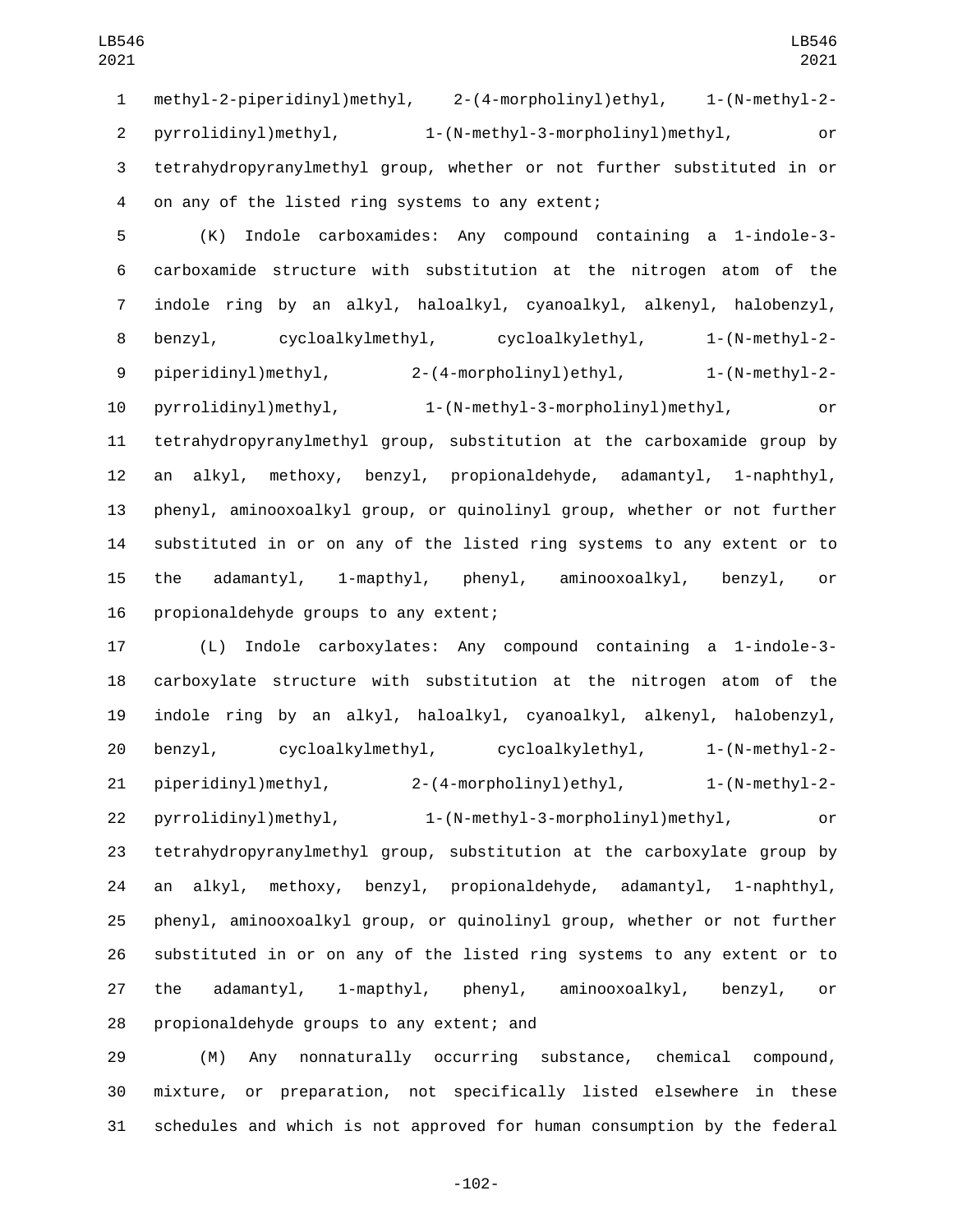Food and Drug Administration, containing or constituting a cannabinoid 2 receptor agonist as defined in section 28-401;

 (24) (26) Any material, compound, mixture, or preparation containing any quantity of a substituted phenethylamine as listed in subdivisions (A) through (C) of this subdivision, unless specifically excepted, listed in another schedule, or specifically named in this schedule, that is structurally derived from phenylethan-2-amine by substitution on the phenyl ring with a fused methylenedioxy ring, fused furan ring, or a fused tetrahydrofuran ring; by substitution with two alkoxy groups; by substitution with one alkoxy and either one fused furan, tetrahydrofuran, or tetrahydropyran ring system; or by substitution with two fused ring systems from any combination of the furan, tetrahydrofuran, or tetrahydropyran ring systems, whether or not the compound is further 14 modified in any of the following ways:

 (A) Substitution of the phenyl ring by any halo, hydroxyl, alkyl, trifluoromethyl, alkoxy, or alkylthio groups; (B) substitution at the 2- position by any alkyl groups; or (C) substitution at the 2-amino nitrogen atom with alkyl, dialkyl, benzyl, hydroxybenzyl or methoxybenzyl groups, 19 and including, but not limited to:

 (i) 2-(4-Chloro-2,5-dimethoxyphenyl)ethanamine, which is also known 21 as 2C-C or 2,5-Dimethoxy-4-chlorophenethylamine;

 (ii) 2-(2,5-Dimethoxy-4-methylphenyl)ethanamine, which is also known 23 as 2C-D or 2,5-Dimethoxy-4-methylphenethylamine;

 (iii) 2-(2,5-Dimethoxy-4-ethylphenyl)ethanamine, which is also known 25 as 2C-E or 2,5-Dimethoxy-4-ethylphenethylamine;

 (iv) 2-(2,5-Dimethoxyphenyl)ethanamine, which is also known as 2C-H 27 or 2,5-Dimethoxyphenethylamine;

 (v) 2-(4-lodo-2,5-dimethoxyphenyl)ethanamine, which is also known as 29 2C-I or 2,5-Dimethoxy-4-iodophenethylamine;

 (vi) 2-(2,5-Dimethoxy-4-nitro-phenyl)ethanamine, which is also known 31 as 2C-N or 2,5-Dimethoxy-4-nitrophenethylamine;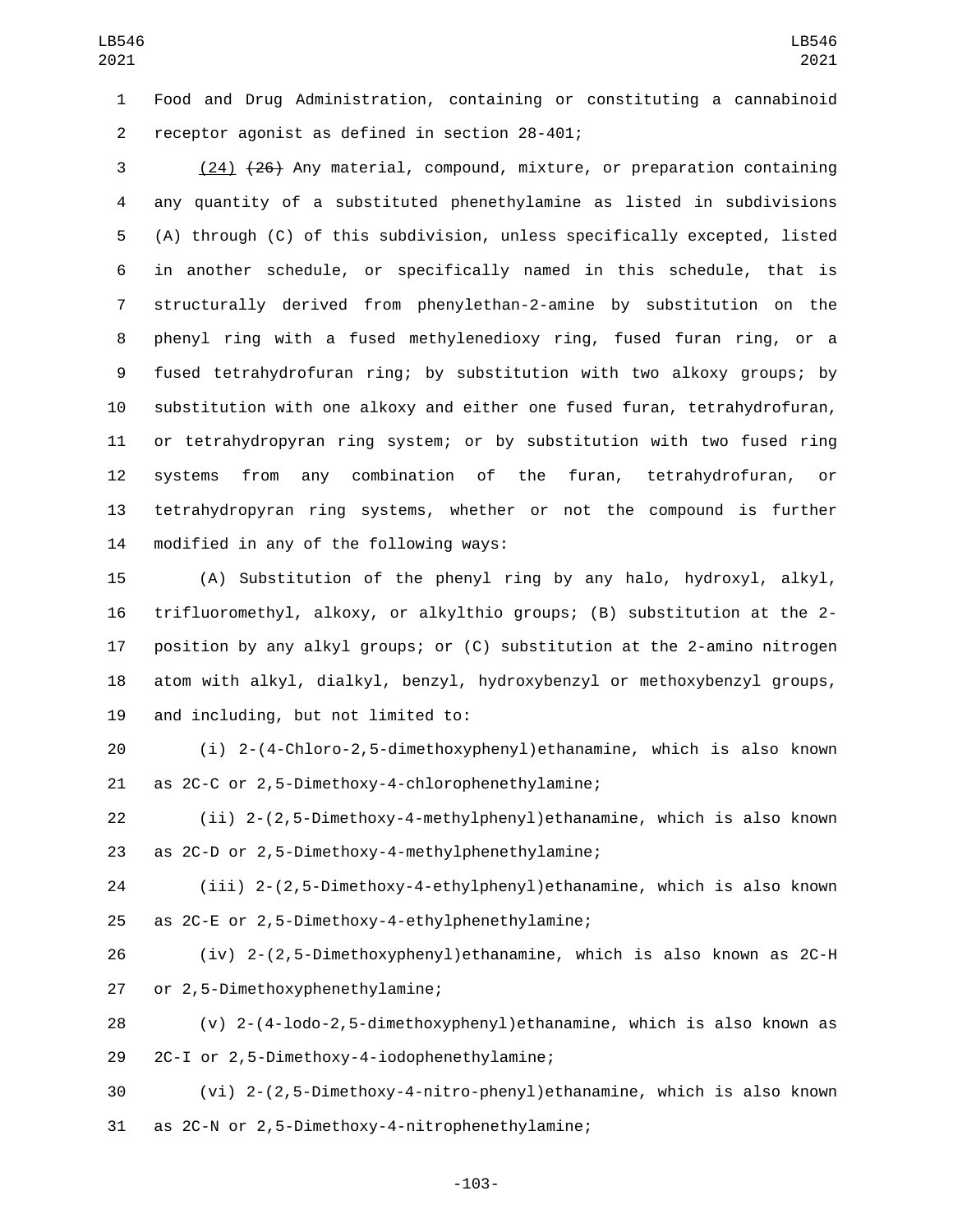| LB546                     | LB546                                                                             |
|---------------------------|-----------------------------------------------------------------------------------|
| 2021                      | 2021                                                                              |
| $\mathbf{1}$              | (vii) 2-(2,5-Dimethoxy-4-(n)-propylphenyl)ethanamine, which is also               |
| $\overline{2}$            | known as 2C-P or 2,5-Dimethoxy-4-propylphenethylamine;                            |
| $\ensuremath{\mathsf{3}}$ | (viii) 2-[4-(Ethylthio)-2,5-dimethoxyphenyl]ethanamine,<br>is<br>which            |
| $\overline{\mathbf{4}}$   | also known as 2C-T-2 or 2,5-Dimethoxy-4-ethylthiophenethylamine;                  |
| 5                         | 2-[4-(Isopropylthio)-2,5-dimethoxyphenyl]ethanamine, which<br>(ix)<br>is          |
| 6                         | also known as 2C-T-4 or 2,5-Dimethoxy-4-isopropylthiophenethylamine;              |
| 7                         | $(x)$ 2-(4-bromo-2,5-dimethoxyphenyl)ethanamine, which is also known              |
| 8                         | as 2C-B or 2,5-Dimethoxy-4-bromophenethylamine;                                   |
| 9                         | $(xi)$ 2-(2,5-dimethoxy-4-(methylthio)phenyl)ethanamine, which is also            |
| 10                        | known as 2C-T or 4-methylthio-2,5-dimethoxyphenethylamine;                        |
| 11                        | $(xii)$ 1- $(2,5$ -dimethoxy-4-iodophenyl)-propan-2-amine, which is also          |
| 12                        | known as DOI or 2,5-Dimethoxy-4-iodoamphetamine;                                  |
| 13                        | (xiii) 1-(4-Bromo-2,5-dimethoxyphenyl)-2-aminopropane, which is also              |
| 14                        | known as DOB or 2,5-Dimethoxy-4-bromoamphetamine;                                 |
| 15                        | (xiv) 1-(4-chloro-2,5-dimethoxy-phenyl)propan-2-amine, which is also              |
| 16                        | known as DOC or 2,5-Dimethoxy-4-chloroamphetamine;                                |
| 17                        | 2-(4-bromo-2,5-dimethoxyphenyl)-N-[(2-<br>(xv)                                    |
| 18                        | methoxyphenyl)methyl]ethanamine, which is also known as 2C-B-NBOMe; 25B-          |
| 19                        | NBOMe or 2,5-Dimethoxy-4-bromo-N-(2-methoxybenzyl)phenethylamine;                 |
| 20                        | 2-(4-iodo-2,5-dimethoxyphenyl)-N-[(2-<br>(xvi)                                    |
| 21                        | methoxyphenyl)methyl]ethanamine, which is also known as 2C-I-NBOMe; 25I-          |
| 22                        | NBOMe or 2,5-Dimethoxy-4-iodo-N-(2-methoxybenzyl)phenethylamine;                  |
| 23                        | N-(2-Methoxybenzyl)-2-(3,4,5-trimethoxyphenyl)ethanamine,<br>(xvii)               |
| 24                        | also<br>known<br>Mescaline-NBOMe or 3, 4, 5-trimethoxy-N-(2-<br>which<br>is<br>as |
| 25                        | methoxybenzyl)phenethylamine;                                                     |
| 26                        | (xviii)<br>2-(4-chloro-2,5-dimethoxyphenyl)-N-[(2-                                |
| 27                        | methoxyphenyl)methyl]ethanamine, which is also known as 2C-C-NBOMe; or            |
| 28                        | 25C-NBOMe or 2,5-Dimethoxy-4-chloro-N-(2-methoxybenzyl)phenethylamine;            |
| 29                        | $(xix)$ 2- $(7-1000-5-$ methoxy-2,3-dihydro-1-benzofuran-4-yl)ethanamine,         |
| 30                        | which is also known as 2CB-5-hemiFLY;                                             |
| 31                        | $[2, 3-f][1]$ benzofuran-4-<br>2-(8-bromo-2, 3, 6, 7-tetrahydrofuro<br>(xx)       |

-104-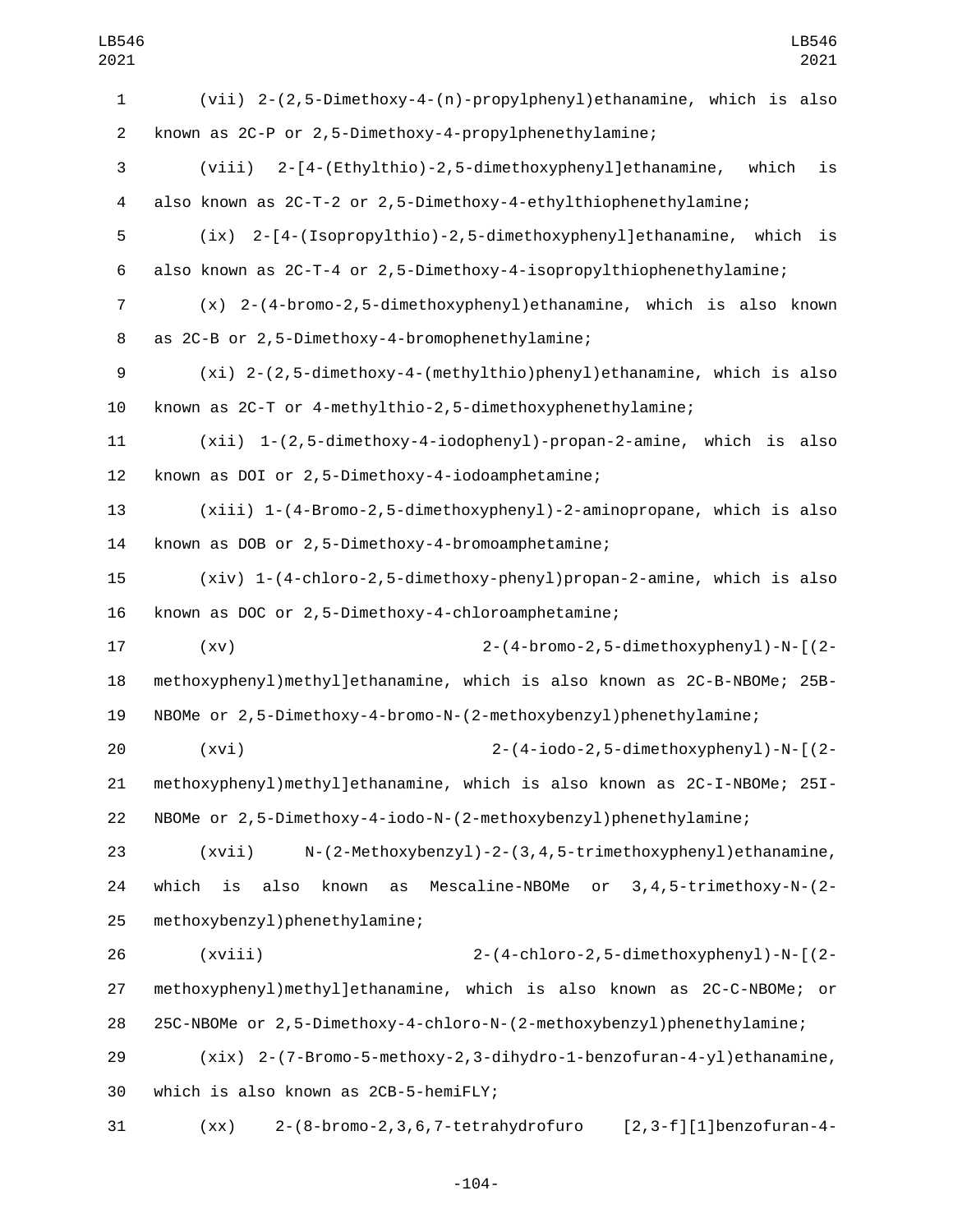1 yl)ethanamine, which is also known as 2C-B-FLY; (xxi) 2-(10-Bromo-2,3,4,7,8,9-hexahydropyrano[2,3-g]chromen-5- yl)ethanamine, which is also known as 2C-B-butterFLY; (xxii) N-(2-Methoxybenzyl)-1-(8-bromo-2,3,6,7- tetrahydrobenzo[1,2- b:4,5-b']difuran-4-yl)-2-aminoethane, which is also known as 2C-B-FLY-6 NBOMe; (xxiii) 1-(4-Bromofuro[2,3-f][1]benzofuran-8-yl)propan-2-amine, which is also known as bromo-benzodifuranylisopropylamine or bromo-9 dragonFLY; (xxiv) N-(2-Hydroxybenzyl)-4-iodo-2,5-dimethoxyphenethylamine, which 11 is also known as 2C-INBOH or 25I-NBOH; (xxv) 5-(2-Aminopropyl)benzofuran, which is also known as 5-APB; (xxvi) 6-(2-Aminopropyl)benzofuran, which is also known as 6-APB; (xxvii) 5-(2-Aminopropyl)-2,3-dihydrobenzofuran, which is also known 15 as 5-APDB; (xxviii) 6-(2-Aminopropyl)-2,3-dihydrobenzofuran, which is also 17 known as 6-APDB; (xxix) 2,5-dimethoxy-amphetamine, which is also known as 2, 5 dimethoxy-a-methylphenethylamine; 2, 5-DMA;19 (xxx) 2,5-dimethoxy-4-ethylamphetamine, which is also known as DOET; (xxxi) 2,5-dimethoxy-4-(n)-propylthiophenethylamine, which is also 22 known as 2C-T-7; (xxxii) 5-methoxy-3,4-methylenedioxy-amphetamine; (xxxiii) 4-methyl-2,5-dimethoxy-amphetamine, which is also known as 4-methyl-2,5-dimethoxy-amethylphenethylamine; DOM and STP; (xxxiv) 3,4-methylenedioxy amphetamine, which is also known as MDA; (xxxv) 3,4-methylenedioxymethamphetamine, which is also known as 28 MDMA: (xxxvi) 3,4-methylenedioxy-N-ethylamphetamine, which is also known as N-ethyl-alpha-methyl-3,4(methylenedioxy)phenethylamine, MDE, MDEA; and 31 (xxxvii) 3,4,5-trimethoxy amphetamine;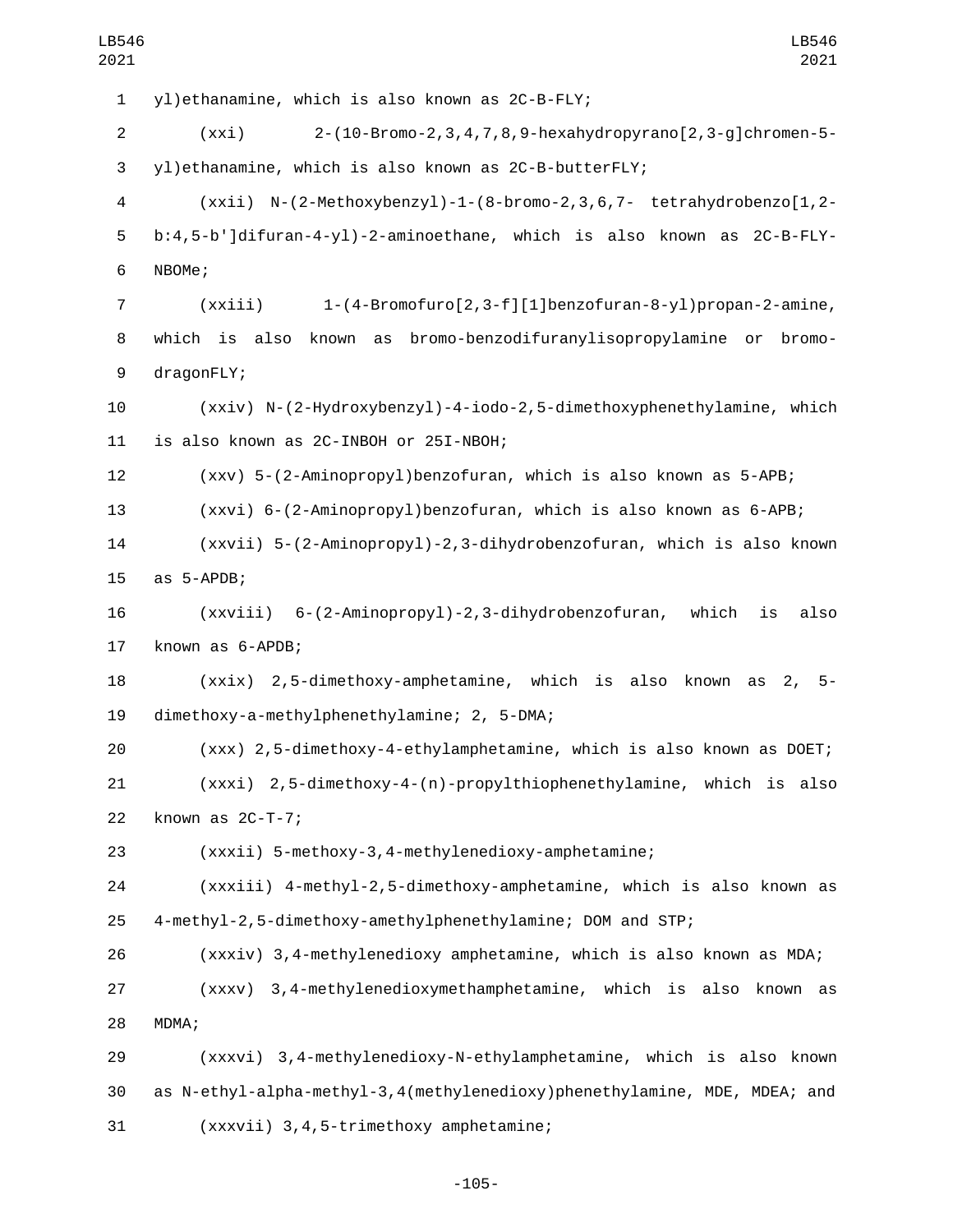(25) (27) Any material, compound, mixture, or preparation containing any quantity of a substituted tryptamine unless specifically excepted, listed in another schedule, or specifically named in this schedule, that is structurally derived from 2-(1H-indol-3-yl)ethanamine, which is also known as tryptamine, by mono- or di-substitution of the amine nitrogen with alkyl or alkenyl groups or by inclusion of the amino nitrogen atom in a cyclic structure whether or not the compound is further substituted at the alpha position with an alkyl group or whether or not further substituted on the indole ring to any extent with any alkyl, alkoxy, halo, hydroxyl, or acetoxy groups, and including, but not limited to: (A) 5-methoxy-N,N-diallyltryptamine, which is also known as 5-MeO-12 DALT; (B) 4-acetoxy-N,N-dimethyltryptamine, which is also known as 4-AcO-14 DMT or OAcetylpsilocin; (C) 4-hydroxy-N-methyl-N-ethyltryptamine, which is also known as 4- 16 HO-MET; (D) 4-hydroxy-N,N-diisopropyltryptamine, which is also known as 4- 18 HO-DIPT; (E) 5-methoxy-N-methyl-N-isopropyltryptamine, which is also known as 5-MeOMiPT;20 (F) 5-Methoxy-N,N-Dimethyltryptamine, which is also known as 5-MeO-22 DMT; (G) 5-methoxy-N,N-diisopropyltryptamine, which is also known as 5- 24 MeO-DiPT; (H) Diethyltryptamine, which is also known as N,N-Diethyltryptamine, 26 DET; and (I) Dimethyltryptamine, which is also known as DMT; and  $(26)(A)$   $(28)(A)$  Any substance containing any quantity of the following materials, compounds, mixtures, or structures: (i) 3,4-methylenedioxymethcathinone, or bk-MDMA, or methylone; (ii) 3,4-methylenedioxypyrovalerone, or MDPV;

-106-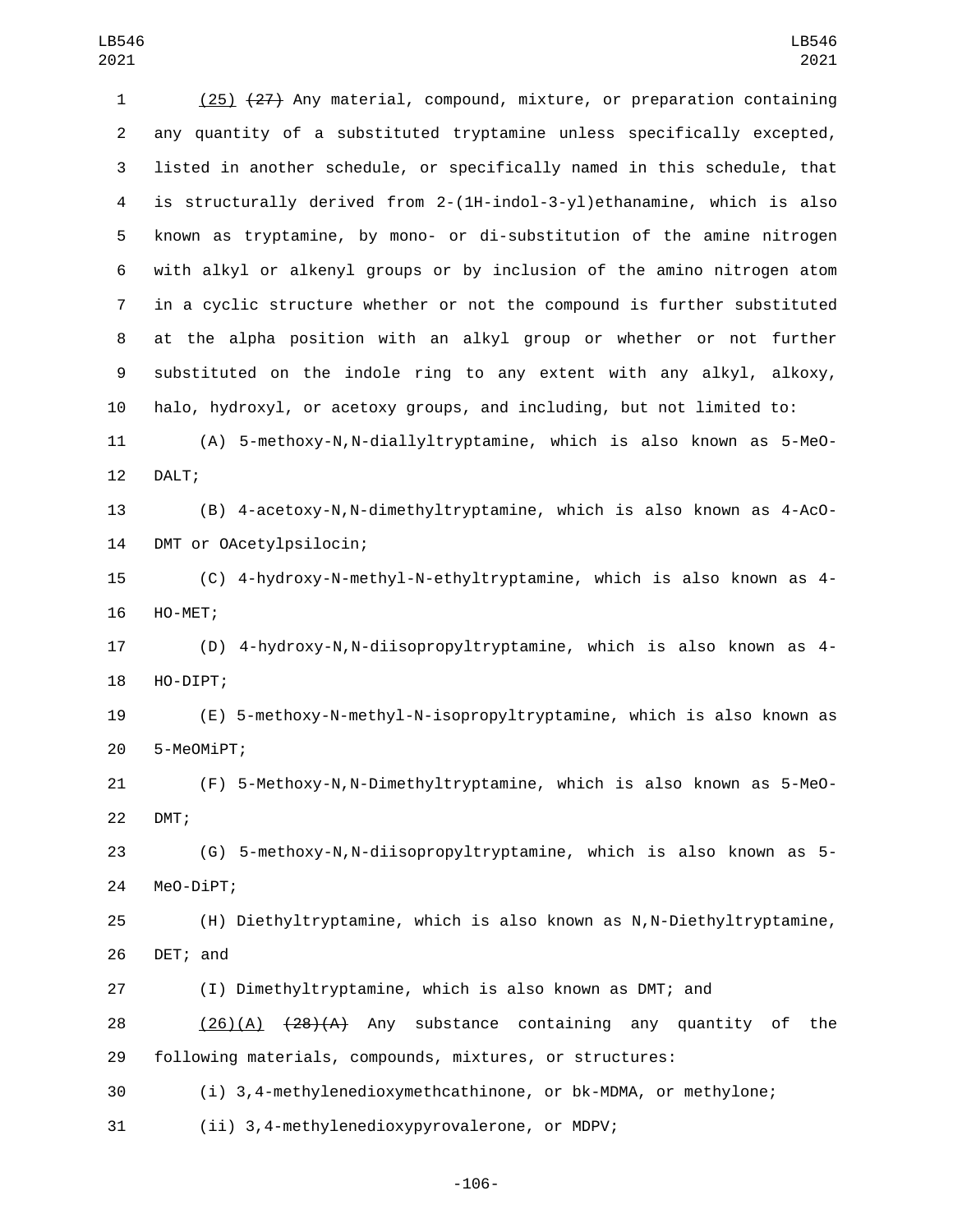(iii) 4-methylmethcathinone, or 4-MMC, or mephedrone;

(iv) 4-methoxymethcathinone, or bk-PMMA, or PMMC, or methedrone;

3 (v) Fluoromethcathinone, or FMC;

(vi) Naphthylpyrovalerone, or naphyrone; or4

 (vii) Beta-keto-N-methylbenzodioxolylpropylamine or bk-MBDB or 6 butylone; or

 (B) Unless listed in another schedule, any substance which contains any quantity of any material, compound, mixture, or structure, other than bupropion, that is structurally derived by any means from 2- aminopropan-1-one by substitution at the 1-position with either phenyl, naphthyl, or thiophene ring systems, whether or not the compound is 12 further modified in any of the following ways:

 (i) Substitution in the ring system to any extent with alkyl, alkoxy, alkylenedioxy, haloalkyl, hydroxyl, or halide substituents, whether or not further substituted in the ring system by one or more 16 other univalent substituents;

 (ii) Substitution at the 3-position with an acyclic alkyl 18 substituent; or

 (iii) Substitution at the 2-amino nitrogen atom with alkyl or dialkyl groups, or by inclusion of the 2-amino nitrogen atom in a cyclic 21 structure.

 (d) Unless specifically excepted or unless listed in another schedule, any material, compound, mixture, or preparation which contains any quantity of the following substances having a depressant effect on the central nervous system, including its salts, isomers, and salts of isomers whenever the existence of such salts, isomers, and salts of isomers is possible within the specific chemical designation:

(1) Mecloqualone;28

29 (2) Methaqualone; and

 (3) Gamma-Hydroxybutyric Acid. Some other names include: GHB; Gamma-hydroxybutyrate; 4-Hydroxybutyrate; 4-Hydroxybutanoic Acid; Sodium

-107-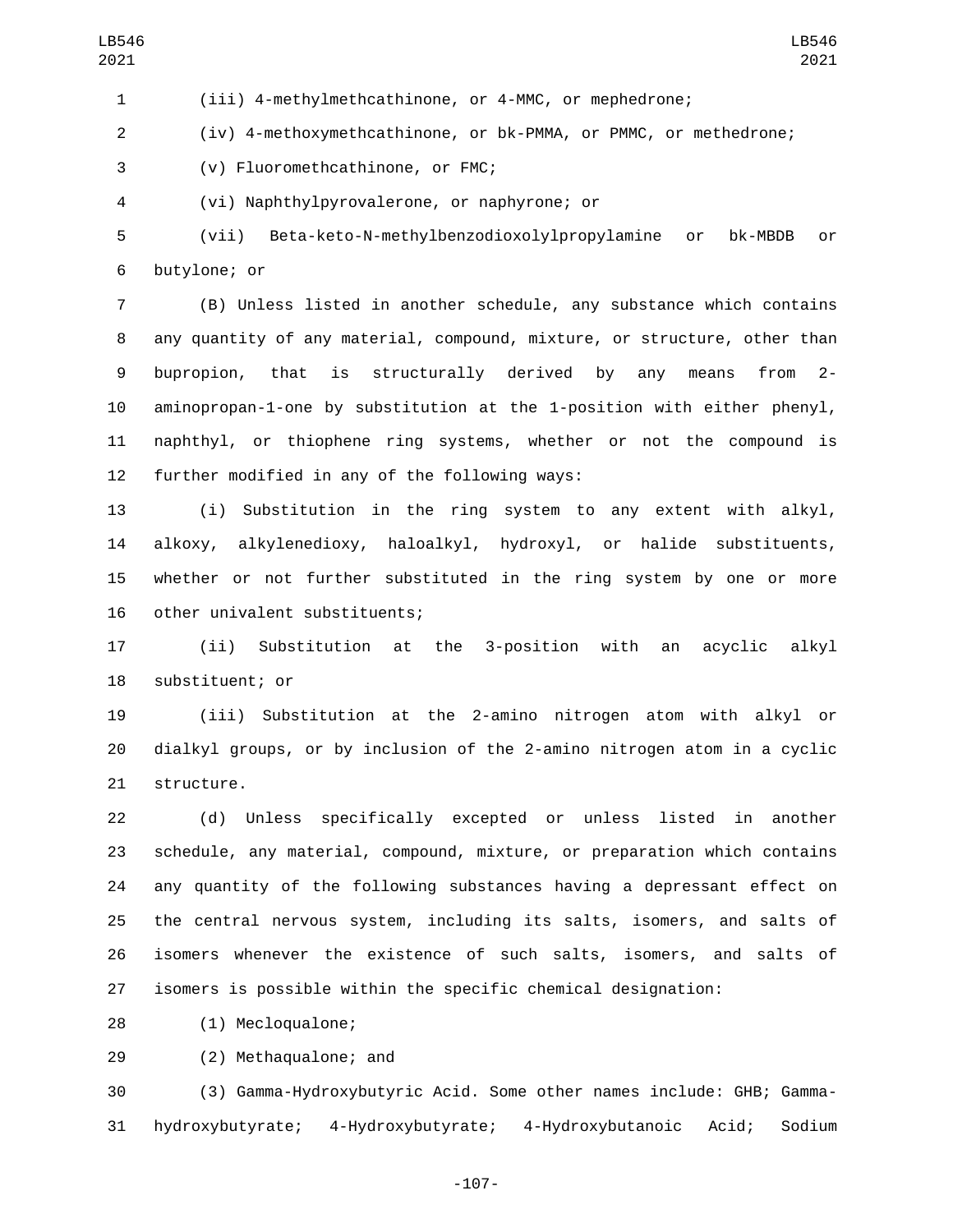1 Oxybate; and Sodium Oxybutyrate.

 (e) Unless specifically excepted or unless listed in another schedule, any material, compound, mixture, or preparation which contains any quantity of the following substances having a stimulant effect on the central nervous system, including its salts, isomers, and salts of isomers:6

7 (1) Fenethylline;

(2) N-ethylamphetamine;8

 (3) Aminorex; aminoxaphen; 2-amino-5-phenyl-2-oxazoline; or 4,5 dihydro-5-phenyl-2-oxazolamine;10

 (4) Cathinone; 2-amino-1-phenyl-1-propanone; alpha-aminopropiophenone; 2-aminopropiophenone; and norephedrone;

 (5) Methcathinone, its salts, optical isomers, and salts of optical isomers. Some other names: 2-(methylamino)-propiophenone; alpha- (methylamino)propiophenone; 2-(methylamino)-1-phenylpropan-1-one; alpha- N-methylaminopropiophenone; methylcathinone; monomethylpropion; ephedrone; N-methylcathinone; AL-464; AL-422; AL-463; and UR1432;

 (6) (+/-)cis-4-methylaminorex; and (+/-)cis-4,5-dihydro-4-methyl-5- 19 phenyl-2-oxazolamine;

 (7) N,N-dimethylamphetamine; N,N-alpha-trimethyl-benzeneethanamine; 21 and N,N-alpha-trimethylphenethylamine; and

(8) Benzylpiperazine, 1-benzylpiperazine.22

 (f) Any controlled substance analogue to the extent intended for 24 human consumption.

25 Schedule II

 (a) Any of the following substances except those narcotic drugs listed in other schedules whether produced directly or indirectly by extraction from substances of vegetable origin, independently by means of chemical synthesis, or by combination of extraction and chemical synthesis:30

(1) Opium and opiate, and any salt, compound, derivative, or

-108-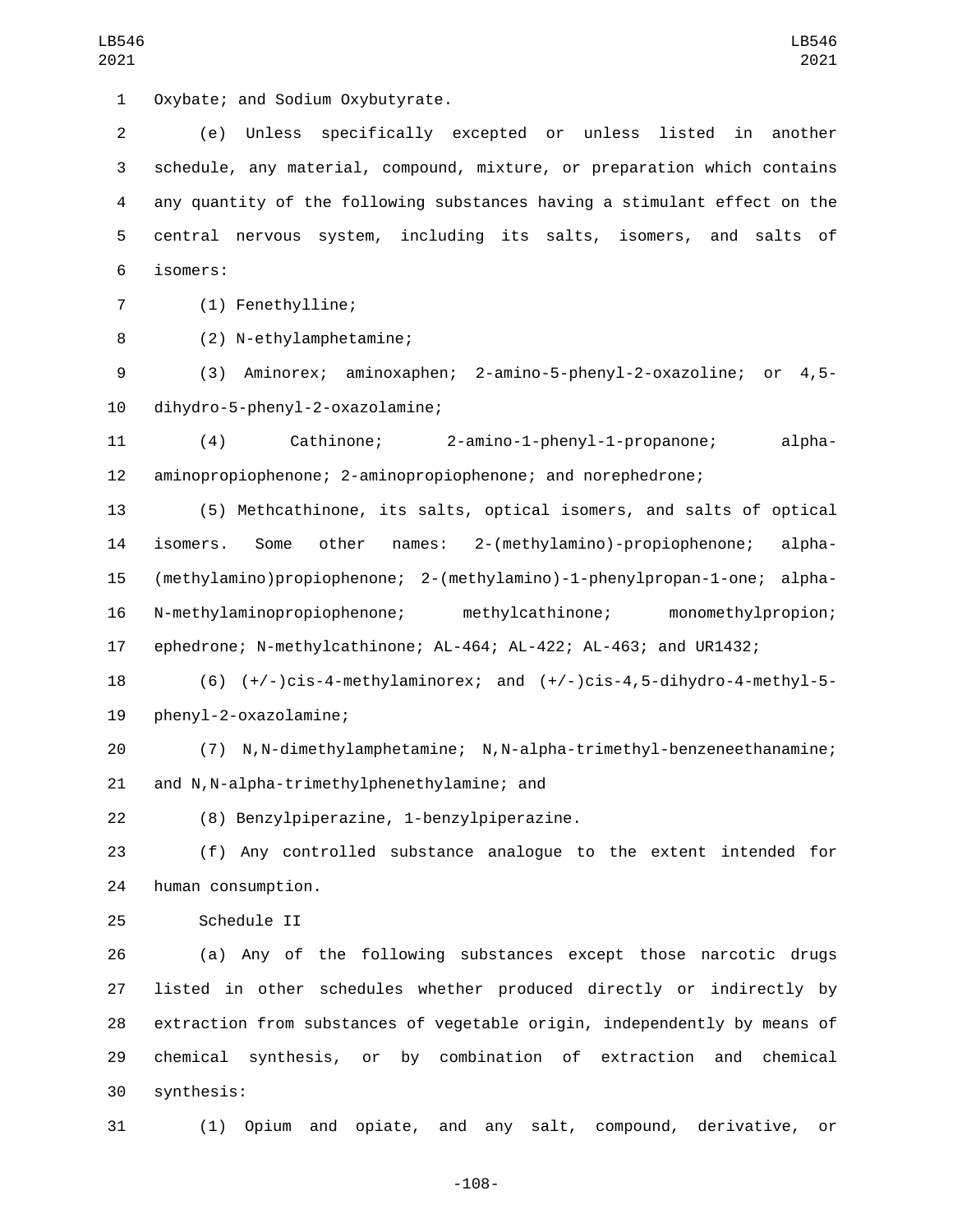| 1              | preparation of opium or opiate, excluding apomorphine, buprenorphine,         |
|----------------|-------------------------------------------------------------------------------|
| $\overline{c}$ | thebaine-derived<br>butorphanol,<br>dextrorphan,<br>nalbuphine,<br>nalmefene, |
| 3              | naloxone, and naltrexone and their salts, but including the following:        |
| 4              | (A) Raw opium;                                                                |
| 5              | (B) Opium extracts;                                                           |
| 6              | (C) Opium fluid;                                                              |
| 7              | (D) Powdered opium;                                                           |
| 8              | (E) Granulated opium;                                                         |
| 9              | (F) Tincture of opium;                                                        |
| 10             | (G) Codeine;                                                                  |
| 11             | (H) Ethylmorphine;                                                            |
| 12             | (I) Etorphine hydrochloride;                                                  |
| 13             | (J) Hydrocodone;                                                              |
| 14             | (K) Hydromorphone;                                                            |
| 15             | (L) Metopon;                                                                  |
| 16             | (M) Morphine;                                                                 |
| 17             | (N) Oxycodone;                                                                |
| 18             | (0) Oxymorphone;                                                              |
| 19             | (P) Oripavine;                                                                |
| 20             | (Q) Thebaine; and                                                             |
| 21             | (R) Dihydroetorphine;                                                         |
| 22             | (2) Any salt, compound, derivative, or preparation thereof which is           |
| 23             | chemically equivalent to or identical with any of the substances referred     |
| 24             | to in subdivision (1) of this subdivision, except that these substances       |
| 25             | shall not include the isoquinoline alkaloids of opium;                        |
| 26             | (3) Opium poppy and poppy straw;                                              |

 (4) Coca leaves and any salt, compound, derivative, or preparation of coca leaves, and any salt, compound, derivative, or preparation thereof which is chemically equivalent to or identical with any of these substances, including cocaine or ecgonine and its salts, optical isomers, and salts of optical isomers, except that the substances shall not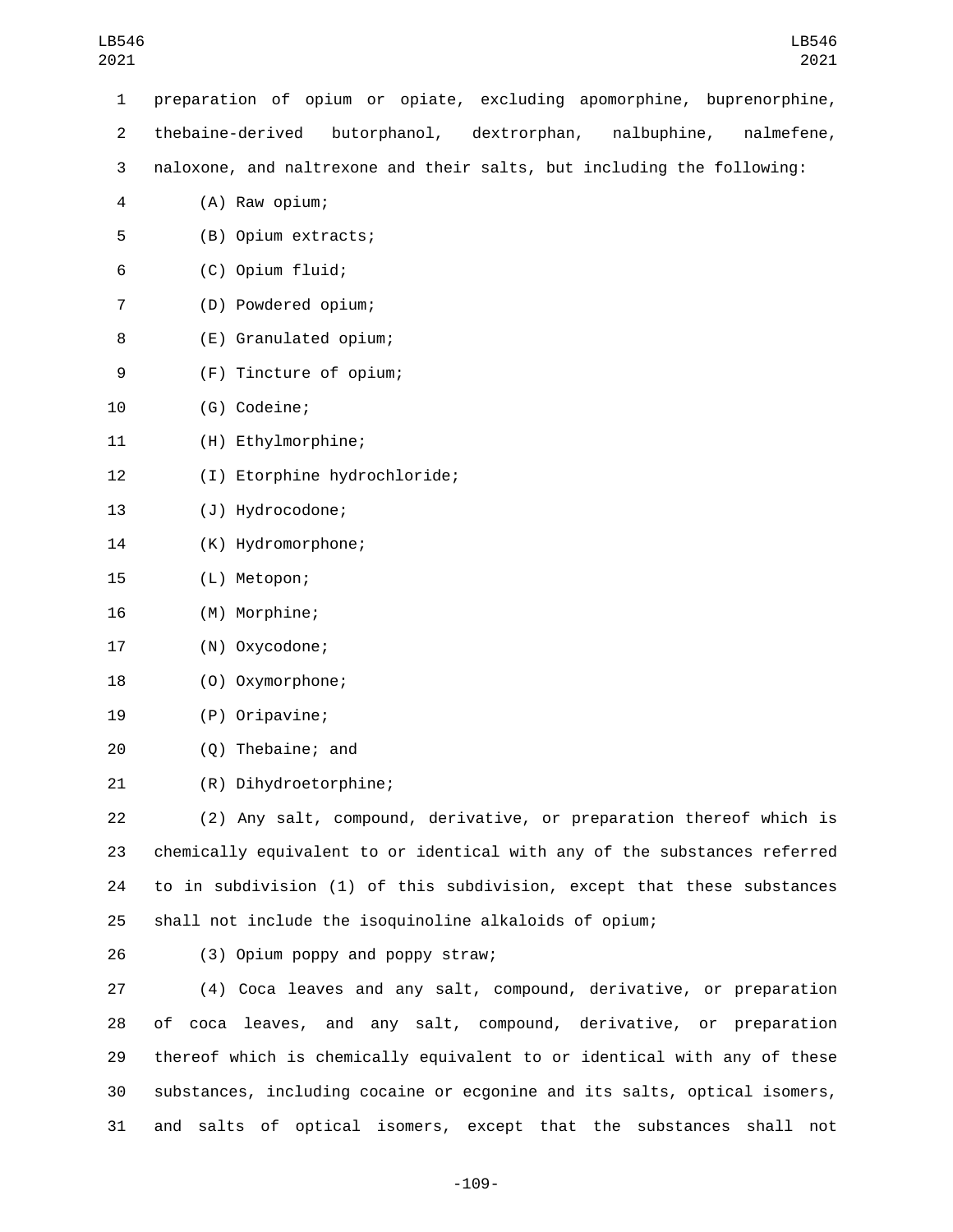| LB546<br>2021  | LB546<br>2021                                                             |  |  |  |
|----------------|---------------------------------------------------------------------------|--|--|--|
| 1              | include decocainized coca leaves or extractions which do not contain      |  |  |  |
| $\overline{2}$ | cocaine or ecgonine; and                                                  |  |  |  |
| 3              | (5) Concentrate of poppy straw, the crude extract of poppy straw in       |  |  |  |
| 4              | either liquid, solid, or powder form which contains the phenanthrene      |  |  |  |
| 5              | alkaloids of the opium poppy.                                             |  |  |  |
| 6              | (b) Unless specifically excepted or unless in another schedule any        |  |  |  |
| $\overline{7}$ | of the following opiates, including their isomers, esters, ethers, salts, |  |  |  |
| 8              | and salts of their isomers, esters, and ethers whenever the existence of  |  |  |  |
| 9              | such isomers, esters, ethers, and salts is possible within the specific   |  |  |  |
| 10             | chemical designation, dextrorphan excepted:                               |  |  |  |
| 11             | (1) Alphaprodine;                                                         |  |  |  |
| 12             | (2) Anileridine;                                                          |  |  |  |
| 13             | (3) Bezitramide;                                                          |  |  |  |
| 14             | (4) Diphenoxylate;                                                        |  |  |  |
| 15             | (5) Fentanyl;                                                             |  |  |  |
| 16             | (6) Isomethadone;                                                         |  |  |  |
| 17             | (7) Levomethorphan;                                                       |  |  |  |
| 18             | (8) Levorphanol;                                                          |  |  |  |
| 19             | (9) Metazocine;                                                           |  |  |  |
| 20             | (10) Methadone;                                                           |  |  |  |
| 21             | Methadone-intermediate, 4-cyano-2-dimethylamino-4,4-diphenyl<br>(11)      |  |  |  |
| 22             | butane;                                                                   |  |  |  |
| 23             | 2-methyl-3-morpholino-1,1-<br>Moramide-intermediate,<br>(12)              |  |  |  |
| 24             | diphenylpropane-carboxylic acid;                                          |  |  |  |
| 25             | (13) Pethidine or meperidine;                                             |  |  |  |
| 26             | (14) Pethidine-Intermediate-A, 4-cyano-1-methyl-4-phenylpiperidine;       |  |  |  |
| 27             | Pethidine-Intermediate-B, ethyl-4-phenylpiperidine-4-<br>(15)             |  |  |  |
| 28             | carboxylate;                                                              |  |  |  |
| 29             | Pethidine-Intermediate-C, 1-methyl-4-phenylpiperidine-4-<br>(16)          |  |  |  |
| 30             | carboxylic acid;                                                          |  |  |  |
| 31             | (17) Phenazocine;                                                         |  |  |  |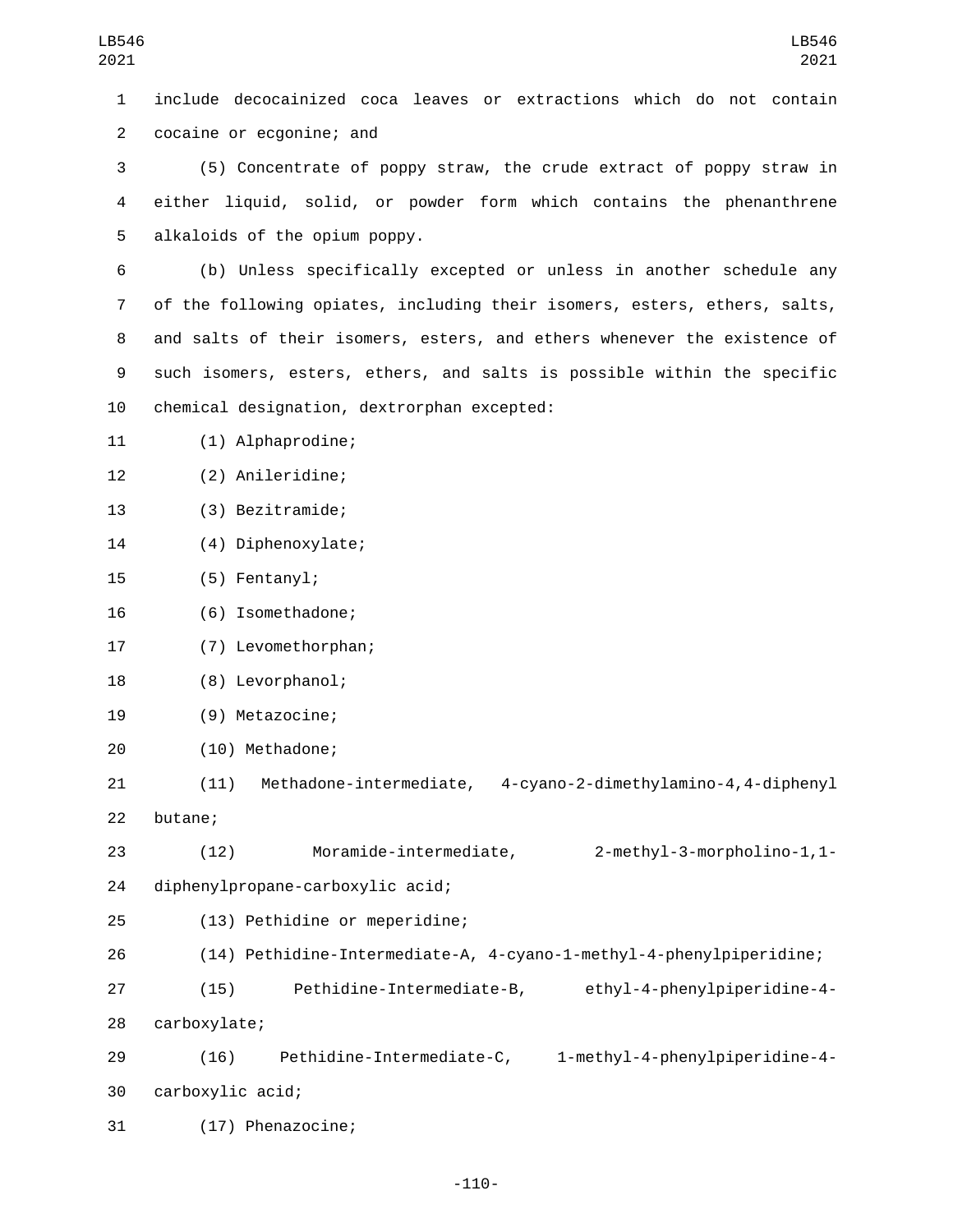| $\mathbf{1}$   | (18) Piminodine;                                                          |
|----------------|---------------------------------------------------------------------------|
| $\overline{2}$ | (19) Racemethorphan;                                                      |
| 3              | (20) Racemorphan;                                                         |
| 4              | (21) Dihydrocodeine;                                                      |
| 5              | (22) Bulk Propoxyphene in nondosage forms;                                |
| 6              | (23) Sufentanil;                                                          |
| 7              | (24) Alfentanil;                                                          |
| 8              | (25) Levo-alphacetylmethadol which is also known as<br>levo-alpha-        |
| 9              | acetylmethadol, levomethadyl acetate, and LAAM;                           |
| 10             | (26) Carfentanil;                                                         |
| 11             | (27) Remifentanil;                                                        |
| 12             | (28) Tapentadol; and                                                      |
| 13             | (29) Thiafentanil.                                                        |
| 14             | (c) Any material, compound, mixture, or preparation which contains        |
| 15             | any quantity of the following substances having a potential for abuse     |
| 16             | associated with a stimulant effect on the central nervous system:         |
| 17             | Amphetamine, its salts, optical isomers, and salts of its<br>(1)          |
| 18             | optical isomers;                                                          |
| 19             | (2) Phenmetrazine and its salts;                                          |
| 20             | (3) Methamphetamine, its salts, isomers, and salts of its isomers;        |
| 21             | (4) Methylphenidate; and                                                  |
| 22             | (5) Lisdexamfetamine, its salts, isomers, and salts of its isomers.       |
| 23             | (d) Any material, compound, mixture, or preparation which contains        |
| 24             | any quantity of the following substances having a potential for abuse     |
| 25             | associated with a depressant effect on the central nervous system,        |
| 26             | including their salts, isomers, and salts of isomers whenever<br>the      |
| 27             | existence of such salts, isomers, and salts of isomers is possible within |
| 28             | the specific chemical designations:                                       |
| 29             | (1) Amobarbital;                                                          |
| 30             | (2) Secobarbital;                                                         |

31 (3) Pentobarbital;

-111-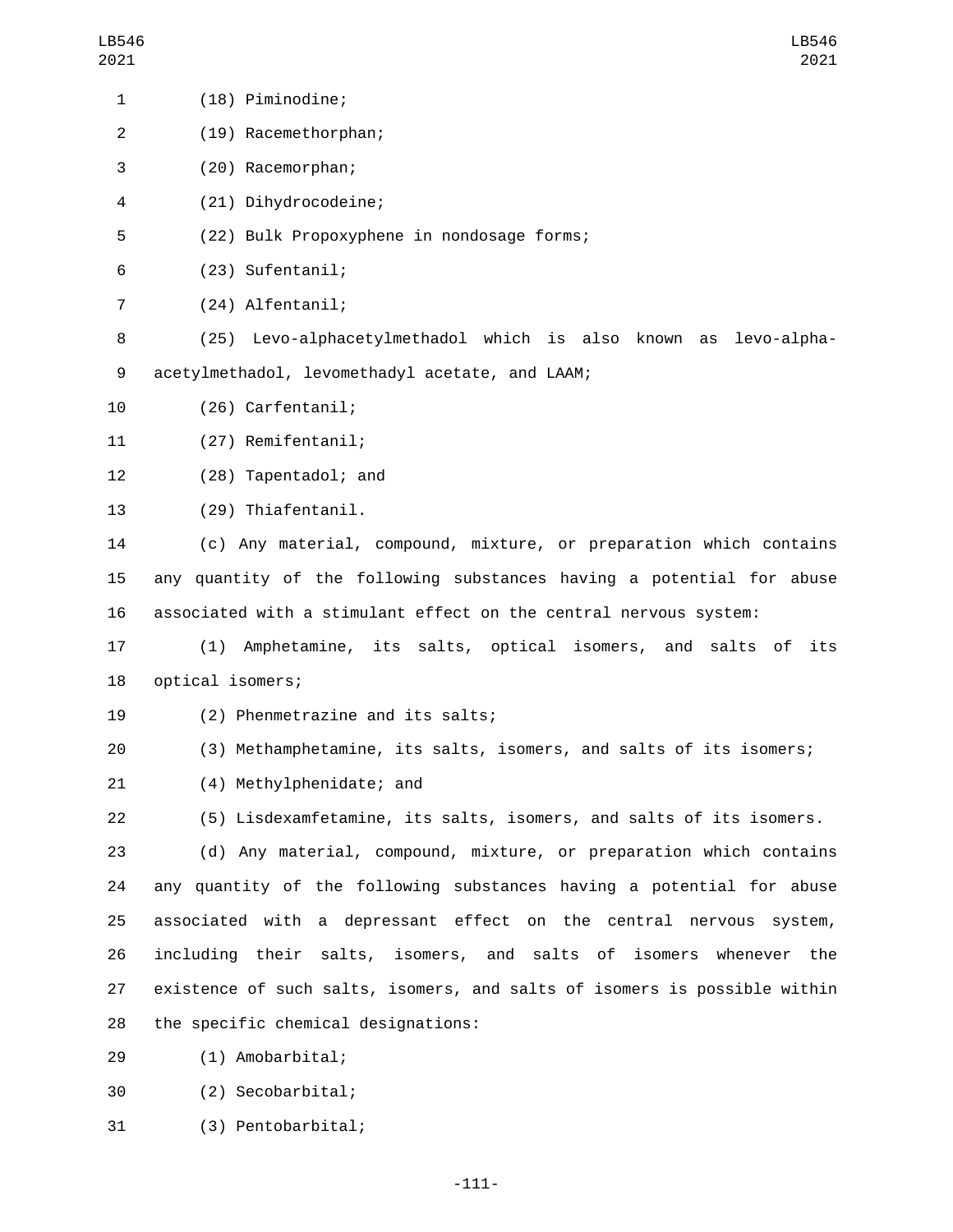(4) Phencyclidine; and1

2 (5) Glutethimide.

(e) Hallucinogenic substances known as:3

4 (1) Nabilone. Another name for nabilone: (+/-)-trans-3-(1,1- 5 dimethylheptyl)- 6,6a,7,8,10,10a-Hexahydro-1-hydroxy-6,6-dimethyl-9H-6 dibenzo( $b, d$ ) pyran-9-one; and

7 (2) Dronabinol in an oral solution in a drug product approved by the 8 federal Food and Drug Administration.

9 (f) Unless specifically excepted or unless listed in another 10 schedule, any material, compound, mixture, or preparation which contains 11 any quantity of the following substances:

 (1) Immediate precursor to amphetamine and methamphetamine: Phenylacetone. Trade and other names shall include, but are not limited to: Phenyl-2-propanone; P2P; benzyl methyl ketone; and methyl benzyl 15 ketone;

16 (2) Immediate precursors to phencyclidine, PCP:

(A) 1-phenylcyclohexylamine; or17

18 (B) 1-piperidinocyclohexanecarbonitrile, PCC; or

19 (3) Immediate precursor to fentanyl; 4-anilino-N-phenethyl-4- 20 piperidine (ANNPP).

21 Schedule III

 (a) Any material, compound, mixture, or preparation which contains any quantity of the following substances having a potential for abuse associated with a stimulant effect on the central nervous system, including their salts, isomers, whether optical, position, or geometric, and salts of such isomers whenever the existence of such salts, isomers, and salts of isomers is possible within the specific chemical 28 designation:

(1) Benzphetamine;29

(2) Chlorphentermine;30

31 (3) Clortermine; and

-112-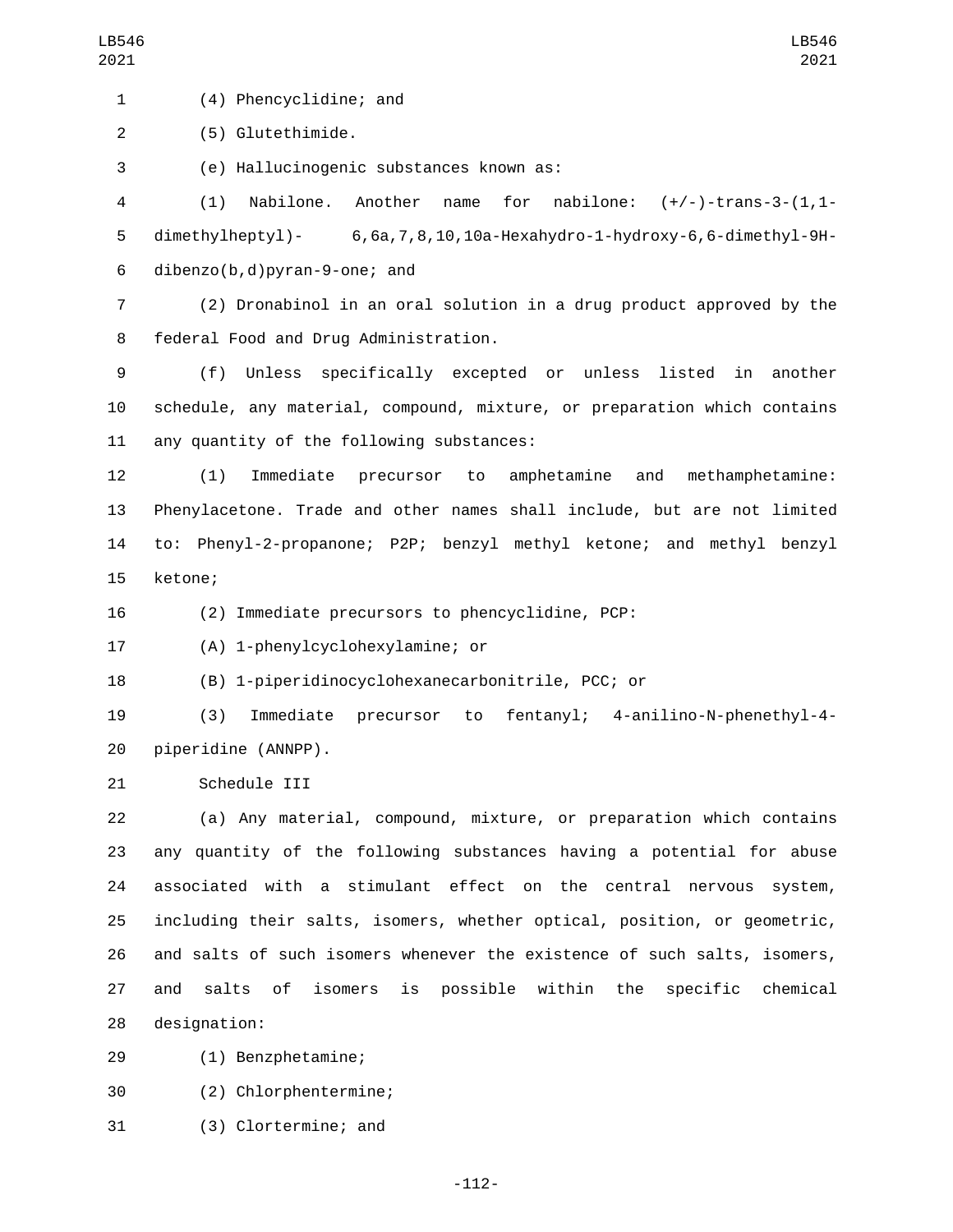1 (4) Phendimetrazine.

2 (b) Any material, compound, mixture, or preparation which contains 3 any quantity of the following substances having a potential for abuse 4 associated with a depressant effect on the central nervous system:

 (1) Any substance which contains any quantity of a derivative of barbituric acid or any salt of a derivative of barbituric acid, except those substances which are specifically listed in other schedules of this 8 section;

- (2) Chlorhexadol;9
- (3) Embutramide;10

(4) Lysergic acid;11

- (5) Lysergic acid amide;12
- 13 (6) Methyprylon;
- 14 (7) Perampanel;
- 15 (8) Sulfondiethylmethane;
- 16 (9) Sulfonethylmethane;

17 (10) Sulfonmethane;

18 (11) Nalorphine;

19 (12) Any compound, mixture, or preparation containing amobarbital, 20 secobarbital, pentobarbital, or any salt thereof and one or more other 21 active medicinal ingredients which are not listed in any schedule;

 (13) Any suppository dosage form containing amobarbital, secobarbital, pentobarbital, or any salt of any of these drugs and approved by the federal Food and Drug Administration for marketing only 25 as a suppository;

 (14) Any drug product containing gamma-hydroxybutyric acid, including its salts, isomers, and salts of isomers, for which an application is approved under section 505 of the Federal Food, Drug, and Cosmetic Act, 21 U.S.C. 355, as such section existed on January 1, 2014; (15) Ketamine, its salts, isomers, and salts of isomers. Some other names for ketamine: (+/-)-2-(2-chlorophenyl)-2-(methylamino)-

-113-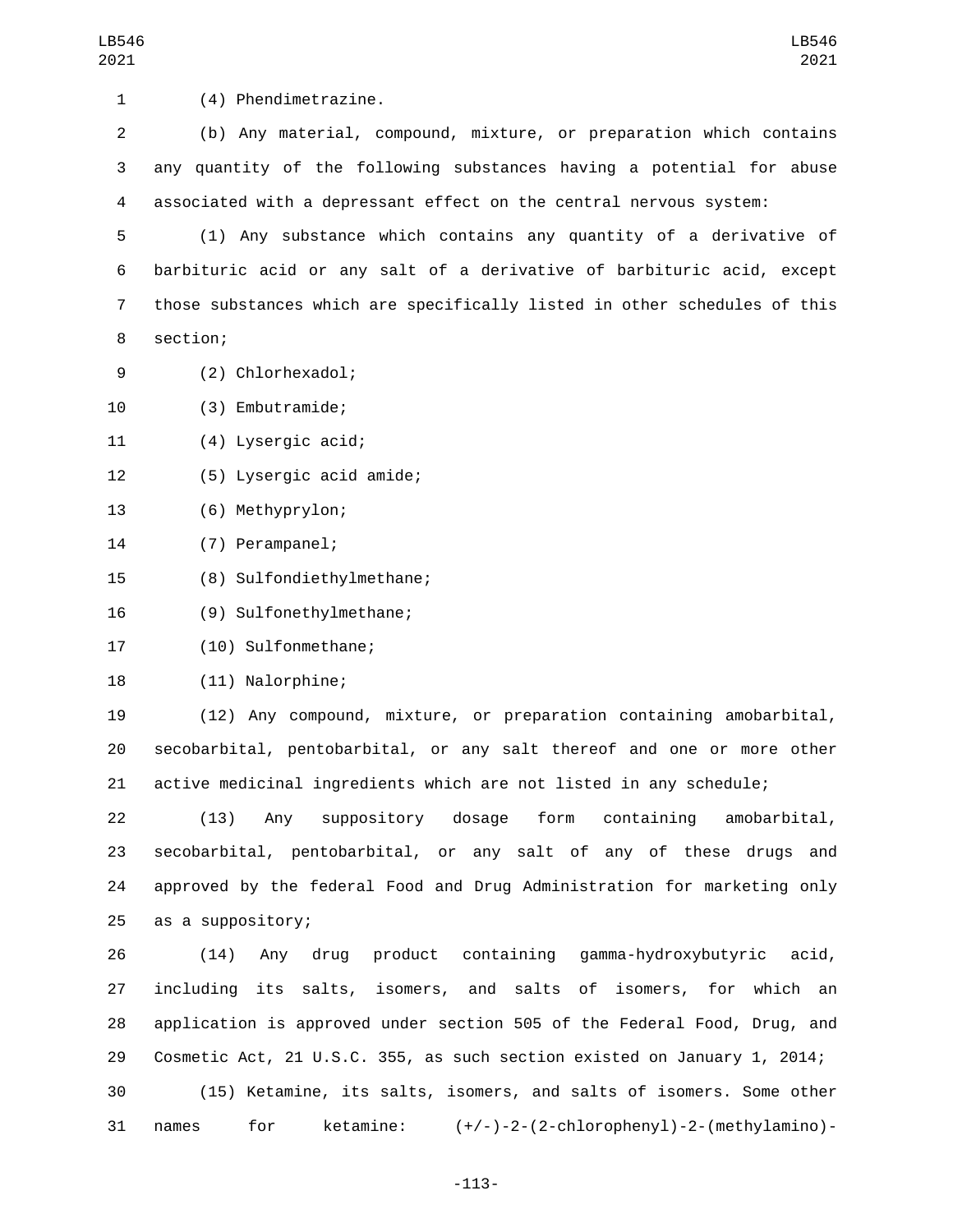1 cyclohexanone; and

 (16) Tiletamine and zolazepam or any salt thereof. Trade or other names for a tiletamine-zolazepam combination product shall include, but are not limited to: telazol. Trade or other names for tiletamine shall include, but are not limited to: 2-(ethylamino)-2-(2-thienyl)- cyclohexanone. Trade or other names for zolazepam shall include, but are not limited to: 4-(2-fluorophenyl)-6,8-dihydro-1,3,8- trimethylpyrazolo-(3,4-e) (1,4)-diazepin-7(1H)-one, and flupyrazapon.

 (c) Unless specifically excepted or unless listed in another 10 schedule:

 (1) Any material, compound, mixture, or preparation containing limited quantities of any of the following narcotic drugs, or any salts calculated as the free anhydrous base or alkaloid, in limited quantities as set forth below:14

 (A) Not more than one and eight-tenths grams of codeine per one hundred milliliters or not more than ninety milligrams per dosage unit, with an equal or greater quantity of an isoquinoline alkaloid of opium;

 (B) Not more than one and eight-tenths grams of codeine per one hundred milliliters or not more than ninety milligrams per dosage unit, with one or more active, nonnarcotic ingredients in recognized 21 therapeutic amounts;

 (C) Not more than one and eight-tenths grams of dihydrocodeine per one hundred milliliters or not more than ninety milligrams per dosage unit, with one or more active, nonnarcotic ingredients in recognized 25 therapeutic amounts;

 (D) Not more than three hundred milligrams of ethylmorphine per one hundred milliliters or not more than fifteen milligrams per dosage unit, with one or more active, nonnarcotic ingredients in recognized 29 therapeutic amounts;

 (E) Not more than five hundred milligrams of opium per one hundred milliliters or per one hundred grams, or not more than twenty-five

LB546 

-114-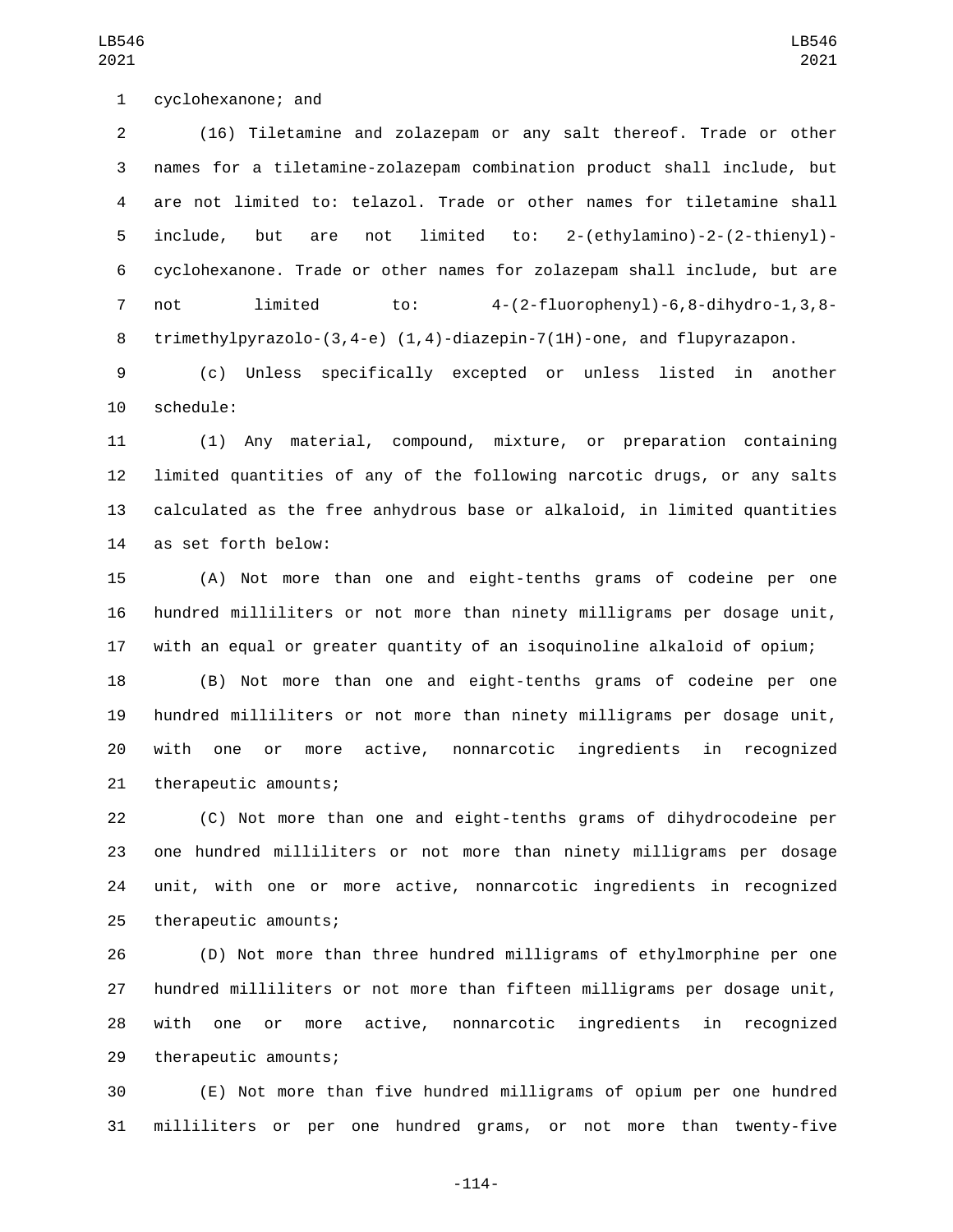milligrams per dosage unit, with one or more active, nonnarcotic ingredients in recognized therapeutic amounts; and2

 (F) Not more than fifty milligrams of morphine per one hundred milliliters or per one hundred grams with one or more active, nonnarcotic 5 ingredients in recognized therapeutic amounts; and

 (2) Any material, compound, mixture, or preparation containing any of the following narcotic drug or its salts, as set forth below:

8 (A) Buprenorphine.

 (d) Unless contained on the list of exempt anabolic steroids of the Drug Enforcement Administration of the United States Department of Justice as the list existed on November 9, 2017, any anabolic steroid, which shall include any material, compound, mixture, or preparation containing any quantity of the following substances, including its salts, isomers, and salts of isomers whenever the existence of such salts of isomers is possible within the specific chemical designation:

(1) 3-beta,17-dihydroxy-5a-androstane;16

(2) 3-alpha,17-beta-dihydroxy-5a-androstane;17

(3) 5-alpha-androstan-3,17-dione;18

 (4) 1-androstenediol (3-beta,17-beta-dihydroxy-5-alpha-androst-1- 20 ene);

 (5) 1-androstenediol (3-alpha,17-beta-dihydroxy-5-alpha-androst-1- 22 ene);

(6) 4-androstenediol (3-beta,17-beta-dihydroxy-androst-5-ene);

(7) 5-androstenediol (3-beta,17-beta-dihydroxy-androst-5-ene);

(8) 1-androstenedione ([5-alpha]-androst-1-en-3,17-dione);

(9) 4-androstenedione (androst-4-en-3,17-dione);

(10) 5-androstenedione (androst-5-en-3,17-dione);

(11) Bolasterone (7-alpha,17-alpha-dimethyl-17-beta-

29 hydroxyandrost-4-en-3-one);

(12) Boldenone (17-beta-hydroxyandrost-1,4-diene-3-one);

(13) Boldione (androsta-1,4-diene-3,17-3-one);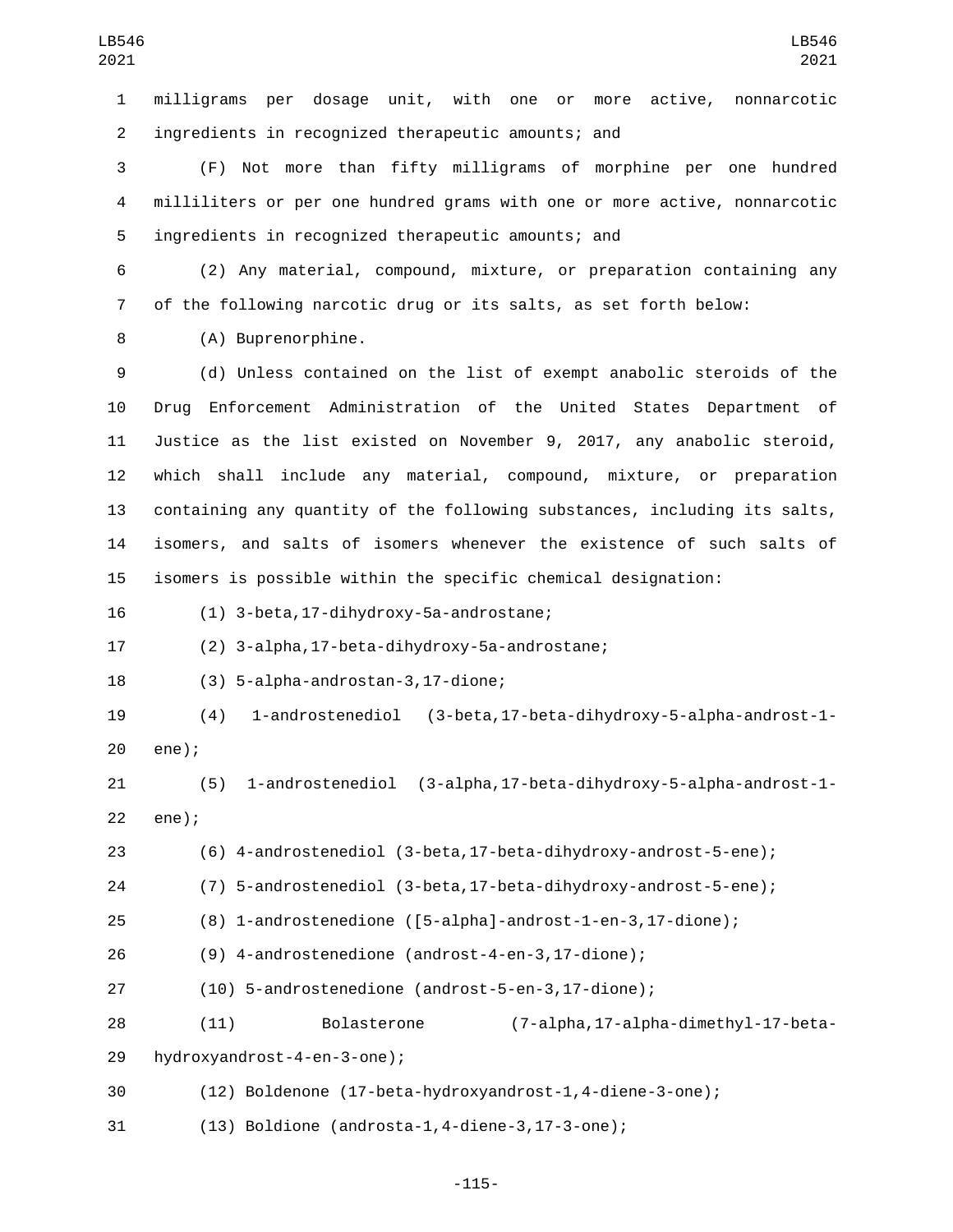| LB546<br>2021  | LB546<br>2021                                                           |  |  |  |
|----------------|-------------------------------------------------------------------------|--|--|--|
| $\mathbf{1}$   | (14) Calusterone (7-beta, 17-alpha-dimethyl-17-beta-hydroxyandrost-4-   |  |  |  |
| $\overline{2}$ | $en-3$ -one);                                                           |  |  |  |
| 3              | (15) Clostebol (4-chloro-17-beta-hydroxyandrost-4-en-3-one);            |  |  |  |
| 4              | Dehydrochloromethyltestosterone (4-chloro-17-beta-hydroxy-17-<br>(16)   |  |  |  |
| 5              | alpha-methyl-androst-1,4-dien-3-one);                                   |  |  |  |
| 6              | Desoxymethyltestosterone (17-alpha-methyl-5-alpha-androst-2-<br>(17)    |  |  |  |
| $\overline{7}$ | en-17-beta-ol) (a.k.a. 'madol');                                        |  |  |  |
| 8              | (18) Delta-1-Dihydrotestosterone (a.k.a. '1-testosterone')(17-beta-     |  |  |  |
| 9              | hydroxy-5-alpha-androst-1-en-3-one);                                    |  |  |  |
| 10             | (19) 4-Dihydrotestosterone (17-beta-hydroxy-androstan-3-one);           |  |  |  |
| 11             | Drostanolone<br>(17-beta-hydroxy-2-alpha-methyl-5-alpha-<br>(20)        |  |  |  |
| 12             | androstan-3-one);                                                       |  |  |  |
| 13             | (21) Ethylestrenol (17-alpha-ethyl-17-beta-hydroxyestr-4-ene);          |  |  |  |
| 14             | (9-fluoro-17-alpha-methyl-11-beta, 17-beta-<br>(22)<br>Fluoxymesterone  |  |  |  |
| 15             | dihydroxyandrost-4-en-3-one);                                           |  |  |  |
| 16             | (formebolone); (2-formyl-17-alpha-methyl-11-<br>(23)<br>Formebulone     |  |  |  |
| 17             | alpha, 17-beta-dihydroxyandrost-1, 4-dien-3-one);                       |  |  |  |
| 18             | (17-alpha-methyl-17-beta-hydroxyandrostano[2,3-c]-<br>Furazabol<br>(24) |  |  |  |
| 19             | furazan);                                                               |  |  |  |
| 20             | (25) 13-beta-ethyl-17-beta-hydroxygon-4-en-3-one;                       |  |  |  |
| 21             | (26) 4-hydroxytestosterone (4, 17-beta-dihydroxy-androst-4-en-3-one);   |  |  |  |
| 22             | 4-hydroxy-19-nortestosterone (4,17-beta-dihydroxy-estr-4-en-3-<br>(27)  |  |  |  |
| 23             | $one$ );                                                                |  |  |  |
| 24             | (17-alpha-methyl-17-beta-hydroxy-5-androstan-3-<br>(28)<br>Mestanolone  |  |  |  |
| 25             | $one$ );                                                                |  |  |  |
| 26             | Mesterolone<br>(17-alpha-methyl-17-beta-hydroxy-5-androstan-3-<br>(29)  |  |  |  |
| 27             | $one$ ;                                                                 |  |  |  |
| 28             | Methandienone<br>(17-alpha-methyl-17-beta-hydroxyandrost-1,4-<br>(30)   |  |  |  |
| 29             | $dien-3-one);$                                                          |  |  |  |
| 30             | (31) Methandriol (17-alpha-methyl-3-beta, 17-beta-dihydroxyandrost-5-   |  |  |  |
| 31             | $ene$ );                                                                |  |  |  |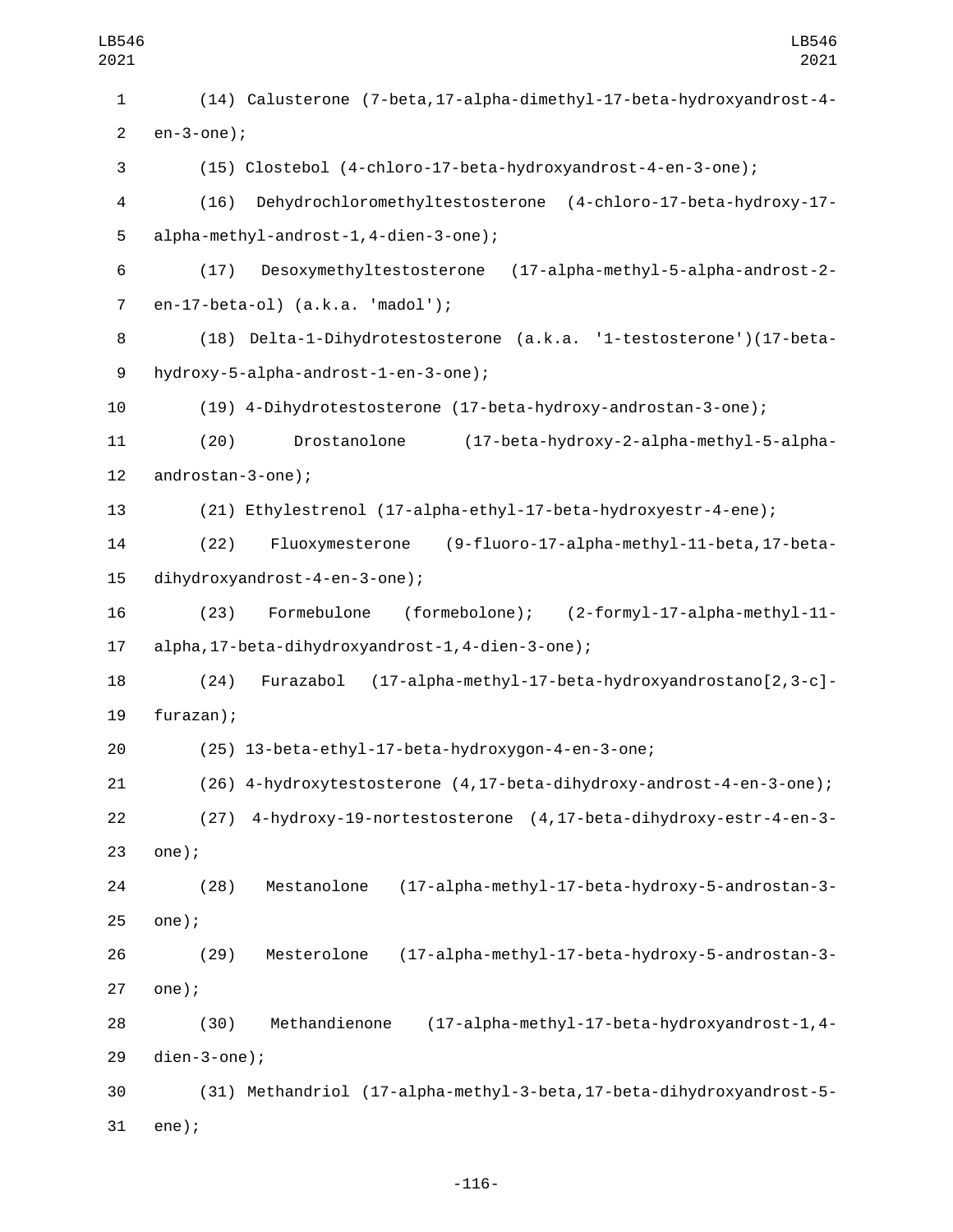| LB546<br>2021  | LB546<br>2021                                                                   |  |  |  |
|----------------|---------------------------------------------------------------------------------|--|--|--|
| 1              | (2-alpha, 17-alpha-dimethyl-5-alpha-androstan-17-<br>(32)<br>Methasterone       |  |  |  |
| $\mathbf{2}$   | $beta-ol-3-one$ ;                                                               |  |  |  |
| 3              | (1-methyl-17-beta-hydroxy-5-alpha-androst-1-en-3-<br>(33)<br>Methenolone        |  |  |  |
| 4              | $one$ );                                                                        |  |  |  |
| 5              | (34) 17-alpha-methyl-3-beta, 17-beta-dihydroxy-5a-androstane;                   |  |  |  |
| 6              | (35) 17-alpha-methyl-3-alpha, 17-beta-dihydroxy-5a-androstane;                  |  |  |  |
| $\overline{7}$ | (36) 17-alpha-methyl-3-beta, 17-beta-dihydroxyandrost-4-ene;                    |  |  |  |
| 8              | 17-alpha-methyl-4-hydroxynandrolone<br>$(17 - alpha - method - 4 -$<br>(37)     |  |  |  |
| 9              | hydroxy-17-beta-hydroxyestr-4-en-3-one);                                        |  |  |  |
| 10             | Methyldienolone (17-alpha-methyl-17-beta-hydroxyestra-4, 9(10)-<br>(38)         |  |  |  |
| 11             | $dien-3-one);$                                                                  |  |  |  |
| 12             | Methyltrienolone (17-alpha-methyl-17-beta-hydroxyestra-4, 9, 11-<br>(39)        |  |  |  |
| 13             | $triangle-3$ -one);                                                             |  |  |  |
| 14             | Methyltestosterone (17-alpha-methyl-17-beta-hydroxyandrost-4-<br>(40)           |  |  |  |
| 15             | $en-3$ -one);                                                                   |  |  |  |
| 16             | (7-alpha, 17-alpha-dimethyl-17-beta-hydroxyestr-4-<br>(41)<br>Mibolerone        |  |  |  |
| 17             | $en-3$ -one);                                                                   |  |  |  |
| 18             | 17-alpha-methyl-delta-1-dihydrotestosterone<br>(42)<br>$(17 - beta -$           |  |  |  |
| 19             | hydroxy-17-alpha-methyl-5-alpha-androst-1-en-3-one)<br>$'17$ -alpha-<br>(a.k.a. |  |  |  |
| 20             | methyl-1-testosterone');                                                        |  |  |  |
| 21             | (43) Nandrolone (17-beta-hydroxyestr-4-en-3-one);                               |  |  |  |
| 22             | (44) 19-nor-4-androstenediol (3-beta, 17-beta-dihydroxyestr-4-ene);             |  |  |  |
| 23             | (45) 19-nor-4-androstenediol (3-alpha, 17-beta-dihydroxyestr-4-ene);            |  |  |  |
| 24             | (46) 19-nor-5-androstenediol (3-beta, 17-beta-dihydroxyestr-5-ene);             |  |  |  |
| 25             | (47) 19-nor-5-androstenediol (3-alpha, 17-beta-dihydroxyestr-5-ene);            |  |  |  |
| 26             | $19$ -nor-4,9(10)-androstadienedione (estra-4,9(10)-diene-3,17-<br>(48)         |  |  |  |
| 27             | dione);                                                                         |  |  |  |
| 28             | (49) 19-nor-4-androstenedione (estr-4-en-3,17-dione);                           |  |  |  |
| 29             | (50) 19-nor-5-androstenedione (estr-5-en-3,17-dione);                           |  |  |  |
| 30             | Norbolethone (13-beta, 17-alpha-diethyl-17-beta-hydroxygon-4-<br>(51)           |  |  |  |
| 31             | $en-3$ -one);                                                                   |  |  |  |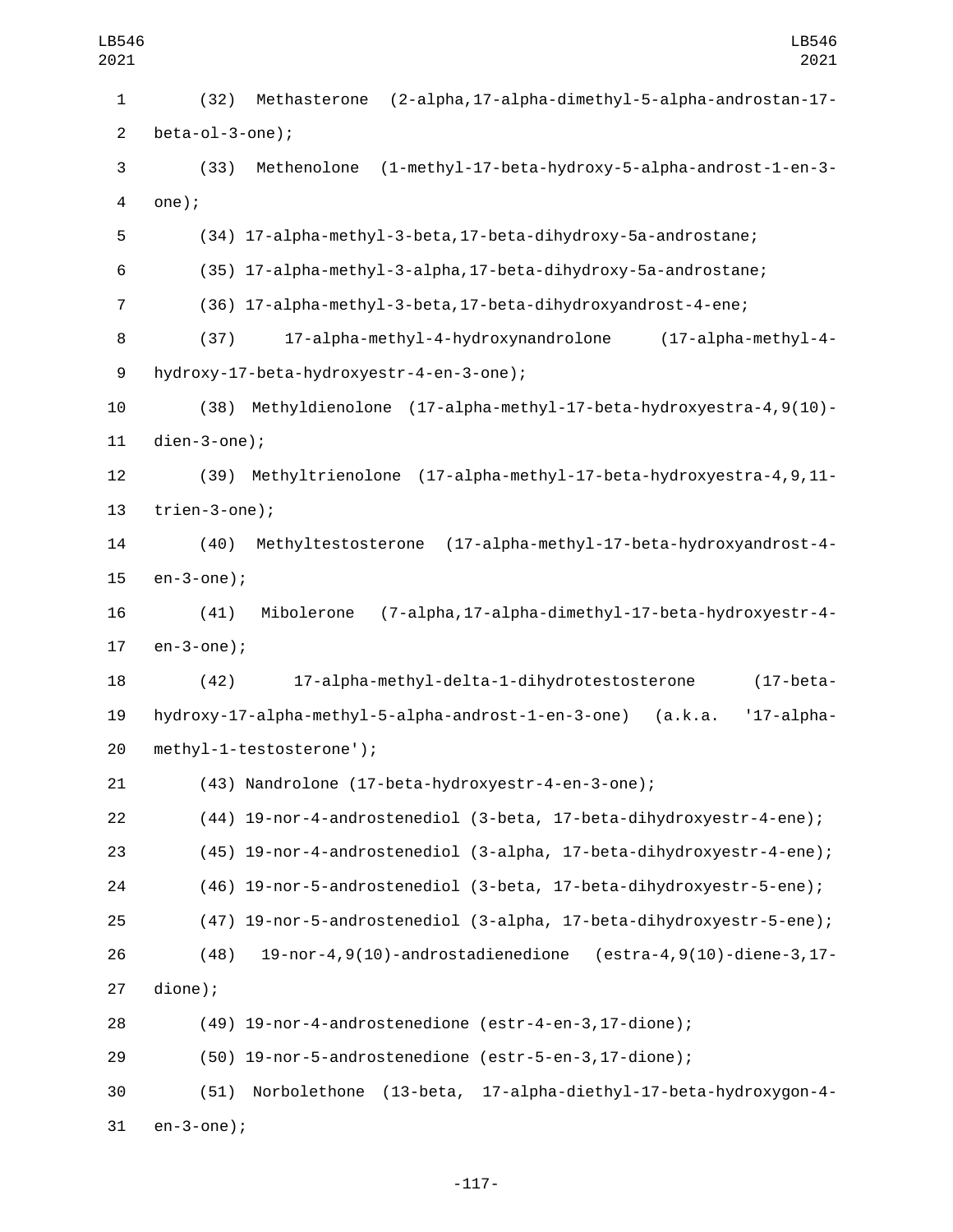| LB546<br>2021             | LB546<br>2021                                                                     |  |  |
|---------------------------|-----------------------------------------------------------------------------------|--|--|
| $\mathbf{1}$              | (52) Norclostebol (4-chloro-17-beta-hydroxyestr-4-en-3-one);                      |  |  |
| $\overline{2}$            | (17-alpha-ethyl-17-beta-hydroxyestr-4-en-3-<br>(53)<br>Norethandrolone            |  |  |
| $\ensuremath{\mathsf{3}}$ | $one$ );                                                                          |  |  |
| 4                         | Normethandrolone (17-alpha-methyl-17-beta-hydroxyestr-4-en-3-<br>(54)             |  |  |
| 5                         | $one$ );                                                                          |  |  |
| 6                         | (17-alpha-methyl-17-beta-hydroxy-2-oxa-[5-alpha]-<br>Oxandrolone<br>(55)          |  |  |
| $\overline{7}$            | androstan-3-one);                                                                 |  |  |
| 8                         | (17-alpha-methyl-4,17-beta-dihydroxyandrost-4-<br>(56)<br>Oxymesterone            |  |  |
| 9                         | $en-3$ -one);                                                                     |  |  |
| 10                        | Oxymetholone<br>(17-alpha-methyl-2-hydroxymethylene-17-beta-<br>(57)              |  |  |
| 11                        | hydroxy-[5-alpha]-androstan-3-one);                                               |  |  |
| 12                        | (17-beta-hydroxy-5-alpha-androstano[3,2-<br>(58)<br>Prostanozol                   |  |  |
| 13                        | c]pyrazole);                                                                      |  |  |
| 14                        | (17-alpha-methyl-17-beta-hydroxy-[5-alpha]-<br>Stanozolol<br>(59)                 |  |  |
| 15                        | $androst-2-eno[3,2-c]$ -pyrazole);                                                |  |  |
| 16                        | (60) Stenbolone (17-beta-hydroxy-2-methyl-[5-alpha]-androst-1-en-3-               |  |  |
| 17                        | $one$ ;                                                                           |  |  |
| 18                        | Testolactone (13-hydroxy-3-oxo-13, 17-secoandrosta-1, 4-dien-17-<br>(61)          |  |  |
| 19                        | oic acid lactone);                                                                |  |  |
| 20                        | (62) Testosterone (17-beta-hydroxyandrost-4-en-3-one);                            |  |  |
| 21                        | 17-alpha-diethyl-17-beta-<br>Tetrahydrogestrinone<br>(13-beta,<br>(63)            |  |  |
| 22                        | $hydroxygon-4, 9, 11-trien-3-one);$                                               |  |  |
| 23                        | (64) Trenbolone (17-beta-hydroxyestr-4, 9, 11-trien-3-one); and                   |  |  |
| 24                        | (65) Any salt, ester, or ether of a drug or substance described or                |  |  |
| 25                        | listed in this subdivision if the salt, ester, or ether promotes muscle           |  |  |
| 26                        | growth.                                                                           |  |  |
| 27                        | (e) Hallucinogenic substances known as:                                           |  |  |
| 28                        | (1) Dronabinol, synthetic, in sesame oil and encapsulated in a soft               |  |  |
| 29                        | gelatin capsule in a drug product approved by the federal Food and Drug           |  |  |
| 30                        | Administration.<br>Some<br>other<br>for<br>dronabinol<br>names<br>$(6aR -$<br>are |  |  |
| 31                        | trans)-6a, 7, 8, 10a-tetrahydro-6, 6, 9-trimethyl-3-pentyl-6H-dibenzo             |  |  |

-118-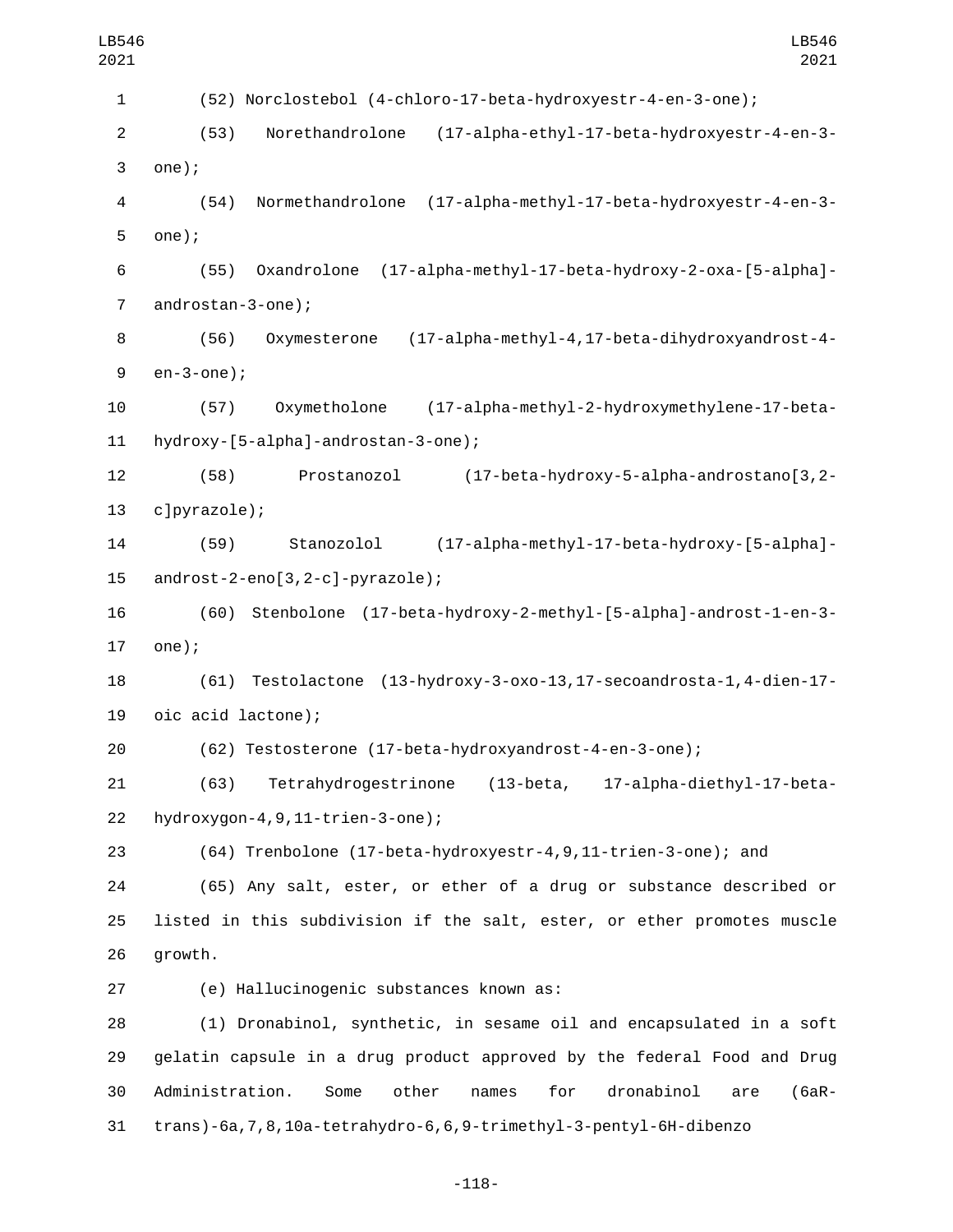1 (b,d)pyran-1-ol or (-)-delta-9-(trans)-tetrahydrocannabinol. 2 Schedule IV 3 (a) Any material, compound, mixture, or preparation which contains 4 any quantity of the following substances, including their salts, isomers, 5 and salts of isomers whenever the existence of such salts, isomers, and 6 salts of isomers is possible within the specific chemical designation: 7 (1) Barbital; 8 (2) Chloral betaine; (3) Chloral hydrate;9 10 (4) Chlordiazepoxide, but not including librax (chlordiazepoxide 11 hydrochloride and clindinium bromide) or menrium (chlordiazepoxide and 12 water soluble esterified estrogens); 13 (5) Clonazepam; 14 (6) Clorazepate; (7) Diazepam;15 16 (8) Ethchlorvynol; 17 (9) Ethinamate; 18 (10) Flurazepam; 19 (11) Mebutamate; (12) Meprobamate;20 (13) Methohexital;21 (14) Methylphenobarbital;22 (15) Oxazepam;23 (16) Paraldehyde;24 (17) Petrichloral;25 (18) Phenobarbital;26 (19) Prazepam;27 (20) Alprazolam;28 (21) Bromazepam;29 (22) Camazepam;30

(23) Clobazam;31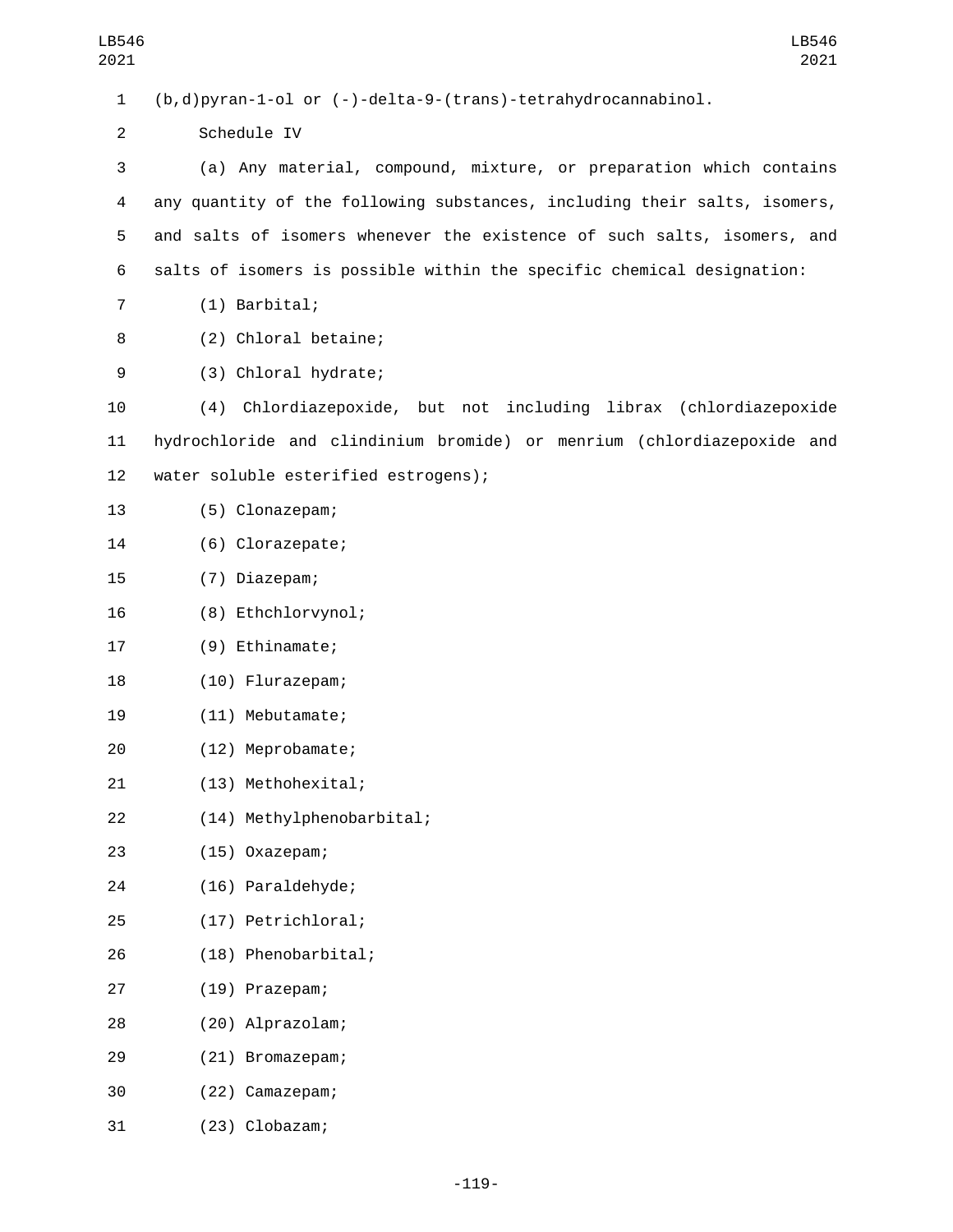| 1  | (24) Clotiazepam;        |
|----|--------------------------|
| 2  | (25) Cloxazolam;         |
| 3  | (26) Delorazepam;        |
| 4  | (27) Estazolam;          |
| 5  | (28) Ethyl loflazepate;  |
| 6  | (29) Fludiazepam;        |
| 7  | (30) Flunitrazepam;      |
| 8  | (31) Halazepam;          |
| 9  | (32) Haloxazolam;        |
| 10 | (33) Ketazolam;          |
| 11 | (34) Loprazolam;         |
| 12 | (35) Lorazepam;          |
| 13 | (36) Lormetazepam;       |
| 14 | (37) Medazepam;          |
| 15 | (38) Nimetazepam;        |
| 16 | (39) Nitrazepam;         |
| 17 | (40) Nordiazepam;        |
| 18 | (41) Oxazolam;           |
| 19 | (42) Pinazepam;          |
| 20 | (43) Temazepam;          |
| 21 | (44) Tetrazepam;         |
| 22 | (45) Triazolam;          |
| 23 | (46) Midazolam;          |
| 24 | (47) Quazepam;           |
| 25 | (48) Zolpidem;           |
| 26 | (49) Dichloralphenazone; |
| 27 | (50) Zaleplon;           |
| 28 | (51) Zopiclone;          |
| 29 | (52) Fospropofol;        |
| 30 | (53) Alfaxalone;         |
| 31 | (54) Suvorexant; and     |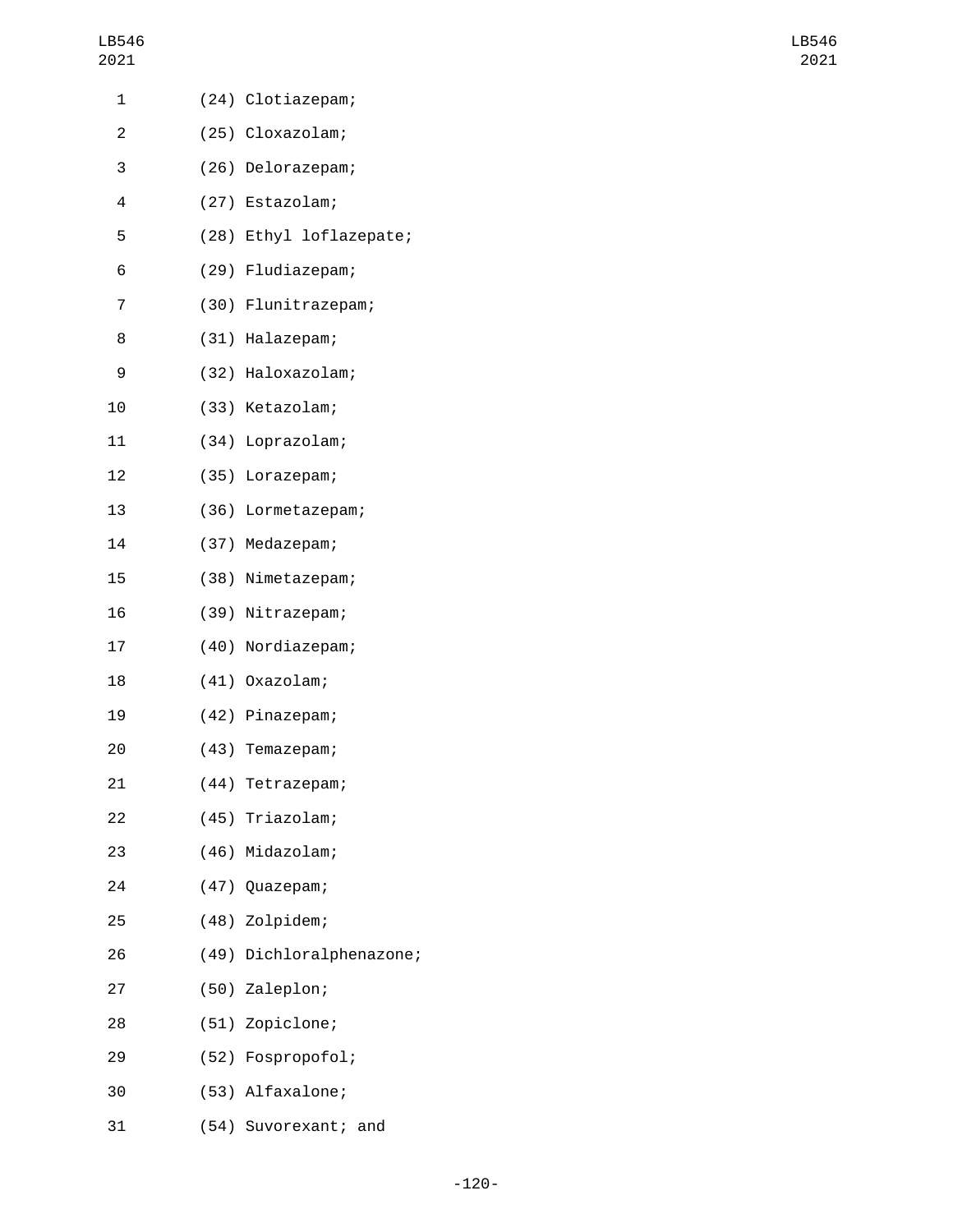1 (55) Carisoprodol.

 (b) Any material, compound, mixture, or preparation which contains any quantity of the following substance, including its salts, isomers, whether optical, position, or geometric, and salts of such isomers, whenever the existence of such salts, isomers, and salts of isomers is possible: Fenfluramine.6

 (c) Unless specifically excepted or unless listed in another schedule, any material, compound, mixture, or preparation which contains any quantity of the following substances having a stimulant effect on the central nervous system, including their salts, isomers, whether optical, position, or geometric, and salts of such isomers whenever the existence of such salts, isomers, and salts of isomers is possible within the 13 specific chemical designation:

(1) Diethylpropion;14

15 (2) Phentermine;

16 (3) Pemoline, including organometallic complexes and chelates 17 thereof;

- 18 (4) Mazindol;
- (5) Pipradrol;19
- 20 (6) SPA, ((-)-1-dimethylamino- 1,2-diphenylethane);
- 21 (7) Cathine. Another name for cathine is ((+)-norpseudoephedrine);

(8) Fencamfamin;22

(9) Fenproporex;23

24 (10) Mefenorex;

(11) Modafinil; and25

26 (12) Sibutramine.

 (d) Unless specifically excepted or unless listed in another schedule, any material, compound, mixture, or preparation which contains any quantity of the following narcotic drugs, or their salts or isomers calculated as the free anhydrous base or alkaloid, in limited quantities as set forth below:31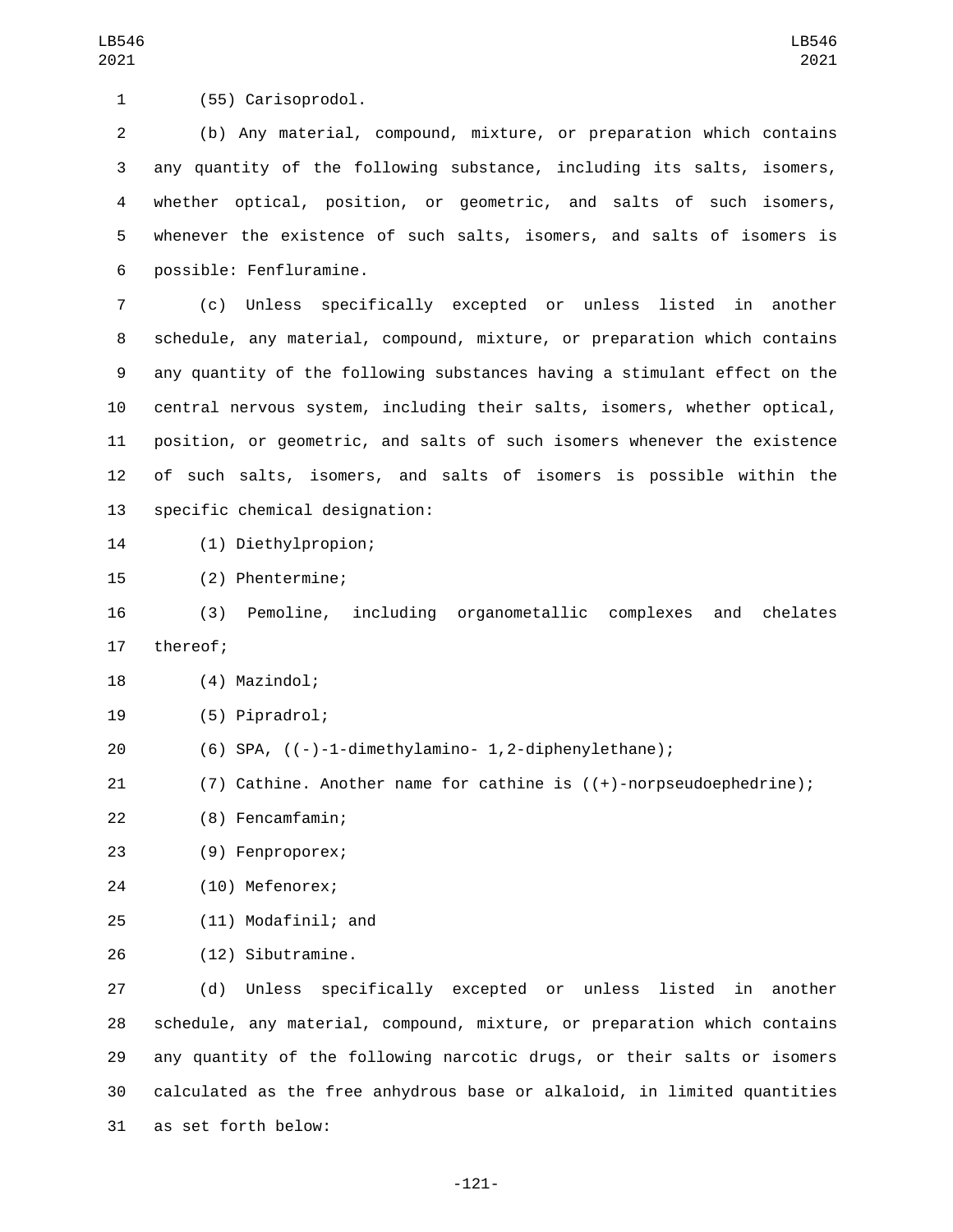(1) Propoxyphene in manufactured dosage forms;

 (2) Not more than one milligram of difenoxin and not less than twenty-five micrograms of atropine sulfate per dosage unit; and

 (3) 2-[(dimethylamino)methyl]-1-(3-methoxyphenyl)cyclohexanol, its salts, optical and geometric isomers, and salts of these isomers to include: Tramadol.6

 (e) Unless specifically excepted or unless listed in another schedule, any material, compound, mixture, or preparation which contains any quantity of the following substance, including its salts:

10 (1) Pentazocine; and

(2) Butorphanol (including its optical isomers).

 (f) Any material, compound, mixture, or preparation which contains any quantity of the following substances, including its salts, isomers, and salts of such isomers, whenever the existence of such salts, isomers, 15 and salts of isomers is possible: Lorcaserin.

 (g)(1) Unless specifically excepted or unless listed in another schedule, any material, compound, mixture, or preparation which contains any quantity of the following substance, including its salts, optical isomers, and salts of such optical isomers: Ephedrine.

 (2) The following drug products containing ephedrine, its salts, optical isomers, and salts of such optical isomers, are excepted from 22 subdivision  $(g)(1)$  of Schedule IV if they  $(A)$  are stored behind a counter, in an area not accessible to customers, or in a locked case so that a customer needs assistance from an employee to access the drug product; (B) are sold by a person, eighteen years of age or older, in the course of his or her employment to a customer eighteen years of age or older with the following restrictions: No customer shall be allowed to purchase, receive, or otherwise acquire more than three and six-tenths grams of ephedrine base during a twenty-four-hour period; no customer shall purchase, receive, or otherwise acquire more than nine grams of ephedrine base during a thirty-day period; and the customer shall display

-122-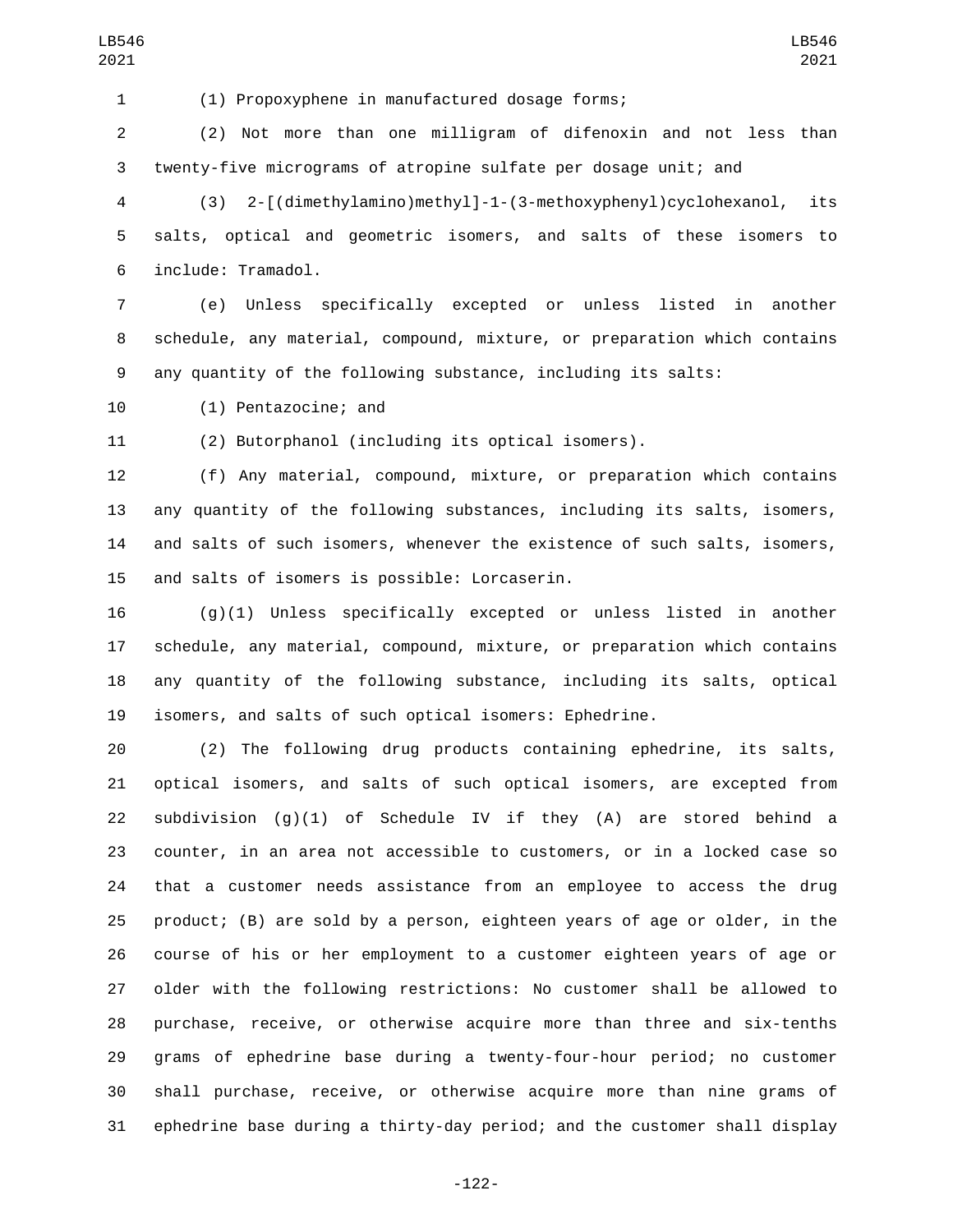a valid driver's or operator's license, a Nebraska state identification card, a military identification card, an alien registration card, or a passport as proof of identification; (C) are labeled and marketed in a manner consistent with the pertinent OTC Tentative Final or Final Monograph; (D) are manufactured and distributed for legitimate medicinal use in a manner that reduces or eliminates the likelihood of abuse; and (E) are not marketed, advertised, or represented in any manner for the indication of stimulation, mental alertness, euphoria, ecstasy, a buzz or high, heightened sexual performance, or increased muscle mass:

10 (i) Primatene Tablets; and

11 (ii) Bronkaid Dual Action Caplets.

12 Schedule V

 (a) Any compound, mixture, or preparation containing any of the following limited quantities of narcotic drugs or salts calculated as the free anhydrous base or alkaloid, which shall include one or more nonnarcotic active medicinal ingredients in sufficient proportion to confer upon the compound, mixture, or preparation valuable medicinal qualities other than those possessed by the narcotic drug alone:

 (1) Not more than two hundred milligrams of codeine per one hundred 20 milliliters or per one hundred grams;

 (2) Not more than one hundred milligrams of dihydrocodeine per one 22 hundred milliliters or per one hundred grams;

 (3) Not more than one hundred milligrams of ethylmorphine per one 24 hundred milliliters or per one hundred grams;

 (4) Not more than two and five-tenths milligrams of diphenoxylate and not less than twenty-five micrograms of atropine sulfate per dosage 27 unit;

 (5) Not more than one hundred milligrams of opium per one hundred 29 milliliters or per one hundred grams; and

 (6) Not more than five-tenths milligram of difenoxin and not less than twenty-five micrograms of atropine sulfate per dosage unit.

-123-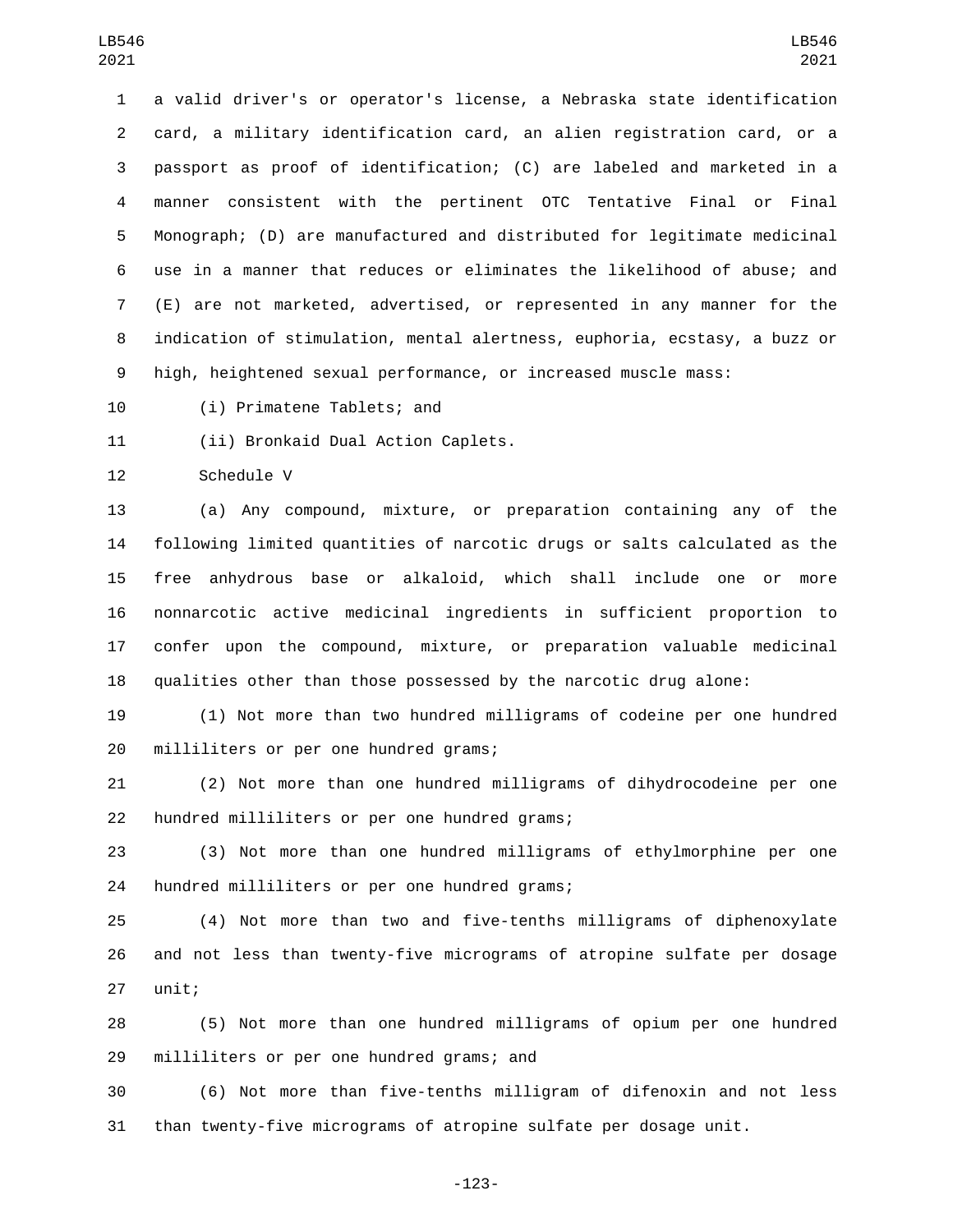(b) Unless specifically exempted or excluded or unless listed in another schedule, any material, compound, mixture, or preparation which contains any quantity of the following substances having a stimulant effect on the central nervous system, including its salts, isomers, and 5 salts of isomers: Pyrovalerone.

 (c) Unless specifically exempted or excluded or unless listed in another schedule, any material, compound, mixture, or preparation which contains any quantity of the following substances having a depressant effect on the central nervous system, including its salts, isomers, and 10 salts of isomers:

 (1) Ezogabine (N-(2-amino-4-(4-fluorobenzylamino)-phenyl)-carbamic 12 acid ethyl ester);

(2) Lacosamide ((R)-2-acetoamido-N-benzyl-3-methoxy-propionamide);

(3) Pregabalin ((S)-3-(aminomethyl)-5-methylhexanoic acid); and

 (4) Brivaracetam ((2S)-2-[(4R)-2-oxo-4-propylpyrrolidin-1-yl] butanamide) (also referred to as BRV; UCB-34714; Briviact), including its 17 salts.

 (d) Cannabidiol in a drug product approved by the federal Food and 19 Drug Administration.

 Sec. 189. Section 28-416, Revised Statutes Cumulative Supplement, 21 2020, is amended to read:

 28-416 (1) Except as authorized by the Uniform Controlled Substances Act, it shall be unlawful for any person knowingly or intentionally: (a) To manufacture, distribute, deliver, dispense, or possess with intent to manufacture, distribute, deliver, or dispense a controlled substance; or (b) to create, distribute, or possess with intent to distribute a 27 counterfeit controlled substance.

 (2) Except as provided in subsections (4), (5), (7), (8), (9), and (10) of this section, any person who violates subsection (1) of this section with respect to: (a) A controlled substance classified in Schedule I, II, or III of section 28-405 which is an exceptionally

-124-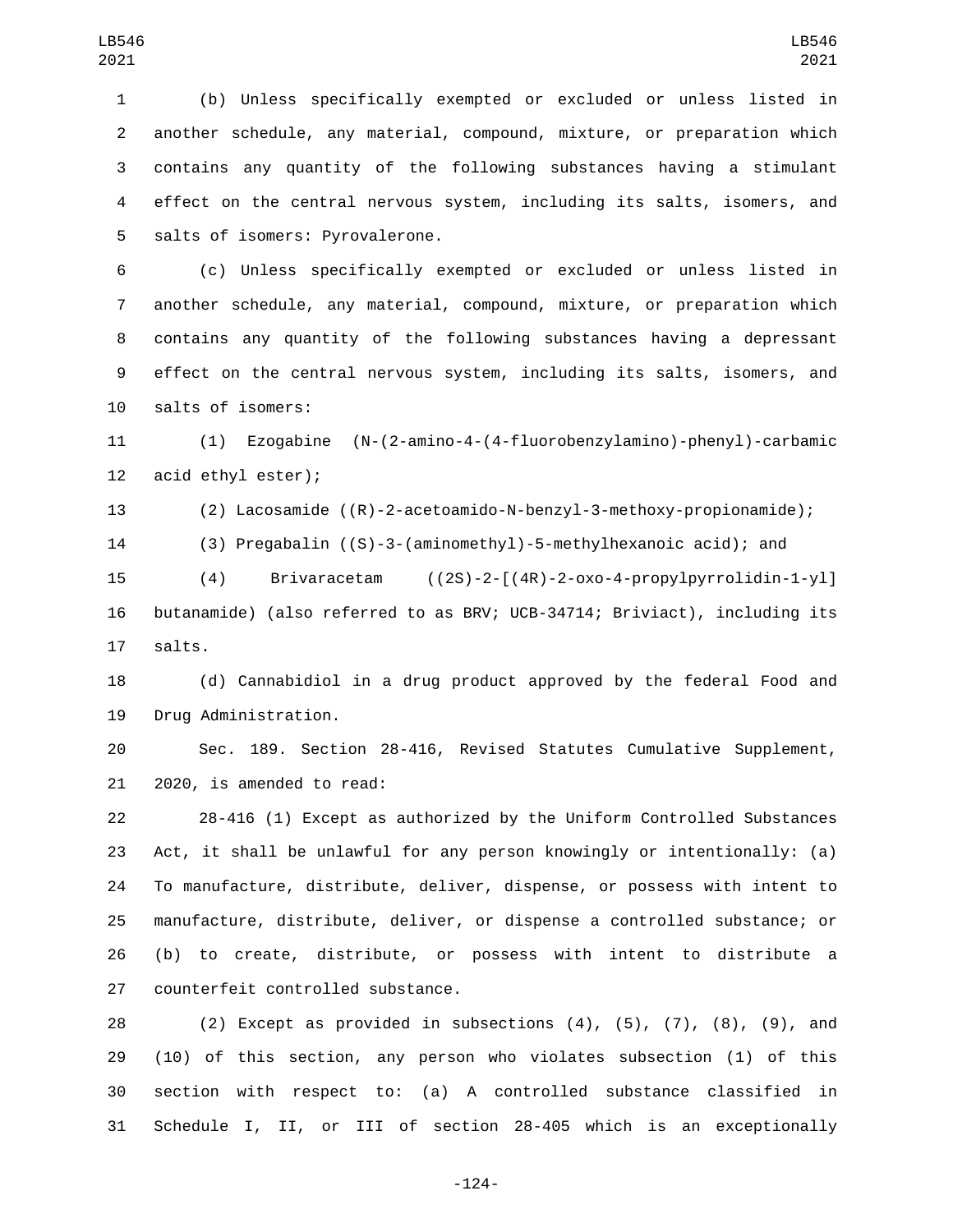hazardous drug shall be guilty of a Class II felony; (b) any other controlled substance classified in Schedule I, II, or III of section 28-405 shall be guilty of a Class IIA felony; or (c) a controlled substance classified in Schedule IV or V of section 28-405 shall be 5 guilty of a Class IIIA felony.

 (3) A person knowingly or intentionally possessing a controlled 7 substance, except marijuana or any substance containing a quantifiable amount of the substances, chemicals, or compounds described, defined, or 9 delineated in subdivision (c)(23)  $\left\{ \frac{c}{25} \right\}$  of Schedule I of section 28-405, unless such substance was obtained directly or pursuant to a medical order issued by a practitioner authorized to prescribe while acting in the course of his or her professional practice, or except as otherwise authorized by the act, shall be guilty of a Class IV felony. A person shall not be in violation of this subsection if section 28-472 15 applies.

 (4)(a) Except as authorized by the Uniform Controlled Substances Act, any person eighteen years of age or older who knowingly or intentionally manufactures, distributes, delivers, dispenses, or possesses with intent to manufacture, distribute, deliver, or dispense a controlled substance or a counterfeit controlled substance (i) to a person under the age of eighteen years, (ii) in, on, or within one thousand feet of the real property comprising a public or private elementary, vocational, or secondary school, a community college, a public or private college, junior college, or university, or a playground, or (iii) within one hundred feet of a public or private youth center, public swimming pool, or video arcade facility shall be punished by the next higher penalty classification than the penalty prescribed in subsection (2), (7), (8), (9), or (10) of this section, depending upon the controlled substance involved, for the first violation and for a second or subsequent violation shall be punished by the next higher penalty classification than that prescribed for a first violation of this

-125-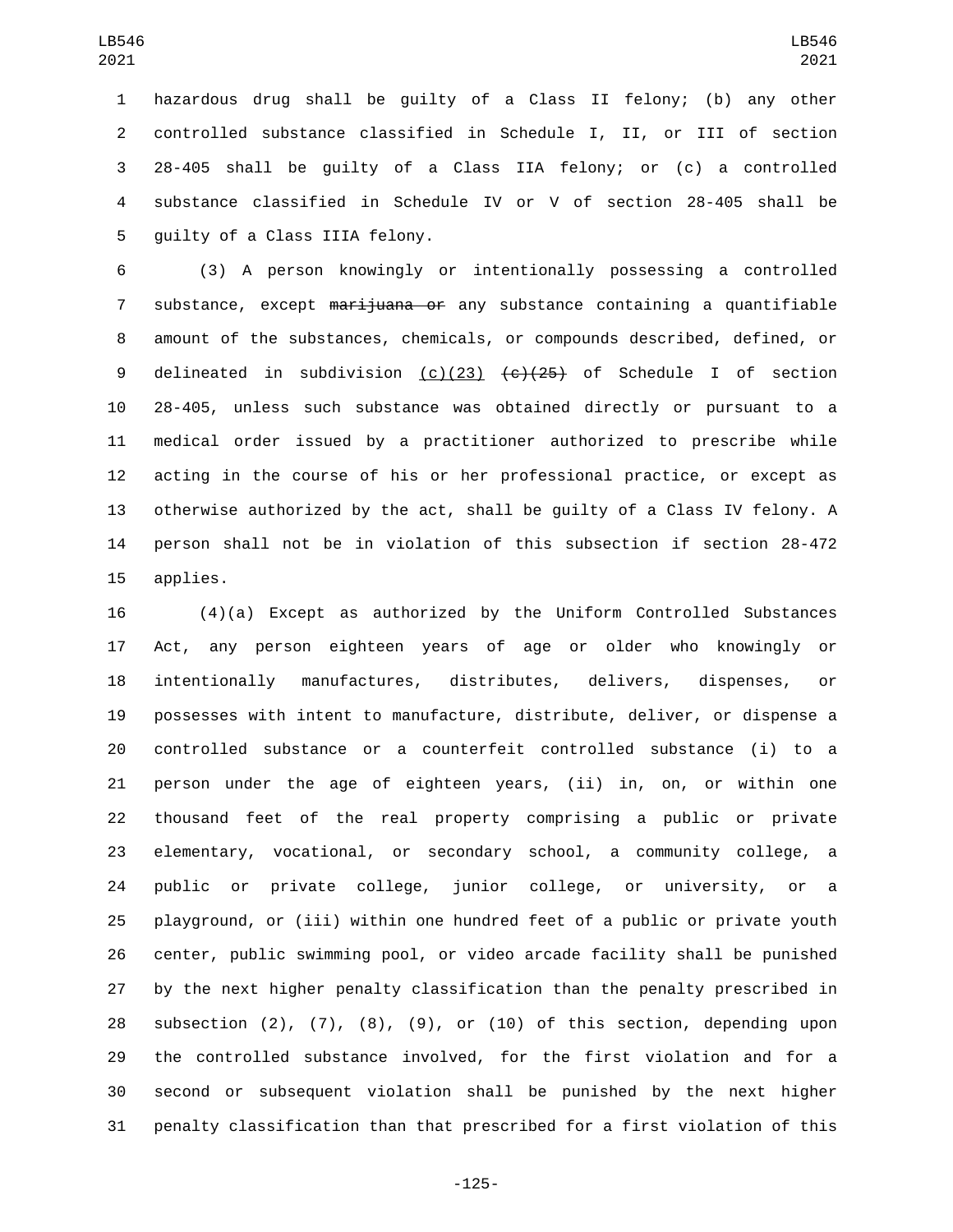subsection, but in no event shall such person be punished by a penalty 2 greater than a Class IB felony.

(b) For purposes of this subsection:3

 (i) Playground means any outdoor facility, including any parking lot appurtenant to the facility, intended for recreation, open to the public, and with any portion containing three or more apparatus intended for the recreation of children, including sliding boards, swingsets, and 8 teeterboards;

 (ii) Video arcade facility means any facility legally accessible to persons under eighteen years of age, intended primarily for the use of pinball and video machines for amusement, and containing a minimum of ten 12 pinball or video machines; and

 (iii) Youth center means any recreational facility or gymnasium, including any parking lot appurtenant to the facility or gymnasium, intended primarily for use by persons under eighteen years of age which regularly provides athletic, civic, or cultural activities.

 (5)(a) Except as authorized by the Uniform Controlled Substances Act, it shall be unlawful for any person eighteen years of age or older to knowingly and intentionally employ, hire, use, cause, persuade, coax, induce, entice, seduce, or coerce any person under the age of eighteen years to manufacture, transport, distribute, carry, deliver, dispense, prepare for delivery, offer for delivery, or possess with intent to do the same a controlled substance or a counterfeit controlled substance.

 (b) Except as authorized by the Uniform Controlled Substances Act, it shall be unlawful for any person eighteen years of age or older to knowingly and intentionally employ, hire, use, cause, persuade, coax, induce, entice, seduce, or coerce any person under the age of eighteen years to aid and abet any person in the manufacture, transportation, distribution, carrying, delivery, dispensing, preparation for delivery, offering for delivery, or possession with intent to do the same of a controlled substance or a counterfeit controlled substance.

-126-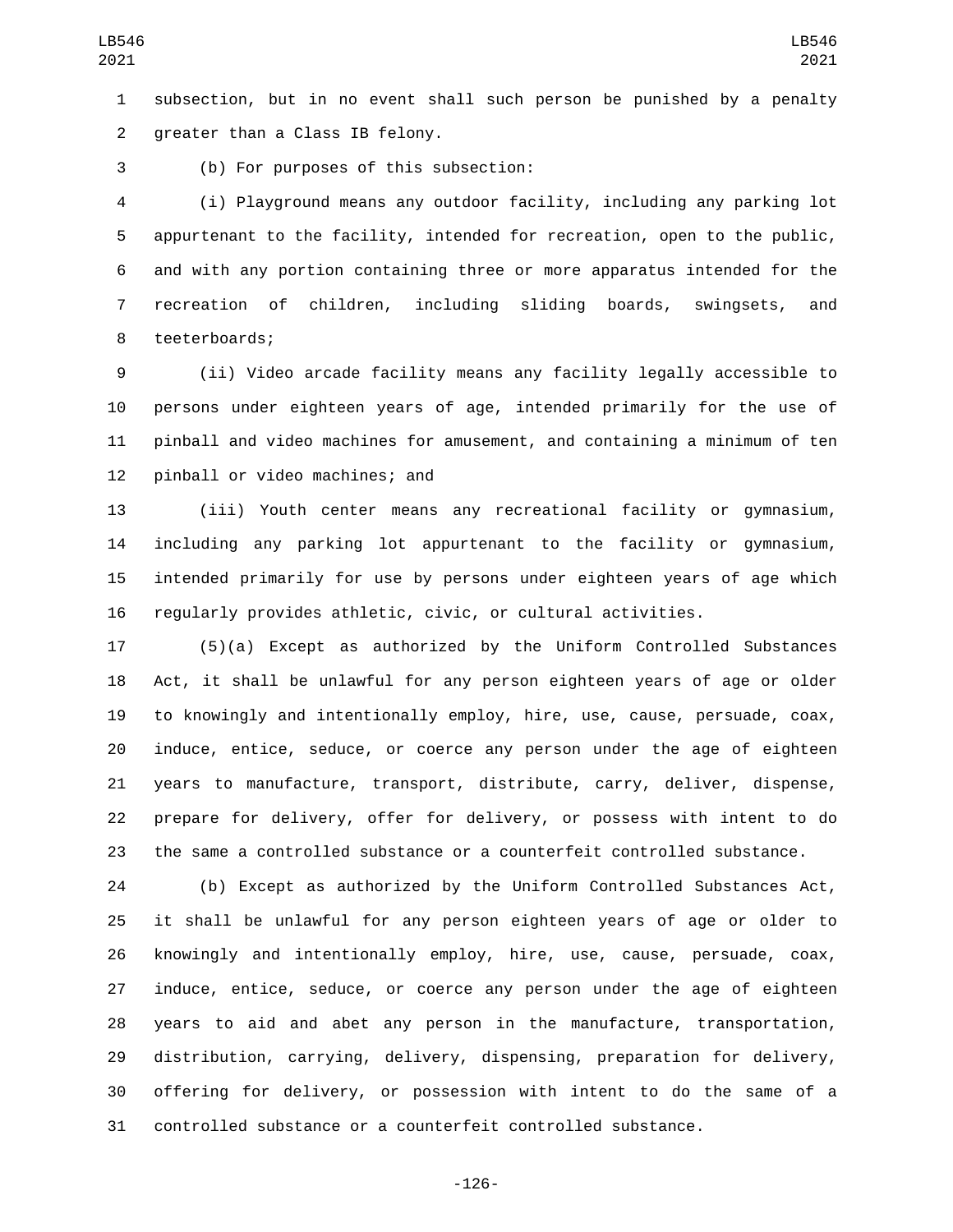(c) Any person who violates subdivision (a) or (b) of this subsection shall be punished by the next higher penalty classification than the penalty prescribed in subsection (2), (7), (8), (9), or (10) of this section, depending upon the controlled substance involved, for the first violation and for a second or subsequent violation shall be punished by the next higher penalty classification than that prescribed for a first violation of this subsection, but in no event shall such person be punished by a penalty greater than a Class IB felony.

 (6) It shall not be a defense to prosecution for violation of subsection (4) or (5) of this section that the defendant did not know the age of the person through whom the defendant violated such subsection.

 (7) Any person who violates subsection (1) of this section with respect to cocaine or any mixture or substance containing a detectable 14 amount of cocaine in a quantity of:

 (a) One hundred forty grams or more shall be guilty of a Class IB 16 felony;

 (b) At least twenty-eight grams but less than one hundred forty 18 grams shall be guilty of a Class IC felony; or

 (c) At least ten grams but less than twenty-eight grams shall be 20 quilty of a Class ID felony.

 (8) Any person who violates subsection (1) of this section with respect to base cocaine (crack) or any mixture or substance containing a detectable amount of base cocaine in a quantity of:

 (a) One hundred forty grams or more shall be guilty of a Class IB 25 felony;

 (b) At least twenty-eight grams but less than one hundred forty 27 grams shall be guilty of a Class IC felony; or

 (c) At least ten grams but less than twenty-eight grams shall be 29 guilty of a Class ID felony.

 (9) Any person who violates subsection (1) of this section with respect to heroin or any mixture or substance containing a detectable

-127-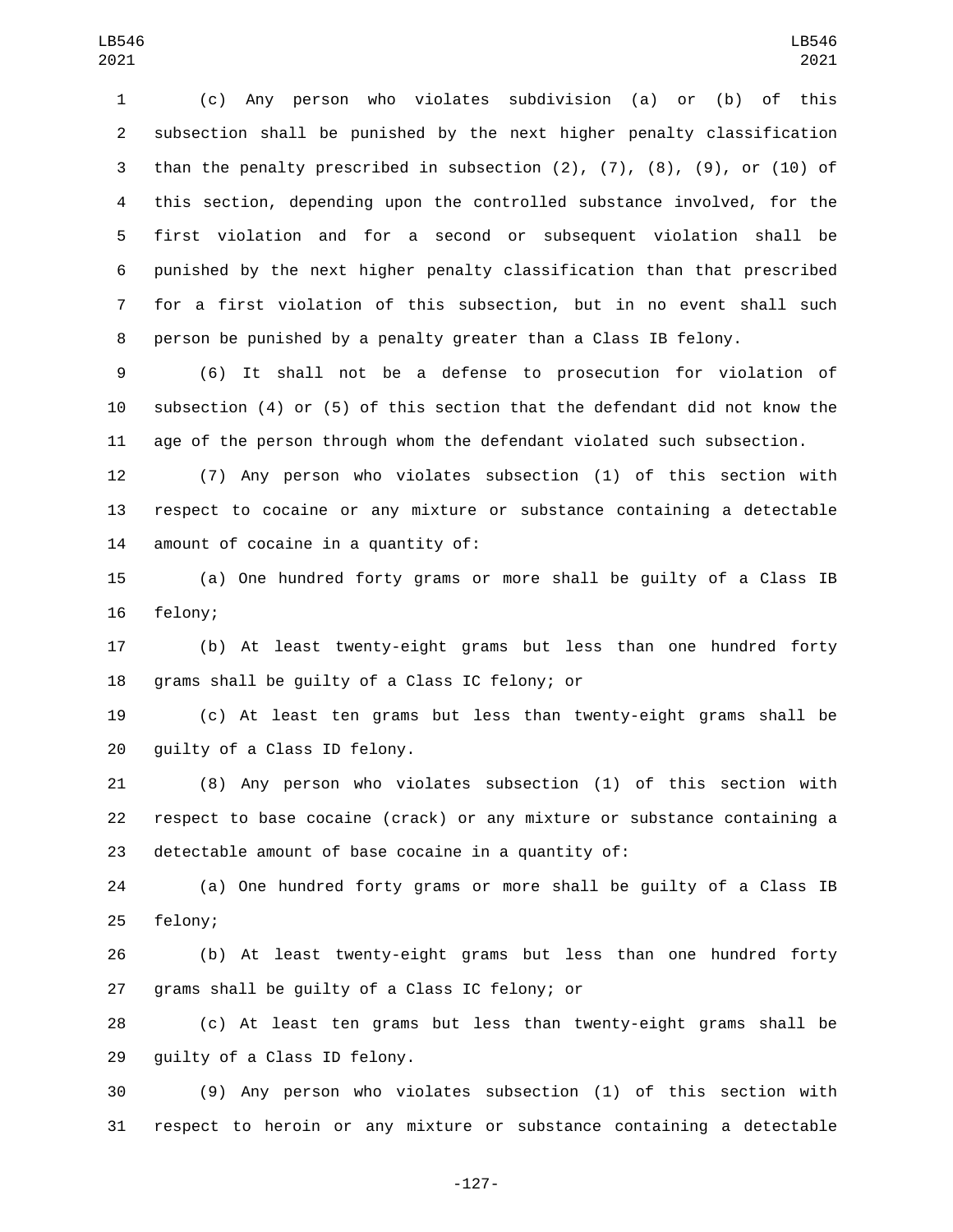1 amount of heroin in a quantity of:

2 (a) One hundred forty grams or more shall be guilty of a Class IB 3 felony;

4 (b) At least twenty-eight grams but less than one hundred forty 5 grams shall be guilty of a Class IC felony; or

6 (c) At least ten grams but less than twenty-eight grams shall be 7 guilty of a Class ID felony.

 (10) Any person who violates subsection (1) of this section with respect to amphetamine, its salts, optical isomers, and salts of its isomers, or with respect to methamphetamine, its salts, optical isomers, 11 and salts of its isomers, in a quantity of:

12 (a) One hundred forty grams or more shall be guilty of a Class IB 13 felony;

14 (b) At least twenty-eight grams but less than one hundred forty 15 grams shall be quilty of a Class IC felony; or

16 (c) At least ten grams but less than twenty-eight grams shall be 17 guilty of a Class ID felony.

18 (11) Any person knowingly or intentionally possessing marijuana 19 weighing more than one ounce but not more than one pound shall be guilty 20 of a Class III misdemeanor.

21 (12) Any person knowingly or intentionally possessing marijuana 22 weighing more than one pound shall be guilty of a Class IV felony.

23 (11) (13) Any person knowingly or intentionally possessing marijuana 24 weighing one ounce or less or any substance containing a quantifiable 25 amount of the substances, chemicals, or compounds described, defined, or 26 delineated in subdivision  $(c)(23)$   $(e)(25)$  of Schedule I of section 28-405 27 shall:

 (a) For the first offense, be guilty of an infraction, receive a citation, be fined three hundred dollars, and be assigned to attend a course as prescribed in section 29-433 if the judge determines that attending such course is in the best interest of the individual

-128-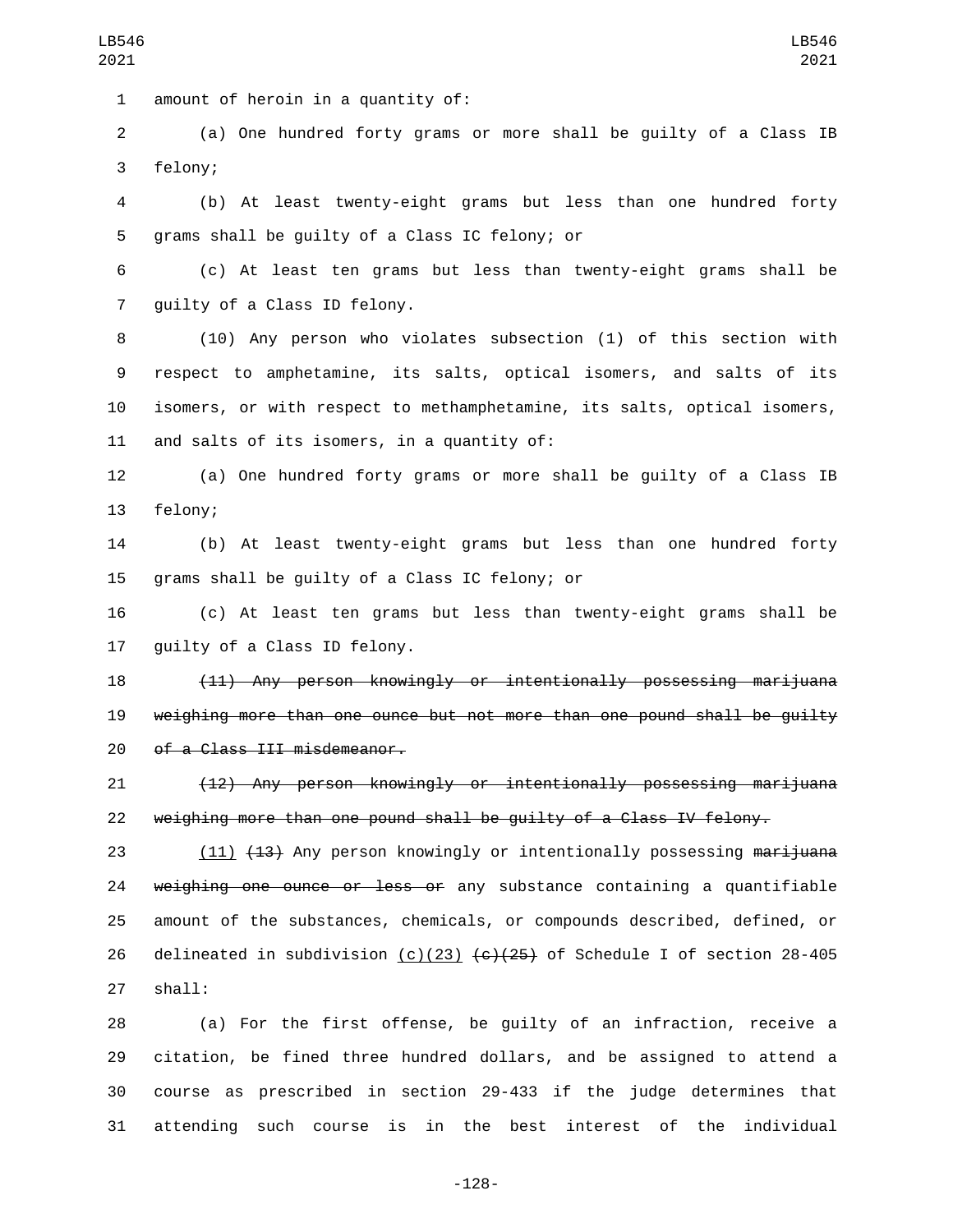1 defendant;

 (b) For the second offense, be guilty of a Class IV misdemeanor, receive a citation, and be fined four hundred dollars and may be imprisoned not to exceed five days; and4

 (c) For the third and all subsequent offenses, be guilty of a Class IIIA misdemeanor, receive a citation, be fined five hundred dollars, and 7 be imprisoned not to exceed seven days.

8 (12) (14) Any person convicted of violating this section, if placed on probation, shall, as a condition of probation, satisfactorily attend and complete appropriate treatment and counseling on drug abuse provided by a program authorized under the Nebraska Behavioral Health Services Act 12 or other licensed drug treatment facility.

 (13) (15) Any person convicted of violating this section, if sentenced to the Department of Correctional Services, shall attend appropriate treatment and counseling on drug abuse.

 (14) (16) Any person knowingly or intentionally possessing a firearm while in violation of subsection (1) of this section shall be punished by the next higher penalty classification than the penalty prescribed in subsection (2), (7), (8), (9), or (10) of this section, but in no event shall such person be punished by a penalty greater than a Class IB 21 felony.

 (15) (17) A person knowingly or intentionally in possession of money used or intended to be used to facilitate a violation of subsection (1) of this section shall be guilty of a Class IV felony.

 (16) (18) In addition to the existing penalties available for a violation of subsection (1) of this section, including any criminal attempt or conspiracy to violate subsection (1) of this section, a sentencing court may order that any money, securities, negotiable instruments, firearms, conveyances, or electronic communication devices as defined in section 28-833 or any equipment, components, peripherals, software, hardware, or accessories related to electronic communication

-129-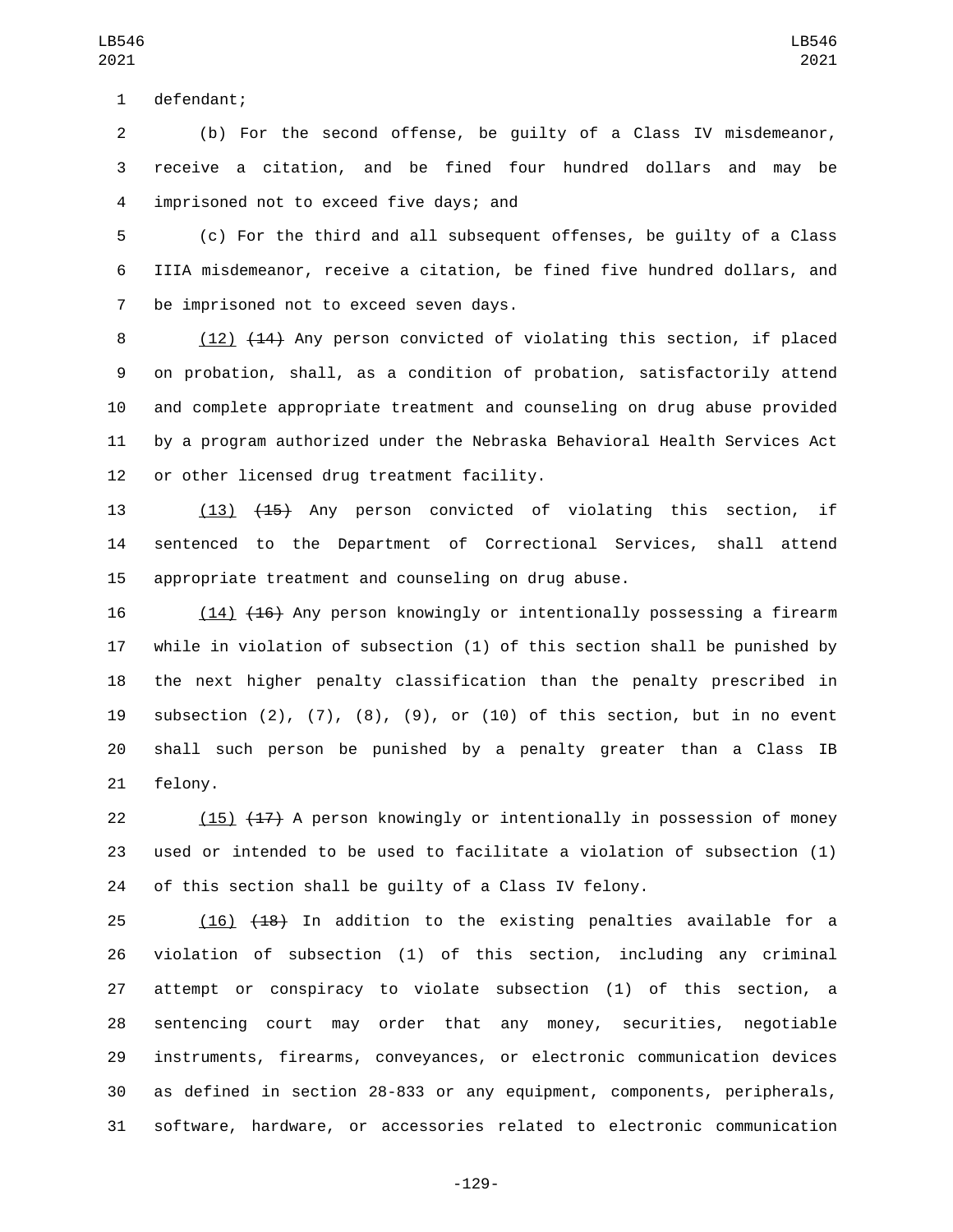devices be forfeited as a part of the sentence imposed if it finds by clear and convincing evidence adduced at a separate hearing in the same prosecution, following conviction for a violation of subsection (1) of this section, and conducted pursuant to section 28-1601, that any or all such property was derived from, used, or intended to be used to facilitate a violation of subsection (1) of this section.

(17) (19) In addition to the penalties provided in this section:

 (a) If the person convicted or adjudicated of violating this section is eighteen years of age or younger and has one or more licenses or permits issued under the Motor Vehicle Operator's License Act: (i) For the first offense, the court may, as a part of the judgment of conviction or adjudication, (A) impound any such licenses or permits for thirty days and (B) require such person to attend a drug education class;

 (ii) For a second offense, the court may, as a part of the judgment of conviction or adjudication, (A) impound any such licenses or permits for ninety days and (B) require such person to complete no fewer than twenty and no more than forty hours of community service and to attend a 18 drug education class; and

 (iii) For a third or subsequent offense, the court may, as a part of the judgment of conviction or adjudication, (A) impound any such licenses or permits for twelve months and (B) require such person to complete no fewer than sixty hours of community service, to attend a drug education class, and to submit to a drug assessment by a licensed alcohol and drug 24 counselor; and

 (b) If the person convicted or adjudicated of violating this section is eighteen years of age or younger and does not have a permit or license issued under the Motor Vehicle Operator's License Act: (i) For the first offense, the court may, as part of the judgment of conviction or adjudication, (A) prohibit such person from obtaining any permit or any license pursuant to the act for which such person would otherwise be eligible until thirty days after the date of such order and (B) require

-130-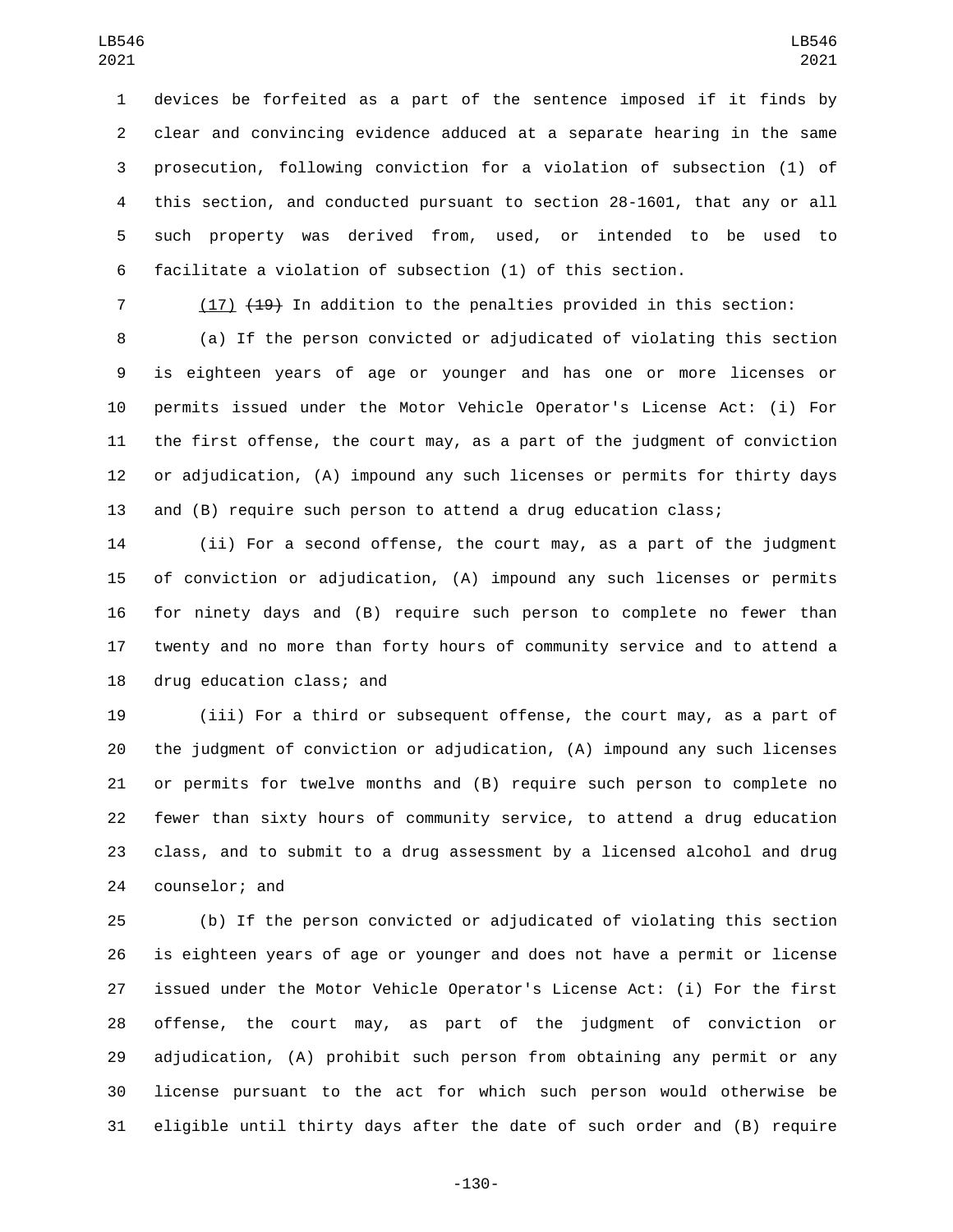1 such person to attend a drug education class;

 (ii) For a second offense, the court may, as part of the judgment of conviction or adjudication, (A) prohibit such person from obtaining any permit or any license pursuant to the act for which such person would otherwise be eligible until ninety days after the date of such order and (B) require such person to complete no fewer than twenty hours and no more than forty hours of community service and to attend a drug education 8 class; and

 (iii) For a third or subsequent offense, the court may, as part of the judgment of conviction or adjudication, (A) prohibit such person from obtaining any permit or any license pursuant to the act for which such person would otherwise be eligible until twelve months after the date of such order and (B) require such person to complete no fewer than sixty hours of community service, to attend a drug education class, and to submit to a drug assessment by a licensed alcohol and drug counselor.

 A copy of an abstract of the court's conviction or adjudication shall be transmitted to the Director of Motor Vehicles pursuant to sections 60-497.01 to 60-497.04 if a license or permit is impounded or a juvenile is prohibited from obtaining a license or permit under this 20 subsection.

 Sec. 190. Section 28-439, Reissue Revised Statutes of Nebraska, is 22 amended to read:

 28-439 As used in sections 28-101, 28-431, and 28-439 to 28-444, unless the context otherwise requires, drug paraphernalia shall mean all equipment, products, and materials of any kind which are used, intended for use, or designed for use, in manufacturing, injecting, ingesting, inhaling, or otherwise introducing into the human body a controlled substance in violation of sections 28-101, 28-431, and 28-439 to 28-444 or the Uniform Controlled Substances Act. It shall include, but not be 30 limited to, the following:

(1) Diluents and adulterants, such as quinine hydrochloride,

-131-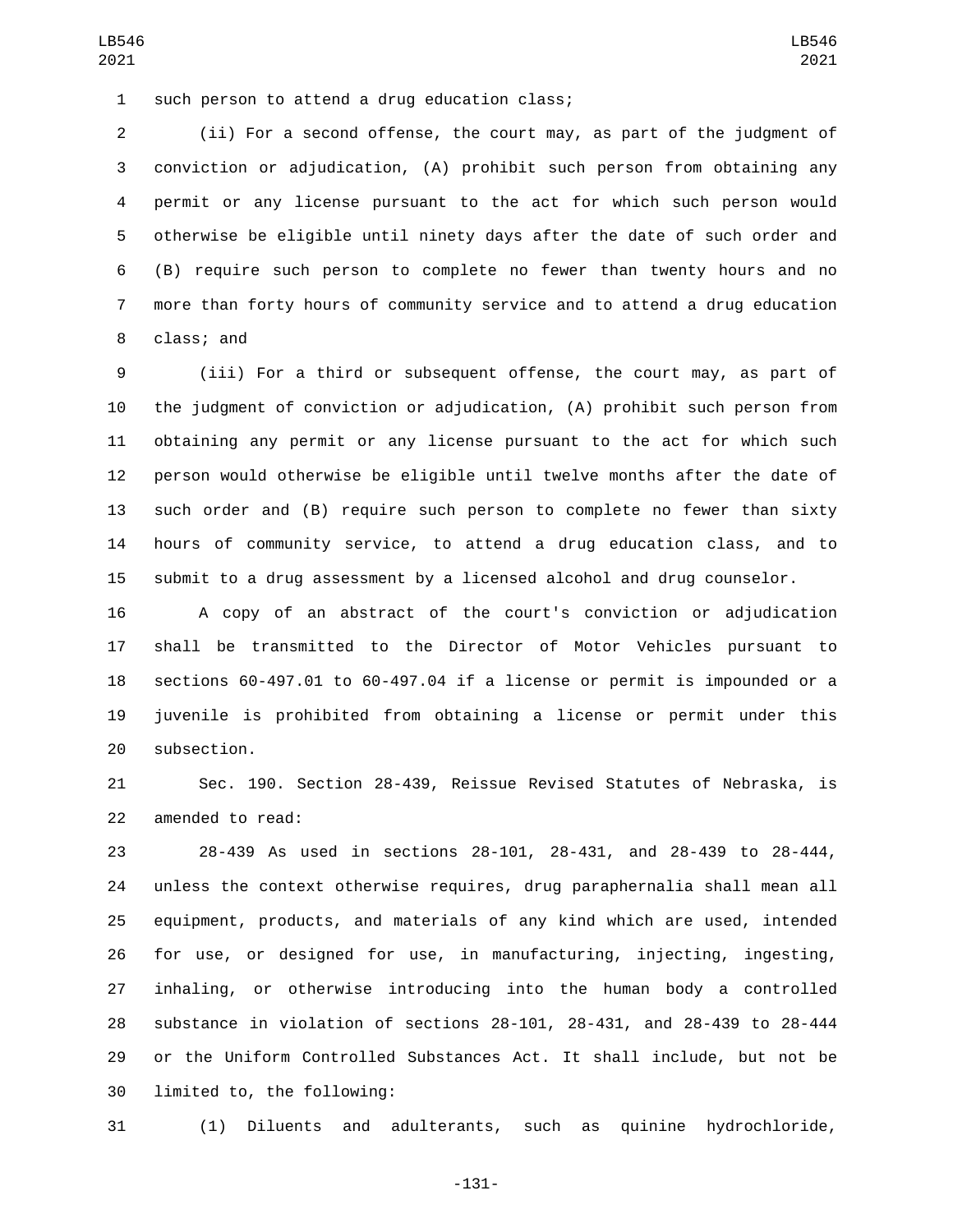mannitol, mannite, dextrose, and lactose, used, intended for use, or 2 designed for use in cutting controlled substances; (2) Separation gins and sifters used, intended for use, or designed for use in removing twigs and seeds from, or in otherwise cleaning or 5 refining, marijuana; (2) (3) Hypodermic syringes, needles, and other objects used, intended for use, and designed for use in parenterally injecting 8 controlled substances into the human body; and

9 (3) (4) Objects used, intended for use, or designed for use in 10 ingesting, inhaling, or otherwise introducing marijuana, cocaine, 11  $\overline{h}$  hashish, or hashish oil into the human body. , which shall include but 12 not be limited to the following:

13 (a) Metal, wooden, acrylic, glass, stone, plastic, or ceramic pipes 14 with or without screens, permanent screens, hashish heads, or punctured 15 metal bowls;

16 (b) Water pipes;

17 (c) Carburetion tubes and devices;

18 (d) Smoking and carburetion masks;

19 (e) Roach clips, meaning objects used to hold burning material, such

20 as a marijuana cigarette, which has become too small or too short to be

21  $h$ eld in the hand;

22 (f) Miniature cocaine spoons, and cocaine vials;

23 (g) Chamber pipes;

24 (h) Carburetor pipes;

25 (i) Electric pipes;

26 <del>(j) Air-driven pipes;</del>

27 (k) Chillums;

 $(1)$  Bongs; and

29 (m) Ice pipes or chillers.

30 Sec. 191. Section 28-476, Revised Statutes Cumulative Supplement, 31 2020, is amended to read: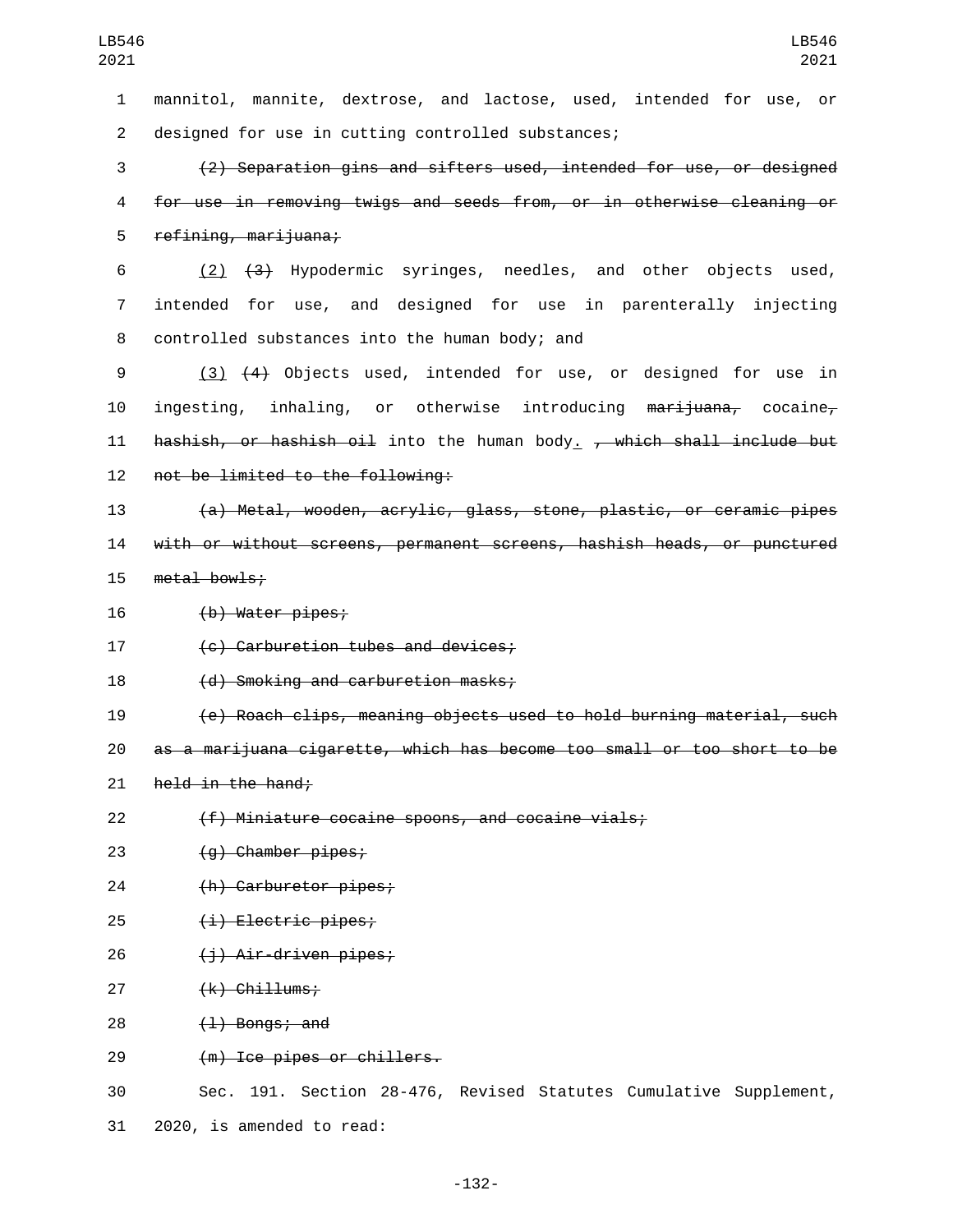28-476 (1) Any person other than the Department of Agriculture, a cultivator, a processor-handler, or an approved testing facility who is transporting hemp shall carry with such hemp being transported (a) a bill of lading indicating the owner of the hemp, the point of origin of the hemp, and the destination of the hemp and (b) either a copy of the test results pertaining to such hemp or other documentation affirming that the hemp was produced in compliance with the federal Agriculture Improvement 8 Act of 2018.

 (2)(a) No person shall carry or transport hemp in this state unless 10 such hemp is:

11 (i) Produced in compliance with:

 (A) For hemp originating in this state, the requirements of the federal Agriculture Improvement Act of 2018 under the Nebraska Hemp Farming Act and any rules and regulations adopted and promulgated thereunder, a tribal hemp production plan approved by the United States Secretary of Agriculture, or the United States Department of Agriculture 17 Domestic Hemp Production Plan; or

 (B) For hemp originating outside this state, the requirements of the 19 federal Agriculture Improvement Act of 2018; and

 (ii) Carried or transported as provided in section 2-515 or 21 subsection (1) of this section.

 (b) No person shall transport hemp in this state concurrently with 23 any other plant material that is not hemp.

 (3)(a) A peace officer may detain any person carrying or transporting hemp in this state if such person does not provide the documentation required by this section and section 2-515. Unless the peace officer has probable cause to believe the hemp is, or is being 28 carried or transported with, marijuana or any other controlled substance, the peace officer shall immediately release the hemp and the person carrying or transporting such hemp upon production of such documentation. (b) The failure of a person detained as described in this subsection

-133-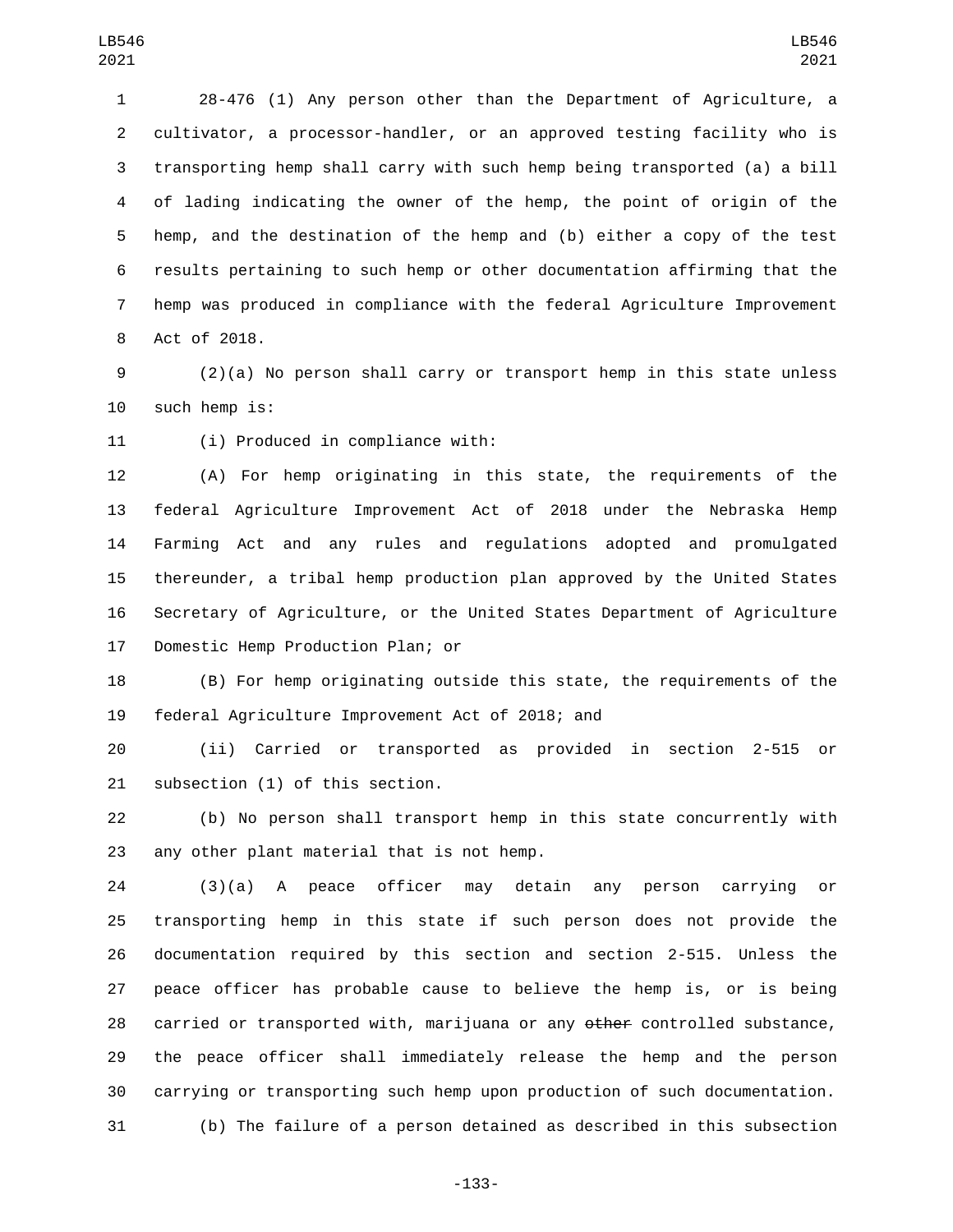to produce documentation required by this section shall constitute 2 probable cause to believe the hemp may be marijuana or a <del>another</del> controlled substance. In such case, a peace officer may collect such hemp for testing to determine the delta-9 tetrahydrocannabinol concentration in the hemp, and, if the peace officer has probable cause to believe the person detained is carrying or transporting marijuana or any other controlled substance in violation of state or federal law, the peace 8 officer may seize and impound the hemp or marijuana or  $\theta$  other controlled 9 substance and arrest such person.

 (c) This subsection does not limit or restrict in any way the power of a peace officer to enforce violations of the Uniform Controlled Substances Act and federal law regulating marijuana and other controlled 13 substances.

 (4) In addition to any other penalties provided by law, including those imposed under the Nebraska Hemp Farming Act, any person who intentionally violates this section shall be guilty of a Class IV misdemeanor and fined not more than one thousand dollars.

 (5) This section does not apply to a person transporting hemp products purchased at retail in small amounts for personal or household 20 use and not intended for resale.

(6) For purposes of this section:21

 (a) Agriculture Improvement Act of 2018 has the same meaning as in 23 section 2-503;

 (b) Approved testing facility has the same meaning as in section  $2-503$ ;

(c) Cultivator has the same meaning as in section 2-503; and

(d) Processor-handler has the same meaning as in section 2-503.

 Sec. 192. Section 28-1354, Revised Statutes Cumulative Supplement, 29 2020, is amended to read:

28-1354 For purposes of the Public Protection Act:

(1) Enterprise means any individual, sole proprietorship,

-134-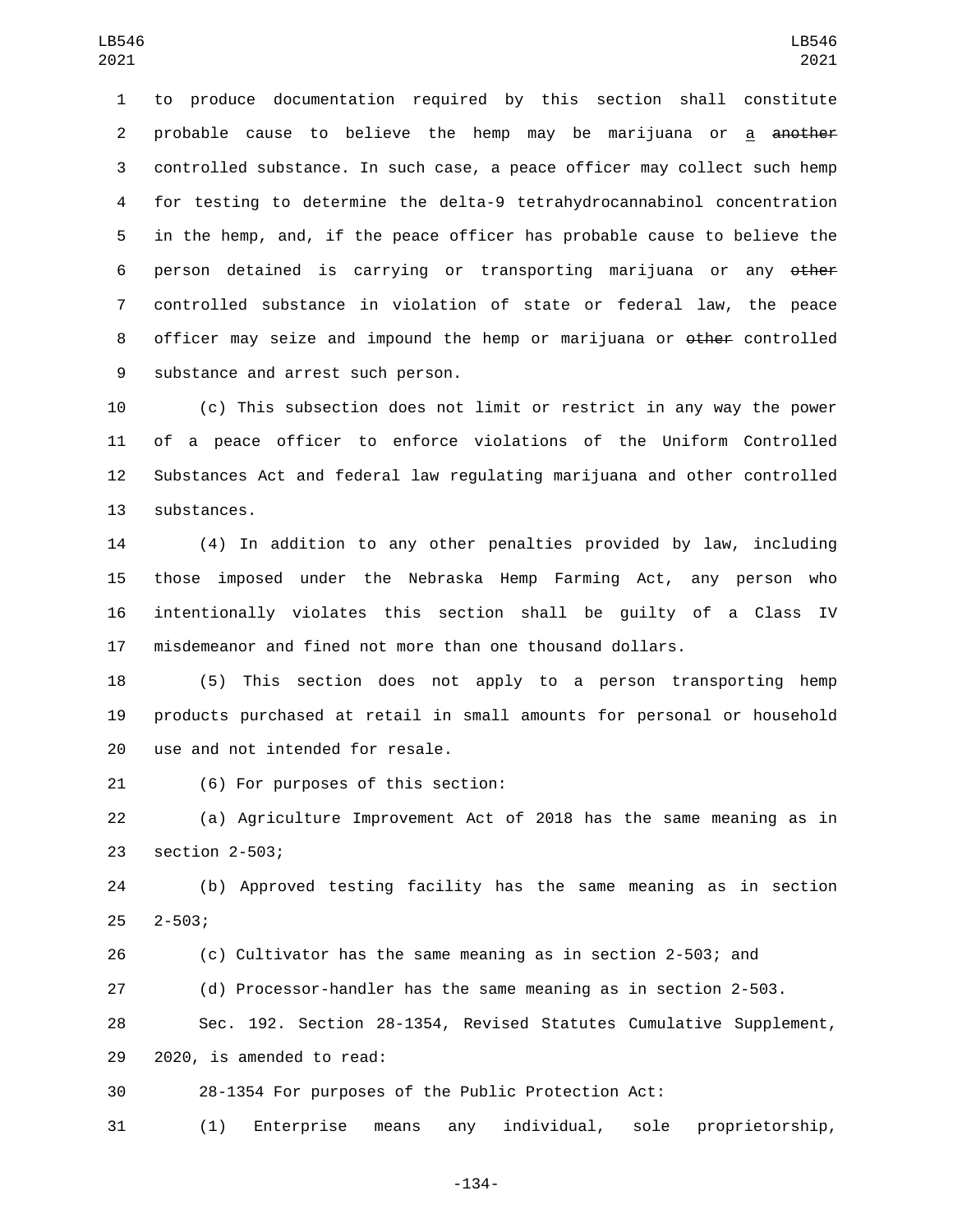partnership, corporation, trust, association, or any legal entity, union, or group of individuals associated in fact although not a legal entity, and shall include illicit as well as licit enterprises as well as other 4 entities;

 (2) Pattern of racketeering activity means a cumulative loss for one or more victims or gains for the enterprise of not less than one thousand five hundred dollars resulting from at least two acts of racketeering activity, one of which occurred after August 30, 2009, and the last of which occurred within ten years, excluding any period of imprisonment, after the commission of a prior act of racketeering activity;

 (3) Until January 1, 2017, person means any individual or entity, as defined in section 21-2014, holding or capable of holding a legal, equitable, or beneficial interest in property. Beginning January 1, 2017, person means any individual or entity, as defined in section 21-214, holding or capable of holding a legal, equitable, or beneficial interest 16 in property;

 (4) Prosecutor includes the Attorney General of the State of Nebraska, the deputy attorney general, assistant attorneys general, a county attorney, a deputy county attorney, or any person so designated by the Attorney General, a county attorney, or a court of the state to carry 21 out the powers conferred by the act;

 (5) Racketeering activity includes the commission of, criminal attempt to commit, conspiracy to commit, aiding and abetting in the commission of, aiding in the consummation of, acting as an accessory to the commission of, or the solicitation, coercion, or intimidation of another to commit or aid in the commission of any of the following:

 (a) Offenses against the person which include: Murder in the first degree under section 28-303; murder in the second degree under section 28-304; manslaughter under section 28-305; assault in the first degree under section 28-308; assault in the second degree under section 28-309; assault in the third degree under section 28-310; terroristic threats

-135-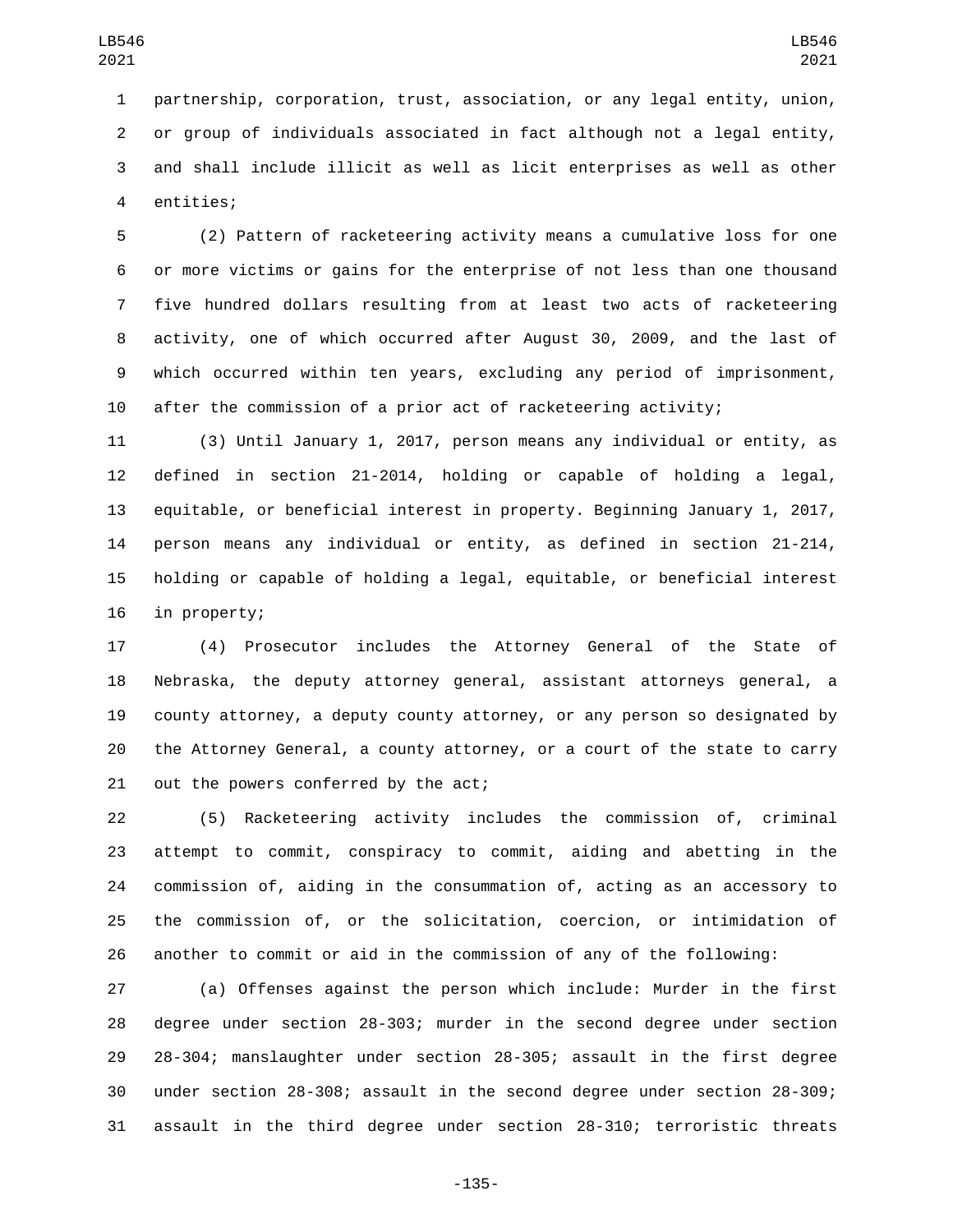under section 28-311.01; kidnapping under section 28-313; false imprisonment in the first degree under section 28-314; false imprisonment in the second degree under section 28-315; sexual assault in the first degree under section 28-319; and robbery under section 28-324;

 (b) Offenses relating to controlled substances which include: To unlawfully manufacture, distribute, deliver, dispense, or possess with intent to manufacture, distribute, deliver, or dispense a controlled 8 substance under subsection (1) of section 28-416; possession of marijuana weighing more than one pound under subsection (12) of section 28-416; possession of money used or intended to be used to facilitate a violation 11 of subsection (1) of section 28-416 prohibited under subsection (15)  $\{47\}$  of section 28-416; any violation of section 28-418; to unlawfully manufacture, distribute, deliver, or possess with intent to distribute or deliver an imitation controlled substance under section 28-445; possession of anhydrous ammonia with the intent to manufacture methamphetamine under section 28-451; and possession of ephedrine, pseudoephedrine, or phenylpropanolamine with the intent to manufacture 18 methamphetamine under section 28-452;

 (c) Offenses against property which include: Arson in the first degree under section 28-502; arson in the second degree under section 28-503; arson in the third degree under section 28-504; burglary under section 28-507; theft by unlawful taking or disposition under section 28-511; theft by shoplifting under section 28-511.01; theft by deception under section 28-512; theft by extortion under section 28-513; theft of services under section 28-515; theft by receiving stolen property under section 28-517; criminal mischief under section 28-519; and unlawfully depriving or obtaining property or services using a computer under 28 section 28-1344;

 (d) Offenses involving fraud which include: Burning to defraud an insurer under section 28-505; forgery in the first degree under section 28-602; forgery in the second degree under section 28-603; criminal

-136-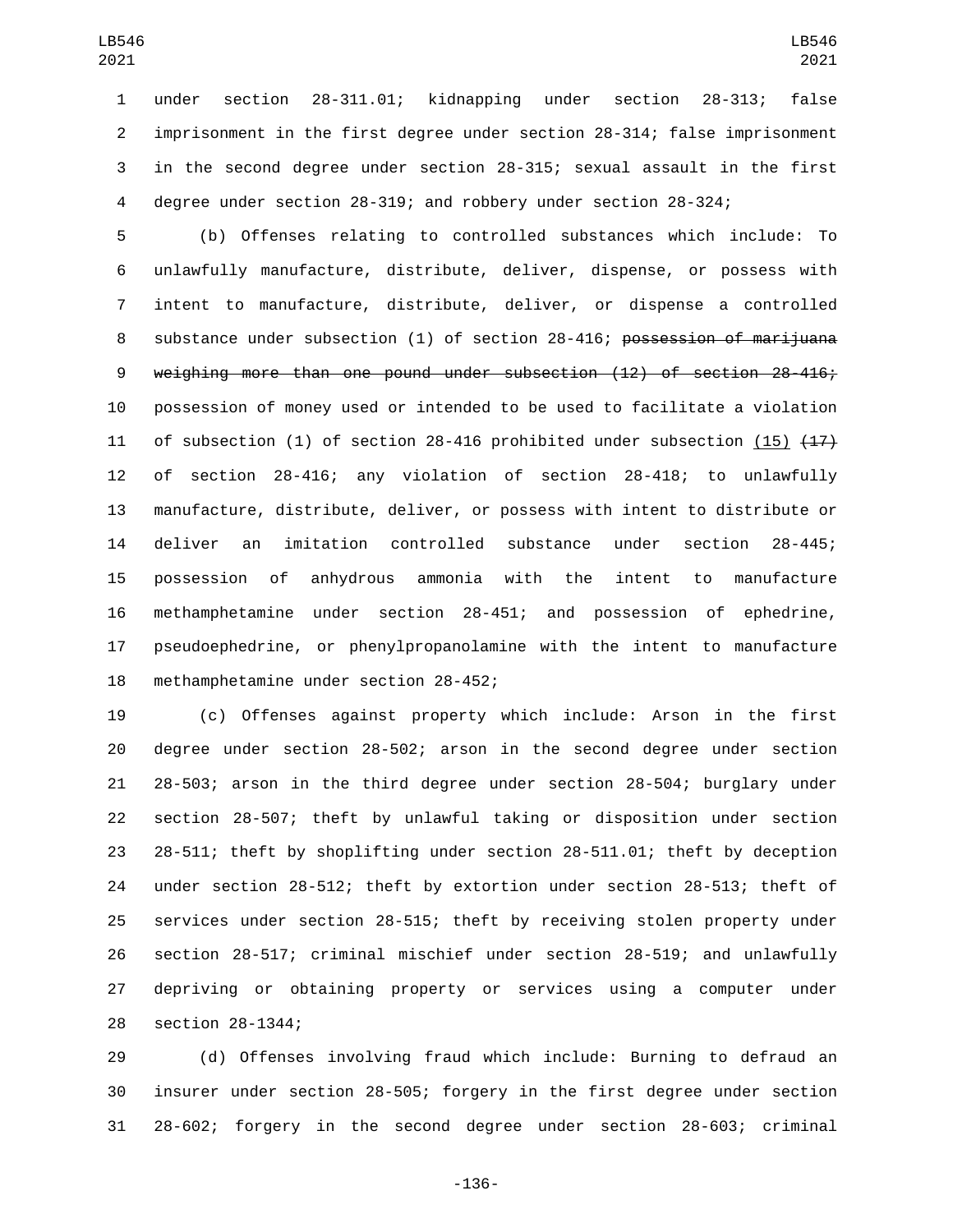possession of a forged instrument under section 28-604; criminal possession of written instrument forgery devices under section 28-605; criminal impersonation under section 28-638; identity theft under section 28-639; identity fraud under section 28-640; false statement or book entry under section 28-612; tampering with a publicly exhibited contest under section 28-614; issuing a false financial statement for purposes of obtaining a financial transaction device under section 28-619; unauthorized use of a financial transaction device under section 28-620; criminal possession of a financial transaction device under section 28-621; unlawful circulation of a financial transaction device in the first degree under section 28-622; unlawful circulation of a financial transaction device in the second degree under section 28-623; criminal possession of a blank financial transaction device under section 28-624; criminal sale of a blank financial transaction device under section 28-625; criminal possession of a financial transaction forgery device under section 28-626; unlawful manufacture of a financial transaction device under section 28-627; laundering of sales forms under section 28-628; unlawful acquisition of sales form processing services under section 28-629; unlawful factoring of a financial transaction device under section 28-630; and fraudulent insurance acts under section 28-631;

 (e) Offenses involving governmental operations which include: Abuse of public records under section 28-911; perjury or subornation of perjury under section 28-915; bribery under section 28-917; bribery of a witness under section 28-918; tampering with a witness or informant or jury tampering under section 28-919; bribery of a juror under section 28-920; assault on an officer, an emergency responder, a state correctional employee, a Department of Health and Human Services employee, or a health care professional in the first degree under section 28-929; assault on an officer, an emergency responder, a state correctional employee, a Department of Health and Human Services employee, or a health care professional in the second degree under section 28-930; assault on an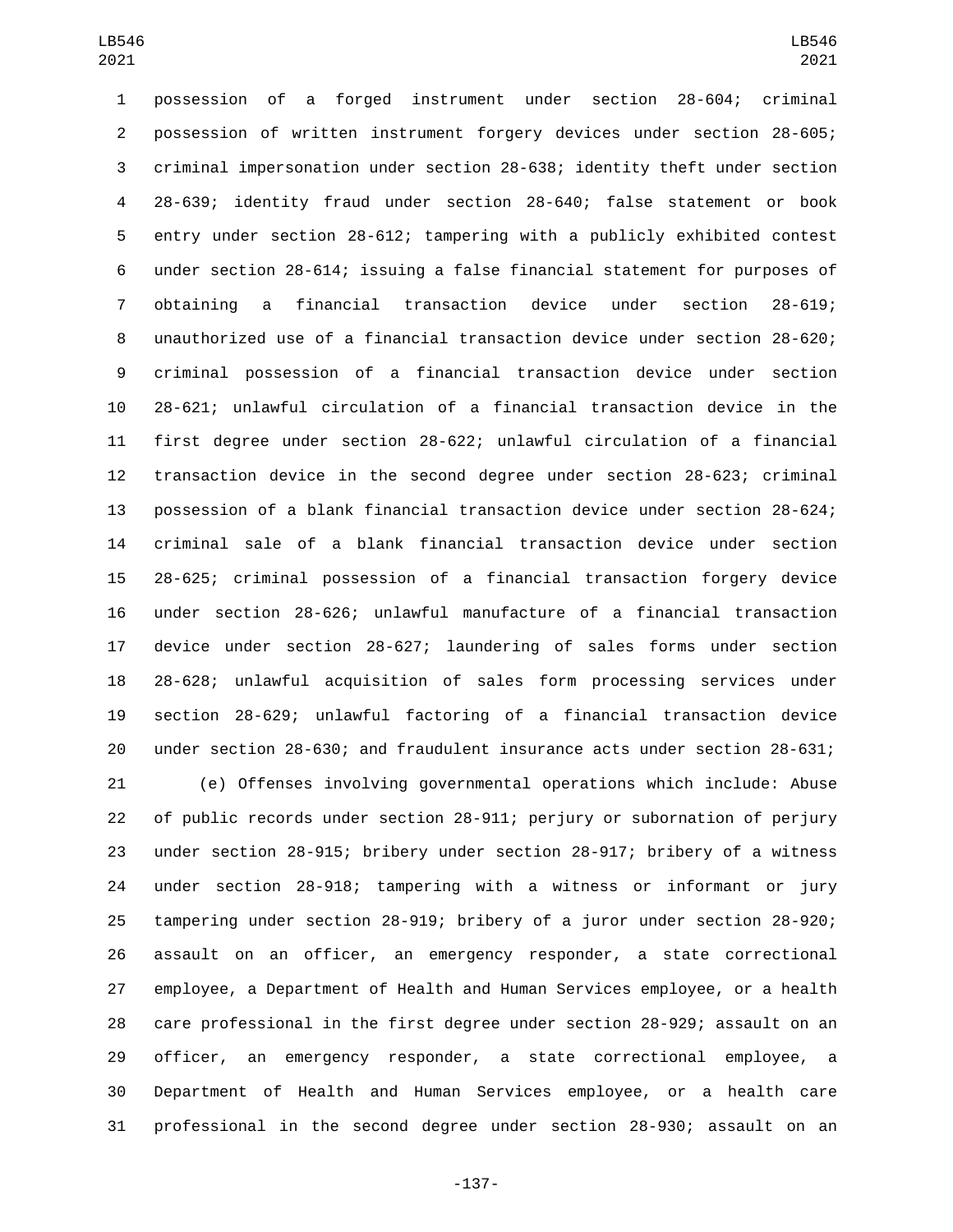officer, an emergency responder, a state correctional employee, a Department of Health and Human Services employee, or a health care professional in the third degree under section 28-931; and assault on an officer, an emergency responder, a state correctional employee, a Department of Health and Human Services employee, or a health care professional using a motor vehicle under section 28-931.01;

 (f) Offenses involving gambling which include: Promoting gambling in the first degree under section 28-1102; possession of gambling records under section 28-1105; gambling debt collection under section 28-1105.01; and possession of a gambling device under section 28-1107;

 (g) Offenses relating to firearms, weapons, and explosives which include: Carrying a concealed weapon under section 28-1202; transportation or possession of machine guns, short rifles, or short shotguns under section 28-1203; unlawful possession of a handgun under section 28-1204; unlawful transfer of a firearm to a juvenile under section 28-1204.01; possession of a firearm by a prohibited juvenile offender under section 28-1204.05; using a deadly weapon to commit a felony or possession of a deadly weapon during the commission of a felony under section 28-1205; possession of a deadly weapon by a prohibited person under section 28-1206; possession of a defaced firearm under section 28-1207; defacing a firearm under section 28-1208; unlawful discharge of a firearm under section 28-1212.02; possession, receipt, retention, or disposition of a stolen firearm under section 28-1212.03; unlawful possession of explosive materials in the first degree under section 28-1215; unlawful possession of explosive materials in the second degree under section 28-1216; unlawful sale of explosives under section 28-1217; use of explosives without a permit under section 28-1218; obtaining an explosives permit through false representations under section 28-1219; possession of a destructive device under section 28-1220; threatening the use of explosives or placing a false bomb under section 28-1221; using explosives to commit a felony under section

-138-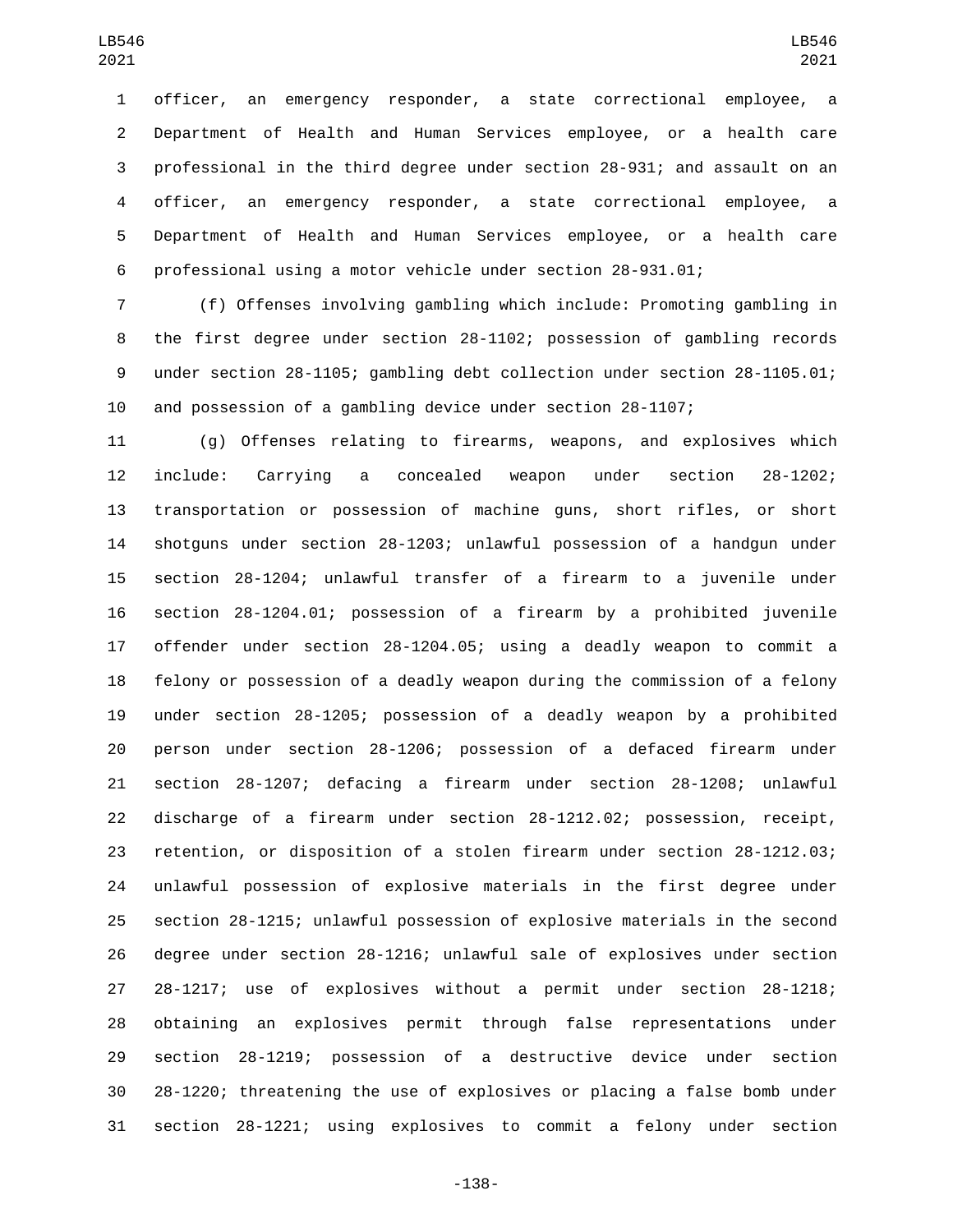28-1222; using explosives to damage or destroy property under section 28-1223; and using explosives to kill or injure any person under section 28-1224;3

 (h) Any violation of the Securities Act of Nebraska pursuant to 5 section 8-1117;

 (i) Any violation of the Nebraska Revenue Act of 1967 pursuant to 7 section 77-2713;

 (j) Offenses relating to public health and morals which include: Prostitution under section 28-801; pandering under section 28-802; keeping a place of prostitution under section 28-804; labor trafficking, sex trafficking, labor trafficking of a minor, or sex trafficking of a minor under section 28-831; a violation of section 28-1005; and any act relating to the visual depiction of sexually explicit conduct prohibited 14 in the Child Pornography Prevention Act; and

15 (k) A violation of the Computer Crimes Act;

 (6) State means the State of Nebraska or any political subdivision or any department, agency, or instrumentality thereof; and

 (7) Unlawful debt means a debt of at least one thousand five hundred 19 dollars:

 (a) Incurred or contracted in gambling activity which was in violation of federal law or the law of the state or which is unenforceable under state or federal law in whole or in part as to principal or interest because of the laws relating to usury; or

 (b) Which was incurred in connection with the business of gambling in violation of federal law or the law of the state or the business of lending money or a thing of value at a rate usurious under state law if the usurious rate is at least twice the enforceable rate.

 Sec. 193. Section 43-292, Reissue Revised Statutes of Nebraska, is 29 amended to read:

 43-292 The court may terminate all parental rights between the parents or the mother of a juvenile born out of wedlock and such juvenile

-139-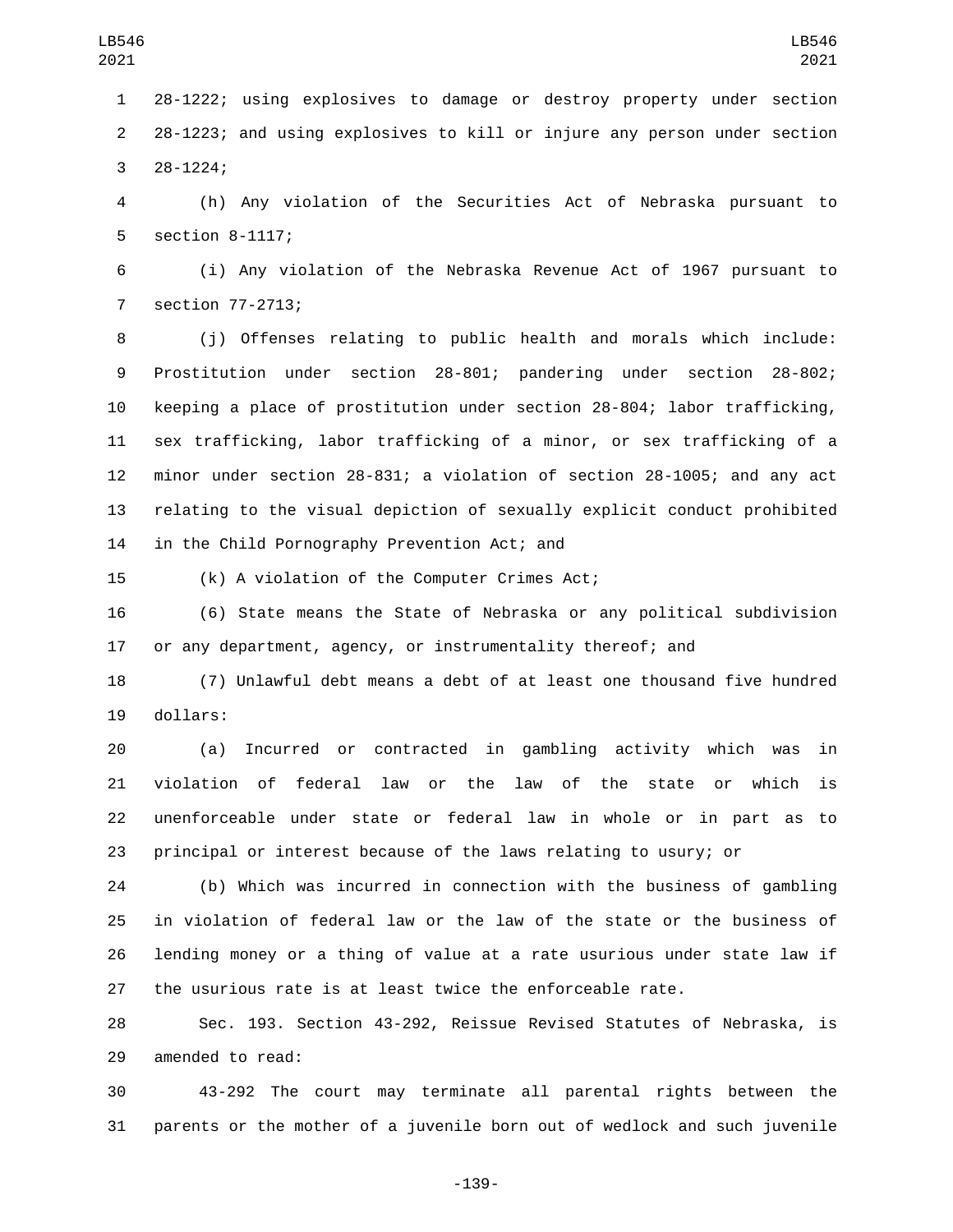when the court finds such action to be in the best interests of the juvenile and it appears by the evidence that one or more of the following 3 conditions exist:

 (1) The parents have abandoned the juvenile for six months or more 5 immediately prior to the filing of the petition;

 (2) The parents have substantially and continuously or repeatedly neglected and refused to give the juvenile or a sibling of the juvenile 8 necessary parental care and protection;

 (3) The parents, being financially able, have willfully neglected to provide the juvenile with the necessary subsistence, education, or other care necessary for his or her health, morals, or welfare or have neglected to pay for such subsistence, education, or other care when legal custody of the juvenile is lodged with others and such payment 14 ordered by the court;

 (4) The parents are unfit by reason of debauchery, habitual use of intoxicating liquor or narcotic drugs, or repeated lewd and lascivious behavior, which conduct is found by the court to be seriously detrimental 18 to the health, morals, or well-being of the juvenile. A person's parental rights shall not be terminated for actions that are lawful under the Marijuana Control Act absent clear, convincing, and articulable evidence that such actions have created an unreasonable danger to the safety of a 22 minor child;

 (5) The parents are unable to discharge parental responsibilities because of mental illness or mental deficiency and there are reasonable grounds to believe that such condition will continue for a prolonged 26 indeterminate period;

 (6) Following a determination that the juvenile is one as described in subdivision (3)(a) of section 43-247, reasonable efforts to preserve and reunify the family if required under section 43-283.01, under the direction of the court, have failed to correct the conditions leading to 31 the determination;

-140-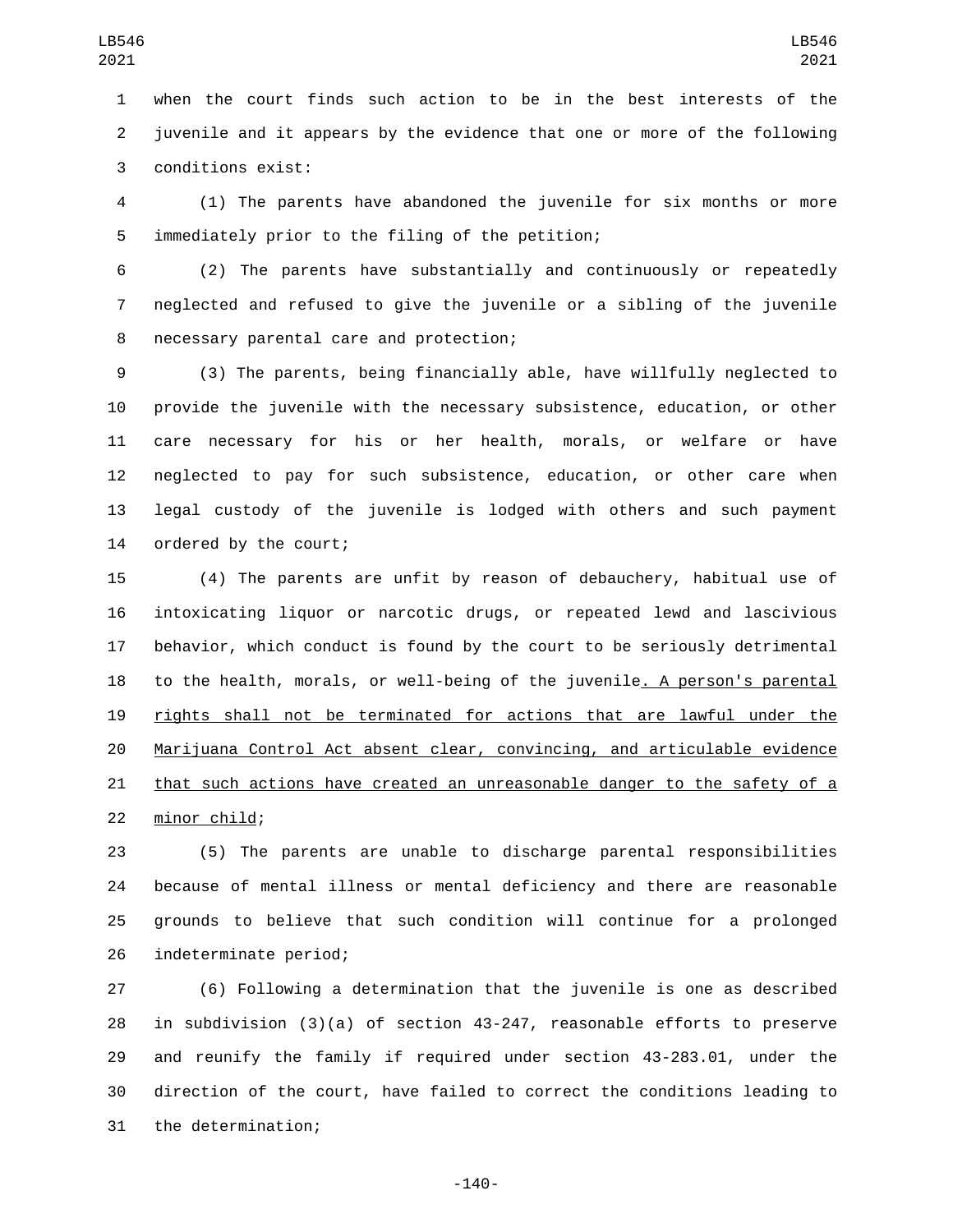(7) The juvenile has been in an out-of-home placement for fifteen or 2 more months of the most recent twenty-two months;

 (8) The parent has inflicted upon the juvenile, by other than accidental means, serious bodily injury;4

 (9) The parent of the juvenile has subjected the juvenile or another minor child to aggravated circumstances, including, but not limited to, abandonment, torture, chronic abuse, or sexual abuse;

 (10) The parent has (a) committed murder of another child of the parent, (b) committed voluntary manslaughter of another child of the parent, (c) aided or abetted, attempted, conspired, or solicited to commit murder, or aided or abetted voluntary manslaughter of the juvenile or another child of the parent, or (d) committed a felony assault that resulted in serious bodily injury to the juvenile or another minor child 14 of the parent; or

 (11) One parent has been convicted of felony sexual assault of the other parent under section 28-319.01 or 28-320.01 or a comparable crime 17 in another state.

 Sec. 194. A person shall not be denied custody, visitation, or parenting time based solely on the fact that such person is engaged in conduct that is lawful under the Marijuana Control Act, unless such conduct creates an unreasonable danger to the child or is otherwise 22 contrary to the best interests of the child.

 Sec. 195. Section 60-6,211.08, Revised Statutes Cumulative 24 Supplement, 2020, is amended to read:

60-6,211.08 (1) For purposes of this section:

 (a) Alcoholic beverage means (i) beer, ale porter, stout, and other similar fermented beverages, including sake or similar products, of any name or description containing one-half of one percent or more of alcohol by volume, brewed or produced from malt, wholly or in part, or from any substitute therefor, (ii) wine of not less than one-half of one percent of alcohol by volume, or (iii) distilled spirits which is that substance

-141-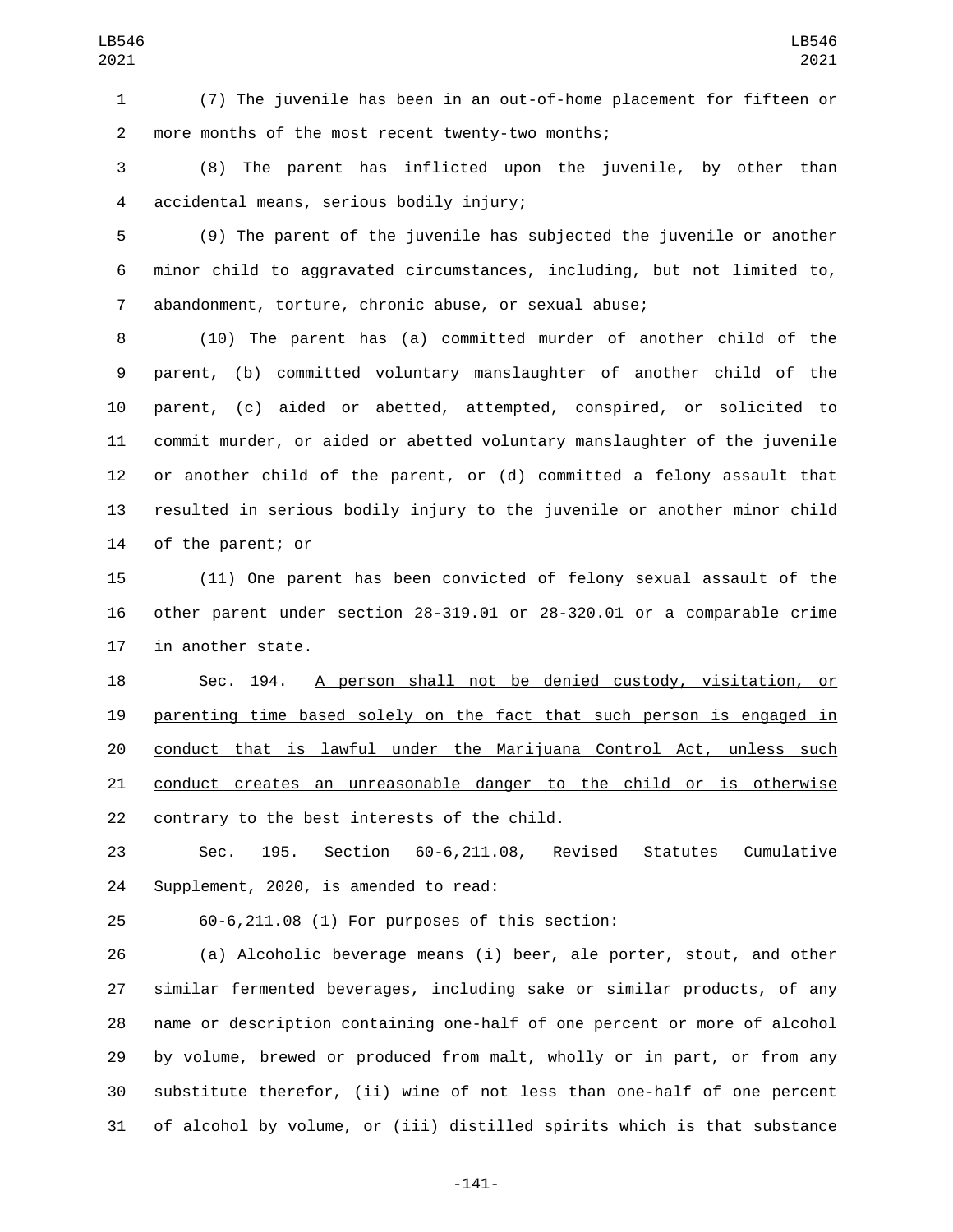known as ethyl alcohol, ethanol, or spirits of wine in any form, including all dilutions and mixtures thereof from whatever source or by whatever process produced. Alcoholic beverage does not include trace 4 amounts not readily consumable as a beverage;

(b) Marijuana has the same meaning as in section 17 of this act;

6  $(c)$   $(b)$  Highway means a road or street including the entire area 7 within the right-of-way;

 (d) (c) Limousine means a luxury vehicle used to provide prearranged passenger transportation on a dedicated basis at a premium fare that has a seating capacity of at least five and no more than fourteen persons behind the driver with a physical partition separating the driver seat from the passenger compartment. Limousine does not include taxicabs, 13 hotel or airport buses or shuttles, or buses;

14 (e) (d) Open alcoholic beverage container, except as provided in subsection (3) of section 53-123.04 and subdivision (1)(c) of section 53-123.11, means any bottle, can, or other receptacle:

 (i) That contains any amount of alcoholic beverage or marijuana; and (ii)(A) That is open or has a broken seal or (B) the contents of 19 which are partially removed; and

 (f) (e) Passenger area means the area designed to seat the driver and passengers while the motor vehicle is in operation and any area that is readily accessible to the driver or a passenger while in their seating positions, including any compartments in such area. Passenger area does not include the area behind the last upright seat of such motor vehicle if the area is not normally occupied by the driver or a passenger and the 26 motor vehicle is not equipped with a trunk.

 (2) Except as otherwise provided in this section, it is unlawful for any person in the passenger area of a motor vehicle to possess an open 29 alcoholic beverage container while the motor vehicle is located in a public parking area or on any highway in this state.

(3) Except as provided in section 53-186 or subsection (4) of this

-142-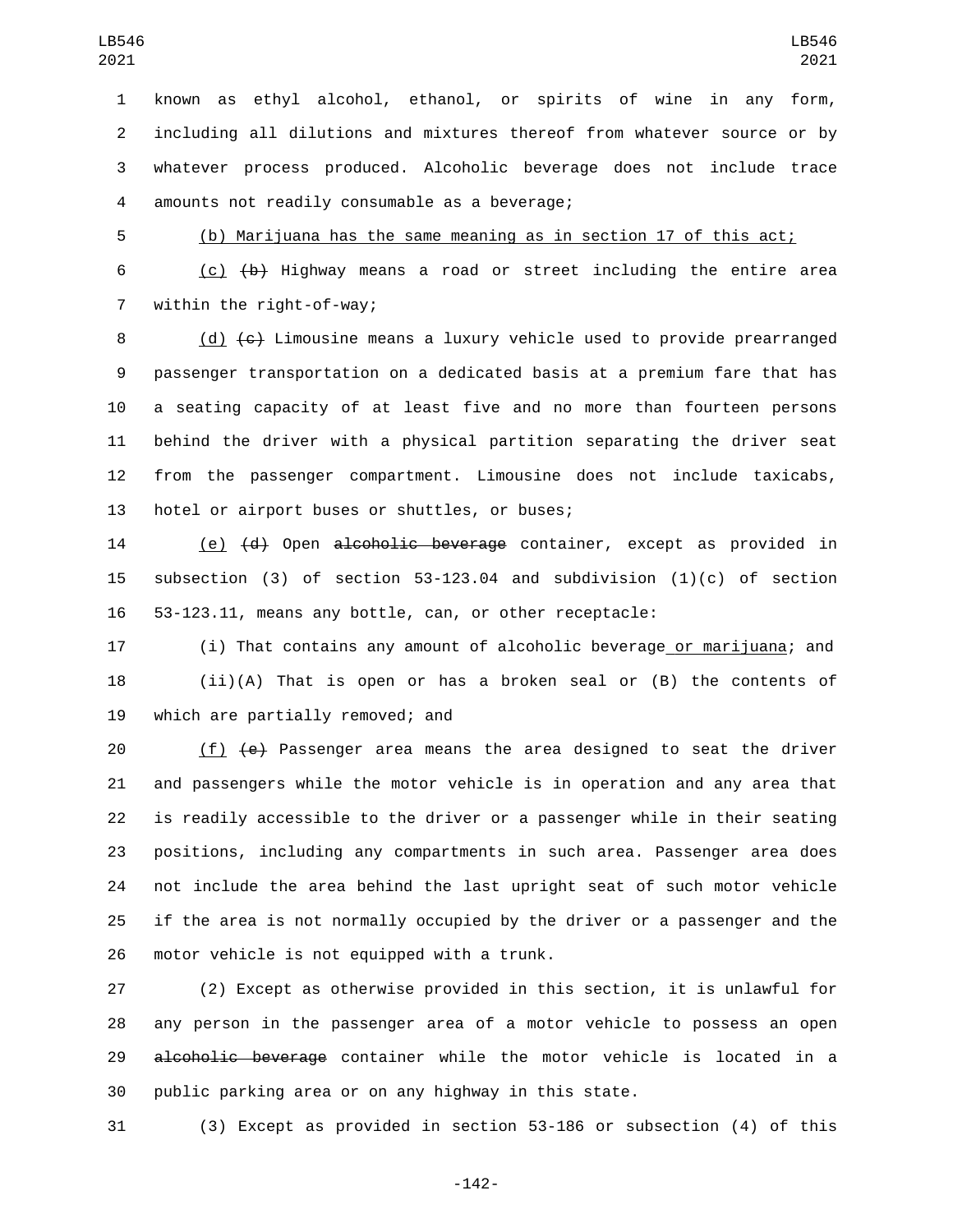section, it is unlawful for any person to consume an alcoholic beverage or marijuana (a) in a public parking area or on any highway in this state or (b) inside a motor vehicle while in a public parking area or on any 4 highway in this state.

 (4) This section does not apply to possession or consumption of alcoholic beverages by persons who are passengers of, but not drivers of, a limousine or bus being used in a charter or special party service as defined by rules and regulations adopted and promulgated by the Public Service Commission and subject to Chapter 75, article 3. Such passengers may possess open containers of alcoholic beverages beverage containers and may consume alcoholic beverages while such limousine or bus is in a public parking area or on any highway in this state if (a) the driver of the limousine or bus is prohibited from consuming alcoholic liquor and (b) alcoholic liquor is not present in any area that is readily accessible to the driver while in the driver's seat, including any 16 compartments in such area.

 Sec. 196. Section 71-5727, Revised Statutes Cumulative Supplement, 2020, is amended to read:

 71-5727 Smoke or smoking means inhaling, exhaling, burning, or carrying any lighted or heated cigar, cigarette, pipe, hookah, or any other lighted or heated tobacco, marijuana, or plant product intended for inhalation, whether natural or synthetic, in any manner or in any form. The term includes the use of an electronic smoking device or similar 24 device for marijuana which creates an aerosol or vapor, in any manner or 25 in any form.

 Sec. 197. Section 77-2701.02, Reissue Revised Statutes of Nebraska, 27 is amended to read:

28 77-2701.02 Pursuant to section 77-2715.01<del>:(1) Until July 1, 1998,</del> the rate of the sales tax levied pursuant to section 77-2703 shall be five percent; (2) Commencing July 1, 1998, and until July 1, 1999, the rate of the sales tax levied pursuant to section 77-2703 shall be four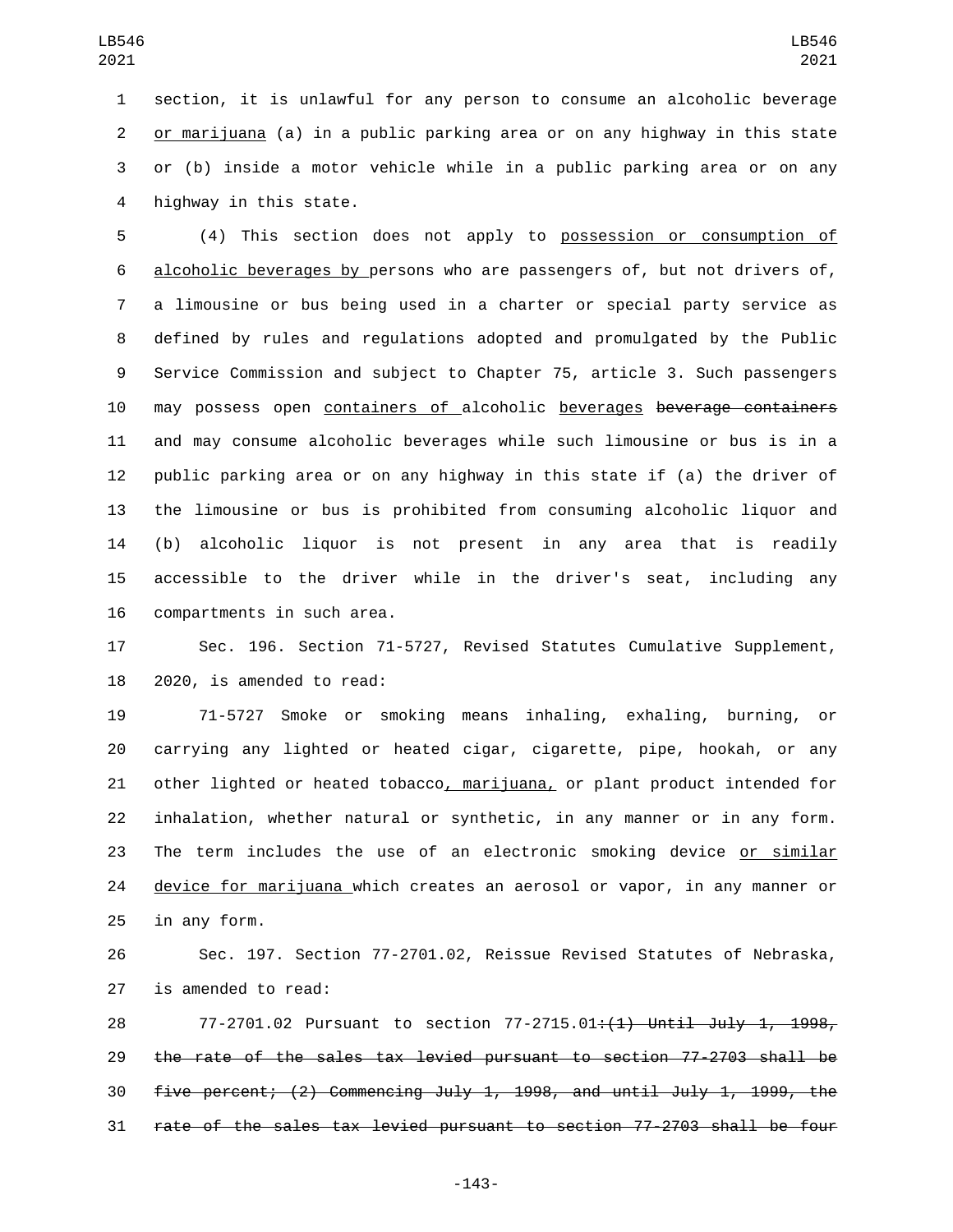and one-half percent; (3) Commencing July 1, 1999, and until the start of the first calendar quarter after July 20, 2002, the rate of the sales tax levied pursuant to section 77-2703 shall be five percent; and (4) Commencing on the start of the first calendar quarter after July 20, 5 2002, the rate of the sales tax levied pursuant to section 77-2703 shall 6 be five and one-half percent, except that the rate of the sales tax levied on sales of marijuana by marijuana stores to consumers under the 8 Marijuana Control Act shall be fifteen percent.

 Sec. 198. Section 77-2701.48, Reissue Revised Statutes of Nebraska, 10 is amended to read:

 77-2701.48 (1) Bundled transaction means the retail sale of two or more products, except real property and services to real property, when (a) the products are otherwise distinct and identifiable and (b) the products are sold for one non-itemized price. Bundled transaction does not include the sale of any products in which the sales price varies, or is negotiable, based on the selection by the purchaser of the products 17 included in the transaction.

(2) Distinct and identifiable products do not include:

 (a) Packaging, such as containers, boxes, sacks, bags, and bottles or other materials such as wrapping, labels, tags, and instruction guides that accompany the retail sale of the products and are incidental or immaterial to the retail sale thereof. Examples of packaging that are incidental or immaterial include grocery sacks, shoeboxes, dry cleaning garment bags, and express delivery envelopes and boxes;

 (b) A product provided free of charge with the required purchase of another product. A product is provided free of charge if the sales price of the product purchased does not vary depending on the inclusion of the 28 product provided free of charge; and

 (c) Items included in the definition of sales price pursuant to 30 section 77-2701.35.

(3) One non-itemized price does not include a price that is

-144-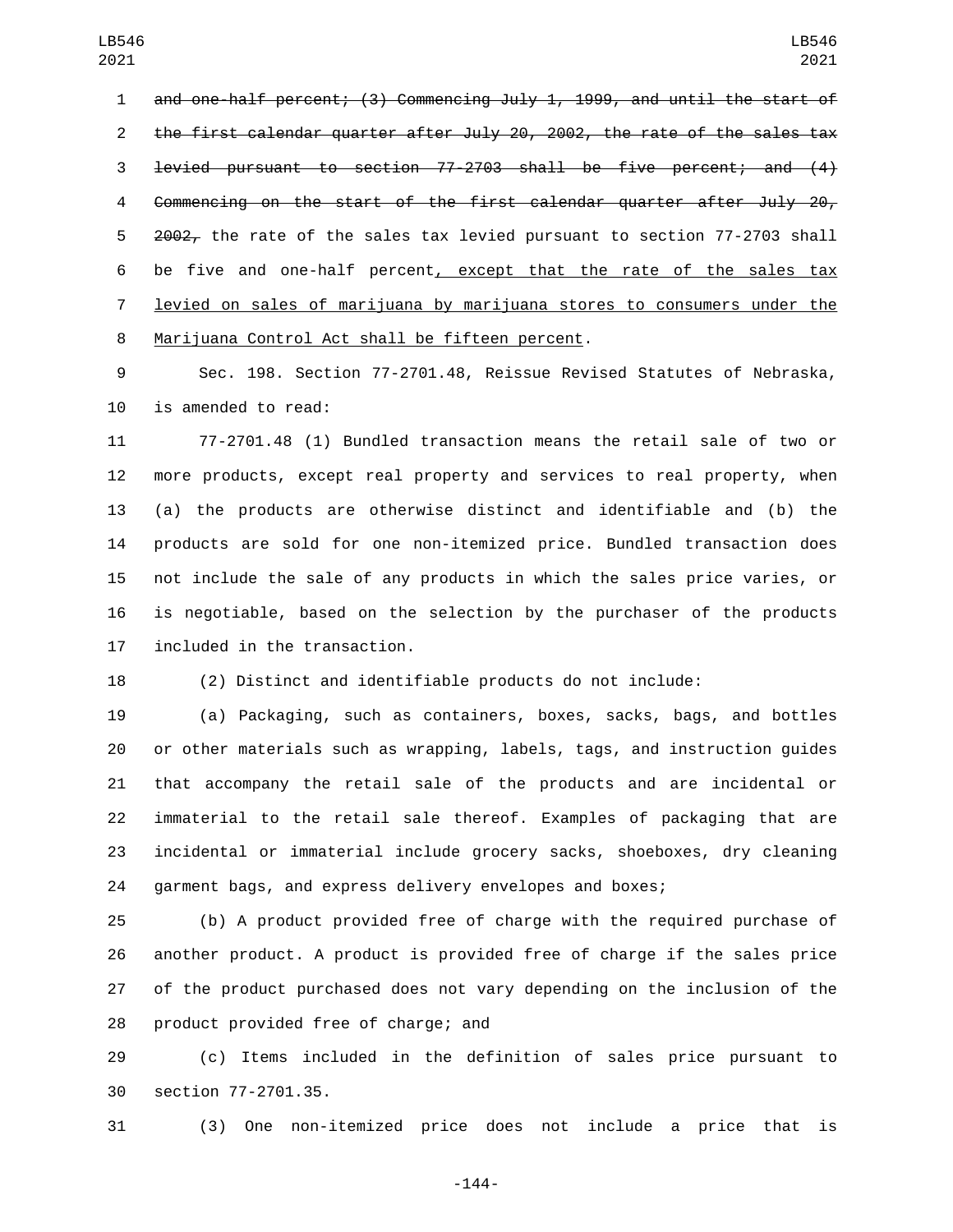separately identified by product on binding sales or other supporting sales-related documentation made available to the customer in paper or electronic form, including, but not limited to, an invoice, bill of sale, receipt, contract, service agreement, lease agreement, periodic notice of 5 rates and services, rate card, or price list.

 (4) A transaction that otherwise meets the definition of a bundled transaction is not a bundled transaction if it is (a) the retail sale of tangible personal property and a service where the tangible personal property is essential to the use of the service, and is provided exclusively in connection with the service, and the true object of the transaction is the service, (b) the retail sale of services when one service is provided that is essential to the use or receipt of a second service and the first service is provided exclusively in connection with the second service and the true object of the transaction is the second service, or (c) a transaction that includes taxable products and nontaxable products and the purchase price or sales price of the taxable products is de minimus. De minimus means the seller's purchase price or sales price of the taxable products is ten percent or less of the total purchase price or sales price of the bundled products. Sellers shall use either the purchase price or the sales price of the products to determine if the taxable products are de minimus. Sellers may not use a combination of the purchase price and sales price of the products to determine if the taxable products are de minimus. Sellers shall use the full term of a service contract to determine if the taxable products are de minimus.

 (5) Bundled transaction does not include the retail sale of exempt tangible personal property and taxable tangible personal property if (a) the transaction includes food and food ingredients, drugs, durable medical equipment, mobility enhancing equipment, over-the-counter drugs, 29 prosthetic devices, or medical supplies as such terms are defined in section 77-2704.09 and (b) the seller's purchase price or sales price of the taxable tangible personal property is fifty percent or less of the

-145-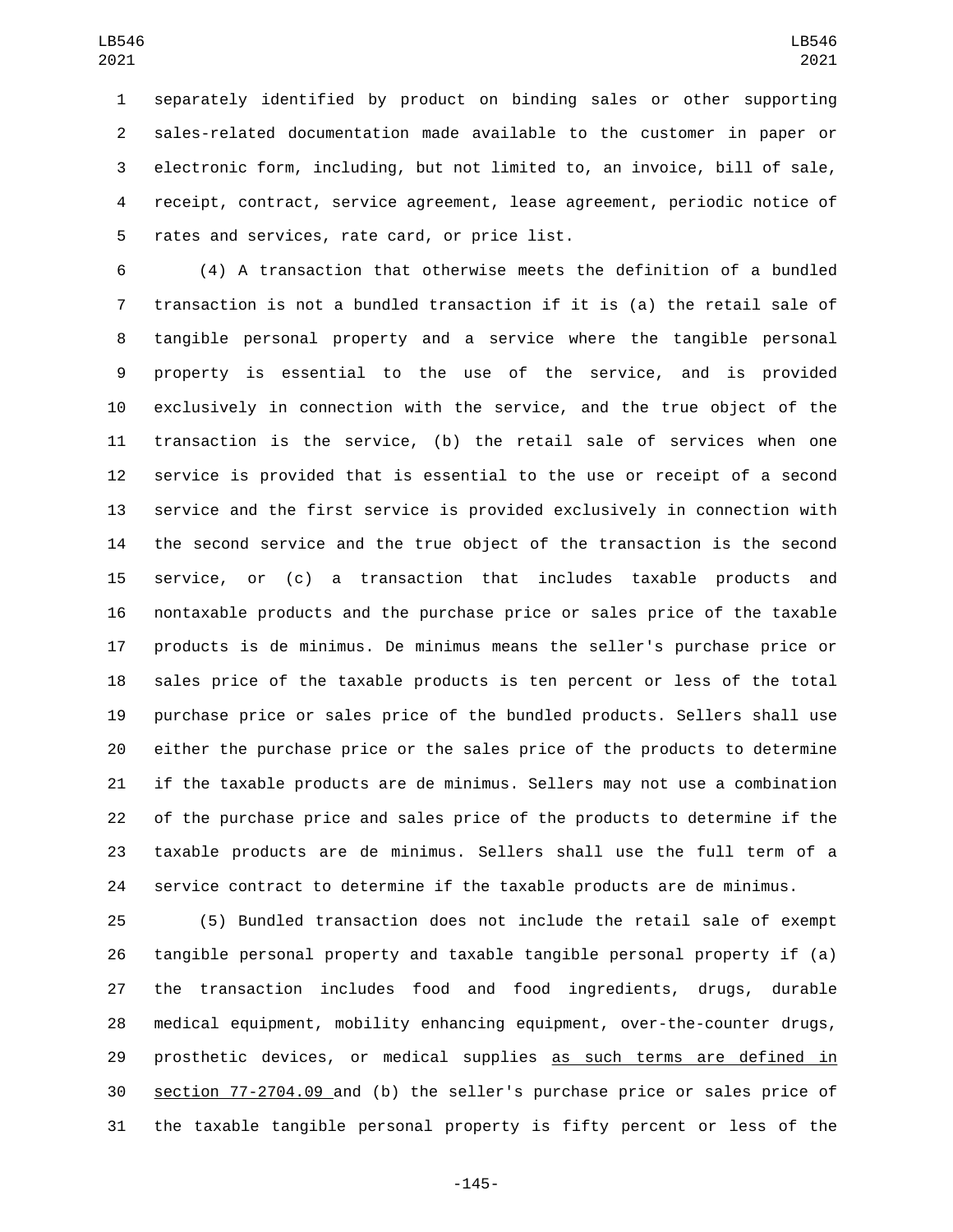total purchase price or sales price of the bundled tangible personal property. Sellers may not use a combination of the purchase price and sales price of the tangible personal property when making the fiftypercent determination for a transaction.4

 Sec. 199. Section 77-2704.09, Reissue Revised Statutes of Nebraska, is amended to read:6

 77-2704.09 (1) Sales and use taxes shall not be imposed on the gross receipts from the sale, lease, or rental of and the storage, use, or other consumption in this state of (a) insulin, (b) mobility enhancing equipment and drugs, not including over-the-counter drugs, when sold for a patient's use under a prescription, and (c) the following when sold for a patient's use under a prescription and which are of the type eligible for coverage under the medical assistance program established pursuant to the Medical Assistance Act: Durable medical equipment; home medical supplies; prosthetic devices; oxygen; and oxygen equipment.

16 (2) For purposes of this section:

17 (a)(i) <del>(a)</del> Drug means a compound, substance, preparation, and component of a compound, substance, or preparation, other than food and food ingredients, dietary supplements, or alcoholic beverages:

20  $(A)$   $(\pm)$  Recognized in the official United States Pharmacopoeia, official Homeopathic Pharmacopoeia of the United States, or official National Formulary, and any supplement to any of them;

23 (B)  $(i)$  ii) Intended for use in the diagnosis, cure, mitigation, 24 treatment, or prevention of disease; or

25  $(C)$   $(iii)$  Intended to affect the structure or any function of the 26 body;  $and$ 

 (ii) Drug does not include marijuana obtained pursuant to the 28 Marijuana Control Act;

 (b) Durable medical equipment means equipment which can withstand repeated use, is primarily and customarily used to serve a medical purpose, generally is not useful to a person in the absence of illness or

-146-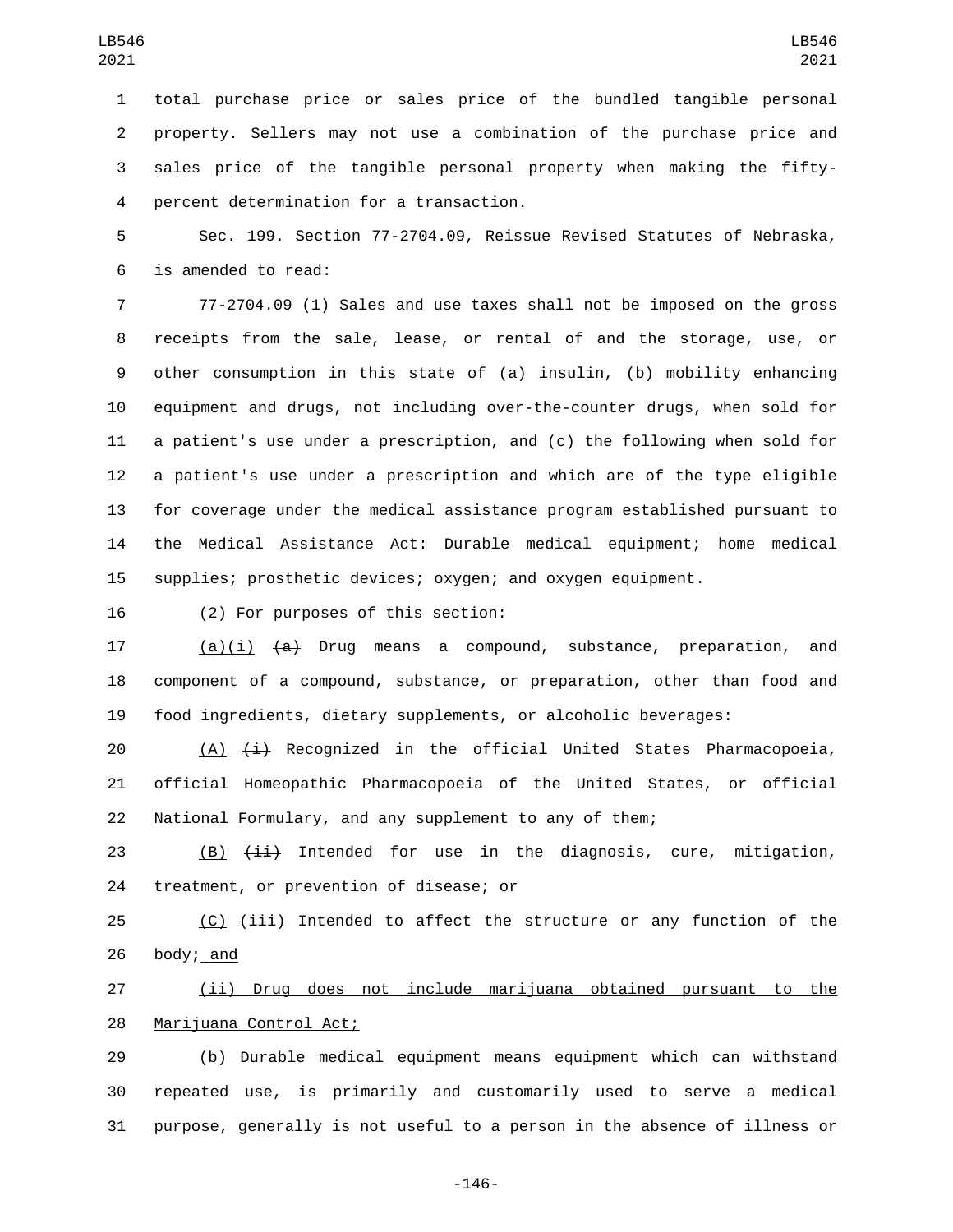injury, is appropriate for use in the home, and is not worn in or on the body. Durable medical equipment includes repair and replacement parts for 3 such equipment;

 (c) Home medical supplies means supplies primarily and customarily used to serve a medical purpose which are appropriate for use in the home and are generally not useful to a person in the absence of illness or 7 injury;

 (d) Mobility enhancing equipment means equipment which is primarily and customarily used to provide or increase the ability to move from one place to another, which is not generally used by persons with normal mobility, and which is appropriate for use either in a home or a motor vehicle. Mobility enhancing equipment includes repair and replacement parts for such equipment. Mobility enhancing equipment does not include any motor vehicle or equipment on a motor vehicle normally provided by a 15 motor vehicle manufacturer;

 (e) Over-the-counter drug means a drug that contains a label that identifies the product as a drug as required by 21 C.F.R. 201.66, as such regulation existed on January 1, 2003. The over-the-counter drug label includes a drug facts panel or a statement of the active ingredients with a list of those ingredients contained in the compound, substance, or 21 preparation;

 (f) Oxygen equipment means oxygen cylinders, cylinder transport devices including sheaths and carts, cylinder studs and support devices, regulators, flowmeters, tank wrenches, oxygen concentrators, liquid oxygen base dispensers, liquid oxygen portable dispensers, oxygen tubing, nasal cannulas, face masks, oxygen humidifiers, and oxygen fittings and 27 accessories;

 (g) Prescription means an order, formula, or recipe issued in any form of oral, written, electronic, or other means of transmission by a duly licensed practitioner authorized under the Uniform Credentialing 31 Act; and

-147-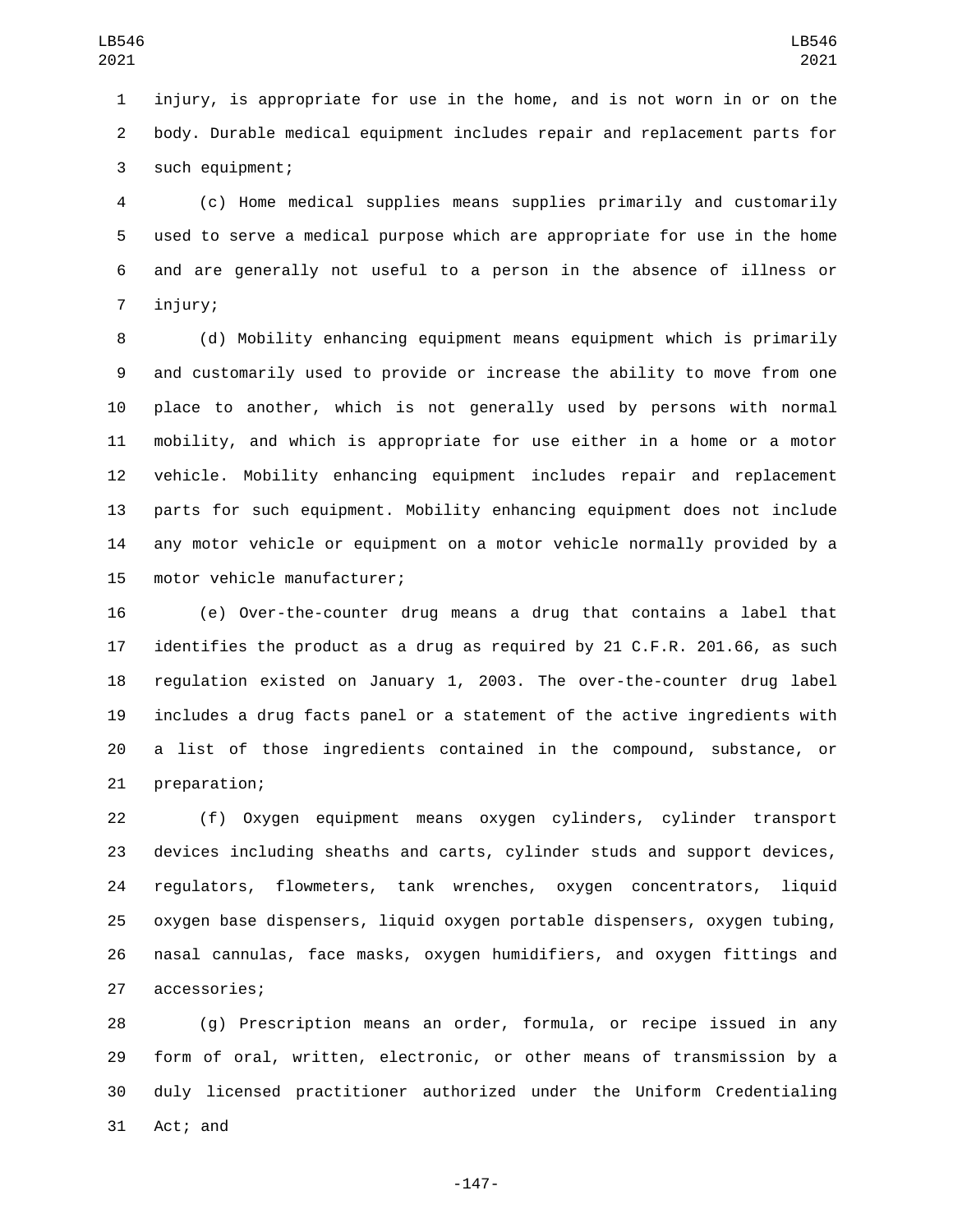(h) Prosthetic devices means a replacement, corrective, or supportive device worn on or in the body to artificially replace a missing portion of the body, prevent or correct physical deformity or malfunction, or support a weak or deformed portion of the body, and includes any supplies used with such device and repair and replacement 6 parts.

 Sec. 200. Section 77-27,132, Reissue Revised Statutes of Nebraska, 8 is amended to read:

 77-27,132 (1) There is hereby created a fund to be designated the Revenue Distribution Fund which shall be set apart and maintained by the Tax Commissioner. Revenue not required to be credited to the General Fund or any other specified fund may be credited to the Revenue Distribution Fund. Credits and refunds of such revenue shall be paid from the Revenue Distribution Fund. The balance of the amount credited, after credits and refunds, shall be allocated as provided by the statutes creating such 16 revenue.

 (2) The Tax Commissioner shall pay to a depository bank designated by the State Treasurer all amounts collected under the Nebraska Revenue Act of 1967. The Tax Commissioner shall present to the State Treasurer bank receipts showing amounts so deposited in the bank, and of the 21 amounts so deposited the State Treasurer shall:

 (a) For transactions occurring on or after October 1, 2014, and before October 1, 2022, credit to the Game and Parks Commission Capital Maintenance Fund all of the proceeds of the sales and use taxes imposed pursuant to section 77-2703 on the sale or lease of motorboats as defined in section 37-1204, personal watercraft as defined in section 37-1204.01, all-terrain vehicles as defined in section 60-103, and utility-type 28 vehicles as defined in section 60-135.01;

 (b) Credit to the Highway Trust Fund all of the proceeds of the sales and use taxes derived from the sale or lease for periods of more than thirty-one days of motor vehicles, trailers, and semitrailers,

-148-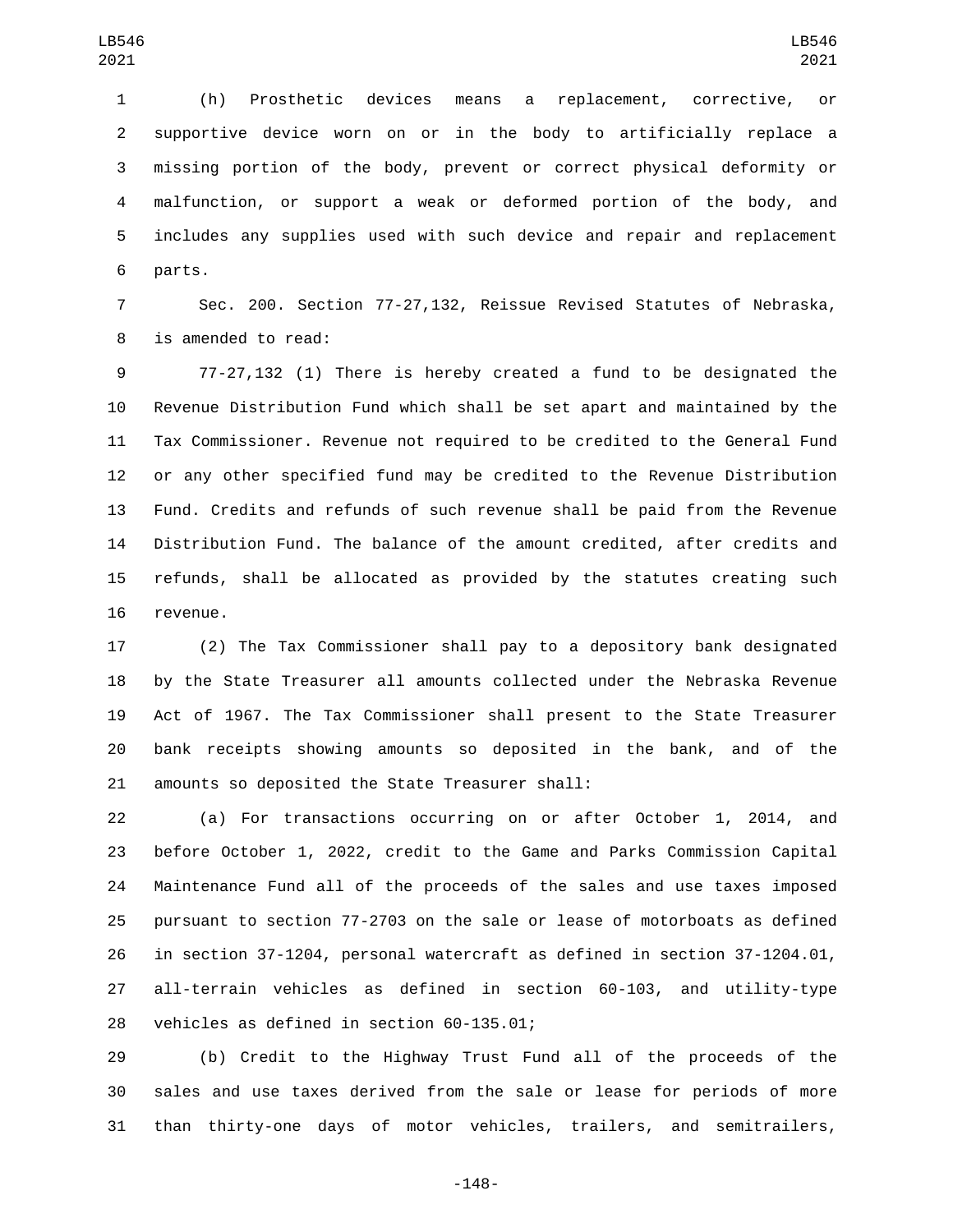except that the proceeds equal to any sales tax rate provided for in section 77-2701.02 that is in excess of five percent derived from the sale or lease for periods of more than thirty-one days of motor vehicles, trailers, and semitrailers shall be credited to the Highway Allocation 5 Fund;

 (c) For transactions occurring on or after July 1, 2013, and before July 1, 2033, of the proceeds of the sales and use taxes derived from 8 transactions other than those listed in subdivisions  $(2)(a)_L$  and (b), and (e) of this section from a sales tax rate of one-quarter of one percent, credit monthly eighty-five percent to the State Highway Capital 11 Improvement Fund and fifteen percent to the Highway Allocation Fund; and

 (d) Of the proceeds of the sales and use taxes derived from 13 transactions other than those listed in subdivisions  $(2)(a)$ , and  $(b)$ , and (e) of this section, credit to the Property Tax Credit Cash Fund the amount certified under section 77-27,237, if any such certification is 16 made; and  $-$ 

 (e) Credit the proceeds of the sales and use taxes imposed pursuant to section 77-2703 on the sale of marijuana by marijuana stores to consumers under the Marijuana Control Act as follows:

 (i) Ten percent shall be distributed to the Department of Health and 21 Human Services for drug education and treatment programs;

 (ii) Ten percent shall be transferred to the Affordable Housing 23 Trust Fund; and

 (iii) Eighty percent shall be transferred to the Property Tax Credit 25 Cash Fund.

 The balance of all amounts collected under the Nebraska Revenue Act 27 of 1967 shall be credited to the General Fund.

 Sec. 201. Section 77-4301, Reissue Revised Statutes of Nebraska, is 29 amended to read:

77-4301 For purposes of sections 77-4301 to 77-4316:

31 (1) Controlled substance means shall mean any drug or substance,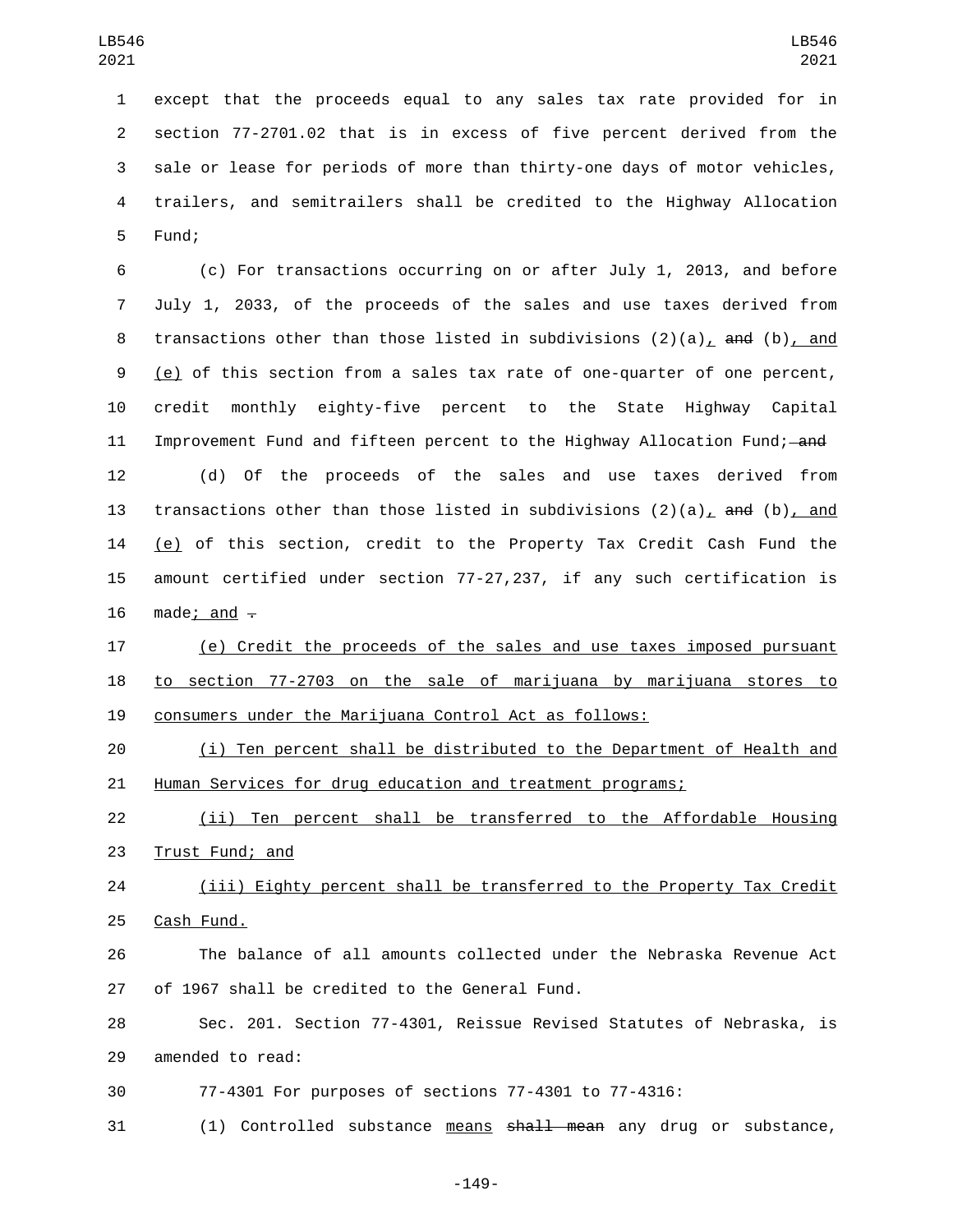1 including an imitation controlled substance, that is held, possessed, 2 transported, transferred, sold, or offered to be sold in violation of 3 Nebraska law. Controlled substance does shall not include marijuana;

4 (2) Dealer <u>means</u> shall mean a person who, in violation of Nebraska 5 law, manufactures, produces, ships, transports, or imports into Nebraska 6 or in any manner acquires or possesses six or more ounces of marijuana, 7 seven or more grams of any controlled substance which is sold by weight $_{\tau}$ 8 or ten or more dosage units of any controlled substance which is not sold 9 by weight;

10 (3) Imitation controlled substance has shall have the same meaning 11 as provided in section 28-401; and

12 (4) Marijuana has shall have the same meaning as provided in section 13 17 of this act 28-401.

14 Sec. 202. Section 77-4302, Reissue Revised Statutes of Nebraska, is 15 amended to read:

16 77-4302 No dealer may possess marijuana or controlled substances 17 upon which a tax is imposed by section 77-4303 unless the tax has been 18 paid on the marijuana or controlled substance as evidenced by an official 19 stamp, label, or other indicium.

20 Sec. 203. Section 77-4303, Reissue Revised Statutes of Nebraska, is 21 amended to read:

22 77-4303 (1) A tax is hereby imposed on <del>marijuana and</del> controlled 23 substances at the following rates:

24 (a) On each ounce of marijuana or each portion of an ounce, one 25 hundred dollars;

26 (a)  $\left(\frac{b}{b}\right)$  On each gram or portion of a gram of a controlled substance 27 that is customarily sold by weight or volume, one hundred fifty dollars;  $28$  or

29  $(b)$   $(c)$  On each fifty dosage units or portion thereof of a 30 controlled substance that is not customarily sold by weight, five hundred 31 dollars.

-150-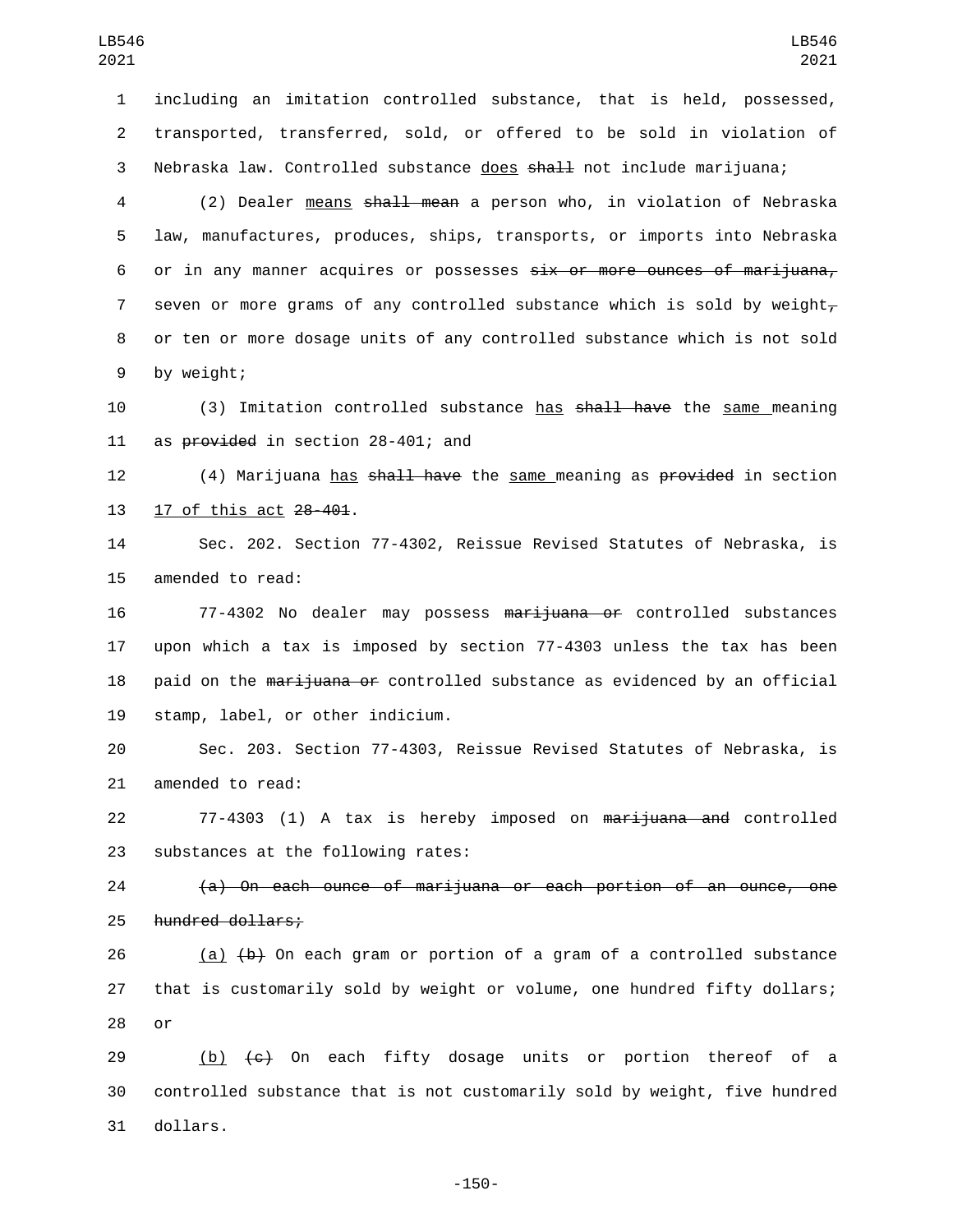(2) For purposes of calculating the tax under this section, 2 marijuana or any controlled substance that is customarily sold by weight or volume shall be measured by the weight of the substance in the dealer's possession. The weight shall be the actual weight, if known, or the estimated weight as determined by the Nebraska State Patrol or other law enforcement agency. Such determination shall be presumed to be the 7 weight of such marijuana or controlled substances for purposes of 8 sections 77-4301 to 77-4316.

 (3) The tax shall not be imposed upon a person registered or 10 otherwise lawfully in possession of marijuana or a controlled substance 11 pursuant to Chapter 28, article 4.

 Sec. 204. Section 77-4304, Reissue Revised Statutes of Nebraska, is 13 amended to read:

 77-4304 (1) Subject to the rules and regulations of the Tax Commissioner, official stamps, labels, or other indicia to be affixed to all marijuana and controlled substances shall be purchased from the Department of Revenue. The purchaser shall pay one hundred percent of face value for each official stamp, label, or other indicium purchased and shall not be required to give his or her name, address, social security number, or other identifying information.

 (2) The Tax Commissioner shall adopt a uniform system of providing, affixing, and displaying an official stamp, label, or other indicium for 23 marijuana and controlled substances on which a tax is imposed. Official stamps, labels, or other indicia shall expire six months from the date of 25 issuance.

 Sec. 205. Section 77-4305, Reissue Revised Statutes of Nebraska, is 27 amended to read:

28 77-4305 The tax imposed upon <del>marijuana and</del> controlled substances by section 77-4303 shall be due and payable immediately upon acquisition or possession of marijuana and controlled substances in this state by a 31 dealer.

-151-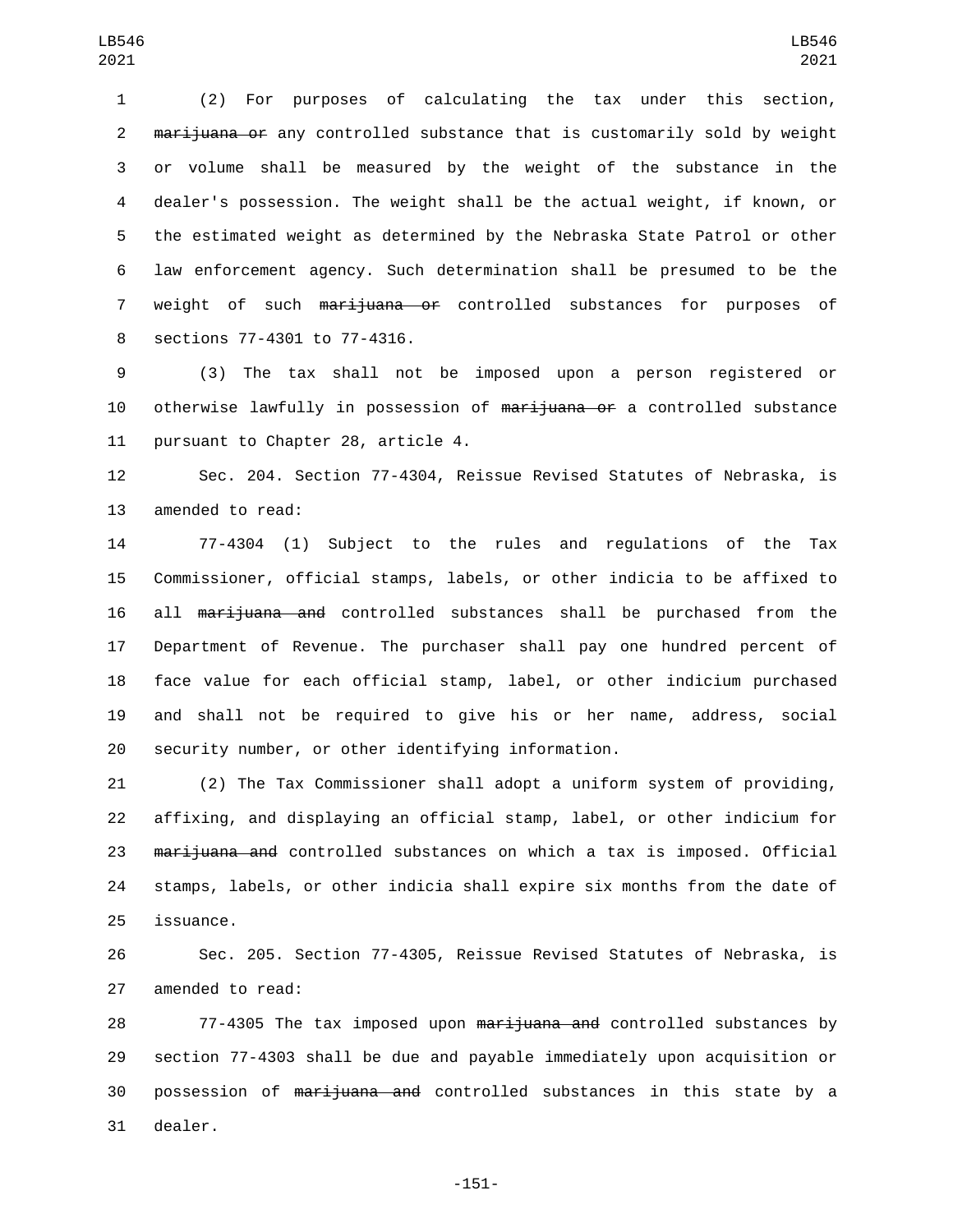1 Sec. 206. Section 77-4306, Reissue Revised Statutes of Nebraska, is 2 amended to read:

3 77-4306 If a dealer acquires or ships, transports, or imports into 4 this state marijuana or a controlled substance and if the official stamp, 5 label, or indicium evidencing the payment of the tax has not already been 6 affixed, the dealer shall have it permanently affixed on the marijuana or 7 controlled substance immediately upon acquisition or possession of the 8 marijuana or controlled substance. Each official stamp, label, or other 9 indicium may be used only once.

10 Sec. 207. Section 77-4309, Reissue Revised Statutes of Nebraska, is 11 amended to read:

 77-4309 Any dealer violating sections 77-4301 to 77-4316 shall be subject to a penalty of one hundred percent of the tax in addition to the tax imposed by section 77-4303. The penalty shall be collected as part of 15 the tax.

16 A dealer distributing or possessing marijuana or a controlled substance without affixing the official stamp, label, or other indicium shall be guilty of a Class IV felony. Notwithstanding any other provision of the criminal laws of this state, an indictment may be found and filed or an information or complaint filed upon any criminal offense specified in this section in the proper court within six years after the commission 22 of such offense.

23 Sec. 208. Section 77-4310.01, Reissue Revised Statutes of Nebraska, 24 is amended to read:

25 77-4310.01 Proceeds of the tax imposed by section 77-4303 shall be 26 remitted to the State Treasurer for credit as follows:

27 (1) Five percent of such proceeds shall be credited to the Marijuana 28 and Controlled Substances Tax Administration Cash Fund; and

29 (2) Of the remaining proceeds:

30 (a) Fifty percent shall be remitted to the respective counties from 31 which the proceeds originated for credit to the County Drug Law

-152-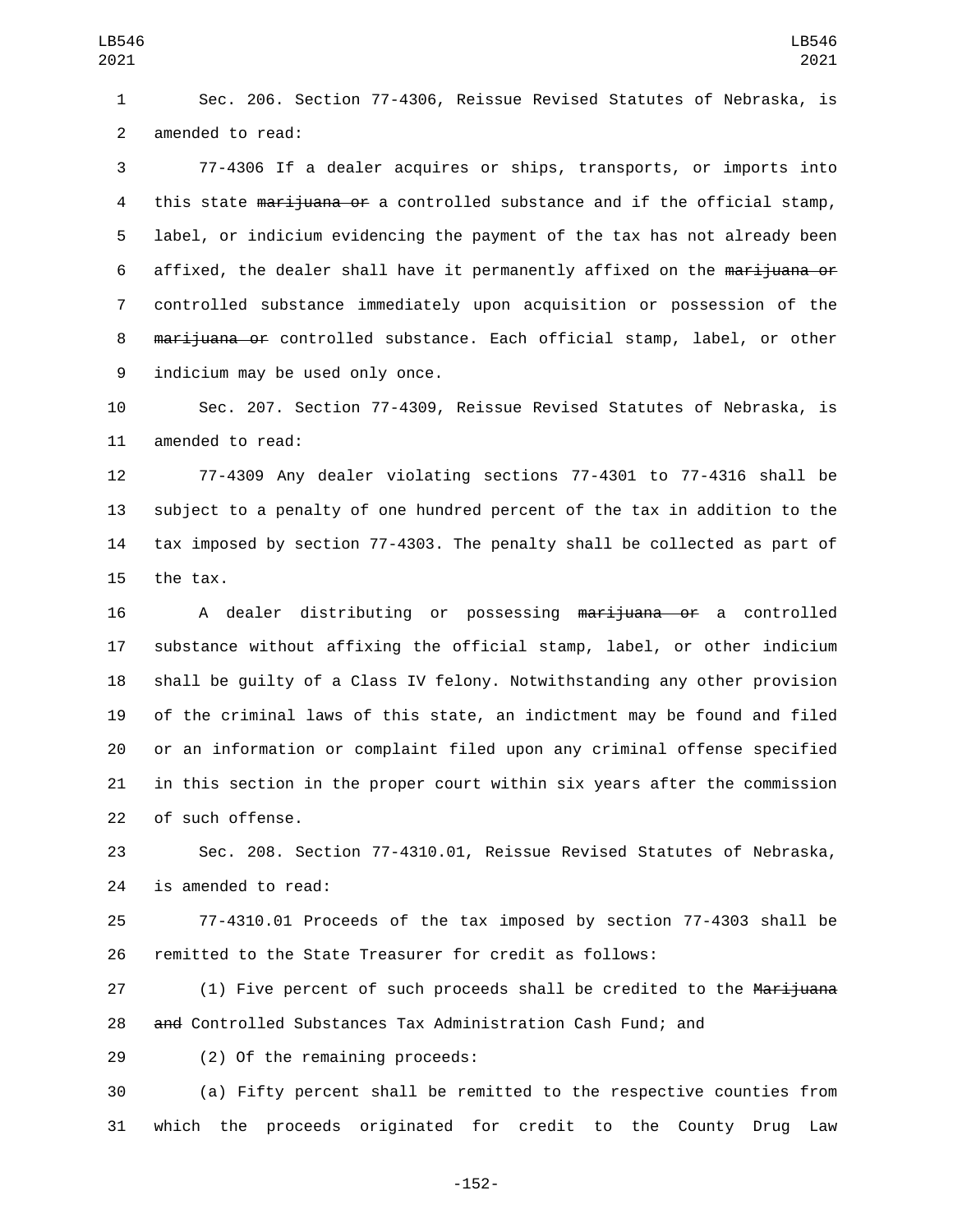Enforcement and Education Fund of each such county. Money remitted to a county pursuant to this subdivision shall be remitted to the county treasurer of such county for credit to such fund. For purposes of this subdivision, county from which the proceeds originated shall mean: (i) If the proceeds result from seizure under the Uniform State Tax Lien Registration and Enforcement Act of property located in a county other than the county in which the dealer resides, the county in which the seizure was made; and (ii) in all other cases, the county in which the 9 dealer resides; and

 (b) All remaining funds, including those which did not originate in a county, shall be credited to the Nebraska State Patrol Drug Control and 12 Education Cash Fund.

 Sec. 209. Section 77-4310.03, Reissue Revised Statutes of Nebraska, 14 is amended to read:

 77-4310.03 There is hereby created the Marijuana and Controlled Substances Tax Administration Cash Fund. Money in the fund shall be used by the Tax Commissioner for the purposes of administering, collecting, and enforcing the tax imposed by section 77-4303, except that transfers may be made from the fund to the General Fund at the direction of the 20 Legislature. Any money in the Marijuana and Controlled Substances Tax Administration Cash Fund available for investment shall be invested by the state investment officer pursuant to the Nebraska Capital Expansion 23 Act and the Nebraska State Funds Investment Act.

 Sec. 210. Section 81-2,239, Revised Statutes Cumulative Supplement,  $2020$ , is amended to read:

 81-2,239 Sections 81-2,239 to 81-2,292 and section 212 of this act and the provisions of the Food Code and the Current Good Manufacturing Practice In Manufacturing, Packing, or Holding Human Food adopted by reference in sections 81-2,257.01 and 81-2,259, shall be known and may be 30 cited as the Nebraska Pure Food Act.

Sec. 211. Section 81-2,263, Revised Statutes Cumulative Supplement,

-153-